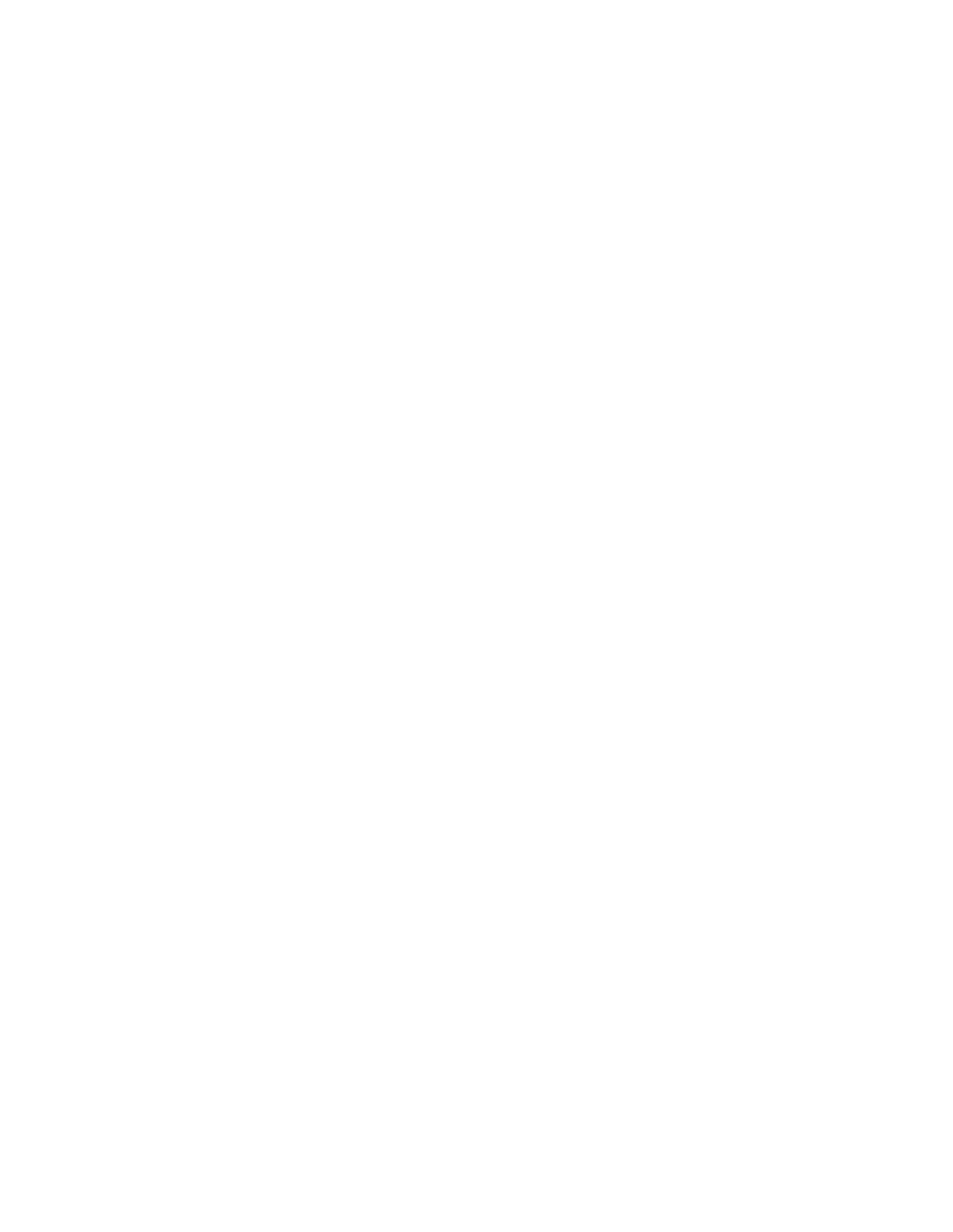# **CONTENTS**

| Bills That Would Fundamentally Reform the Health Insurance System3          |
|-----------------------------------------------------------------------------|
| Health Insurance Tax Deduction and Tax on Employer Contribution             |
|                                                                             |
| Bills That Create Federal-State Partnerships to Expand Health Insurance  12 |
| How Federal-State Partnerships Might Expand Coverage: An Example  14        |
|                                                                             |
|                                                                             |
|                                                                             |
| Elimination of the Medicare Two-Year Waiting Period for People              |
|                                                                             |
|                                                                             |
|                                                                             |
|                                                                             |
|                                                                             |
|                                                                             |
|                                                                             |
|                                                                             |
|                                                                             |
|                                                                             |
|                                                                             |
|                                                                             |
|                                                                             |
|                                                                             |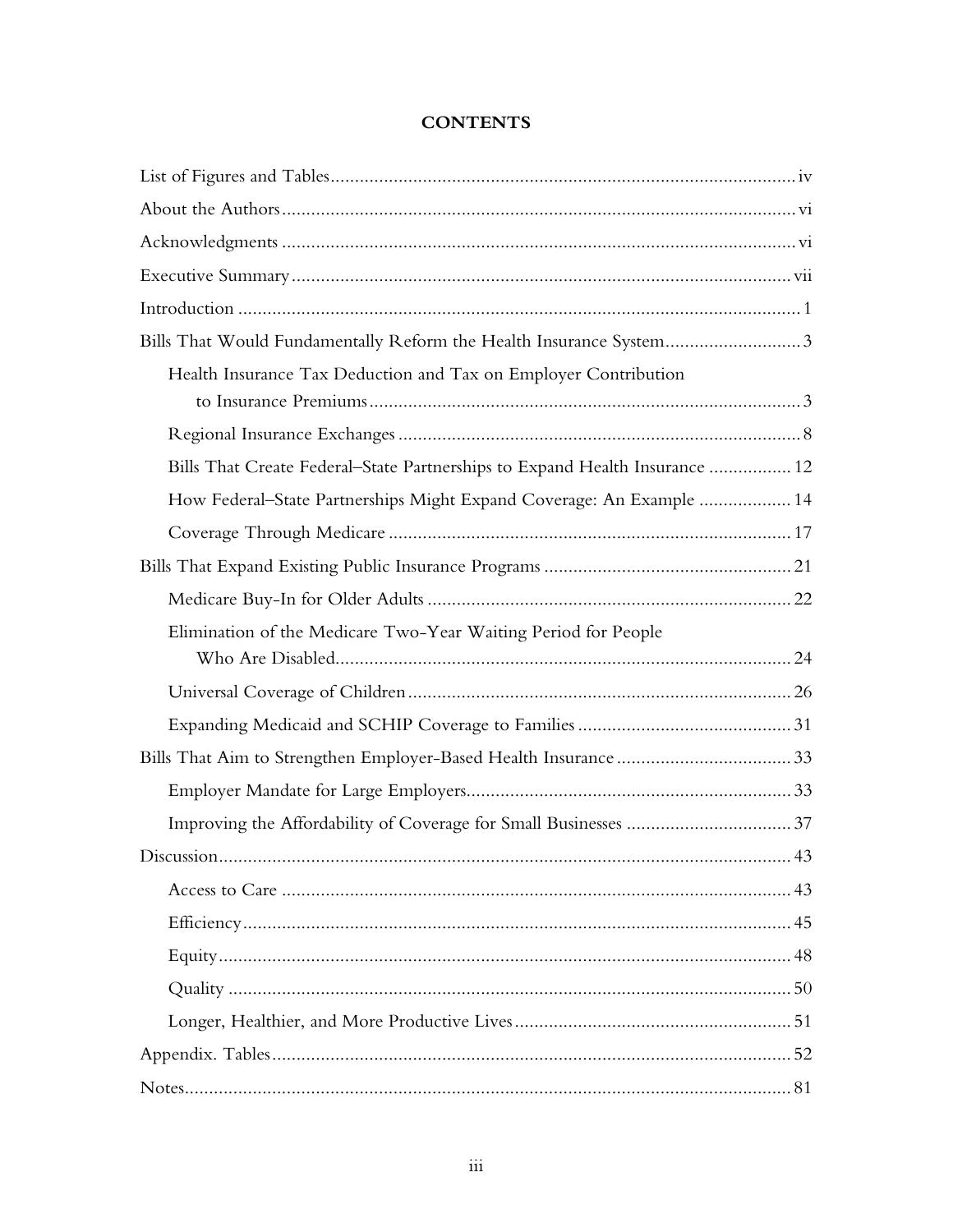#### **LIST OF FIGURES AND TABLES**

- [Figure ES-1.](#page-7-0) Major Features of Health Insurance Expansion Bills and Impact on Uninsured, National Expenditures
- [Figure ES-2.](#page-8-0) U.S. Population by Primary Source of Insurance, 2007
- [Figure ES-3.](#page-9-0) Health Insurance Expansion Bills: Change in Health Spending by Stakeholder Group, Billions of Dollars, 2007
- [Figure ES-4.](#page-11-0) Change in Average Family Health Spending Under the AmeriCare Health Act in 2007, by Income Group
- [Figure ES-5.](#page-11-0) Change in Average Family Health Spending Under the Healthy Americans Act in 2007, by Income Group
- [Figure ES-6.](#page-12-0) Change in Average Family Health Spending Under President Bush's Health Care Tax Deduction Proposal in 2007, by Income Group
- [Figure ES-7.](#page-13-0) Major Features of Health Insurance Expansion Bills and Impact on Uninsured, National Expenditures
- [Figure ES-8.](#page-14-0) Health Insurance Expansion Bills: Change in Health Spending by Stakeholder Group, Billions of Dollars, 2007
- [Figure ES-9.](#page-15-0) Major Features of Health Insurance Expansion Bills and Impact on Uninsured, National Expenditures
- [Figure ES-10.](#page-16-0) Health Insurance Expansion Bills: Change in Health Spending by Stakeholder Group, Billions of Dollars, 2007
- [Figure ES-11.](#page-17-0) Major Features of Health Insurance Expansion Bills
- [Figure 1](#page-22-0). Major Features of Health Insurance Expansion Bills and Impact on Uninsured, National Expenditures
- [Figure 2.](#page-24-0) Distribution of People by Primary Source of Coverage Under Current Law and President Bush's Premium Tax Deduction Proposal, 2007
- <u>Figure 3</u>. Projected Increases in Average Family Health Insurance Premium and Cap on Tax Deductions
- [Figure 4.](#page-26-0) Health Insurance Expansion Bills: Change in Health Spending by Stakeholder Group, Billions of Dollars, 2007
- [Figure 5.](#page-26-0) Change in Average Family Health Spending Under President Bush's Health Care Tax Deduction Proposal in 2007, by Income Group
- [Figure 6.](#page-29-0) U.S. Population by Primary Source of Insurance, Under Current Law and the Healthy Americans Act, 2007
- [Figure 7.](#page-30-0) Change in Average Family Health Spending Under the Healthy Americans Act in 2007, by Income Group
- [Figure 8.](#page-35-0) U.S. Population by Primary Source of Coverage Under Current Law and the 15-State Scenario in 2007: For Affected States Only (millions)
- [Figure 9.](#page-38-0) Distribution of People by Primary Source of Coverage Under Current Law and the AmeriCare Health Act in 2007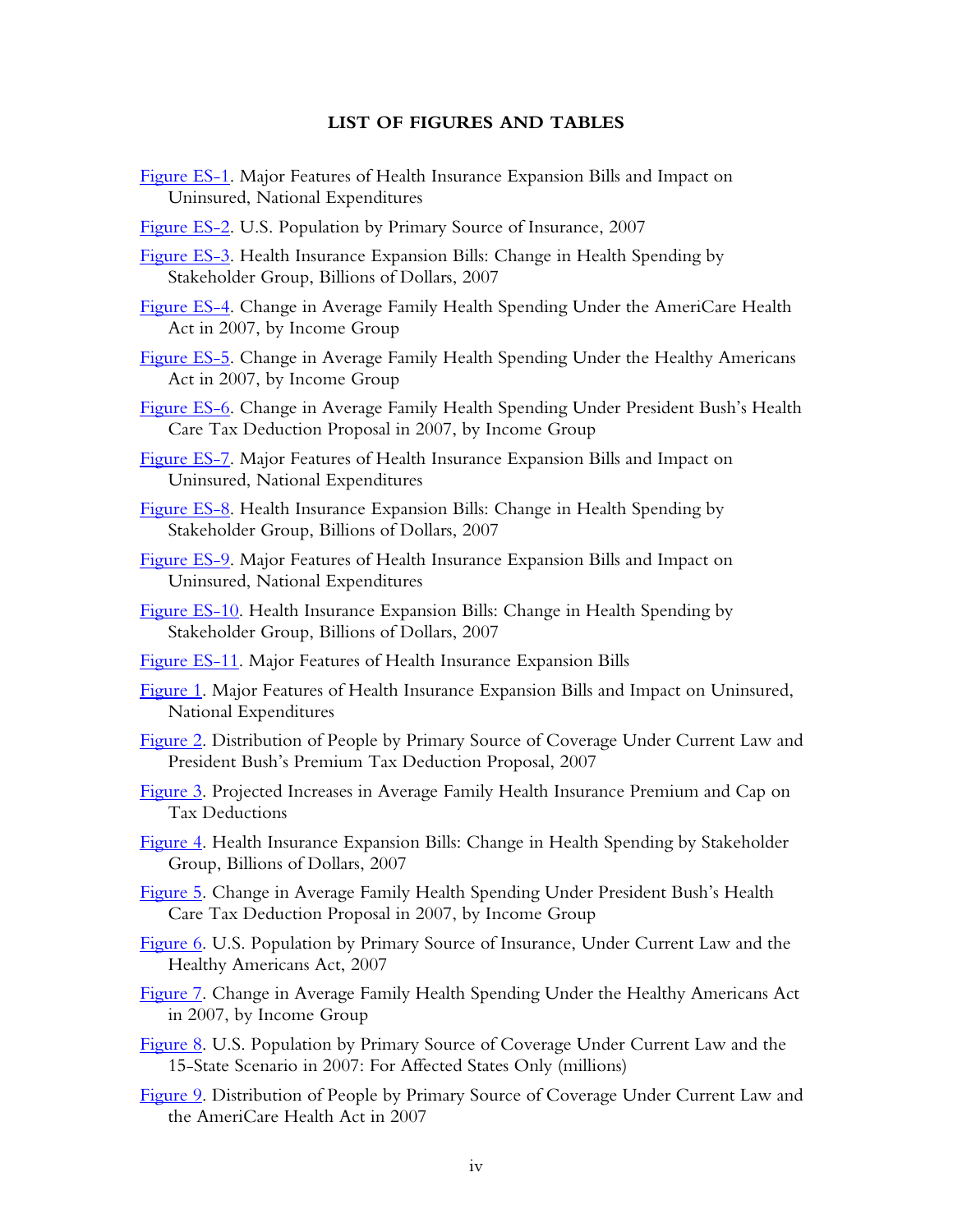- <u>Figure 10</u>. Changes in National Health Spending Under the AmeriCare Health Act in 2007 (in Billions)
- [Figure 11](#page-40-0). Change in Average Family Health Spending Under the AmeriCare Health Act in 2007, by Income Group
- [Figure 12.](#page-41-0) Major Features of Health Insurance Expansion Bills and Impact on Uninsured, National Expenditures
- [Figure 13.](#page-42-0) Health Insurance Expansion Bills: Change in Health Spending by Stakeholder Group, Billions of Dollars, 2007
- [Figure 14.](#page-43-0) Estimated Number of People Who Will Enroll in the Medicare Buy-In Program
- [Figure 15.](#page-45-0) Disabled People in the Waiting Period for Medicare in 2007, by Source of Coverage
- [Figure 16.](#page-47-0) Poverty Distribution of Uninsured Children Under Age 21, in Millions, 2007
- [Figure 17](#page-47-0). Estimated Effect of Kids Come First Act on Uninsured Children in 2007 (in 1,000s)
- [Figure 18.](#page-49-0) Distribution of People by Primary Source of Coverage Under Current Law and the Kids Come First Act, 2007
- [Figure 19.](#page-51-0) Distribution of People by Primary Source of Coverage Under Current Law and the Family Care Act, 2007
- [Figure 20.](#page-53-0) Major Features of Health Insurance Expansion Bills and Impact on Uninsured, National Expenditures
- [Figure 21](#page-55-0). Distribution of People by Primary Source of Coverage Under Current Law and the Health Care for Working Families Act in 2007
- [Figure 22.](#page-56-0) Health Insurance Expansion Bills: Change in Health Spending by Stakeholder Group, Billions of Dollars, 2007
- [Figure 23.](#page-63-0) Major Features of Health Insurance Expansion Bills
- [Table A-1.](#page-71-0) Analysis of the Health Partnership Act/Health Partnership Through Creative Federalism Act
- [Table A-2.](#page-74-0) Side-by-Side Analysis of the AmeriCare Health Act of 2006 and the Medicare for All Act
- [Table A-3.](#page-80-0) Side-by-Side Analysis of the Medicare Early Access Act of 2005 and the Ending the Medicare Disability Waiting Period Act of 2005
- [Table A-4.](#page-83-0) Side-by-Side Analysis of the Kids Come First Act of 2007 and the FamilyCare Act of 2005
- [Table A-5.](#page-90-0) Analysis of the Health Care for Working Families Act of 2005
- [Table A-6.](#page-92-0) Side-by-Side Analysis of the Small Business Health Plans Act of 2006 and the Small Employers Health Benefits Program Act of 2006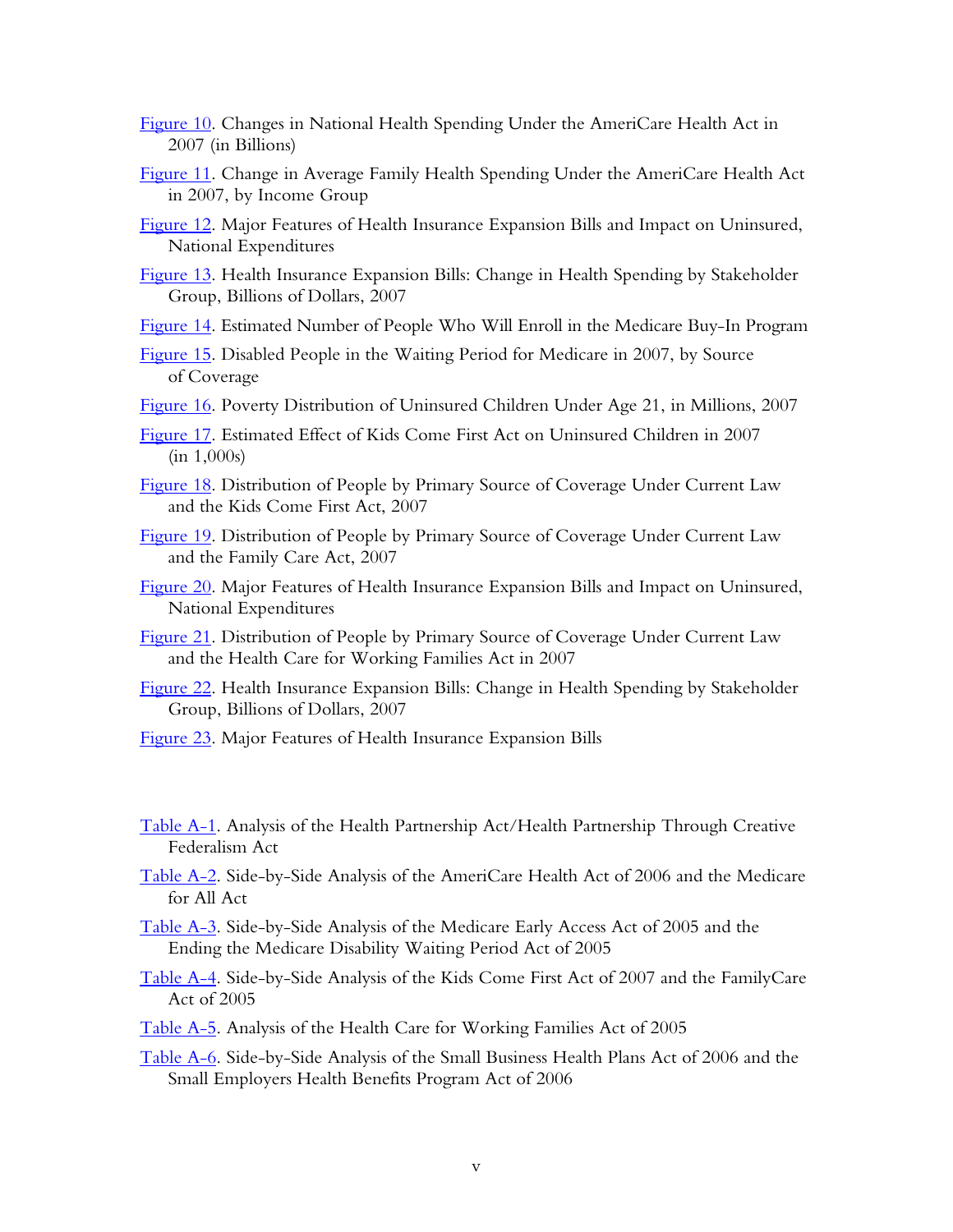#### **ABOUT THE AUTHORS**

**Sara R. Collins, Ph.D.,** is assistant vice president at The Commonwealth Fund. An economist, she is responsible for survey development, research, and policy analysis, as well as program development and management of the Fund's Program on the Future of Health Insurance. Prior to joining the Fund, Dr. Collins was associate director/senior research associate at the New York Academy of Medicine, Division of Health and Science Policy. Earlier in her career, she was an associate editor at *U.S. News & World Report,* a senior economist at Health Economics Research, and a senior health policy analyst in the New York City Office of the Public Advocate. She holds a Ph.D. in economics from George Washington University.

**Karen Davis, Ph.D.,** president of The Commonwealth Fund, is a nationally recognized economist with a distinguished career in public policy and research. In recognition of her work, she received the 2006 AcademyHealth Distinguished Investigator Award. Before joining the Fund, she served as chairman of the Department of Health Policy and Management at The Johns Hopkins Bloomberg School of Public Health, where she also held an appointment as professor of economics. She served as deputy assistant secretary for health policy in the Department of Health and Human Services from 1977 to 1980, and was the first woman to head a U.S. Public Health Service agency. A native of Oklahoma, she received her doctoral degree in economics from Rice University, which recognized her achievements with a Distinguished Alumna Award in 1991. Ms. Davis has published a number of significant books, monographs, and articles on health and social policy issues, including the landmark books *Health Care Cost Containment; Medicare Policy; National Health Insurance: Benefits, Costs, and Consequences;* and *Health and the War on Poverty.*

**Jennifer L. Kriss** is program assistant for the Program on the Future of Health Insurance and the State Innovations Program at The Commonwealth Fund. She is a graduate of the University of North Carolina at Chapel Hill with a B.S. in Public Health. While in school, she worked as an intern at a community health center and was a volunteer coordinator for a student-run health clinic. She is currently pursuing a master's degree in epidemiology at Columbia University.

#### **ACKNOWLEDGMENTS**

The authors wish to thank Paul Fronstin of the Employee Benefit Research Institute and Cathy Schoen and Steve Schoenbaum of The Commonwealth Fund for their helpful comments.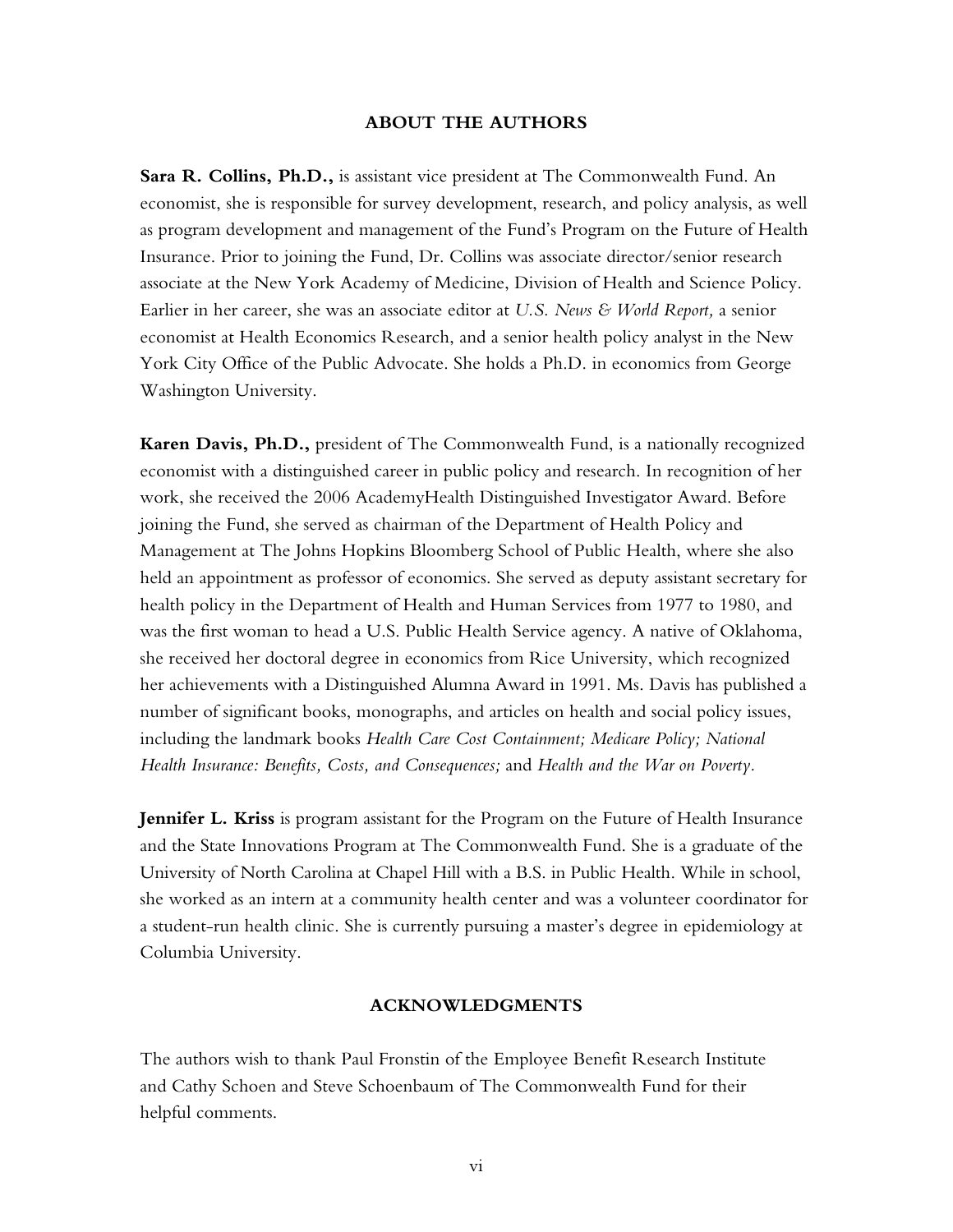### **EXECUTIVE SUMMARY**

The first of a two-part series, this report analyzes and compares leading congressional bills and Administration proposals to expand health insurance coverage introduced over 2005–2007. $^1$  The Commonwealth Fund commissioned The Lewin Group to estimate the effect of the bills on stakeholder and health system costs and the projected number of people who would become newly insured through them.

All coverage and cost estimates are for 2007 and are based on the assumption of full implementation of the proposals this year. The Lewin Group projects that, under current law, the number of uninsured in the United States will rise to 47.8 million people in 2007 out of a total estimated population of 295.1 million.

The proposals take different approaches to achieve near-universal coverage or more incremental expansions in health insurance. The approaches fall into three broad categories:

- fundamental reforms of the nation's health insurance system;
- expansions of existing public insurance programs; and
- strengthening employer-based health insurance.

### **FUNDAMENTAL REFORMS OF THE HEALTH INSURANCE SYSTEM**

Proposals that would fundamentally reform the U.S. health insurance system include:

- health insurance tax deduction and tax on employer contribution to health insurance (President Bush);
- regional insurance exchanges (Senator Wyden);
- federal–state partnerships to expand health insurance (Senators Bingaman and Voinovich, Representatives Baldwin, Tierney, and Price); and
- Coverage through Medicare (Representative Stark, Senator Kennedy, Representative Dingell).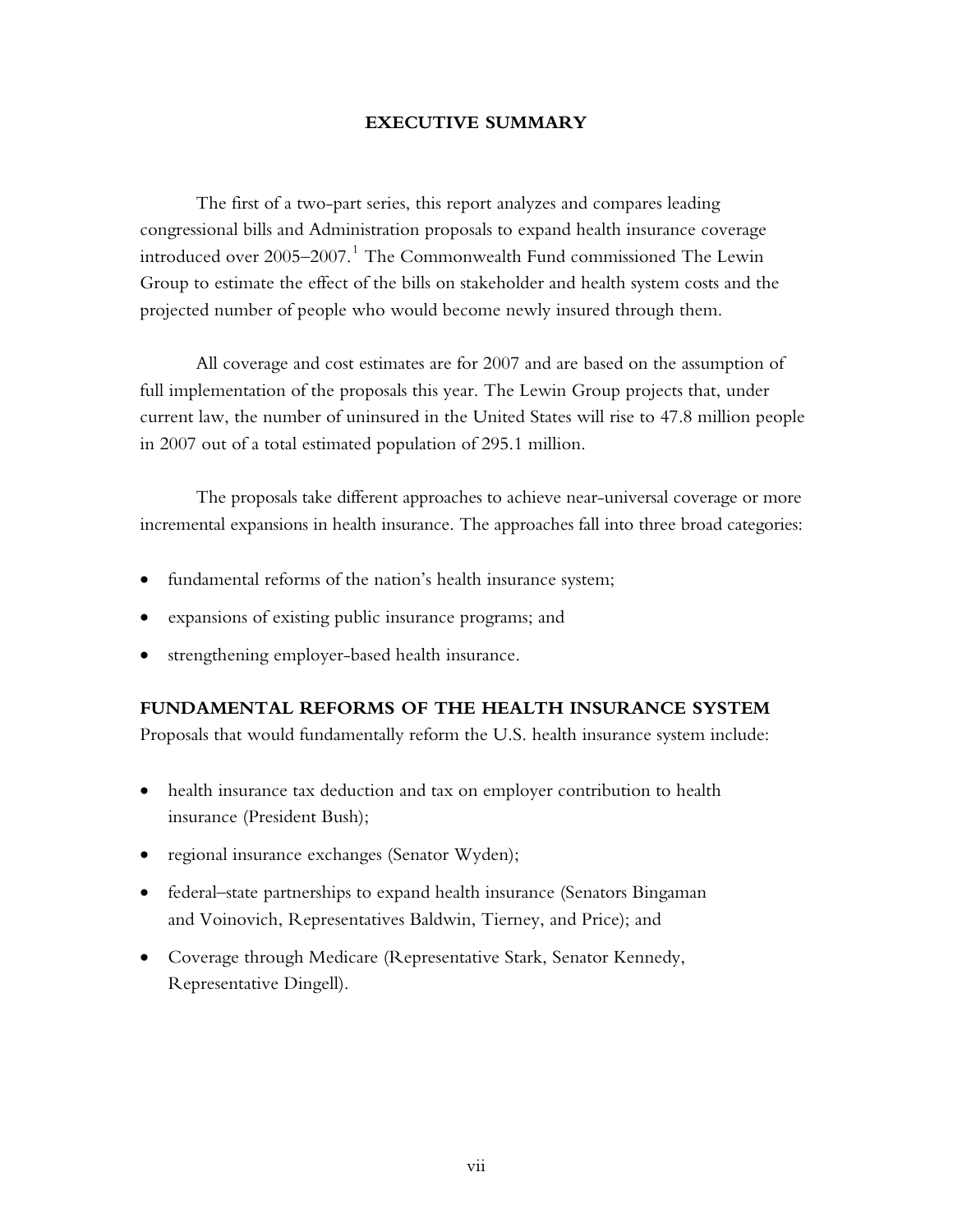| Figure ES-1. Major Features of Health Insurance Expansion Bills and |                                                      | <b>Impact on Uninsured, National Expenditures</b> |                                                  |                  |
|---------------------------------------------------------------------|------------------------------------------------------|---------------------------------------------------|--------------------------------------------------|------------------|
|                                                                     | President<br><b>Bush's Tax</b><br><b>Reform Plan</b> | Healthy<br>Americans Act <sup>2</sup>             | <b>Federal/State</b><br>Partnership<br>15 States | <b>AmeriCare</b> |
| <b>Aims to Cover All People</b>                                     |                                                      | x                                                 |                                                  | x                |
| Individual Mandate or<br><b>Auto Enrollment</b>                     |                                                      | x                                                 | $\mathbf x$                                      | x                |
| <b>Employer Shared</b><br><b>Responsibility</b>                     |                                                      | x                                                 | x                                                | x                |
| <b>Public Program Expansion</b>                                     |                                                      |                                                   | x                                                | x                |
| <b>Subsidies for Lower</b><br><b>Income Families</b>                |                                                      | X                                                 | x                                                | x                |
| <b>Risk Pooling</b>                                                 |                                                      | X                                                 | $\mathbf x$                                      | x                |
| <b>Comprehensive Benefit</b><br>Package                             |                                                      | x                                                 | x                                                | x                |
| <b>Quality &amp; Efficiency</b><br><b>Measures</b>                  | x                                                    | $\mathbf x$                                       | $\mathbf x$                                      | x                |
| Uninsured Covered in 2007 <sup>1</sup><br>(in millions)             | 9.0                                                  | 45.3                                              | 20.3                                             | 47.8             |
| Net Health System Cost in<br>2007 (in billions)                     | (\$11.7)                                             | (\$4.5)                                           | \$22.7                                           | ( \$60.7)        |
| Net Federal Budget Cost in<br>2007 (in billions)                    | \$70.4                                               | \$24.3                                            | \$22.0                                           | \$154.5          |

<span id="page-7-0"></span>**The proposals vary in design but contain common elements** (Figure ES-1).

Source: The Lewin Group for The Commonwealth Fund.

- With the exception of federal–state partnerships, all of the proposals would transform the traditional role of employers by eventually scaling back or eliminating the extent to which they contract directly with health plans for coverage. The president's and Senator Wyden's proposals would achieve this in part by eliminating the tax exemption for employer-provided benefits and replacing it with an income tax deduction. The proposals differ in the extent to which employers would continue to finance coverage.
- With the exception of President Bush's proposal, the plans would require individuals to have health insurance and require employers and individuals to share in the cost.
- All of the proposals except the president's would provide subsidies to people with lower incomes to help defray the costs of premiums.
- All of the proposals except the president's would pool health risks into large groups in order to equalize premium costs across families, regardless of health risk, and increase efficiency in insurance administration.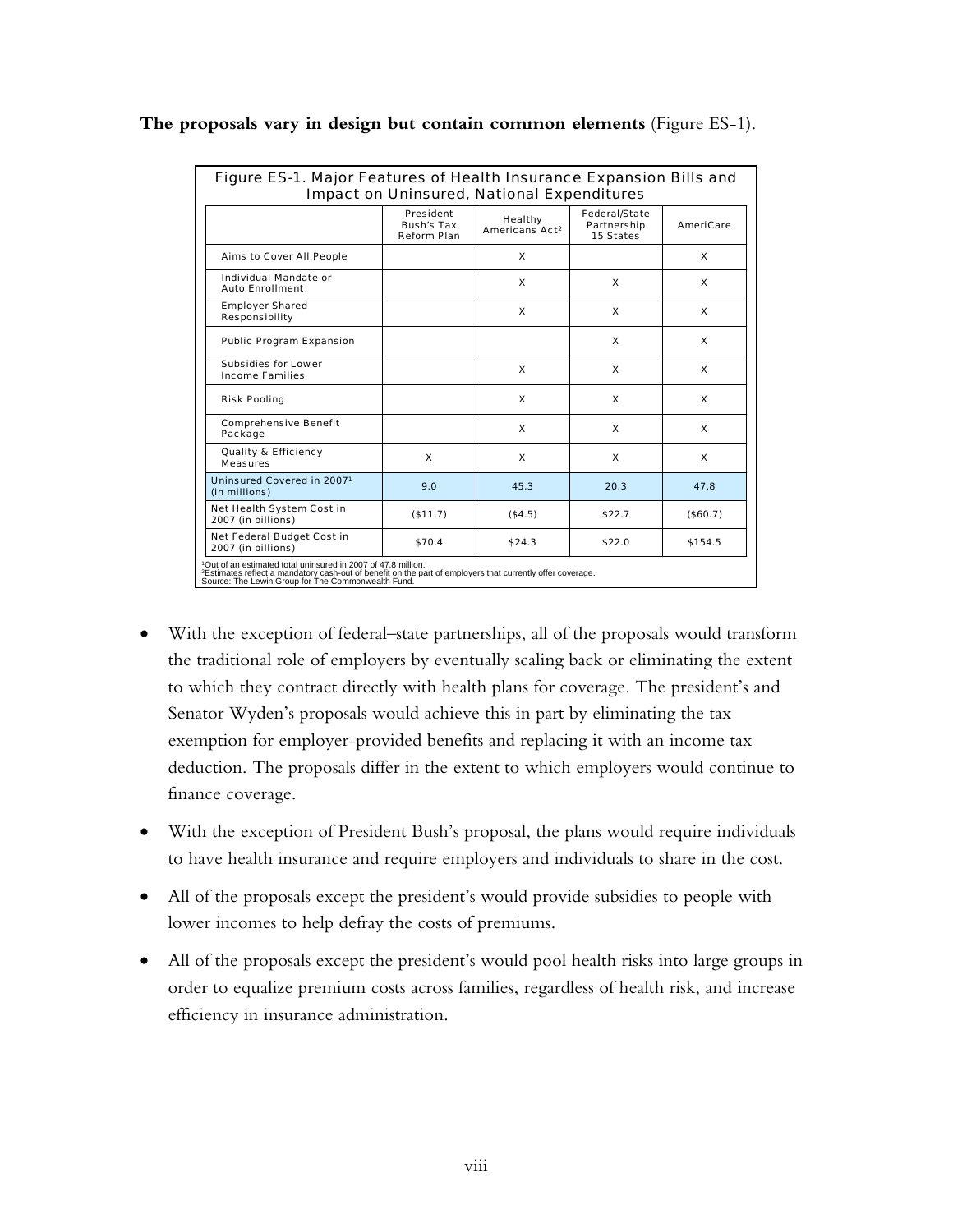<span id="page-8-0"></span>**The proposals vary in the number of people covered, the source of coverage, and in the comprehensiveness and affordability of coverage** (Figure ES-2).



- Representative Stark's "AmeriCare" proposal would cover nearly all uninsured, as would Senator Wyden's "Healthy Americans Act."
- Medicare would become the primary source of coverage for all Americans under Representative Stark's bill and private Health Help Agency plans would become the major source under Senator Wyden's bill.
- The state–federal partnerships bills propose state demonstrations to expand health insurance and by definition do not provide sufficient details to permit cost estimates. For purposes of illustration of how such a partnership might work, The Lewin Group assumed a hypothetical model under which 15 states would implement a blended version of Massachusetts's Commonwealth Care and Governor Schwarzenegger's health proposal for California, with federal matching funds provided for Medicaid and State Children's Health Insurance Program (SCHIP) expansions.<sup>2</sup> About 20 million people are estimated to gain coverage out of 23.6 million currently uninsured in those states.
- President Bush's proposal to equalize the tax treatment of employer and individual coverage is estimated to cover 9 million previously uninsured people in 2007, mostly through the individual insurance market. The new income tax deduction would be for a fixed amount that would rise annually by the rate of consumer price inflation, which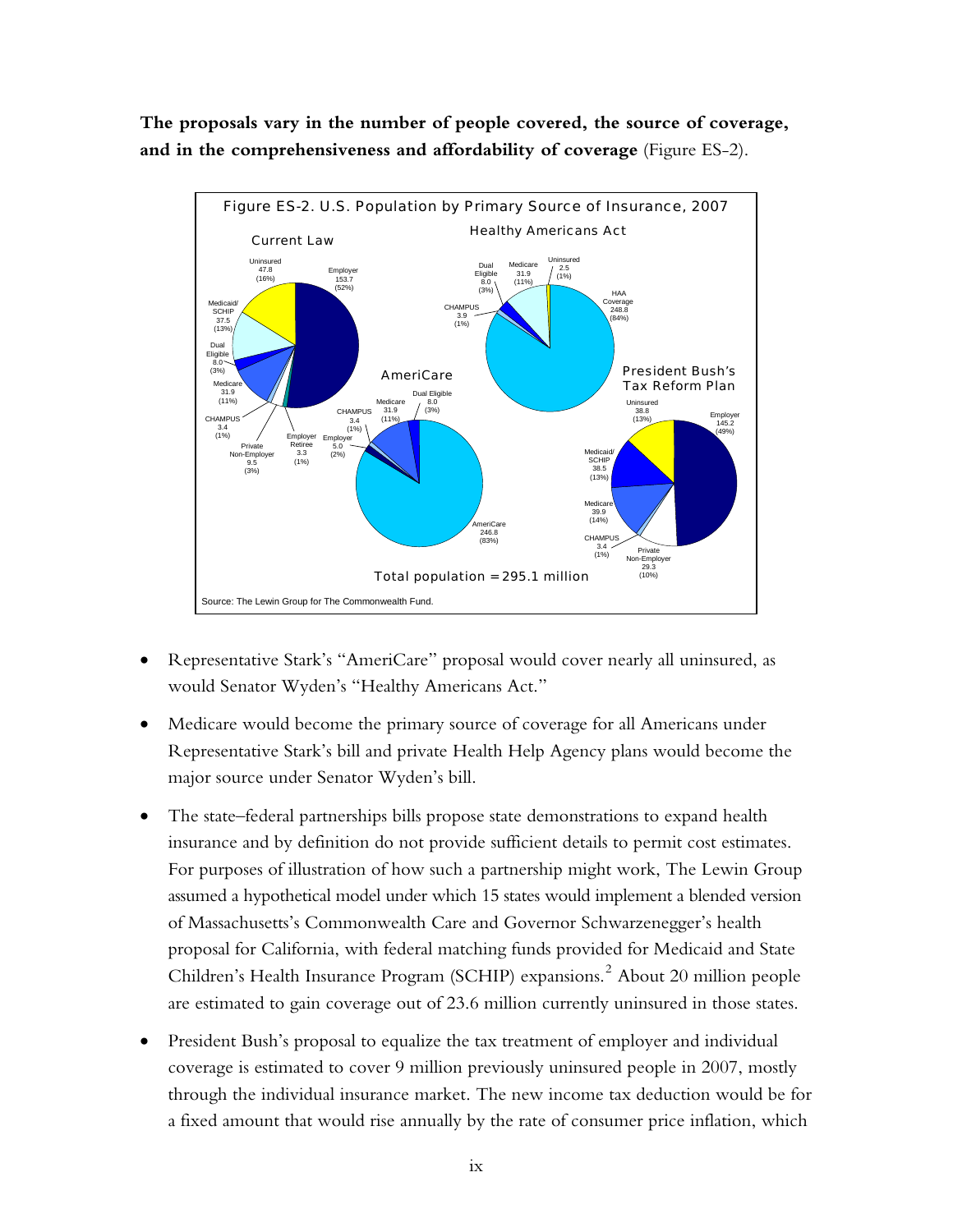<span id="page-9-0"></span>is projected to rise more slowly than premiums. Therefore, the proposal is likely to cover more uninsured people in the first years of the proposal than in future years, when premiums are more likely to exceed the cap and thus be more expensive to taxpayers. Other families may buy increasingly less comprehensive coverage with higher out of pocket costs as the growth in the standard tax deduction lags that of premiums.

• By setting a floor on acceptable levels of health benefits, all of the proposals—with the exception of the president's—would improve coverage for millions of people who are currently underinsured. In addition, Representative Stark's bill, Senator Wyden's bill, and the state–federal partnership model would cap out-of-pocket costs as a share of income and/or subsidize premiums.

**The cost of the proposals and how costs are shared depend on the source of coverage, the extent of premium subsidies, how broadly health risk is pooled, and inclusion of other efficiency measures** (Figure ES-3)**.** 3

Figure ES-3. Health Insurance Expansion Bills

|                                                              | President<br><b>Bush's Tax</b><br><b>Reform Plan</b> | Healthy<br><b>Americans</b><br>Act <sup>2</sup> | <b>Federal/State</b><br>Partnership<br>15 States | AmeriCare   |
|--------------------------------------------------------------|------------------------------------------------------|-------------------------------------------------|--------------------------------------------------|-------------|
| <b>Total Uninsured</b><br><b>Covered, Millions</b>           | 9.0                                                  | 45.3                                            | 20.3                                             | 47.8        |
| <b>Federal Government</b>                                    | \$70.4                                               | \$24.3                                          | \$22.0                                           | \$154.5     |
| <b>State and Local</b><br>Government                         | (\$0.3)                                              | (\$10.2)                                        | \$13.4                                           | ( \$57.4)   |
| <b>Private Employers</b>                                     | (\$50.8)                                             | \$60.2                                          | \$5.7                                            | ( \$15.2)   |
| <b>Households</b>                                            | (\$31.0)                                             | (\$78.8)                                        | (\$18.4)                                         | (\$142.6)   |
| <b>Net Health System Cost</b><br>in 2007 (in billions)       | (\$11.7)                                             | (\$4.5)                                         | \$22.7                                           | (\$60.7)    |
| <b>Total Uninsured Not</b><br>Covered, <sup>1</sup> Millions | 38.8                                                 | 2.5                                             | 27.5                                             | $\mathbf o$ |

# • Representative Stark's AmeriCare bill would increase federal spending by \$154.5 billion in 2007. President Bush's proposal would increase the budget deficit by \$70.4 billion in 2007, but is expected to generate a surplus within the next ten years. Federal Medicaid and SCHIP matching funds for 15 states would increase federal spending by about \$22 billion unless offset by savings measures. Senator Wyden's Healthy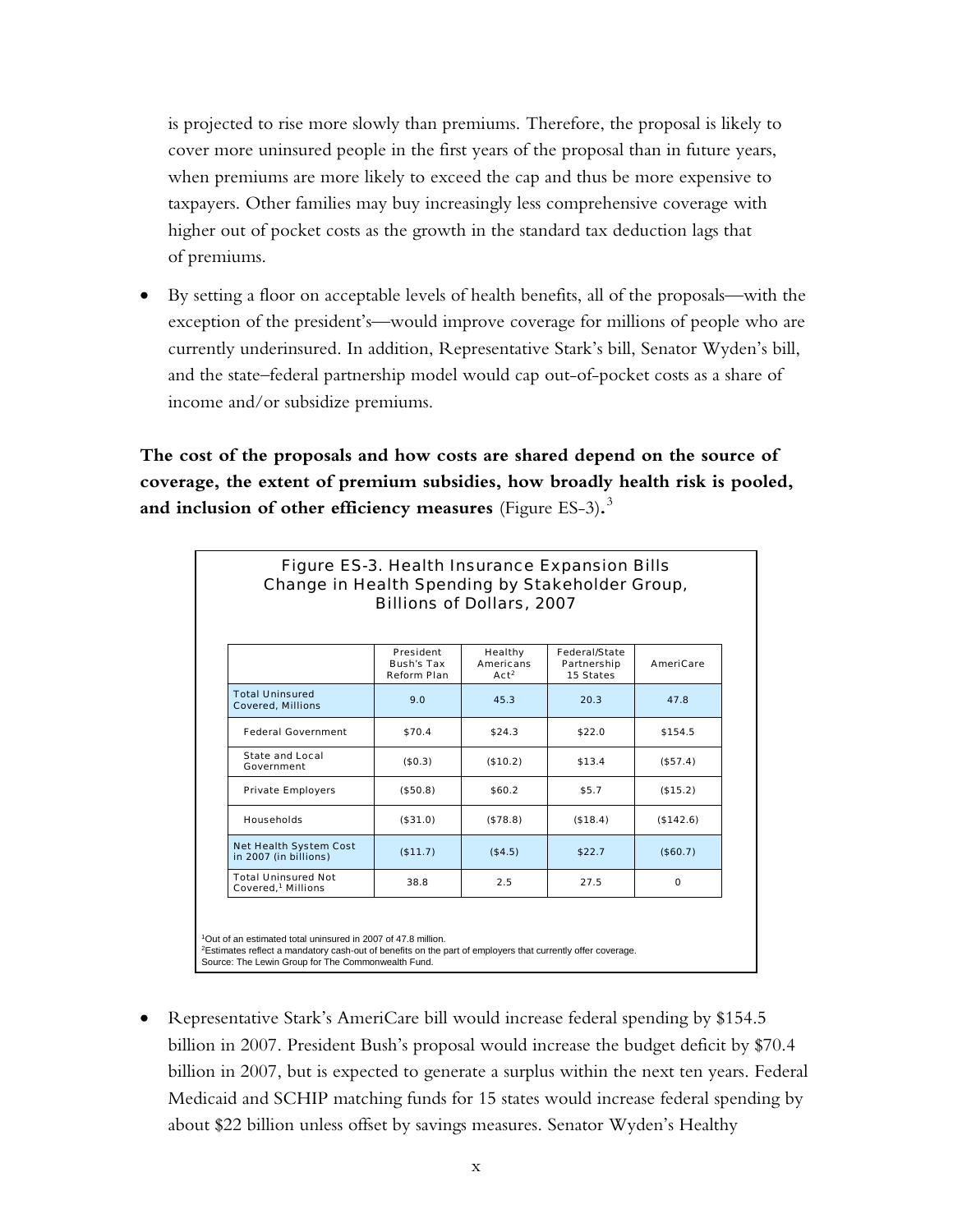Americans Act would increase Federal spending by \$165 billion but the tax revenue effect of the bill's requirement that employers cash-out their health benefits in the first two years of the program would dampen the increase significantly to \$24.3 billion in 2007.

- Representative Stark's AmeriCare bill would result in substantial overall health system savings relative to the other approaches: the bill is estimated to reduce national health expenditures by \$60.7 billion in 2007, compared with savings of \$11.7 billion under the president's proposal and \$4.5 billion under Senator Wyden's bill.
- This difference stems primarily from large savings in the cost of administering health insurance under Representative Stark's bill: the total costs of health insurance administration in the United States would decline by \$74 billion in 2007. Insuring everyone under Medicare would spread risks across a large risk pool and bring Medicare's lower administrative costs per premium dollar to the full population.
- Senator Wyden's bill also substantially reduces insurance administrative costs by creating large regional groups in which people would buy private coverage. Insurance administration costs are estimated to decline by \$57 billion in 2007, though the savings would be offset somewhat by the costs of administering the new program.
- Representative Stark's AmeriCare proposal is also estimated to achieve savings by requiring the federal government to negotiate prescription drug prices with pharmaceutical companies, thus reducing national spending on prescription drugs by \$33.9 billion in 2007.
- The president's proposal achieves savings by reducing the comprehensiveness of coverage and inducing lower utilization of services.

# **Premium subsidies and new tax provisions in the bills greatly affect how family health spending changes.**

- Under Representative Stark's bill, households would see a dramatic drop in health care expenditures of \$142.6 billion, with the largest savings falling to families with low and moderate incomes (Figure ES-4). However, these savings might be offset if taxes are increased to finance higher federal government spending.
- Under Senator Wyden's bill, household health spending would decline by \$78 billion. Spending would decline the most for lower and moderate income households and rise for the highest income earners. Average health spending would fall by \$983 per year among families earning less than \$10,000 a year and increase by an average \$1,562 among families earning \$250,000 or more annually (Figure ES-5).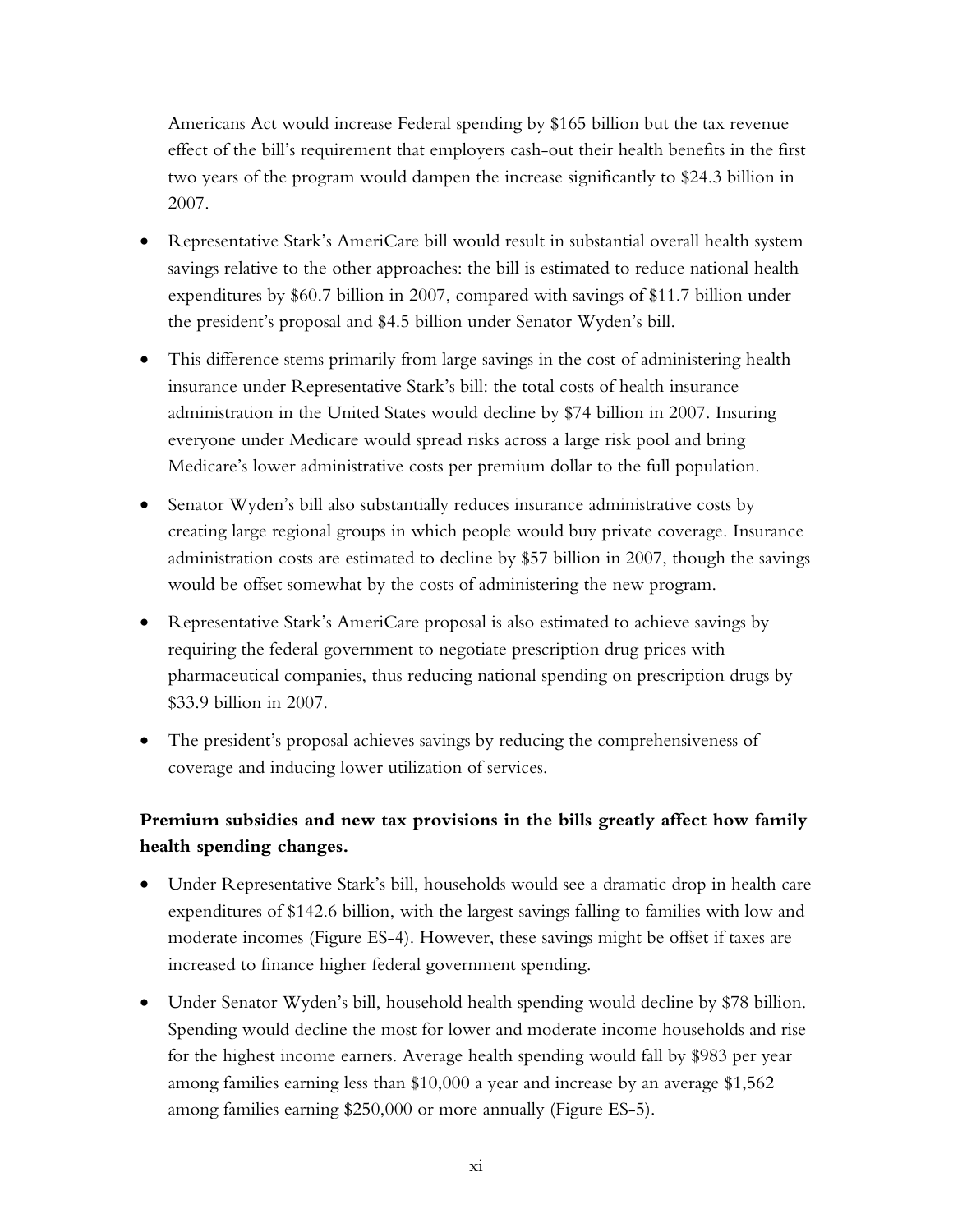<span id="page-11-0"></span>

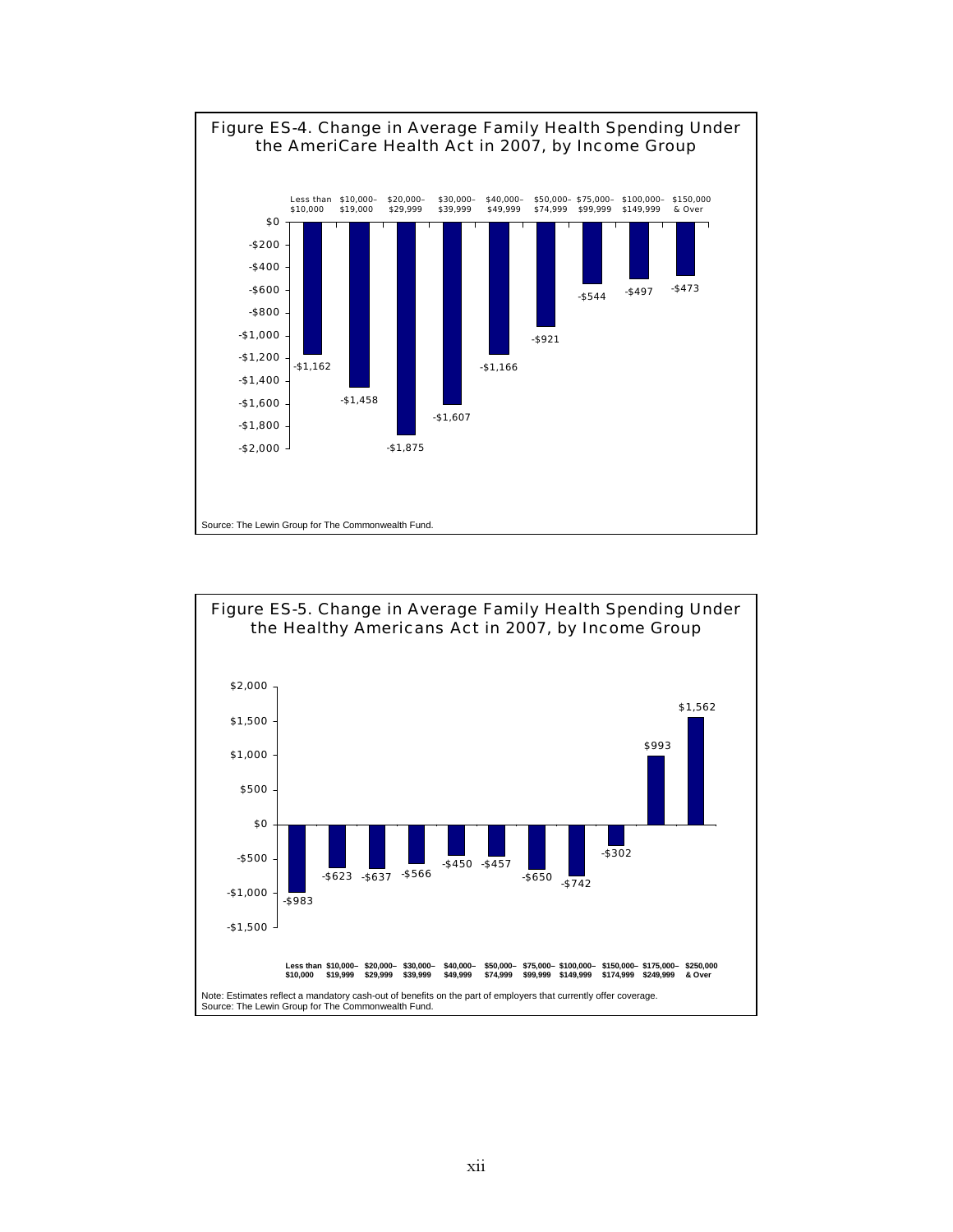<span id="page-12-0"></span>• Under President Bush's proposal, household spending on health care is estimated to fall by a net \$31 billion in 2007 due to income tax savings. But tax savings disproportionately accrue to people in higher income brackets: average spending would decline by \$23 in 2007 among families with annual incomes of less than \$10,000 and by \$1,263 a year among those earning \$150,000 or more per year. (Figure ES-6). In future years, however, the differential indexing of the deduction and growth in employer premiums would lead to an increase in taxes for households now covered by employer plans.



## **EXPANSIONS OF EXISTING PUBLIC INSURANCE PROGRAMS**

More modest proposals can be important first steps toward universal coverage. Several bills would expand health insurance coverage by building on Medicare, Medicaid, and SCHIP (Figure ES-7). These include:

- Medicare buy-in for older adults (Representative Stark);
- elimination of the Medicare two-year waiting period for people who are disabled (Senator Bingaman and Representative Green);
- universal coverage for children (Senator Kerry, Representative Waxman, Senator Rockefeller, Representative Stark); and
- Medicaid expansions (Representative Dingell).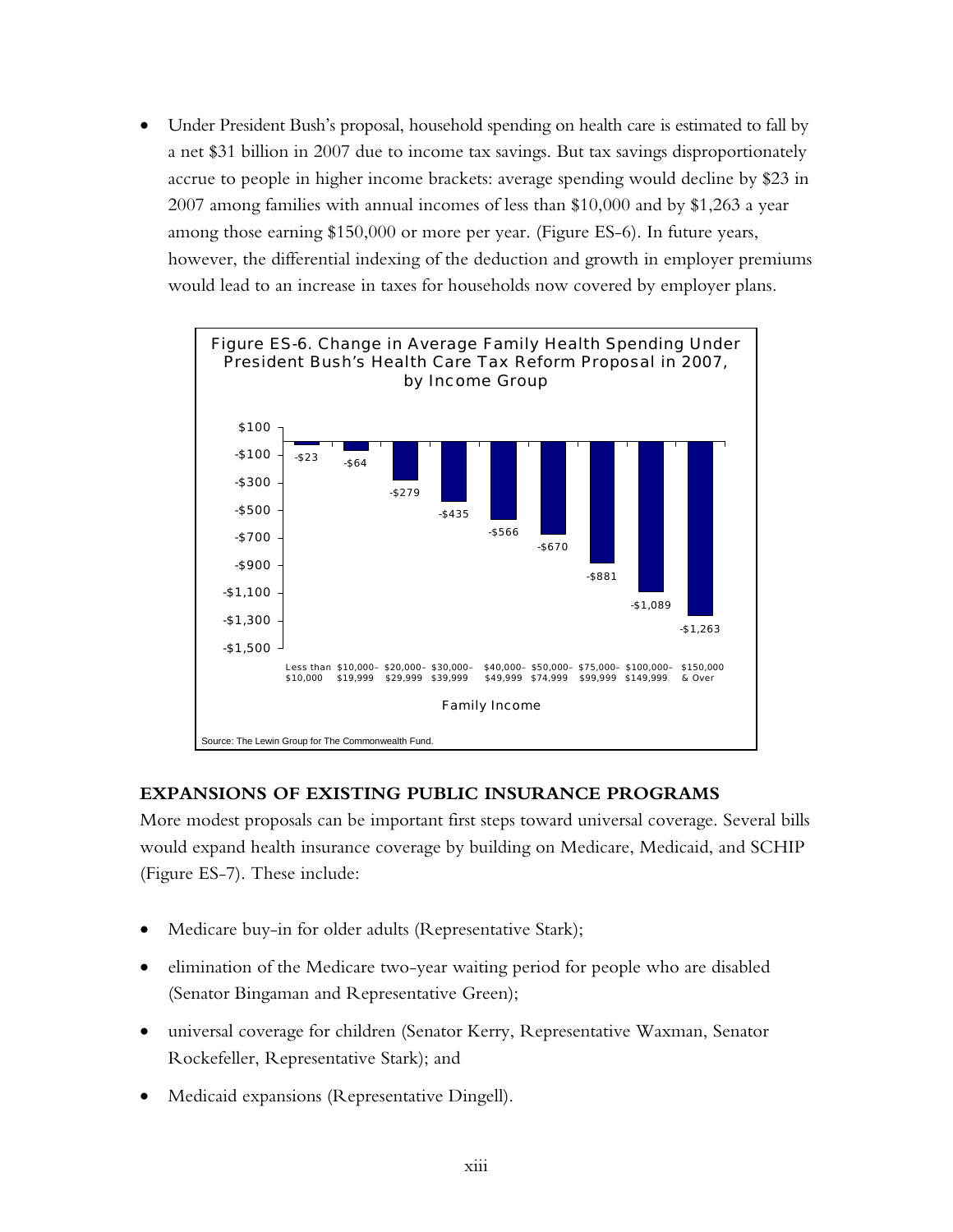<span id="page-13-0"></span>

|                                                         | Medicare<br>Buy In | Eliminate<br><b>Medicare</b><br>2-yr Waiting<br>Period | Universal<br>Coverage<br>for<br>Children | Medicaid/<br><b>SCHIP</b><br>Children &<br><b>Parents</b> |
|---------------------------------------------------------|--------------------|--------------------------------------------------------|------------------------------------------|-----------------------------------------------------------|
| <b>Aims to Cover All People</b>                         |                    |                                                        |                                          |                                                           |
| Individual Mandate or<br><b>Auto Enrollment</b>         |                    |                                                        |                                          |                                                           |
| <b>Employer Shared</b><br>Responsibility                | x                  |                                                        |                                          |                                                           |
| <b>Public Program Expansion</b>                         | x                  | $\mathbf{x}$                                           | x                                        | x                                                         |
| <b>Subsidies for Lower</b><br><b>Income Families</b>    | x                  |                                                        | x                                        |                                                           |
| <b>Risk Pooling</b>                                     | $\mathbf{x}$       | $\mathbf{x}$                                           | x                                        | $\mathbf{x}$                                              |
| <b>Comprehensive Benefit</b><br>Package                 | x                  | x                                                      | x                                        | x                                                         |
| <b>Quality &amp; Efficiency</b><br><b>Measures</b>      |                    |                                                        | x                                        | x                                                         |
| Uninsured Covered in 2007 <sup>1</sup><br>(in millions) | 3.5                | 0.3                                                    | 5.2                                      | 6.2                                                       |
| Net Health System Cost in<br>2007 (in billions)         | \$4.9              | (50.1)                                                 | \$3.0                                    | \$7.5                                                     |
| Net Federal Budget Cost in<br>2007 (in billions)        | \$26.9             | \$9.1                                                  | \$19.9                                   | \$12.7                                                    |

Figure ES-7. Major Features of Health Insurance Expansion Bills and

- $\triangleright$  Representative Stark would allow older adults ages 55 to 64 to buy in to Medicare, using tax credits to offset premium costs. This would insure an estimated 3.5 million out of 4.8 million uninsured older adults in 2007. The estimated cost to the federal budget is \$26.9 billion, with spending on premiums and out-of-pocket costs reduced by \$10.6 billion for people who enroll (Figure ES-8).
- ¾ People who become disabled and cannot work would eventually no longer have to wait 24 months before becoming eligible for Medicare under bills introduced by Senator Bingaman and Representative Green in June 2005. This would help 1.7 million disabled people currently in the waiting period, of whom 15 percent are uninsured. The estimated cost to the federal budget of immediately ending the waiting period in 2007 is \$9.1 billion.
- $\triangleright$  Senator Kerry and Representative Waxman would provide states with incentives to expand coverage through Medicaid and SCHIP for children up to age 21 in families with incomes up to 300 percent of the federal poverty level, and would cap premium costs for children in families with incomes over 300 percent of poverty. The bill is estimated to cover 5.2 million out of 11.1 million uninsured children in 2007. It would increase federal spending by about \$20 billion in that year, but reduce state and local government spending by \$8.2 billion through increased federal matching funds for poor children.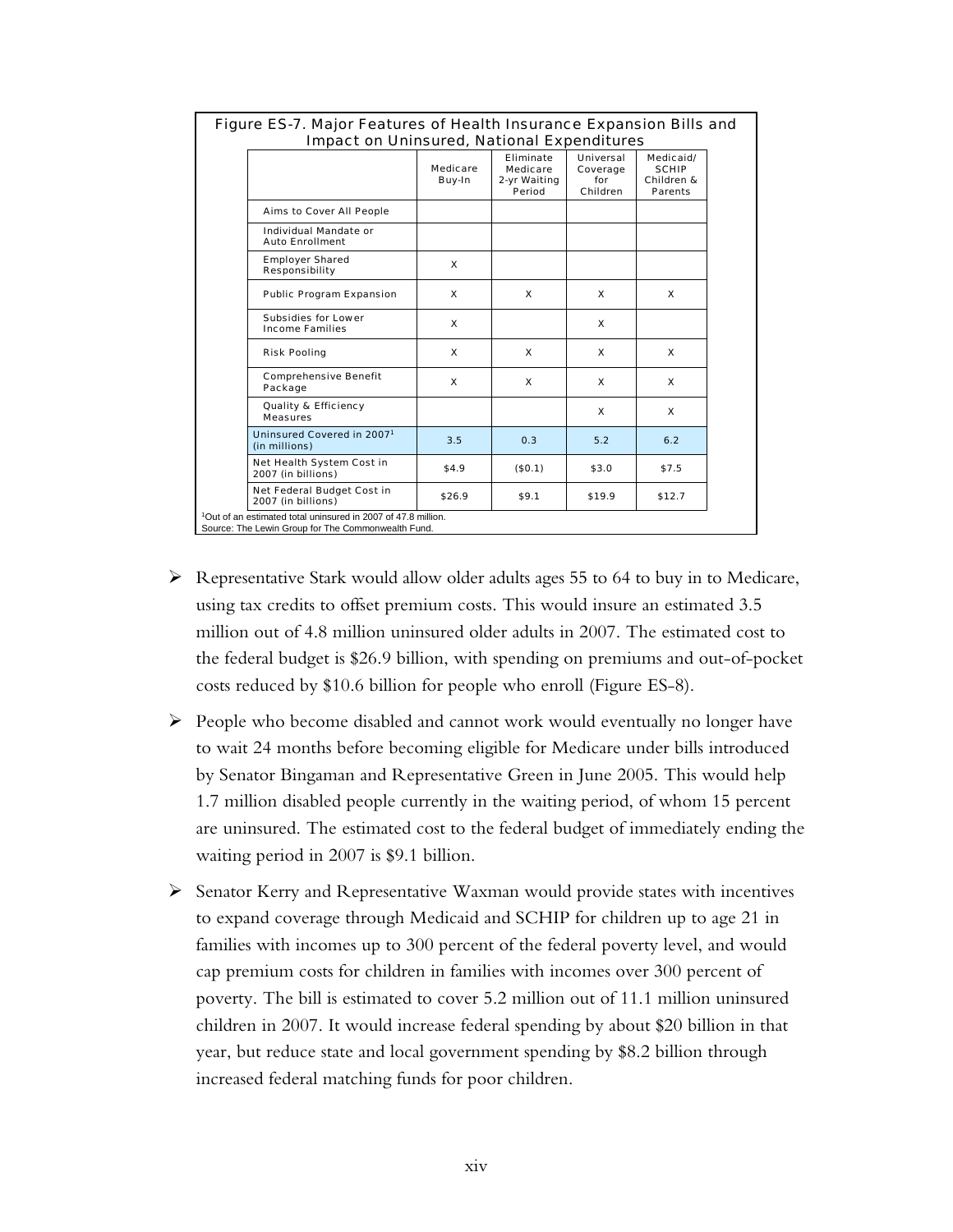<span id="page-14-0"></span>

|                                                              | <b>Medicare</b><br>Buy-In | Eliminate<br>2 yr<br><b>Medicare</b><br>Waiting<br>Period | Universal<br>Coverage for<br>Children | Medicaid/<br><b>SCHIP</b><br>Children &<br><b>Parents</b> |
|--------------------------------------------------------------|---------------------------|-----------------------------------------------------------|---------------------------------------|-----------------------------------------------------------|
| <b>Total Uninsured</b><br><b>Covered, Millions</b>           | 3.5                       | 0.3                                                       | 5.2                                   | 6.2                                                       |
| <b>Federal Government</b>                                    | \$26.9                    | \$9.1                                                     | \$19.9                                | \$12.7                                                    |
| <b>State and Local</b><br>Government                         | (\$2.0)                   | (\$3.0)                                                   | (\$8.2)                               | \$3.2\$                                                   |
| <b>Private Employers</b>                                     | ( \$9.4)                  | (\$4.0)                                                   | (57.3)                                | (\$3.5)                                                   |
| <b>Households</b>                                            | (\$10.6)                  | (\$2.2)                                                   | (\$1.5)                               | (\$4.9)                                                   |
| <b>Net Health System Cost</b><br>in 2007 (in billions)       | \$4.9                     | (\$0.1)                                                   | \$3.0                                 | \$7.5                                                     |
| <b>Total Uninsured Not</b><br>Covered, <sup>1</sup> Millions | 44.3                      | 47.5                                                      | 42.6                                  | 41.6                                                      |

# Figure ES-8. Health Insurance Expansion Bills Change in Health Spending by Stakeholder Group,

¾ Representative Dingell would insure parents of children in Medicaid and SCHIP, thus extending new coverage to an estimated 6.2 million children and adults. The bill would increase federal spending by \$12.7 billion in 2007 and state and local government expenditures by \$3.2 billion. Family spending on health care would decline by nearly \$5 billion as more families gained more comprehensive insurance.

### **STRENGTHENING EMPLOYER-BASED HEALTH INSURANCE**

Several proposals would expand health insurance by building on the employer-based system, which currently covers more than 160 million workers and their dependents, or about 63 percent of the population (Figure ES-9). They include: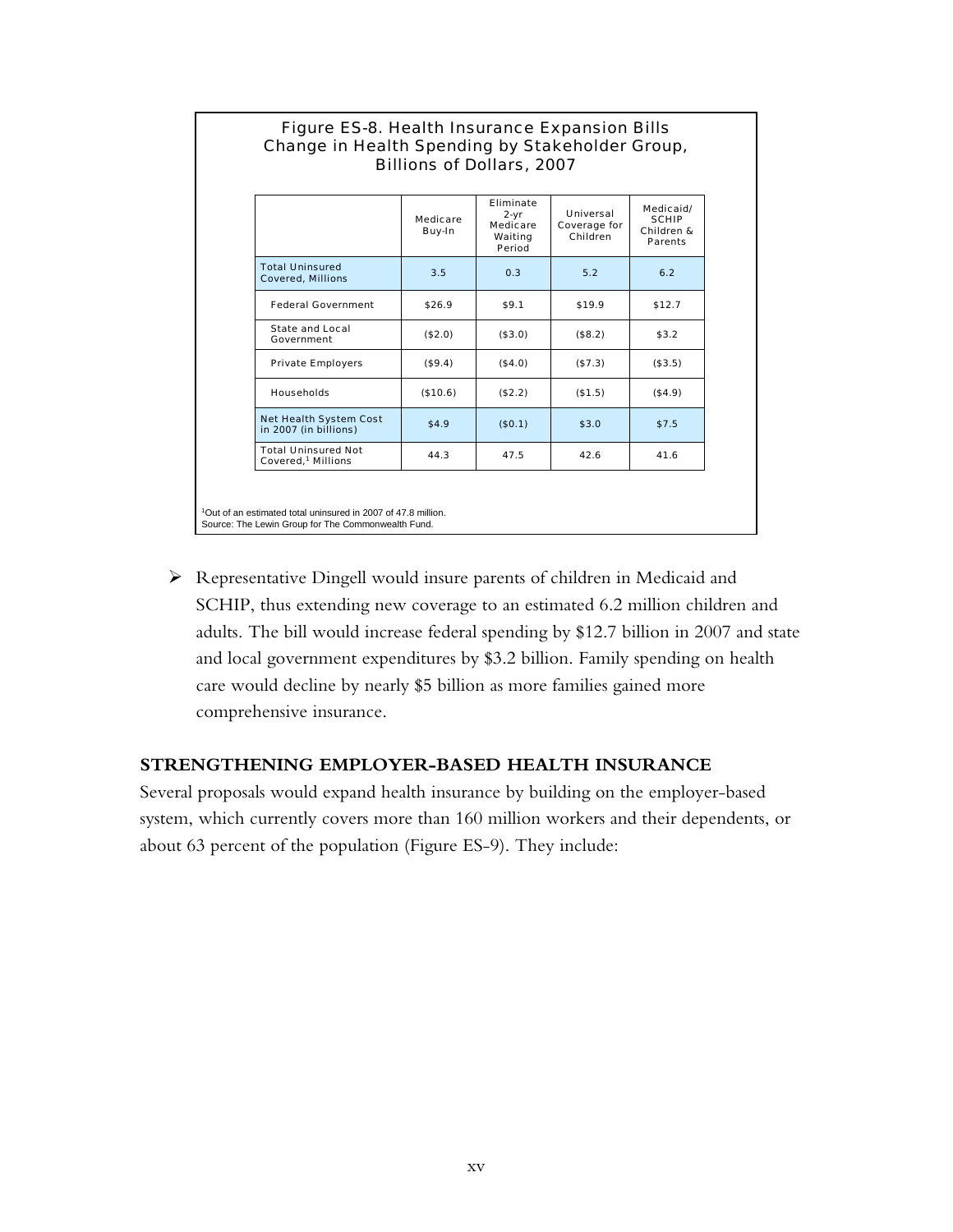<span id="page-15-0"></span>

|                                                         | <b>Employer</b><br><b>Mandate</b> | Association<br><b>Health Plans</b> | Small<br><b>Business</b><br>Expansion <sup>2</sup> |
|---------------------------------------------------------|-----------------------------------|------------------------------------|----------------------------------------------------|
| <b>Aims to Cover All People</b>                         |                                   |                                    |                                                    |
| Individual Mandate or<br><b>Auto Enrollment</b>         |                                   |                                    |                                                    |
| <b>Employer Shared</b><br><b>Responsibility</b>         | x                                 | x                                  | x                                                  |
| <b>Public Program Expansion</b>                         |                                   |                                    |                                                    |
| <b>Subsidies for Lower</b><br><b>Income Families</b>    |                                   |                                    | x                                                  |
| <b>Risk Pooling</b>                                     | x                                 |                                    | x                                                  |
| <b>Comprehensive Benefit</b><br>Package                 | x                                 |                                    | x                                                  |
| <b>Quality &amp; Efficiency</b><br><b>Measures</b>      |                                   |                                    | x                                                  |
| Uninsured Covered in 2007 <sup>1</sup><br>(in millions) | 12.3                              | (0.3)                              | 0.6                                                |
| Net Health System Cost in<br>2007 (in billions)         | \$28.5                            | (\$0.4)                            | \$2.1                                              |
| Net Federal Budget Cost in<br>2007 (in billions)        | (\$42.6)                          | \$0.1                              | \$12.0                                             |

Figure ES-9. Major Features of Health Insurance Expansion Bills and

- employer mandate for large employers (Representative Pallone); and
- improving the affordability of health insurance for small employers (President Bush, Representative Johnson, Senator Durbin, Representative Kind, Representative Allen).
	- $\triangleright$  Representative Pallone would require companies with 50 or more workers to offer and contribute to comprehensive health insurance for their employees and dependents. An estimated 12.3 million workers and their dependents would become newly insured under the proposal. Because workers and their dependents with coverage through public insurance programs are required to enroll in their employers' plans, 9.7 million workers and dependents would move from those programs into employer-based coverage, saving the federal government an estimated \$42.6 billion in 2007 (Figure ES-10). Employers would face the largest net increase in costs under the bill, of \$92.1 billion.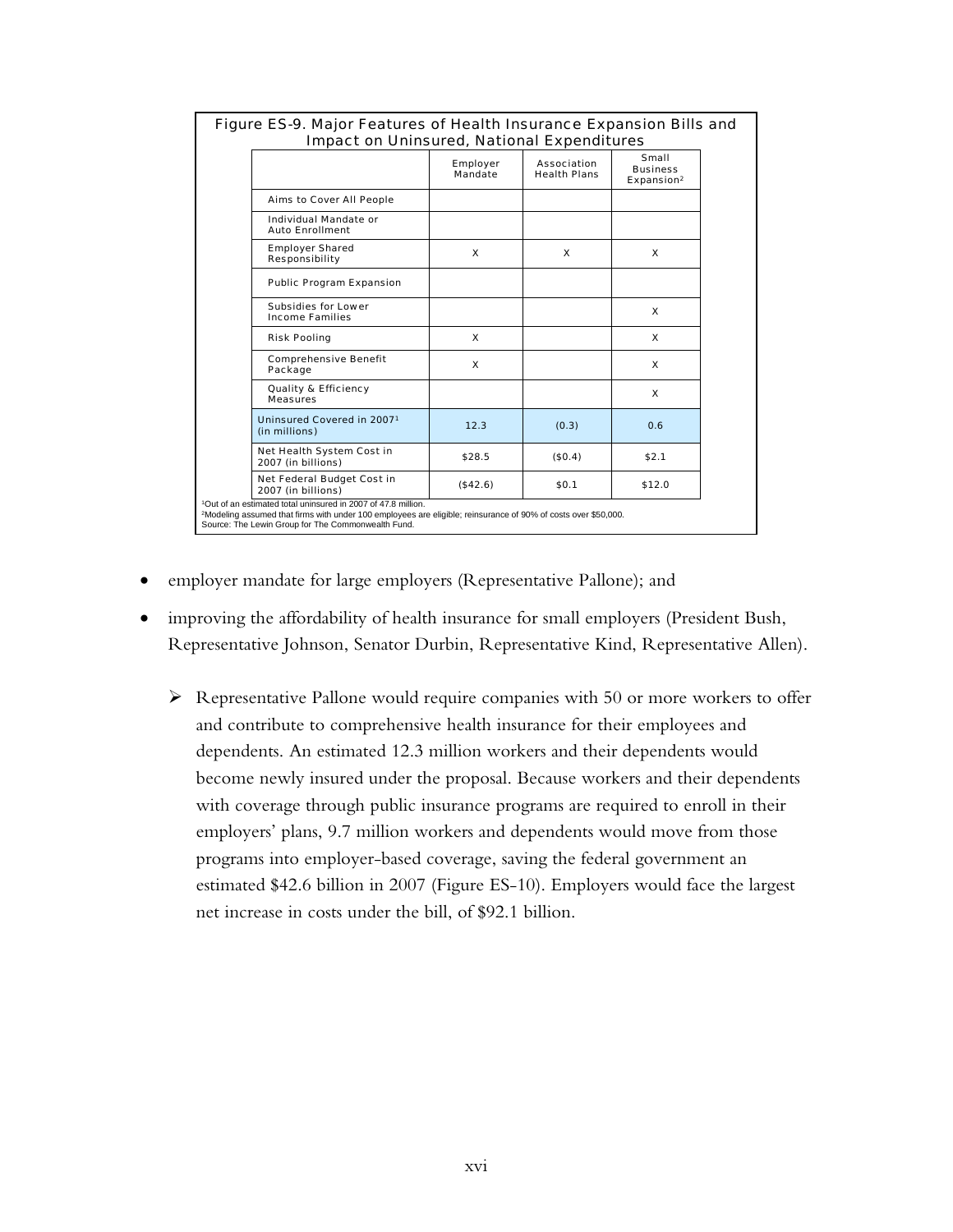<span id="page-16-0"></span>

|                                                              | <b>Employer</b><br><b>Mandate</b> | Association<br>Health<br><b>Plans</b> | Small<br><b>Business</b><br>Expansion <sup>2</sup> |
|--------------------------------------------------------------|-----------------------------------|---------------------------------------|----------------------------------------------------|
| <b>Total Uninsured</b><br><b>Covered, Millions</b>           | 12.3                              | (0.3)                                 | 0.6                                                |
| <b>Federal Government</b>                                    | (\$42.6)                          | \$0.1                                 | \$12.0                                             |
| <b>State and Local</b><br>Government                         | \$5.4                             | \$0.6                                 | (\$0.4)                                            |
| <b>Private Employers</b>                                     | \$92.1                            | (\$1.3)                               | (\$6.9)                                            |
| <b>Households</b>                                            | (\$26.4)                          | \$0.2\$                               | (\$2.6)                                            |
| <b>Net Health System Cost</b><br>in 2007 (in billions)       | \$28.5                            | (\$0.4)                               | \$2.1                                              |
| <b>Total Uninsured Not</b><br>Covered, <sup>1</sup> Millions | 35.5                              | 48.1                                  | 47.2                                               |
|                                                              |                                   |                                       |                                                    |

# Figure ES-10. Health Insurance Expansion Bills Change in Health Spending by Stakeholder Group,

- $\triangleright$  The Bush Administration and Representative Johnson would allow trade and other professional associations to create association health plans (AHPs) to provide health insurance to their member employers. The Johnson bill would in effect allow companies to bypass state insurance regulations such as community rating, which are aimed at increasing access to the small group market for small businesses with less healthy or older workers. The bill is estimated to make small group coverage more affordable for companies with a young and/or healthy workforce but to significantly increase premiums for companies with older and/or less healthy workforces that must continue to purchase coverage in the small group market. While 2.6 million workers and dependents are estimated to gain employmentbased insurance through association health plans, 2.8 million would lose existing employer coverage because of a rise in premiums in the small group market. The number of uninsured is estimated to increase by a net 278,000 under the bill.
- $\triangleright$  Senator Durbin, Representative Kind, and Representative Allen propose bills that take an entirely different approach than AHPs by establishing pools for small businesses with premium protections and federal reinsurance. But in the absence of state-wide insurance market regulations, the proposals might ultimately have the unintended effect of increasing premiums within the pools, even with the reinsurance and tax credits, as those companies with less healthy and older workforces disproportionately enroll, attracted by the community-rated plans. About 600,000 people become newly insured.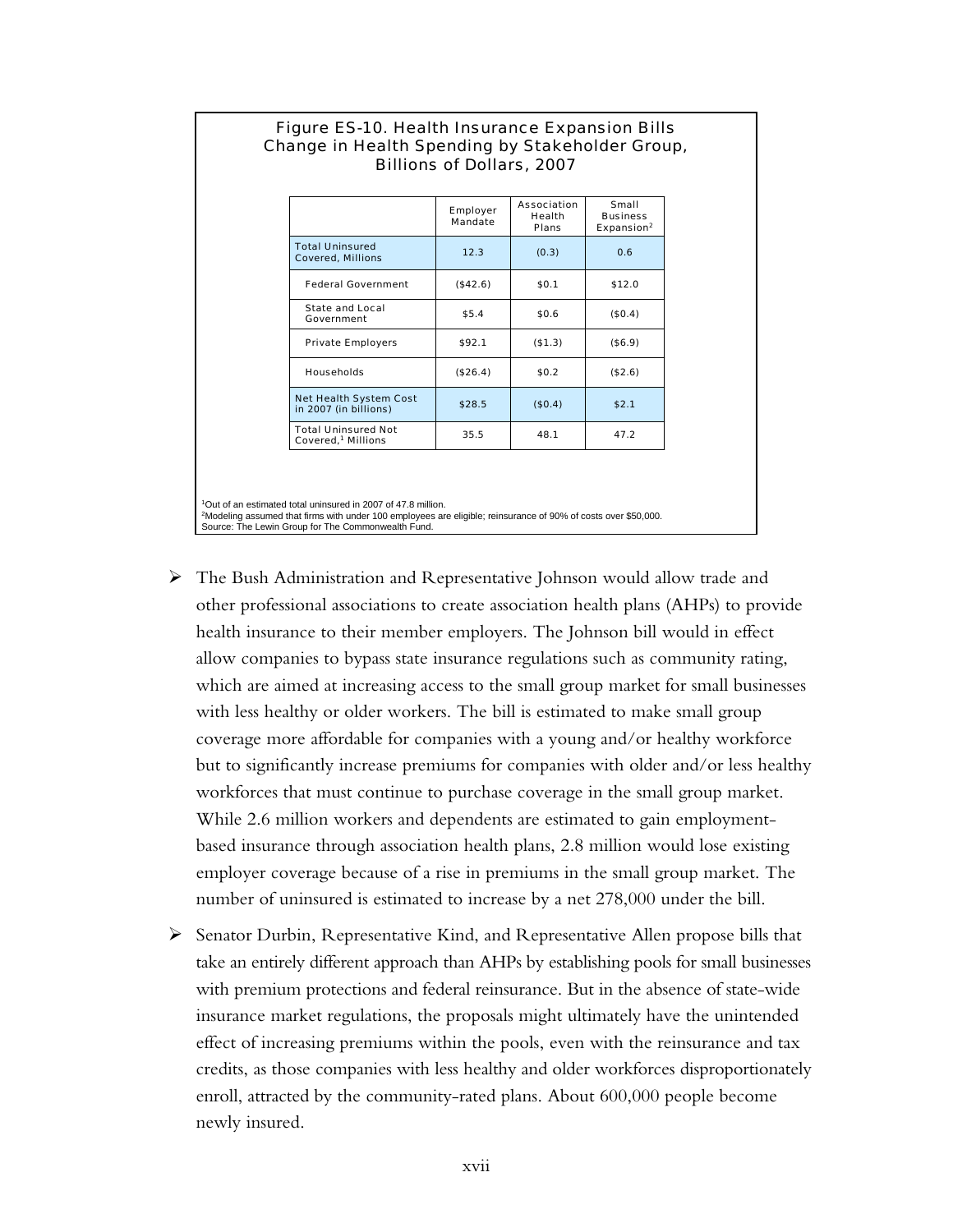### <span id="page-17-0"></span>**CONCLUSION**

To assess these proposals, the public might pose the following criteria: Will the proposals improve access to care, increase health system efficiency, make the system more equitable, and improve quality of care? Do they promise to set the nation on a path toward longer, healthier, and more productive lives?

### **Access to Care**

- The proposals range in scope from targeted efforts that would cover a defined group of people to those that aim to expand coverage options for everyone. Bills that fundamentally reform the health system vary in their effectiveness (Figure ES-11). Representative Stark's AmeriCare proposal and Senator Wyden's Healthy Americans Act would cover nearly all of those currently uninsured. President Bush's proposal would cover less than one of five of those uninsured in 2007, and this number is likely to decline in future years.
- By setting a floor on acceptable levels of health benefits and providing premium assistance for low- and moderate-income families, several of the bills would improve coverage for the estimated 16 million people who are currently underinsured.

|                                                                                  | President<br><b>Bush's Tax</b><br><b>Reform Plan</b> | Healthy<br><b>Americans Act</b>                                                                   | <b>Federal/State</b><br>Partnership<br>15 States <sup>2</sup>                             | <b>AmeriCare</b>                                                                                                  |
|----------------------------------------------------------------------------------|------------------------------------------------------|---------------------------------------------------------------------------------------------------|-------------------------------------------------------------------------------------------|-------------------------------------------------------------------------------------------------------------------|
| Access (% of uninsured<br>covered <sup>t</sup> in 2007)                          | 19%                                                  | 95%                                                                                               | 42%                                                                                       | 100%                                                                                                              |
| Efficiency (change in<br>national health system<br>spending in 2007)             | (\$11.7)                                             | ( \$4.5)                                                                                          | \$22.7                                                                                    | ( \$60.7)                                                                                                         |
| Equity (change in average<br>family health spending by<br>annual income in 2007) | $<$ \$10,000: (\$23)<br>>\$150,000: (\$1,263)        | $<$ \$10,000: (\$983)<br>>\$250,000: \$1,562                                                      | N/A                                                                                       | $<$ \$10,000: (\$1,162)<br>>\$150,000: (\$473)                                                                    |
| <b>Measures to Improve</b><br>Quality                                            |                                                      | Medical home.<br>hospital safety,<br>reward healthy<br>behavior, chronic<br>disease<br>management | State proposals<br>to show<br>improvements<br>in quality,<br>efficiency, and<br>health IT | <b>Uniform</b><br>electronic claims<br>forms and<br>medical records:<br>electronic<br>national claims<br>data set |
| Potential to Ensure Long,<br><b>Healthy, Productive Lives</b>                    |                                                      | X                                                                                                 | x                                                                                         | x                                                                                                                 |

<sup>1</sup>Out of an estimated total uninsured in 2007 of 47.8 million. 2Estimated to cover 86% of the 23.6 million people projected to be uninsured in the 15 states in 2007. Source: The Lewin Group for The Commonwealth Fund.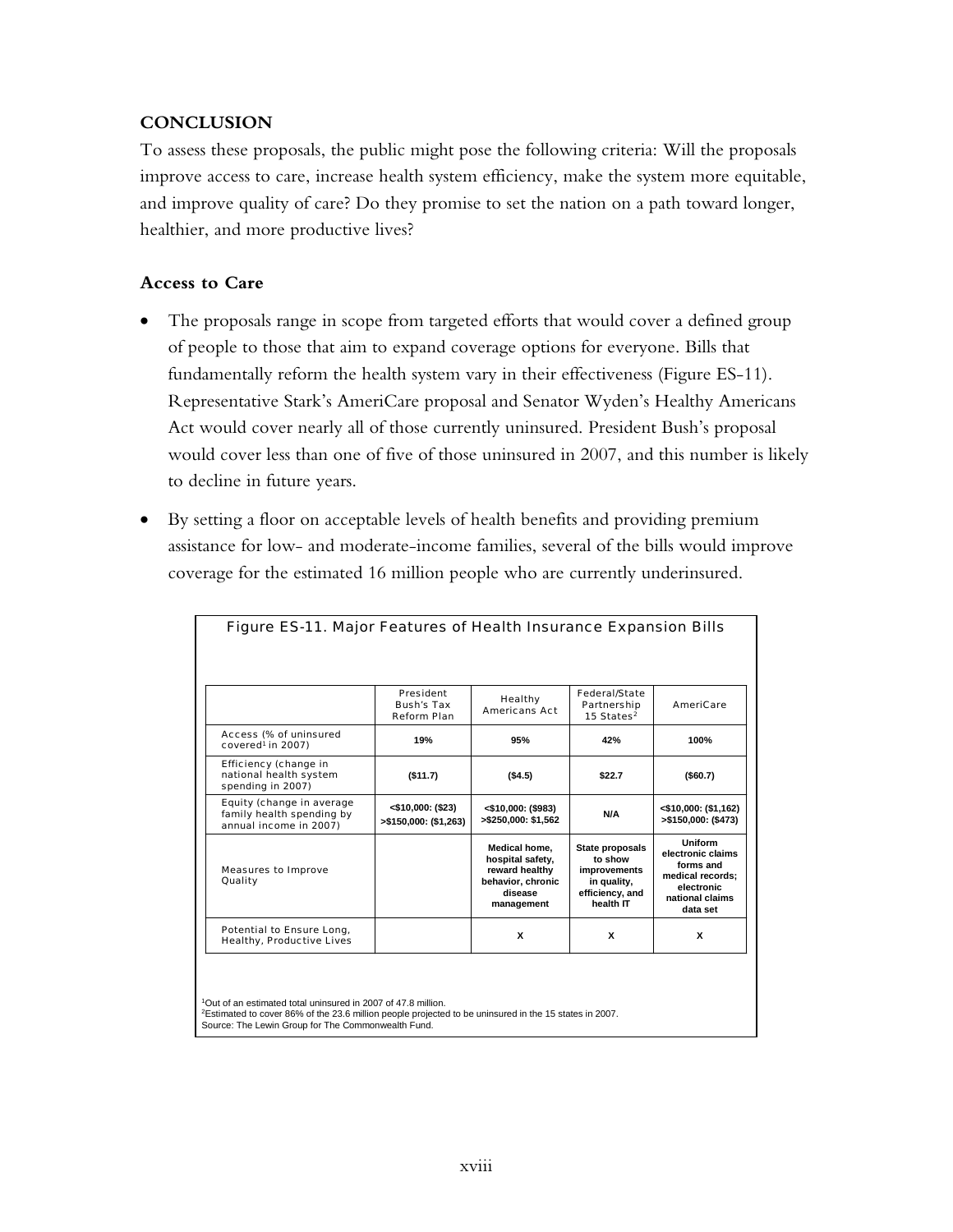### **Efficiency**

- The cost of the proposals and how those costs are distributed across stakeholders is affected by their scope and structure. In general, more targeted proposals are less expensive to the federal government than are more comprehensive coverage plans.
- Yet, the estimated savings to the overall health system from insuring everyone through Medicare or other near-universal mechanisms swamp those from incremental approaches. This results from the administrative savings from broadly pooling risk as well as other efficiency gains such as negotiating pharmaceutical prices on behalf of the full population.
- The proposals that would enroll people automatically through the tax system or at birth and mandate that people have coverage, such as the Representative Stark's bill and Senator Wyden's bill, are the most likely to ensure that people become enrolled and remain enrolled over their lifespan.

## **Equity**

- The design of new premium subsidies, tax credits, or tax deductions for the purchase of health insurance has dramatic implications for how new costs or savings accrue across households. Representative Stark's AmeriCare proposal and Senator Wyden's Healthy Americans Act would distribute changes in health care expenses equitably, according to family income. Under President Bush's proposal, savings from the new tax deduction accrue disproportionately to those with higher incomes.
- Broad risk pooling; i.e., the sharing of health risks among many participants, also has implications for equity. The proposals that attempt to cover people through existing individual or small group insurance markets ultimately run up against the central dynamic governing those markets—the powerful incentive on the part of carriers to protect against health risk. To help ensure that everyone, regardless of health risk, has affordable insurance coverage and to prevent escalating premiums, risks should be spread among as large a group as possible, participation should be mandatory, community rating should be imposed for the full state market if one exists outside of the pool, and adequate federal reinsurance should be provided.

## **Quality**

• The ways in which people are insured, the systems that evolve to achieve nearuniversal coverage, and the role of insurance carriers will be important determinants of whether significant and systematic improvements in quality can be achieved nationally. Proposals that would organize coverage through a central mechanism, such as the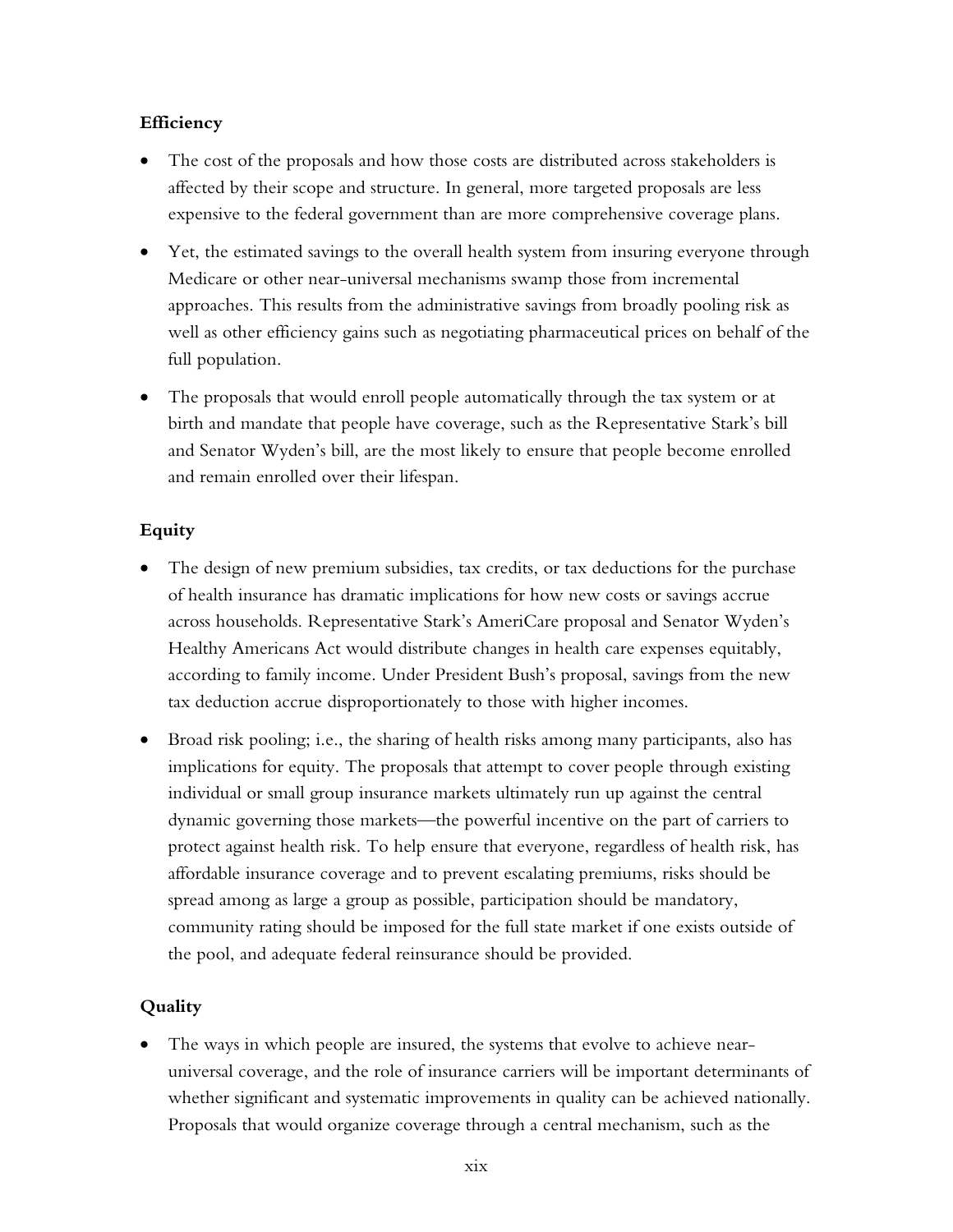Medicare program in Representative Stark's proposal and Health Help Agencies under Senator Wyden's bill, have the potential to improve quality in a number of ways. For example, they could enable development and use of common measures of health care quality, collection of outcome data for the full population, creation of uniform provider payment systems that reward high-quality care, and standardization and broad diffusion of health information technology.

• Most of the bills that would fundamentally reform the health system also include specific quality improvement measures. Senators Bingaman and Voinovich and Representatives Baldwin, Price, and Tierney would require or encourage states proposing coverage expansions to also include plans to improve health care quality and efficiency, and expand the use of health information technology. Senator Wyden would encourage people of all ages to have a "health home," establish an expert panel to ensure quality control in hospitals, reward healthy behavior, and establish a chronic care disease management program. Representative Stark would require uniform electronic claims reporting and electronic medical records and create a national electronic claims data set.

### **Longer, Healthier, and More Productive Lives**

- The ultimate goal of health care reform should be improvements in the length, quality, and productivity of people's lives. The analysis of these proposals demonstrates that universal coverage is feasible and that many proposals and particular elements of the proposals have the potential to yield overall savings in national health expenditures and systematic, long-term improvements in the quality of care nationwide.
- The Institute of Medicine estimates that the millions of people who lack insurance coverage generate between \$65 billion and \$130 billion annually in costs associated with diminished health and shorter life spans. This provides a stark benchmark against which to compare inaction versus the estimated annual costs and savings in this report of investing in a more rational and equitable system of health care in the United States.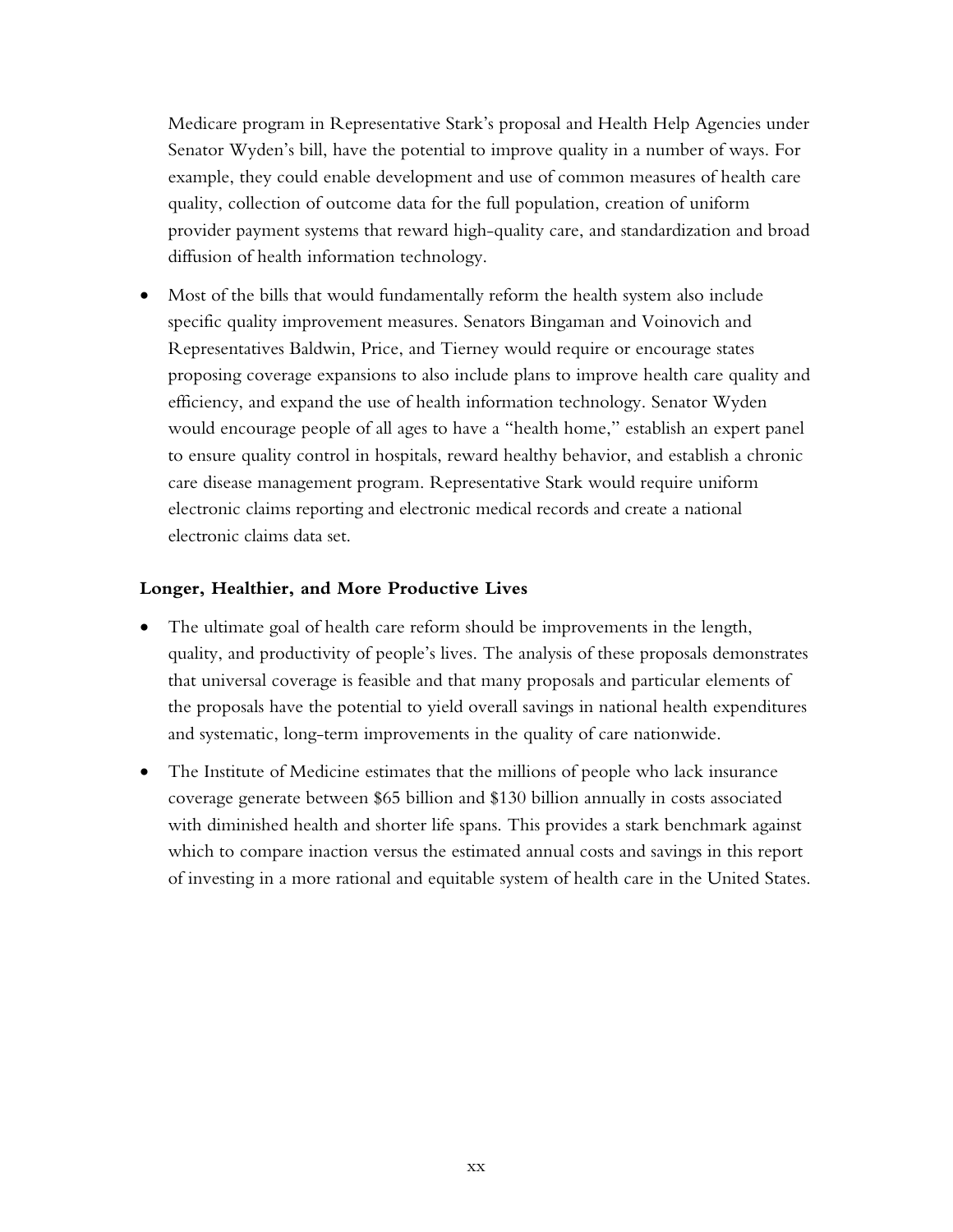# **AN ANALYSIS OF LEADING CONGRESSIONAL HEALTH CARE BILLS, 2005–2007: PART I, INSURANCE COVERAGE**

#### **INTRODUCTION**

American families and businesses are coping with rapidly rising health care costs and premiums, loss of comprehensive and affordable insurance coverage, and considerable variation in the quality and efficiency of health care. Members of Congress have tried to address many of these problems through the introduction of new bills during the 109th and beginning of the 110th Congresses. Neither government agencies nor the private sector, however, have systematically analyzed these proposals for their potential to improve health system performance through universal access to care, greater equity in terms of access to care and spending as a share of income, greater efficiency in the financing and delivery of care, and better quality of care. Would the proposals ultimately support longer, healthier, and more productive lives?

The first of a two-part series, this report analyzes and compares leading congressional bills to expand health insurance coverage. $^{\rm 4}$  Selected bills meet at least one of the following criteria: a) potential to significantly affect the problem addressed; b) reflective of ideas proposed in the Administration's budget; c) bipartisan support; d) unique or innovative. Where Congress has not introduced a bill reflective of the Administration's budget, the report analyzes the president's health care reform proposal. The Commonwealth Fund commissioned The Lewin Group to estimate the effect of the bills on stakeholder and health system costs and the projected number of people who would become newly insured through them. The Fund also commissioned Health Policy R&D to create detailed "side-by-side" comparative analyses of the bills, which appear in [Tables A-1 through A-6.](#page-71-0)

Since 2005, members of Congress have introduced bills to expand health insurance coverage that take a variety of approaches to achieve incremental as well as more comprehensive expansions in coverage. The proposed approaches fall into three broad categories:

- fundamental reforms of the nation's health insurance system;
- expansions of existing public insurance programs; and
- strengthening employer-based health insurance.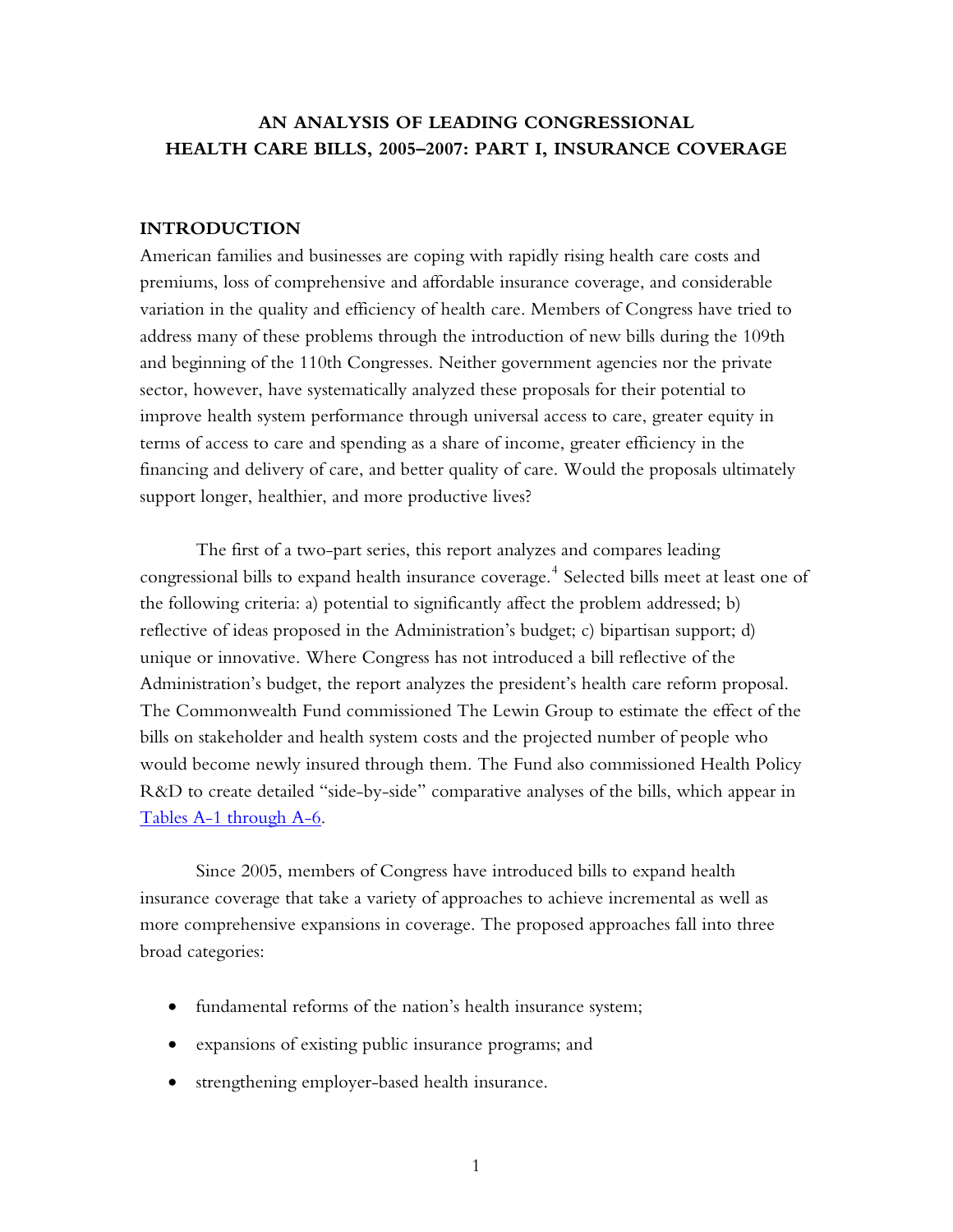To assess these bills, the public might pose the following criteria:

- 1. Will the bills improve access to care?
	- How many people would become newly insured under the proposal?
	- Do the proposals improve coverage for people who currently have inadequate insurance, with high costs or limited benefits?
- 2. Will the bills improve efficiency in the health care system?
	- How much do the proposals cost the health system and how are those costs shared by the federal government, state and local governments, employers, and families?
	- Do the proposals pool health care risks broadly?
	- Do the proposals make enrollment easy and reduce the potential that people will experience gaps in coverage?
- 3. Will the bills improve equity in the health system?
	- Do the proposals improve equity in access to health care?
	- How do the bills affect family health care spending across the income spectrum?
- 4. Will the bills improve the quality of care in the health system?
	- Is the insurance system organized to ensure the delivery of higher-quality care?
	- Are there specific provisions aimed at improving quality?

To help answer these questions, The Lewin Group used its Health Benefits Simulation Model to estimate the number of people who would gain coverage under the bills and what the bills' effects would be on national health care expenditures overall and on principal stakeholders, including federal and state governments, employers, and households. All estimates are for 2007 and are based on the assumption of full implementation in 2007. Lewin projects that, under current law, the number of uninsured in the United States will rise to 47.8 million people in 2007 out of a total estimated population of 295.1 million, so that 16.2 percent of the total population will be uninsured. This represents an increase from 46.6 million uninsured people in 2005, or 15.9 percent of the total population, the latest estimate from the Current Population Survey.

The Lewin Group developed two sets of estimates for the analysis. One set assumes that changes in employer costs such as for premiums are passed on to workers as changes in wages. The other set excludes such a wage adjustment. Because of the uncertainty about how long it will take for these market adjustments to occur, and the degree to which costs are fully offset by wage changes, the report focuses on the cost impacts for employers and workers and the federal government without this wage adjustment.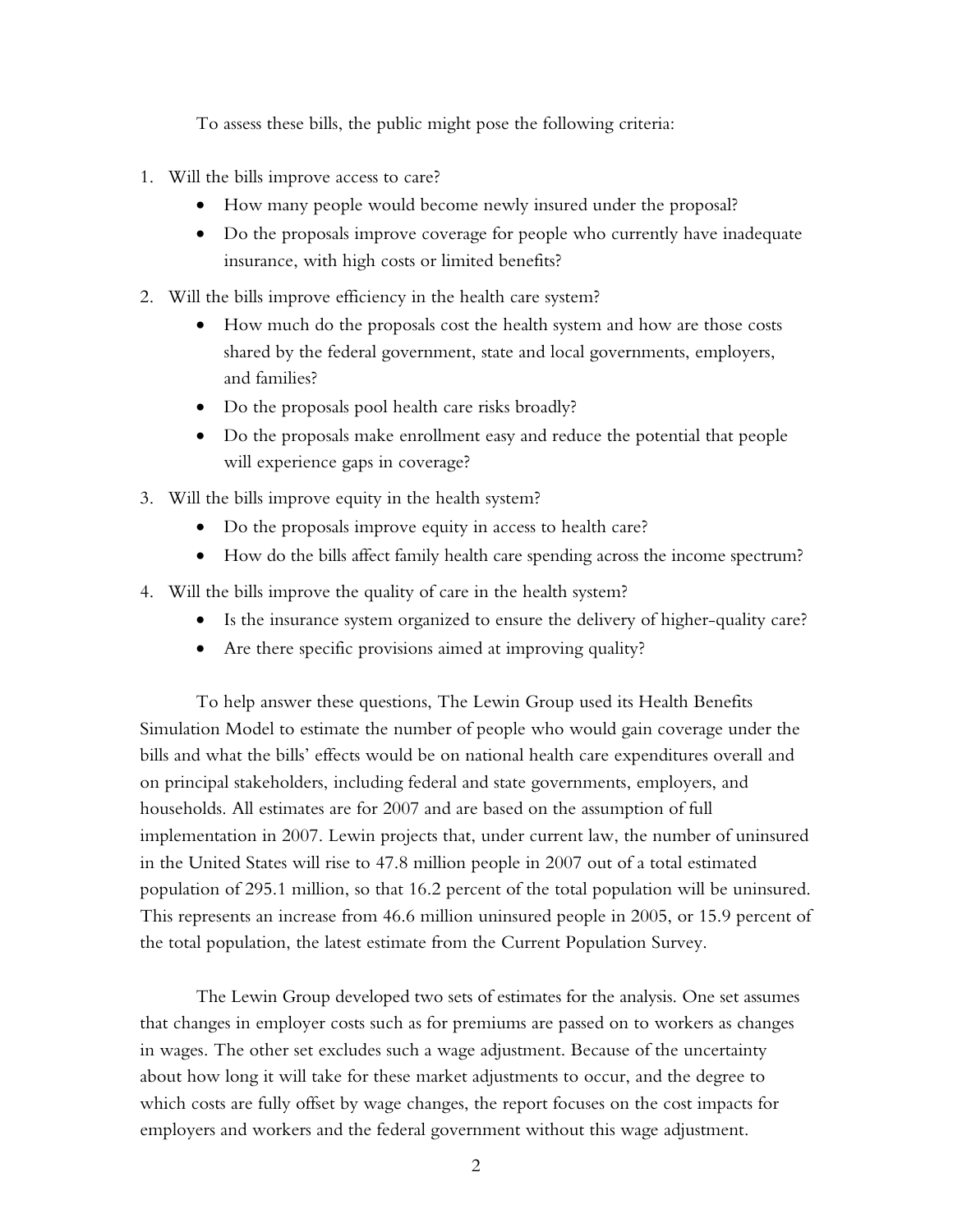# <span id="page-22-0"></span>**BILLS THAT WOULD FUNDAMENTALLY REFORM THE HEALTH INSURANCE SYSTEM**

Members of Congress and President Bush have proposed fundamental reforms to the health insurance system (Figure 1). They include:

|                                                         | President                               | Healthy                    | <b>Federal/State</b>     |              |
|---------------------------------------------------------|-----------------------------------------|----------------------------|--------------------------|--------------|
|                                                         | <b>Bush's Tax</b><br><b>Reform Plan</b> | Americans Act <sup>2</sup> | Partnership<br>15 States | AmeriCare    |
| <b>Aims to Cover All People</b>                         |                                         | x                          |                          | x            |
| <b>Individual Mandate or</b><br><b>Auto Enrollment</b>  |                                         | x                          | $\mathbf x$              | $\mathbf x$  |
| <b>Employer Shared</b><br><b>Responsibility</b>         |                                         | x                          | x                        | x            |
| <b>Public Program Expansion</b>                         |                                         |                            | x                        | x            |
| <b>Subsidies for Lower</b><br><b>Income Families</b>    |                                         | x                          | $\mathbf x$              | $\mathbf x$  |
| <b>Risk Pooling</b>                                     |                                         | $\mathbf{x}$               | x                        | $\mathbf{x}$ |
| <b>Comprehensive Benefit</b><br>Package                 |                                         | $\mathbf x$                | $\mathbf x$              | $\mathbf x$  |
| <b>Quality &amp; Efficiency</b><br><b>Measures</b>      | x                                       | x                          | $\mathbf x$              | $\mathbf x$  |
| Uninsured Covered in 2007 <sup>1</sup><br>(in millions) | 9.0                                     | 45.3                       | 20.3                     | 47.8         |
| Net Health System Cost in<br>2007 (in billions)         | (\$11.7)                                | (\$4.5)                    | \$22.7                   | (\$60.7)     |
| Net Federal Budget Cost in<br>2007 (in billions)        | \$70.4                                  | \$24.3                     | \$22.0                   | \$154.5      |

- health insurance tax deduction and tax on employer contribution to health insurance (President Bush);
- regional insurance exchanges (Senator Wyden);
- federal–state partnerships to expand health insurance (Senators Bingaman and Voinovich, Representatives Baldwin, Tierney, and Price);
- coverage through Medicare (Representative Stark, Senator Kennedy, Representative Dingell).

# **Health Insurance Tax Deduction and Tax on Employer Contribution to Insurance Premiums**

In his fiscal year 2008 budget, President Bush proposes to end the current tax exemption for employer-provided health benefits, and instead provide personal income tax deductions for people who buy insurance coverage. People could continue to receive coverage through their employers or buy coverage on the individual insurance market. For the first time, health benefits offered through an employer would be counted as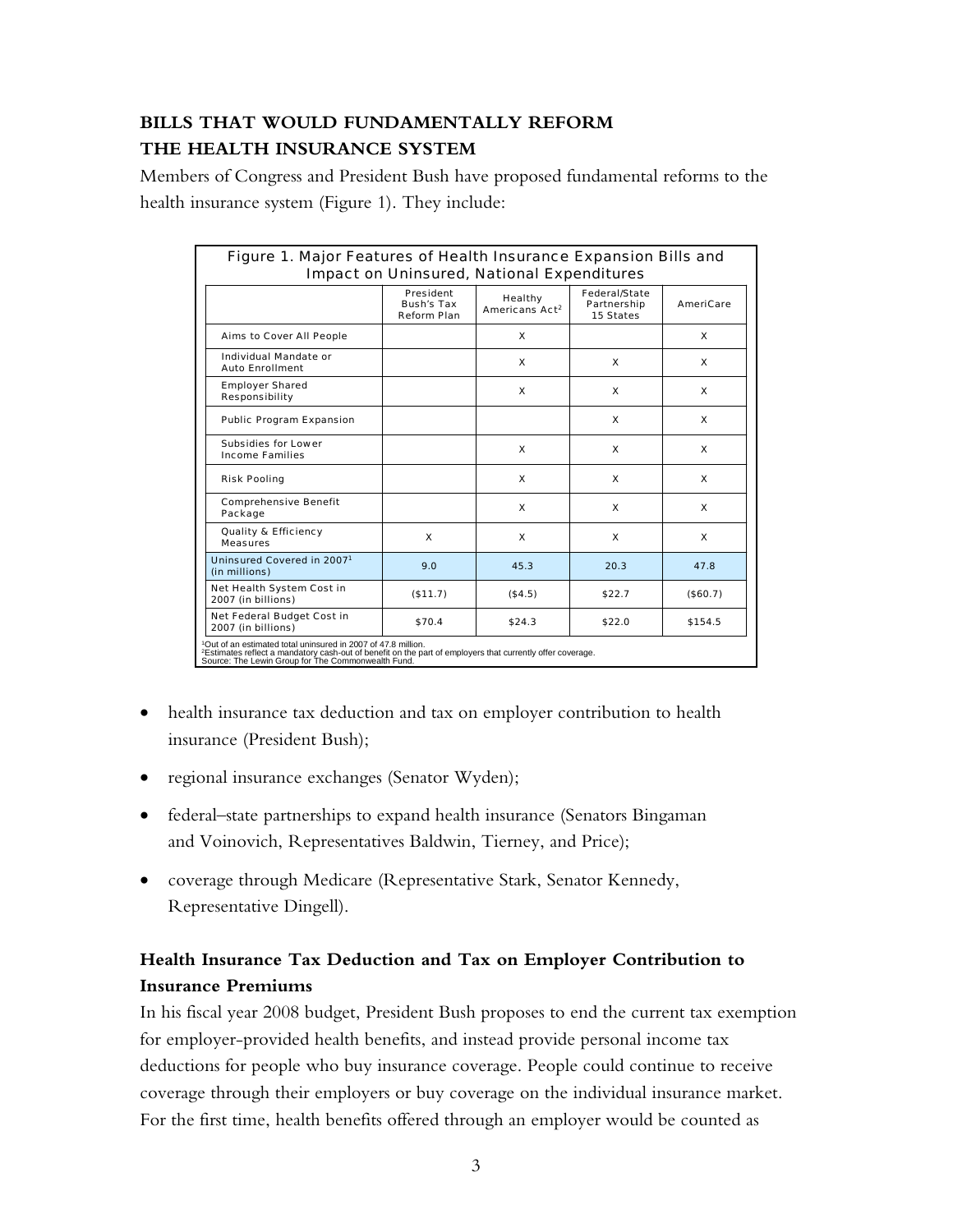taxable income and people purchasing coverage through the individual insurance market would receive a tax break on their insurance.

### **President Bush, Fiscal Year 2008 Federal Budget**

**Overall Approach:** People with health insurance could deduct the first \$7,500 of their income if they had a single policy and \$15,000 if they had a family health plan, whether they obtained their coverage through an employer or purchased it through the individual insurance market. Health benefits offered through an employer would be counted as taxable income, but the first \$7,500 or \$15,000 would be tax deductible. The amount of premiums over the cap would be taxed as wage income.

**Benefit Package:** People with private health insurance would qualify for the deduction.

**Eligibility:** Anyone with health insurance and who paid taxes would be able to claim a tax deduction.

**Affordability:** The premium cap would rise annually by the rate of growth in consumer price inflation.

# **Lewin Group Estimates of Coverage and Costs in 2007 Under President Bush's FY 2008 Budget**

| Number of uninsured covered | 9.0 million       |
|-----------------------------|-------------------|
| Remaining uninsured         | 38.8 million      |
| Net costs                   |                   |
| Total health spending       | (\$11.7 billion)  |
| Federal                     | \$70.4 billion    |
| State and local             | $(\$0.3 billion)$ |
| Employers                   | (\$50.8 billion)  |
| Household                   | (\$31 billion)    |
|                             |                   |

### *What the Estimates Mean*

The Lewin Group estimates that about 9 million people would gain health insurance coverage under President Bush's proposal in 2007 (Figure 2). Because the income tax deduction does not vary by income, it is most valuable to those in higher income tax brackets. Consequently, although the largest concentration of uninsured people in the United States is in families with low incomes, the tax deduction would have the biggest impact on the uninsured among higher-income families. Lewin estimates that just 3.8 percent of uninsured people in families with incomes less than \$10,000 would gain coverage, compared with 39 percent of those in families with annual incomes in excess of  $$100,000.<sup>5</sup>$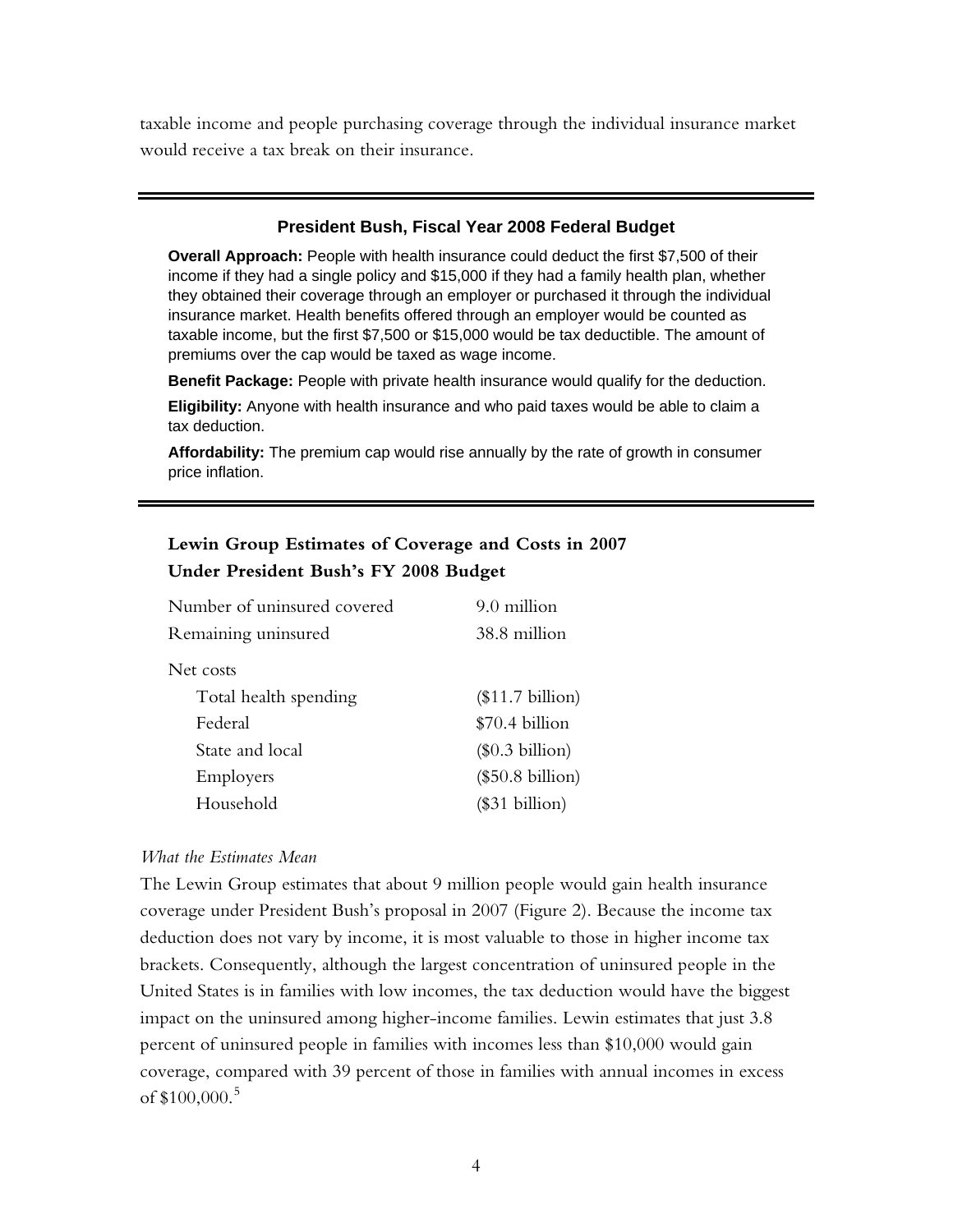<span id="page-24-0"></span>

In addition, since the tax deduction would be indexed to consumer price inflation, assumed to be about 2.8 percent per year, rather than the estimated growth in employer health insurance premiums of about 7.5 percent, the proposal might have a larger impact on reducing the number of uninsured people in the first years of the proposal than it would in future years, when premiums are more likely to exceed the deduction and thus be more expensive to families (Figure 3). $^6$  Households would pay more for their insurance in the future since the value of the deduction erodes. This effect might be exacerbated if more employers drop coverage in future years, leaving more people without an affordable coverage option.

Providing an equivalent capped income tax deduction for insurance gained through employers or through the individual market provides some employers particularly small employers whose health care costs are higher on average—with an incentive to drop coverage since their employees would receive the same tax deduction for their benefits in the individual market. Lewin estimates that about 12.8 million workers and their dependents would lose coverage through their employers in the first year, but this number could grow over time if more employers dropped coverage. Of those losing employer coverage, 2.3 million would become uninsured, 1.0 million would enroll in Medicaid or SCHIP, and 9.5 million would purchase coverage on the individual insurance market. Altogether, the number of people covered in the individual market is estimated to increase by 19.8 million.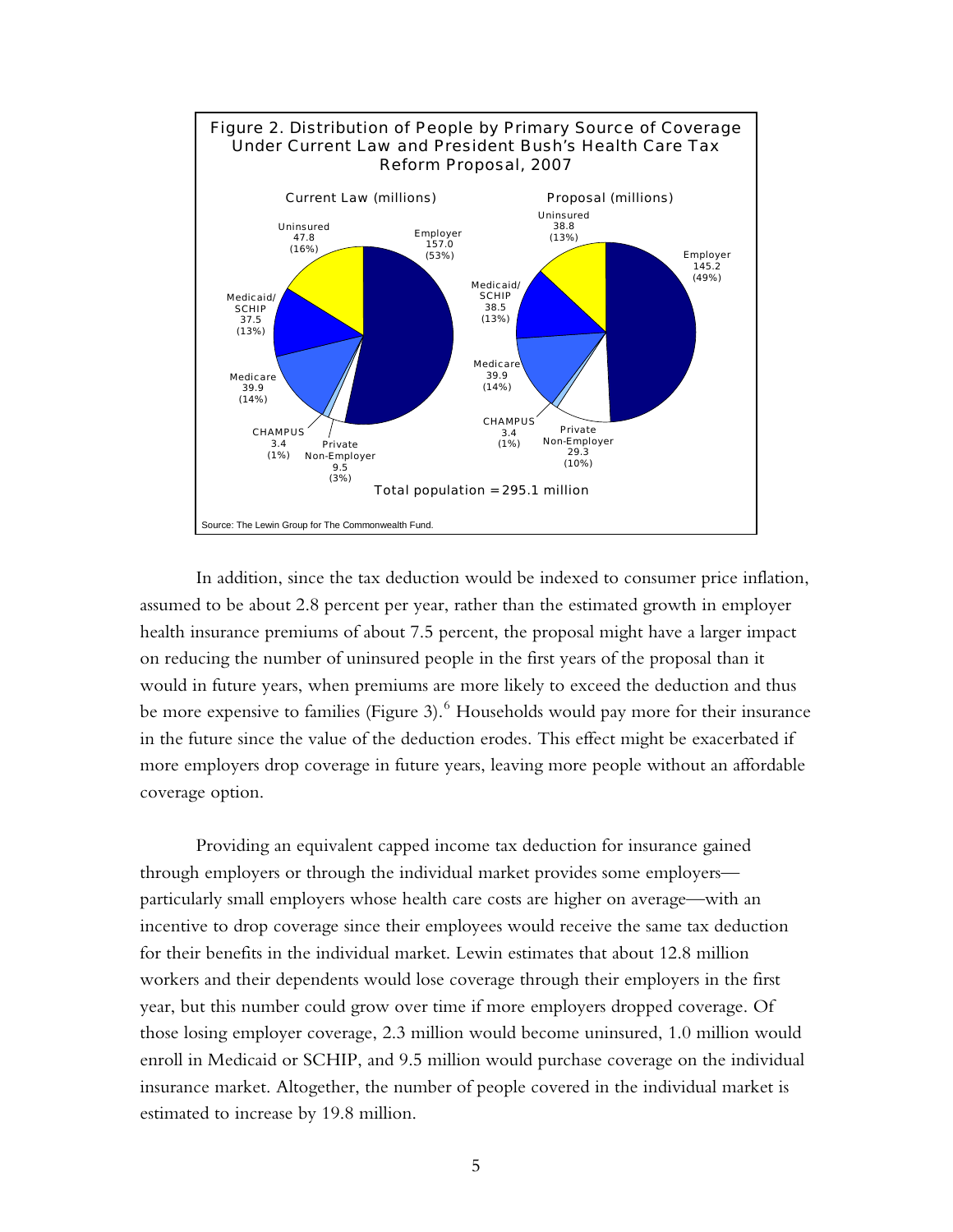<span id="page-25-0"></span>

Household spending on health care is estimated to fall by a net \$31 billion (Figure 4). Lewin estimates that families would spend more on health insurance premiums, since more people would purchase coverage in the non-group market, where premiums are higher on average. Because more people would also likely have higher-deductible health plans in order to keep premium costs down, family out-of-pocket spending is also estimated to increase. These higher expenditures would be offset by reduced use of health services and income tax savings because of the tax deduction. But those savings disproportionately accrue to people in higher income brackets and to people who have health insurance. The Lewin Group estimates that families earning less than \$10,000 a year would see their average spending on health care decline by \$23 in 2007, while those earning \$150,000 or more would realize savings in average spending of \$1,263 (Figure 5).

President Bush's proposal would increase the budget deficit by \$70.4 billion in 2007 (Figure 4), but it would begin to generate a surplus in 2016. $^7$  This increase is driven primarily by tax revenue losses associated with the new tax deduction, which would be somewhat offset by new taxes on employer-provided benefits that exceeded the premium cap in 2007. However, since the premium cap would be indexed to consumer price inflation rather than the estimated growth in employer premiums, increasing numbers of families in the future would pay taxes on their employer health benefits. Thus, the revenue gain as a result of taxing employee benefits would grow more quickly than the losses associated with the tax deduction over time.<sup>8</sup>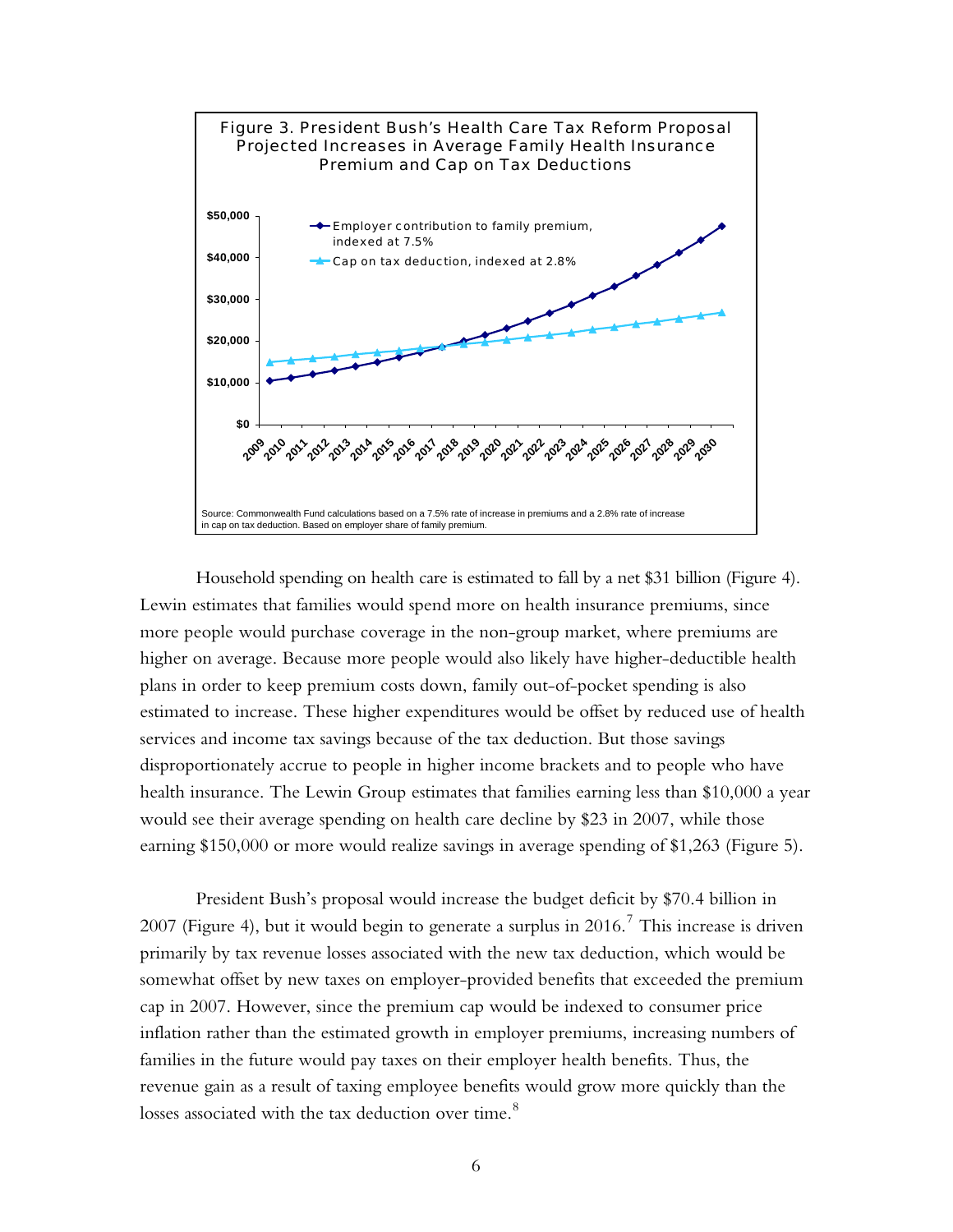<span id="page-26-0"></span>

|                                                              | President<br><b>Bush's Tax</b><br><b>Reform Plan</b> | Healthy<br><b>Americans</b><br>Act <sup>2</sup> | <b>Federal/State</b><br>Partnership<br>15 States | AmeriCare |
|--------------------------------------------------------------|------------------------------------------------------|-------------------------------------------------|--------------------------------------------------|-----------|
| <b>Total Uninsured</b><br><b>Covered, Millions</b>           | 9.0                                                  | 45.3                                            | 20.3                                             | 47.8      |
| <b>Federal Government</b>                                    | \$70.4                                               | \$24.3                                          | \$22.0                                           | \$154.5   |
| State and Local<br>Government                                | (\$0.3)                                              | (\$10.2)                                        | \$13.4                                           | ( \$57.4) |
| <b>Private Employers</b>                                     | (\$50.8)                                             | \$60.2                                          | \$5.7                                            | (\$15.2)  |
| <b>Households</b>                                            | (\$31.0)                                             | (\$78.8)                                        | (\$18.4)                                         | (\$142.6) |
| <b>Net Health System Cost</b><br>in 2007 (in billions)       | ( \$11.7)                                            | ( \$4.5)                                        | \$22.7                                           | (\$60.7)  |
| <b>Total Uninsured Not</b><br>Covered, <sup>1</sup> Millions | 38.8                                                 | 2.5                                             | 27.5                                             | 0         |

Figure 4. Health Insurance Expansion Bills Change in Health Spending by Stakeholder Group,

1Out of an estimated total uninsured in 2007 of 47.8 million.

<sup>2</sup>Estimates reflect a mandatory cash-out of benefits on the part of employers that currently offer coverage.

Source: The Lewin Group for The Commonwealth Fund.



Overall, The Lewin Group estimates that national health spending would decline by \$11.7 billion. While there would be an increase in spending associated with more people gaining health insurance, this would be more than offset by the effect of higher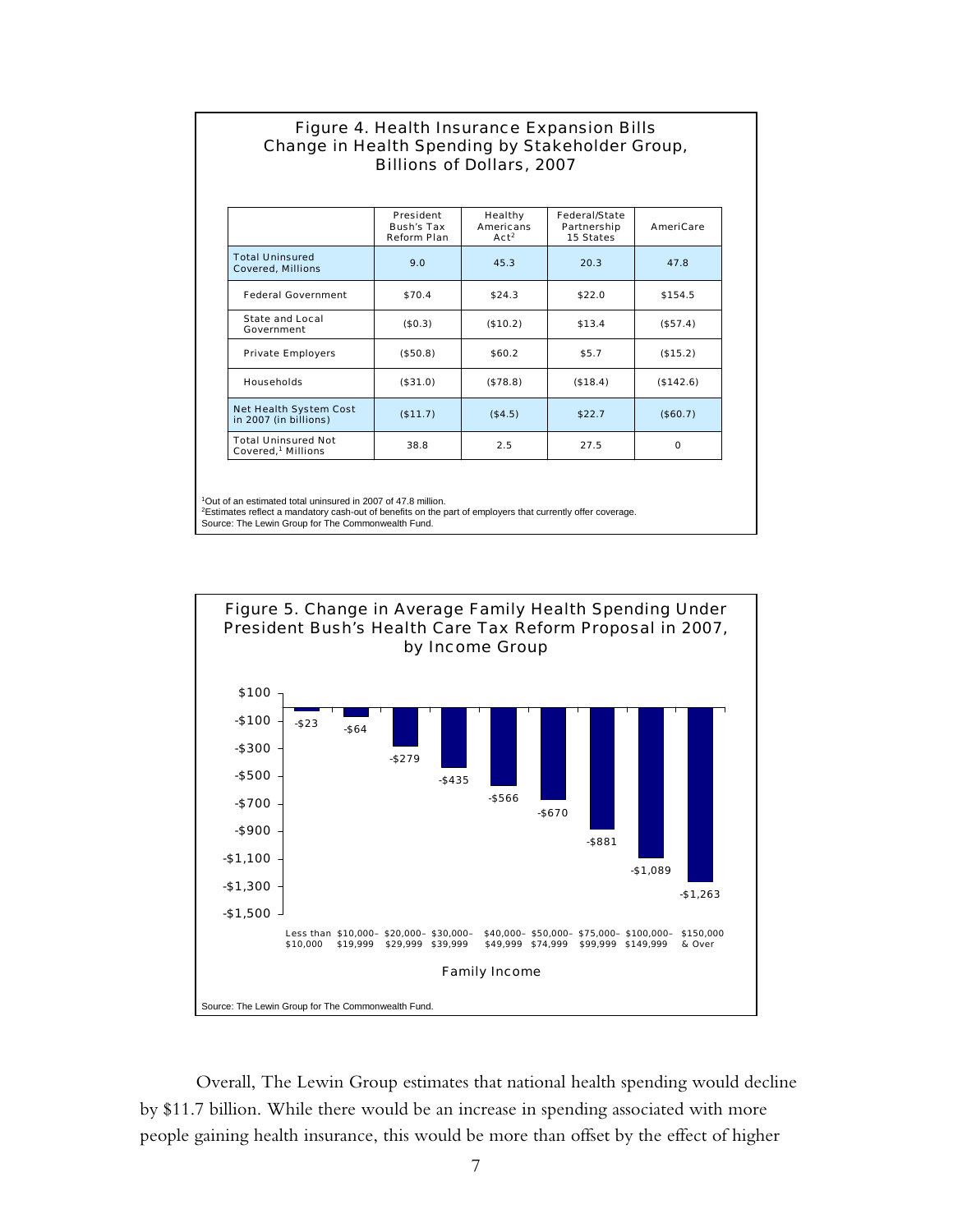premium costs and out-of-pocket spending on health plan choices and use of services. Lewin assumes that, when people are faced with higher premiums, they would opt for lower-cost plans, including health maintenance organizations (HMOs), high-deductible health plans, or low-cost plans with limited benefits. Lewin assumes that HMO enrollment would lower costs by about 12 percent and high-deductible health plans would lower costs by about 4 percent. These savings would be somewhat mitigated by an increase in the costs of insurance administration, since so many more people would be insured in the individual market, where administrative costs as a share of premium are two to four times that of group coverage. $^9$  Insurance administration costs under the president's proposal are projected to increase by \$5.5 billion dollars in 2007.

### **Regional Insurance Exchanges**

Like President Bush's proposal, Senator Wyden's (D–Ore.) "Healthy Americans Act" (S.334) introduced in January 2007 would end the current tax exemption for employerprovided health benefits, and instead provide personal income tax deductions for people that buy insurance coverage. But Senator Wyden's proposal is different in that it would end employer-based coverage completely and create a large risk-pooling mechanism in the form of regional insurance exchanges, through which most people would purchase health insurance.

### **Senator Wyden's "Healthy Americans Act" (S.334)**

**Overall Approach:** The full population, with the exception of people with Medicare or in the military, would choose from a set of health plans offered through regional insurance exchanges called "Health Help Agencies" (HHAs). The income tax exclusion for employer health benefits would be eliminated and employers that offer coverage would be required to pay the value of their health benefits as higher wages to workers in the first two years of the proposal; after that all employers would pay a share of worker's premiums. People would purchase their own health insurance through an HHA.

**Benefit Package:** A qualifying health plan would provide benefits at least equal in value to those of the Federal Employees Health Benefits Program (FEHBP) Blue Cross/Blue Shield Standard Plan; an actuarial equivalent HMO or health savings account (HSA)– qualified high-deductible health plan would be allowed.

**Affordability:** People with incomes at the federal poverty level or less would not pay a premium; those earning between 100 percent and 400 percent of poverty would pay premiums on a sliding scale. People can take a new standard deduction for health care costs, which will rise annually at the rate of consumer price inflation. The deduction is phased in for families with income between 100 percent and 400 percent of poverty and phased out for families with incomes between \$125,000 and \$250,000, with no deduction above \$250,000. Cost-sharing is similar to that under FEBHP and would not apply to preventive services, screenings, chronic disease management, or chronic pain treatment. Carriers determine premiums based on adjusted or pure community rating.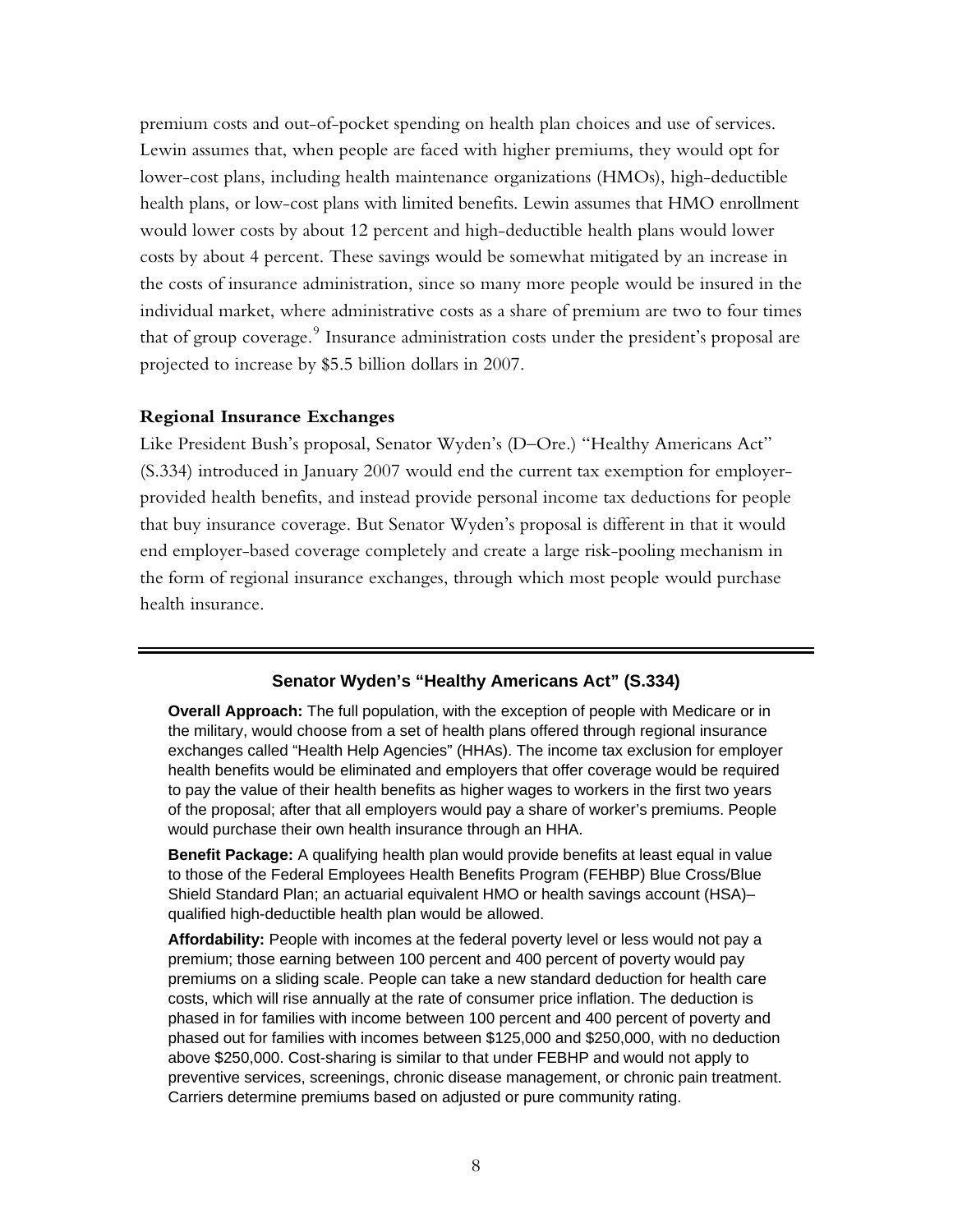**Financing:** For the first two years of the program, employers that offer coverage are required to pay wages to employees in lieu of premiums. Employers that don't offer coverage would pay an "Employer Shared Responsibility Payment" between 2 and 25 percent of the national average premium per employee, depending on firm size and revenues. After two years all companies would make this payment. The bill would also eliminate certain tax incentives for employers two years after enactment of the law.

**Auto-Enrollment:** People select the plan that meets their families' needs and their employer withholds the premium amount from their wages.

**Efficiency and Quality Improvement:** Each enrollee and Medicare beneficiary would have the opportunity to select a "health home" or a designated provider that monitors their health and health care. The plan would: establish a panel of experts to ensure that hospitals have state-of-the-art quality controls in place; help states make long-term care insurance simpler and more accessible; allow adjustment of Medicare Part B premiums to reward healthy behavior; establish a chronic care disease management program including payment of both primary and non–primary care physicians for management of chronic illness; and allow federal government to negotiate prescription drug prices with manufacturers under the Medicare Part D benefit, with savings going to close the coverage gap, or "doughnut hole," in the benefit.

# **Lewin Group Estimates of Coverage and Costs in 2007 Under the "Healthy Americans Act"**

| Number of uninsured covered | 45.3 million       |
|-----------------------------|--------------------|
| Remaining uninsured         | 2.5 million        |
| Net costs                   |                    |
| Total health spending       | (\$4.5 billion)    |
| Federal                     | \$24.3 billion     |
| State and local             | (\$10.2 billion)   |
| Employers                   | \$60.2 billion     |
| Household                   | $(\$78.8 billion)$ |
|                             |                    |

### *What the Estimates Mean*

The Lewin Group estimates that, under the Healthy Americans Act, 45.3 million people would become newly insured through Health Help Agencies (HHAs) in 2007 (Figure 6). In addition, everyone currently insured under their employer plans, Medicaid, SCHIP, or private non-group coverage also would become enrolled in the new program. People with coverage through Medicare and the military as well as those dually eligible for Medicare and Medicaid would retain their current coverage. Enrollment in HHAs would total 248.8 million in 2007.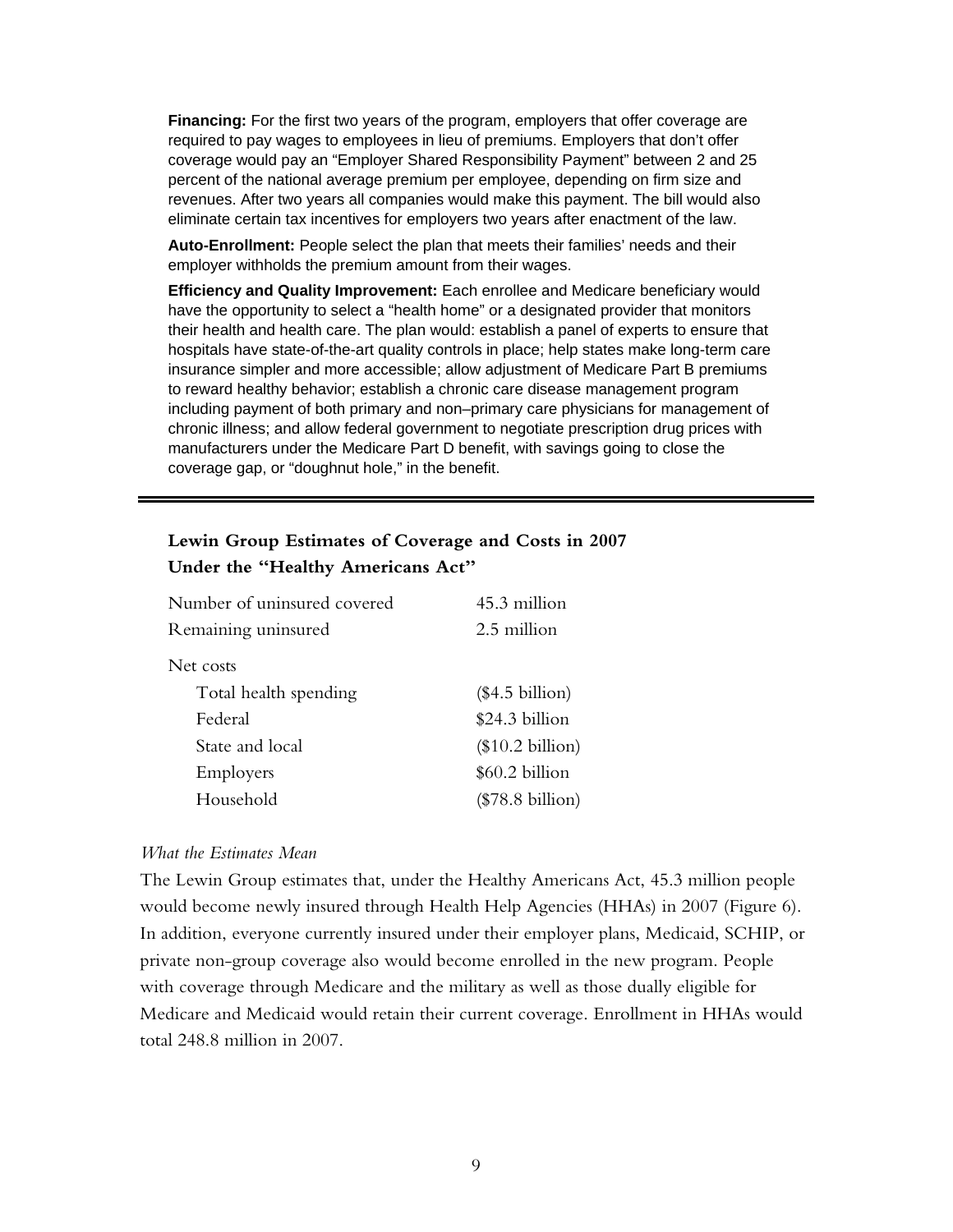<span id="page-29-0"></span>

Lewin estimates that under the Healthy Americans Act the federal government's expenditures on health care would climb by a net \$24.3 billion in 2007 [\(Figure 4\)](#page-26-0). Total federal costs (before offsets) for the program include those for benefits (\$760 billion), the cost of the new income tax deduction for premiums (\$148 billion), the costs of private insurance administration and profits (\$26 billion), the administration of the HHAs (\$25 billion), and the administration of premium collections and subsidies through the tax code (\$2 billion). These costs would be offset by household premiums net of premium subsidies (\$514 billion), premium payments from employers (\$89 billion), savings from Medicaid, disproportionate share payments, state payments for savings realized by the elimination of Medicaid (state maintenance of effort payments) (\$172 billion). Because the law requires that employers who offer coverage "cash-out" their employee premium contributions as wages in the first two years of the program, workers would have to pay new taxes on the value of those benefits that exceeded the deductible amount. This would have the effect of increasing income tax revenues for the federal government by \$96 billion and Social Security and Medicare taxes by \$65 billion.

State and local spending on health care would decline by a net \$10.2 billion. These savings are primarily the result of a decline in uncompensated care at safety-net institutions.

Even though they have a substantially reduced role in the provision of health benefits, employers would continue to share in the costs of covering their workers. Employer spending on health care would climb by \$60.2 billion in 2007 because of the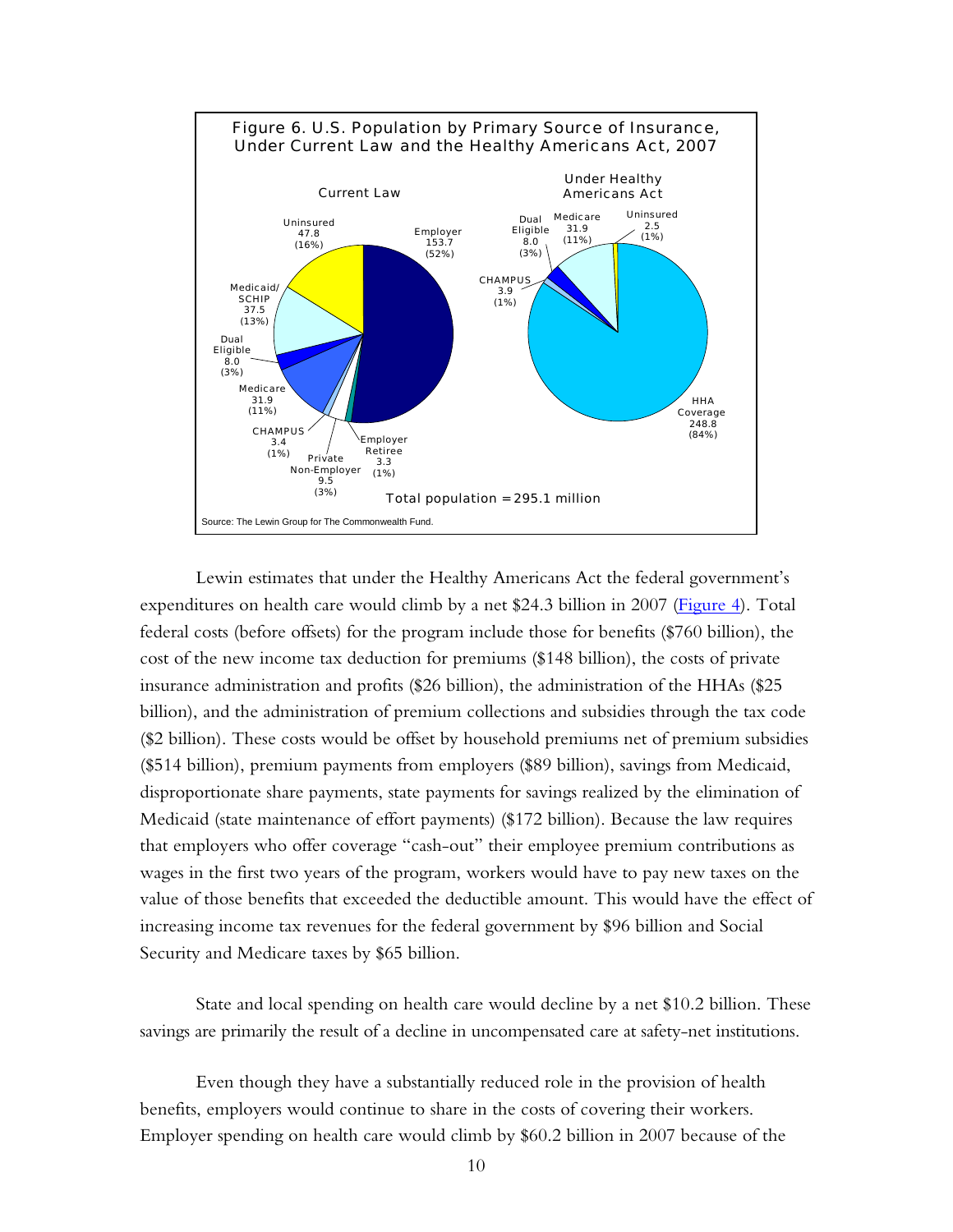<span id="page-30-0"></span>requirement that employers that do not offer coverage pay a share of their employees' premiums. Lewin assumed that employers with fewer than 50 employees would pay a fee equal to 2 to 20 percent of the national average premium per full-time employee. Employers with 51–200 workers would pay an additional 0.1 percent for each additional employee. Companies with 200 or more employees would contribute 17 to 25 percent of the average premium. Nonprofits, state and local governments, and companies reporting no revenues in the prior year would pay between 2 and 17 percent, depending on size. The total premium bill for employers is estimated to be \$74 billion in 2007, along with the continuing costs of retiree benefits.

Lewin estimates that households in the aggregate would see their health care bill decline by \$78.8 billion. But because of the premium subsidies and structure of the new standard tax deduction, spending would rise with income. Families earning less than \$10,000 a year would see their average spending on health care decline by \$983 per year (Figure 7). At the other end of the income scale, families earning \$250,000 or more would see their spending costs climb by about \$1,562 on average.



National health expenditures are estimated to fall by a net \$4.5 billion. Lewin assumes that new health care expenditures among newly insured people would be offset by incentives to decrease health care utilization among both the currently insured and uninsured. Because people would face the full price of the premium, albeit with premium subsidies and tax deductions for most, people would choose lower-cost products. Lewin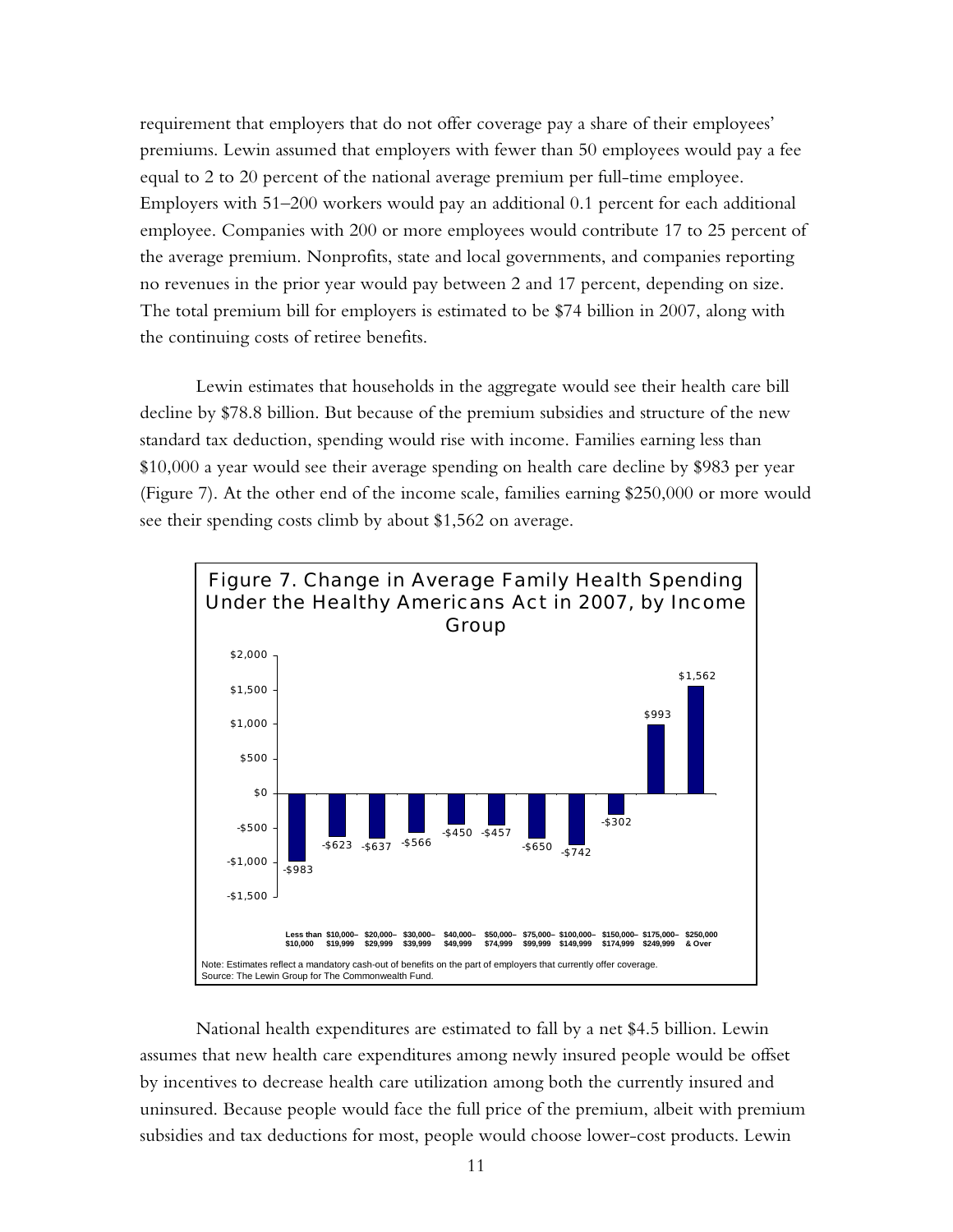thus assumes that most people would select HMOs and estimates a consequent reduction in spending of about \$55 billion.

An additional source of savings in national health care expenditures is reductions in the cost of insurance administration. Like President Bush's proposal, Senator Wyden's bill would encourage non-employer-provided coverage, creating new group regional purchasing pools and imposing restrictions on individual underwriting. The regional pools, established and administered by the HHAs, would be expected to pool risks far more broadly than does the individual insurance market. Thus, while the insurance administration costs under the president's proposal are projected to increase by \$5.5 billion dollars in 2007, the same costs in the Wyden plan would drop by \$30 billion, even after accounting for the new administrative costs of the HHAs and the cost of administering subsidies.

#### **Bills That Create Federal–State Partnerships to Expand Health Insurance**

Several states have passed or are considering new laws to expand health insurance to their residents. Maine led the way with its Dirigo Health Plan in 2003. In April 2006, state leaders in Massachusetts marshaled bipartisan consensus to pass a landmark law that requires everyone to have health insurance and uses a public insurance expansion and a new "Connector" based on the small group and individual markets to expand health insurance opportunities for all. Vermont followed in May 2006 with its "Health Care Affordability Act," which targets those without access to work-based coverage and provides premium subsidies based on a sliding scale up to three times the federal poverty level. In early January, Governor Schwarzenegger announced a sweeping new initiative to cover California's 6.5 million uninsured residents in which costs would be shared by employers, individuals, government, and health care providers. The United Hospital Fund and The Commonwealth Fund recently released a blueprint with options for implementing universal health insurance in New York State.<sup>10</sup> And most recently Governor Blagojevich of Illinois announced a proposal that would build on his 2006 children's coverage initiative by expanding the Illinois FamilyCare program and creating a new, affordable private source of insurance for small businesses and families without employer-based health benefits called Illinois Covered Choice.

Several congressional bills seek to underscore the momentum building at the state level to expand health insurance through the provision of grants to states that propose promising plans [\(Figure 1\)](#page-22-0). Senators Voinovich (R–Ohio) and Bingaman (D–N.M.) introduced the "Health Partnership Act" (S.2772) in May 2006. In July 2006, Representative Baldwin (D–Wis.) introduced a companion bill, "Health Partnership Through Creative Federalism Act" (H.R. 5864), cosponsored by Representative Tom Price (R–Ga.) and Representative John Tierney (D–Mass.). Senator Bingaman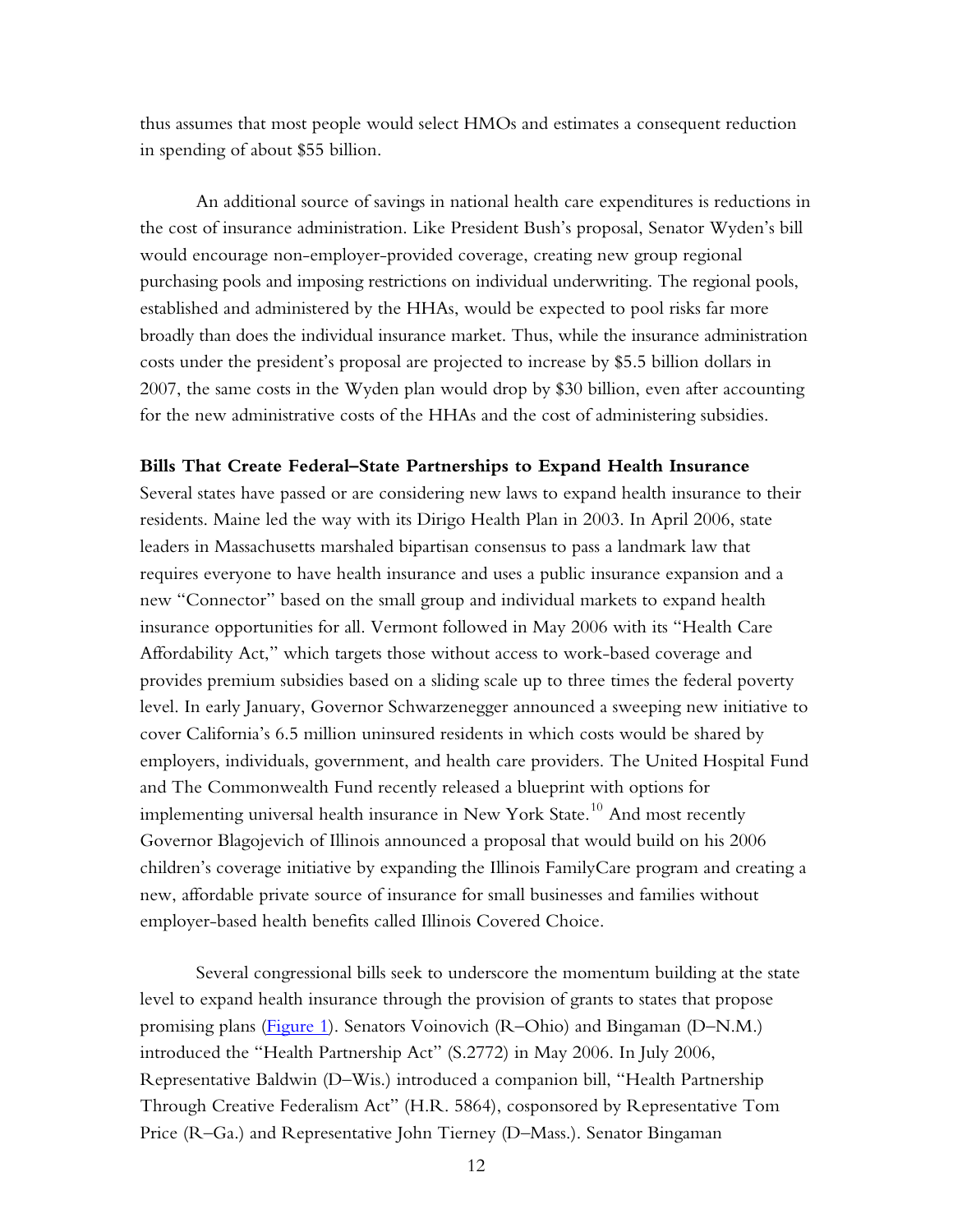reintroduced his bill, cosponsored by Senator Voinovich (S.325), and Representative Baldwin reintroduced her bill, cosponsored by Representatives Price and Tierney (H.R.506), in January 2007. Senators Feingold (D–Wis.) and Graham (R–S.C.) are planning to introduce the "State-Based Health Care Reform Act" this spring.

### **Health Partnership Act/Health Partnership Through Creative Federalism Act/ State-Based Health Care Reform Act** (for more detail see [Table A-1\)](#page-71-0)

**Overall approach:** Establishes a State Health Innovation Commission, or Task Force in the Feingold-Graham bill, to oversee demonstration grants to regions, states, or local governments to expand health insurance coverage and improve health care quality and efficiency. The commission would provide states with reform options, which might include a range of coverage strategies including expansion of public programs, tax credits, purchasing pools, buy-ins to state and federal employee benefit programs, risk pools, single payer systems, health savings accounts, or other alternatives. The House bill would not require states to propose the listed options, but the list of recommendations sent to Congress would have to reflect a range of approaches. The Feingold-Graham bill would leave it to the states to propose approaches to expand coverage. States are prevented from changing eligibility criteria for state public insurance programs and must maintain the same level of expenditures for health care coverage prior to the grant. States must provide a five-year target for reducing the number of uninsured and estimates of the percentage of uninsured that would receive coverage. The commission or task force would review state applications and determine grant amounts and submit to Congress a list of recommended applications and requests for grant funding.

**Benefits package:** States must submit a minimum benefits package, which cannot exclude preexisting conditions. The House bill suggests that minimum benefits package be equivalent to a benchmark package specified under SCHIP. The Feingold-Graham bill specifies SCHIP as the minimum standard.

**Affordability:** The Feingold-Graham bill specifies protections for lower-income families including no premiums for families in poverty and cost-sharing not to exceed 0.5% of income; families 100%–200% of poverty would pay no more than 3% of their income on premiums and no more than 5% on premiums plus cost-sharing; families 200%–300% of poverty would pay no more than 5% of income on premiums and no more than 7% on premiums plus cost-sharing.

**Financing:** States whose proposals receive congressional approval would receive federal grants, the size of which would be determined and requested from Congress by the commission or task force. The House bill requires that a slate of proposals approved in a given year not increase the federal budget collectively at the end of the five-year period. The Feingold-Graham bill allocates \$32 billion in funding for grants over 10 years, with a set of suggested spending offsets.

**Efficiency and Quality Improvement:** Along with their coverage plans, states also would be required, or encouraged in the House bill, to submit a plan to improve health care quality and efficiency.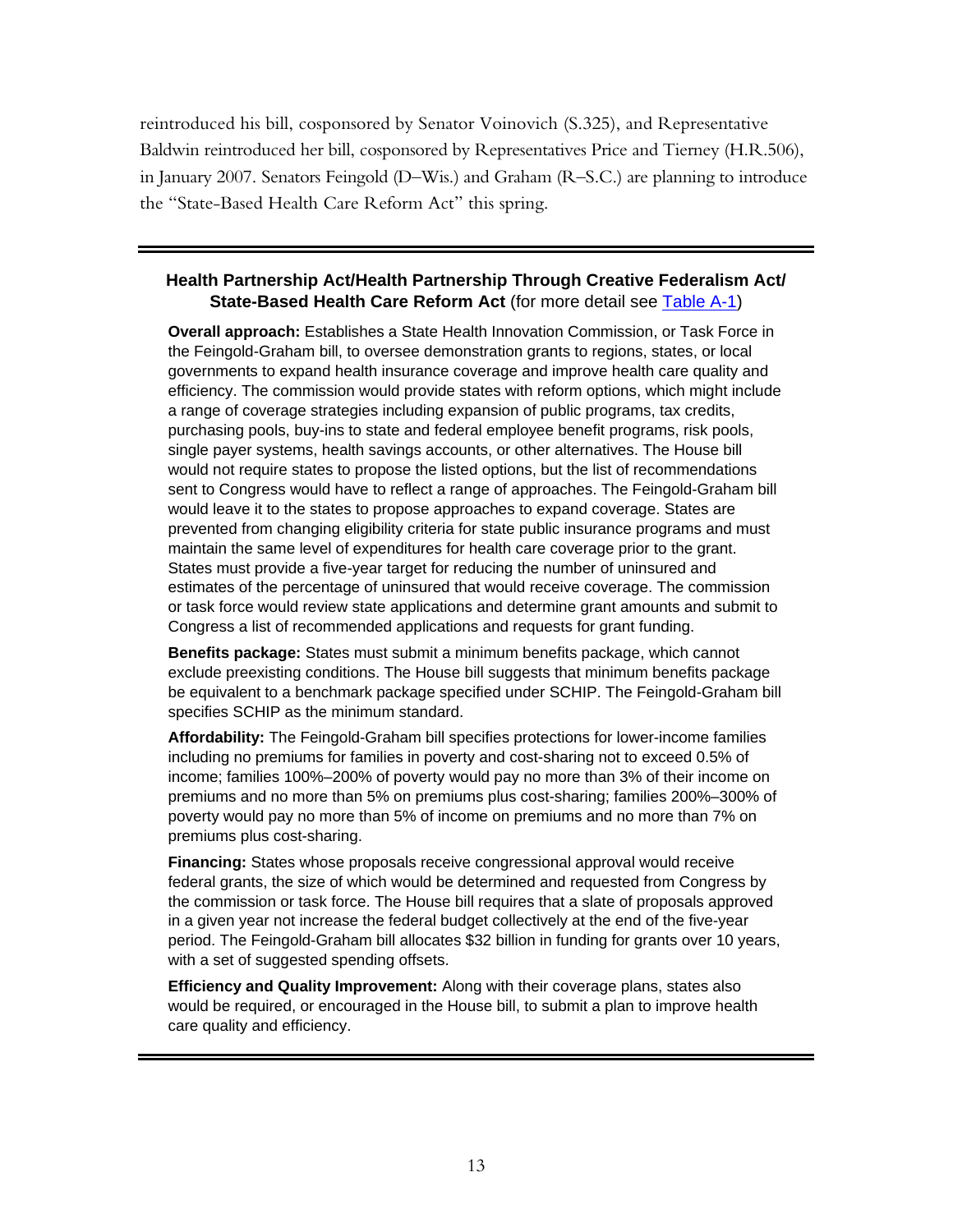#### **How Federal–State Partnerships Might Expand Coverage: An Example**

The state–federal partnership bills introduced to date would request proposals from States for demonstrations to expand health insurance. By definition, the bills do not provide sufficient details to permit cost and coverage estimates like those performed for other bills in this report. In order to illustrate how a state–federal partnership might work and what the federal and state cost might be if the federal government helped finance expansions of coverage to lower income families, The Lewin Group assumed a hypothetical model for this set of bills. Lewin assumed that 15 states would propose coverage plans based on a blended version of Massachusetts's Commonwealth Care and Governor Schwarzenegger's proposal for California. In addition to California and Massachusetts, states were selected to provide regional and population diversity, variation in numbers of uninsured residents, and a range of income eligibility limits in Medicaid and SCHIP. The 15 states are: Arizona, California, Georgia, Illinois, Iowa, Kansas, Louisiana, Massachusetts, Montana, New Mexico, New York, North Carolina, Ohio, Texas, and Wisconsin. Lewin assumed that each state would expand SCHIP for children in families with incomes up to 300 percent of poverty and Medicaid to adults to 100 percent of poverty and allow adults with incomes between 100 and 300 percent of poverty to buy in to a blended small group and individual market "connector," based on premium contributions that increase with income. People with incomes above that would pay the full premium, but their costs in excess of 10 percent of income would be subsidized. Small employers with fewer than 50 employees could also buy coverage through the connector. All state residents would be required to have insurance and employers with more than 10 workers would be required to offer comprehensive coverage and contribute at least 65 percent of the premium, or pay 4 percent of payroll into a state fund.

Lewin assumed that federal grants to states would take the form of the current federal Medicaid match for adults to 100 percent of poverty and the federal SCHIP match for children to 300 percent of poverty. All estimates are based on the current demographics in each state.

It is important to note that Representative Baldwin's bill would require that a set of approved applications in a given year be budget-neutral at the end of their five-year demonstration period—i.e., they would not collectively increase federal expenditures at the end of five years. Under the bill, states would be selected by a commission from among competing applicants, and successful states would need to develop supplementary measures that improve efficiency. New budget costs would be offset with new revenues or offsetting savings from other provisions. Senators Feingold and Graham would allocate \$32 billion over 10 years for state demonstrations to expand coverage, in combination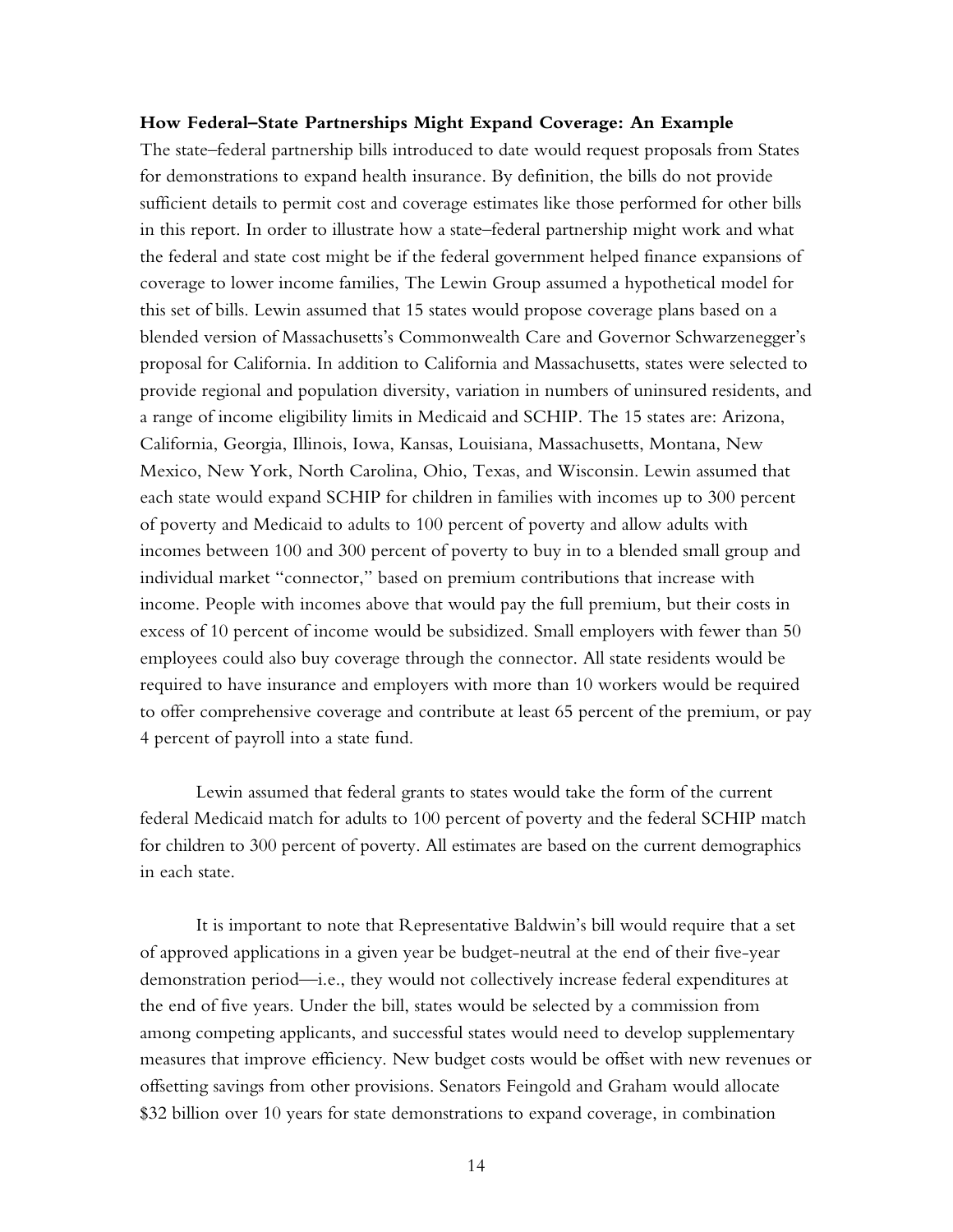with a set of proposed offsets to federal spending. The bill would also require that states provide matching funds.

# **Lewin Group Estimates of Coverage and Costs in 2007 Under a Federal–State Partnership to Expand Health Insurance**

| Number of uninsured covered in the 15 states | $20.3$ million    |
|----------------------------------------------|-------------------|
| (out of 23.6 million currently uninsured)    |                   |
| Remaining uninsured in the 15 states         | 3.3 million       |
| Remaining uninsured nationally               | 27.5 million      |
| Net change in costs in 2007                  |                   |
| Total health system                          | $$22.7\; billion$ |
| Federal                                      | \$22.0 billion    |
| State and local                              | \$13.4 billion    |
| Employers                                    | \$5.7 billion     |
| Household                                    | (\$18.4 billion)  |

### *What the Estimates Mean*

For the hypothetical, blended California-Massachusetts approach that The Lewin Group modeled in the 15 states, 23.6 million people are estimated to be uninsured in 2007, about half of the total number of people without coverage nationally. Lewin estimates that, under the hypothetical program, 20.3 million of those would become newly insured (Figure 8). Of those gaining coverage, nearly 10 million would buy plans through the newly established insurance connectors in each state, 3.7 million would gain employer coverage, and 6.7 million would enroll in Medicaid and SCHIP (data not shown). Overall, 11.7 million people in the 15 states are estimated to buy coverage through connectors, Medicaid and SCHIP enrollment would grow by 7.3 million, employer-based coverage would grow by more than 4 million people, and the number of people enrolled in the individual non-group market would decline by 2.7 million (Figure 8).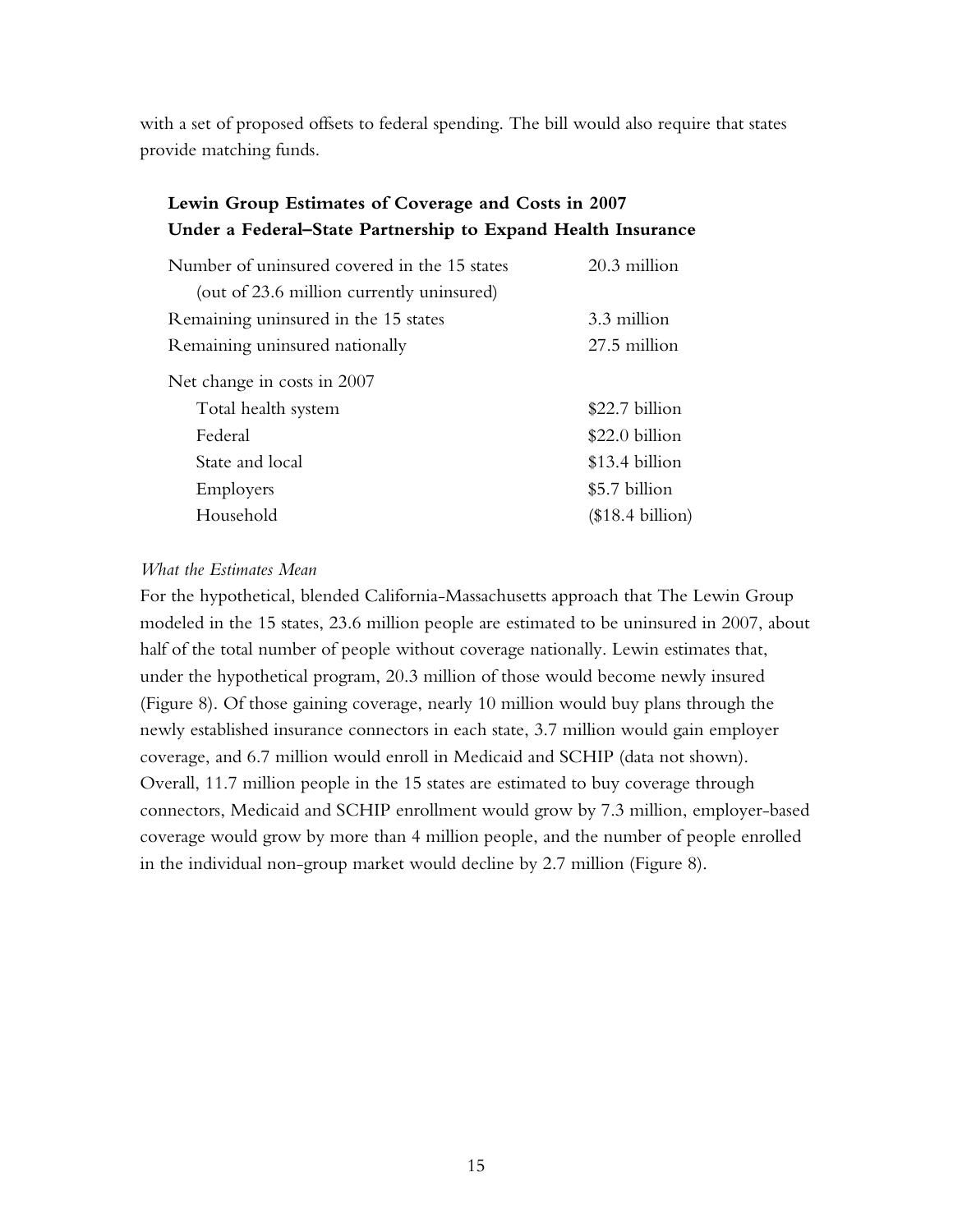<span id="page-35-0"></span>

The net costs to the federal government under the hypothetical program in the 15 states are estimated to be \$22 billion in 2007, unless offset by identified savings [\(Figure 4\)](#page-26-0). This is mainly the result of the matching funds provided to states for the expansions to Medicaid and SCHIP, subsidized premiums for people who buy coverage through the connectors with incomes of less than 300 percent of poverty, and the cap on premiums that exceed 10 percent of income.

The 15 state governments are estimated to see a net increase in spending of \$13.4 billion in 2007 under the program. This increase is driven by the increase in Medicaid and SCHIP enrollment (offset by the federal share of those costs) and the state share of the premium subsidies and cap in the connectors. State costs would also be offset by tax revenues from those employers that do not offer coverage and savings to safety-net institutions.

Lewin estimates that employers in the 15 states would incur a net increase in costs of \$5.7 billion. Among previously insuring firms, new costs would be associated with covering workers who previously had declined coverage or had not been eligible for employer plans, such as part-time workers. A few mainly lower-wage firms would drop coverage so their employees could take full advantage of the new subsidies available through the connectors. Non-insuring firms would see their costs increase by the amount of the new payroll tax.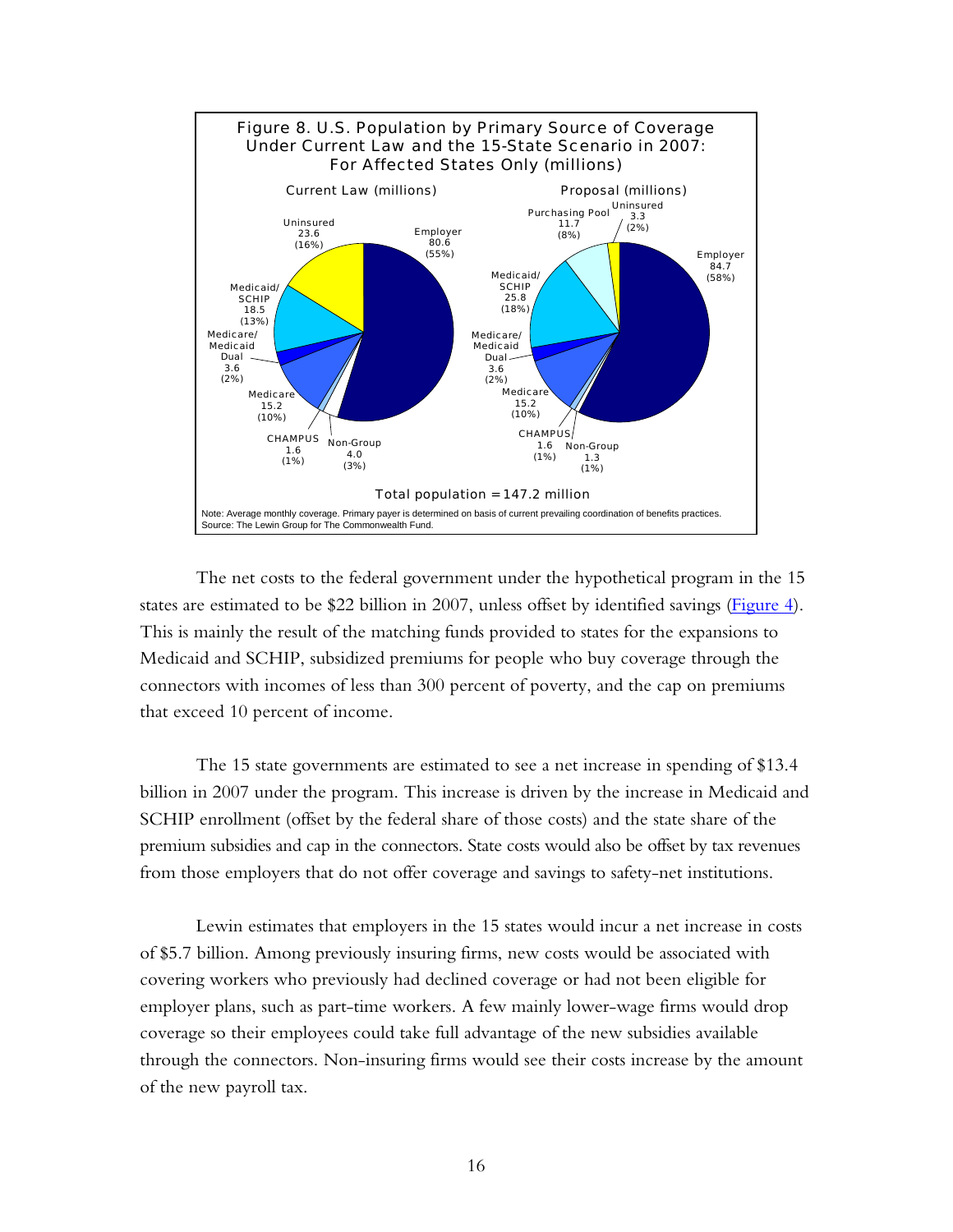Health spending by families in the 15 states is estimated to decline in the aggregate by \$18.4 billion. Premium expenditures decline in the aggregate as a result of the premium subsidies and cap. Further, with more people covered under more comprehensive plans, overall out-of-pocket spending declines.

The Lewin Group estimates national health expenditures would increase by a net \$22.7 billion in 2007. This is primarily driven by new health care use by previously uninsured and underinsured families. Because many people receive coverage through the connector, a blend of small group and individual insurance markets, the costs of insurance administration are projected to rise by \$1.9 billion. The provision of premium subsidies is estimated to increase administrative costs by an additional \$1.4 billion.

#### **Coverage Through Medicare**

People of all ages would be eligible to enroll in the Medicare program under three bills introduced in 2006. Senator Kennedy (D–Mass.) and Representative Dingell (D–Mich.) introduced the "Medicare for All Act" in January and February 2006 (S. 2229 and HR 4683) and Representative Stark (D–Calif.) introduced the "AmeriCare Health Act of 2006" (HR 5886) in July 2006. The Lewin Group estimated the coverage and cost impact of Representative Stark's bill [\(Figure 1\)](#page-22-0).

#### **AmeriCare Health Act of 2006/Medicare for All Act** (for more detail see [Table A-2\)](#page-74-0)

**Overall Approach:** Open Medicare to everyone with choice of health plan. Under the Stark bill, employers with 100 or more employees would either offer their employees coverage or pay into a fund to cover their employees through the program. Under the Kennedy and Dingell bills, employers and their employees would help finance the expansion through new payroll taxes.

**Benefits Package:** Enrollees could have two choices: 1) Fee-for-service option under Medicare Parts A and B, enhanced with additional benefits such as pregnancy-related services and well-child care and the drug benefits package similar to that in the most popular Federal Employees Health Benefits Program (FEHBP) plan; and 2) a choice of private plans that contract with the federal government as in FEHBP with a minimum benefit package equivalent to FEHBP plans or Medicare Part C.

**Cost-Sharing:** Under Stark bill, deductibles would be \$350 for individuals and \$500 for families; 20 percent coinsurance; out-of-pocket cap of \$2,500 for individuals and \$4,000 for families; premiums determined by HHS.

**Affordability:** Under the Stark bill, no cost-sharing for children and young adults under age 24, pregnant women, and people with income under 200 percent of poverty. People with income of less than 200 percent of poverty do not pay premiums. Families with incomes between 200–300 percent of poverty would receive a premium subsidy (modeling assumes 50%) and pay no more than 5 percent of income on total out-of-pocket spending, including premiums; families with incomes between 300 percent–500 percent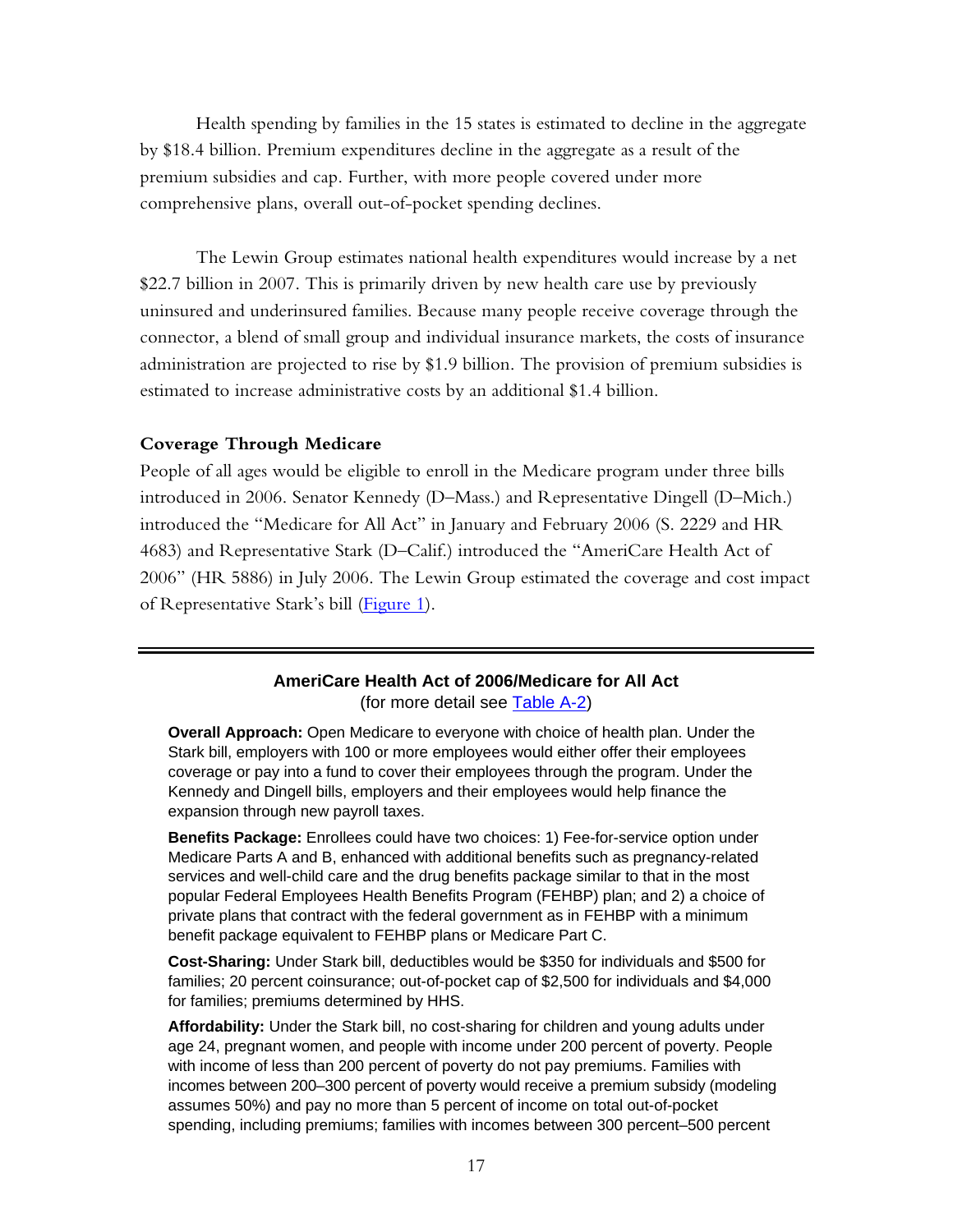of poverty would pay no more than 7.5 percent of income on total out-of-pocket costs, including premiums.

**Financing:** Establishes new Trust Fund modeled on Medicare Trust Fund. Under the Stark bill, employers of 100 or more employees would either offer their employees coverage and pay 80 percent of their premiums or pay 80 percent of the AmeriCare premium into the Trust Fund, with employees paying remaining 20 percent. States would contribute what they would have contributed to Medicaid and SCHIP into the Trust Fund. Under the Kennedy and Dingell bills, employers would pay a 7 percent payroll tax and employees pay 1.7 percent wage tax, both of which go to the Trust Fund.

**Automatic Enrollment:** People are automatically enrolled at birth. Under Stark bill, people with employer coverage with equivalent benefits can opt out of AmeriCare.

**Phase-in:** The Kennedy and Dingell bills would phase in coverage by age, with children and older adults covered first.

**Efficiency and Quality Improvement:** HHS would be required to negotiate prescription drug prices with pharmaceutical manufacturers. HHS would establish standards for uniform claims and electronic medical records, and create an electronic claims database.

# **Lewin Group Estimates of Coverage and Costs in 2007 Under the "AmeriCare Health Act"**

| Number of uninsured covered in 2007 (Stark bill) | 47.8 million       |
|--------------------------------------------------|--------------------|
| Remaining uninsured (Stark bill)                 | $\Omega$           |
| Net change in costs in 2007                      |                    |
| Total health spending                            | $(\$60.7 billion)$ |
| Federal                                          | \$154.5 billion    |
| State and local                                  | (\$57.4 billion)   |
| Employers                                        | (\$15.2 billion)   |
| Household                                        | (\$142.6 billion)  |
|                                                  |                    |

#### *What the Estimates Mean*

The Lewin Group assumed that all people currently uninsured and with individual health insurance would become enrolled in AmeriCare and would not be able to opt out. Under these assumptions, the bill would achieve universal coverage (Figure 9). Lewin also assumed that all employers would ultimately stop offering health insurance such that most people under age 65 become insured through AmeriCare: 246.8 million people eventually become enrolled in the program (Figure 9).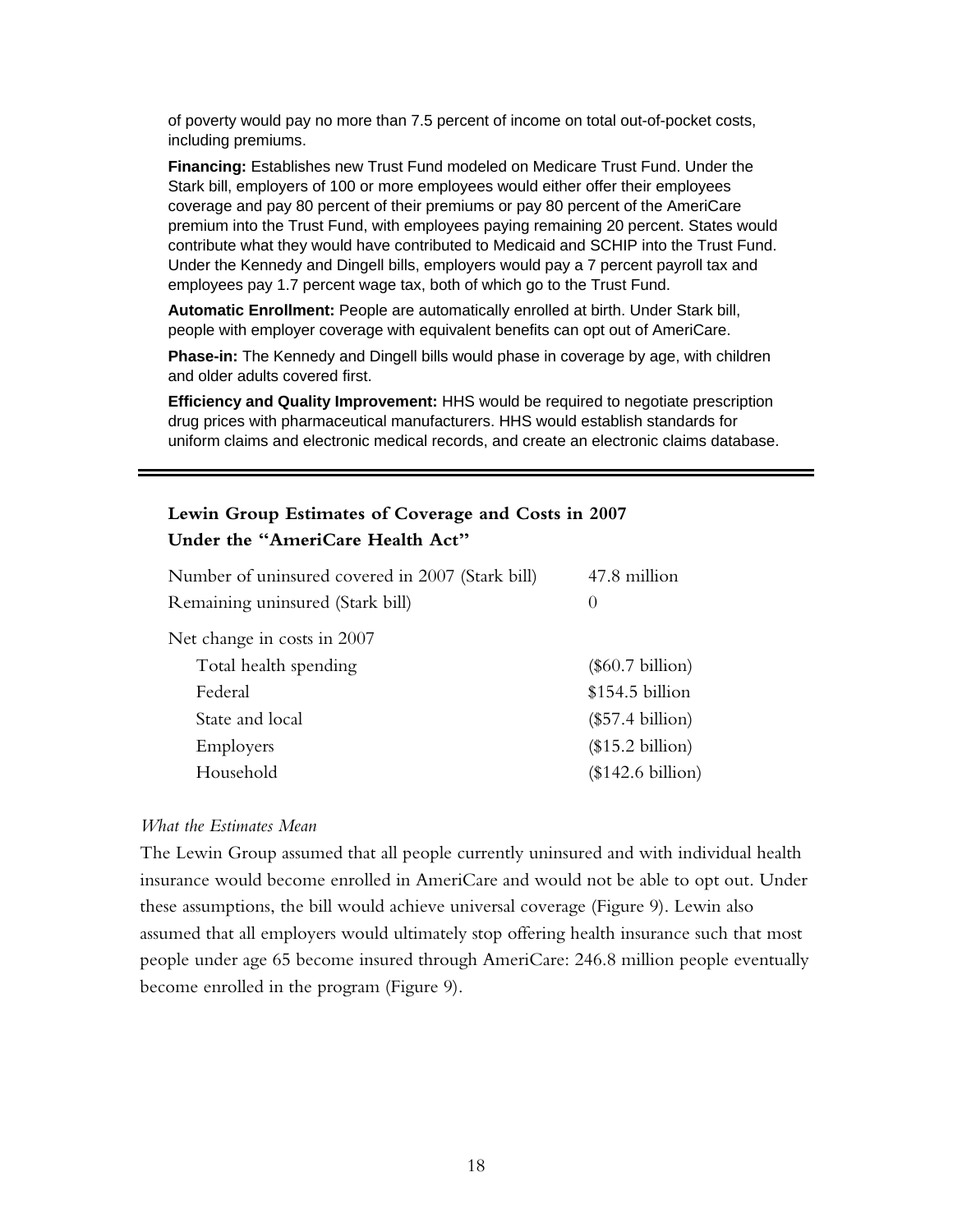

The costs to the federal government from the expansion and enhanced benefits to existing Medicare beneficiaries would be \$154.5 billion in 2007 [\(Figure 4\)](#page-26-0). Lewin assumed that the benefits and effect of drug price negotiation would also extend to current Medicare beneficiaries.

There are potentially large estimated savings to the overall health system from insuring everyone through Medicare. The Lewin Group estimates that overall national health care spending would decline by nearly \$61 billion in 2007 (Figure 10). This is driven in part by a substantial savings in the costs of administering health insurance by enrolling everyone in a single risk pool: the total costs of health insurance administration in the United States would decline by \$73.9 billion in 2007. Even now, Medicare has significantly lower administrative costs per premium dollar than employer or individual market insurance—2 percent compared with approximately 10 percent for employer group coverage and 25 percent to 40 percent for the individual insurance market.<sup>11</sup>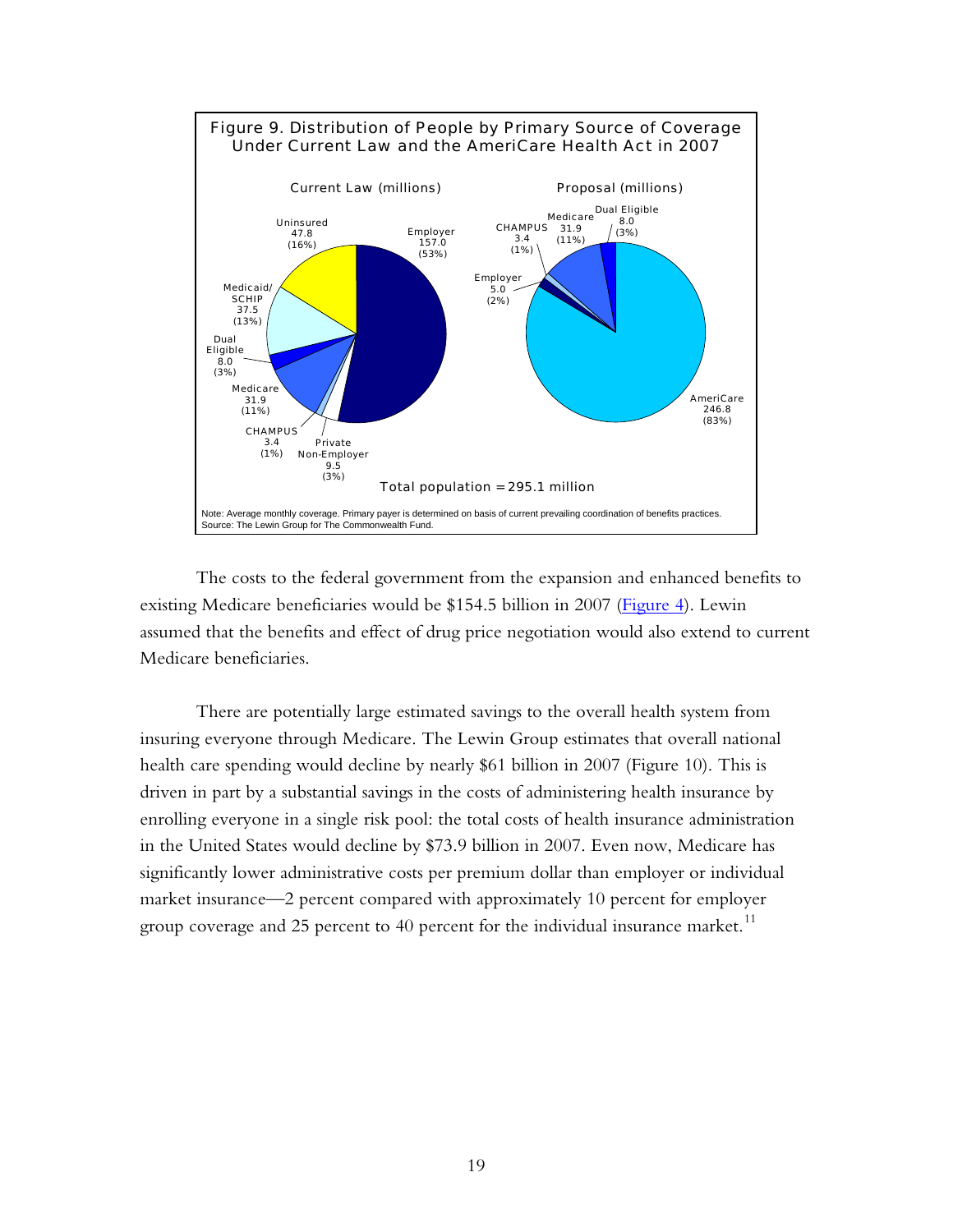#### Figure 10. Changes in National Health Spending Under the AmeriCare Health Act in 2007 (in Billions)

| Change in health services expenditures            |          | ( \$4.2) |
|---------------------------------------------------|----------|----------|
| Change in utilization for newly insured           | \$51.0   |          |
| Change in utilization due to improved<br>coverage | \$3.1    |          |
| <b>HHS negotiated Rx discounts</b>                | (\$33.9) |          |
| <b>Reimbursement Effects</b>                      | (\$24.4) |          |
| Payments for uncompensated care                   | \$21.8   |          |
| <b>Medicare Payment Rates</b>                     | (\$62.4) |          |
| Increased cost shifting <sup>1</sup>              | \$16.2   |          |
| Change in administrative costs                    |          | (\$56.5) |
| Insurance administration                          | (\$73.9) |          |
| Administration of subsidies <sup>2</sup>          | \$17.4   |          |
| <b>Total Change in Health Spending</b>            |          | (\$60.7) |

Additional declines in spending arise from allowing the federal government to negotiate discounted prescription drug prices for enrollees. The Lewin Group estimates that this provision would amount to a decline in national spending on prescription drugs of \$33.9 billion in 2007 (Figure 10). This is based on the assumption that the government would negotiate prices for AmeriCare and Medicare and that those prices would ultimately fall midway between current average Medicaid prescription drug prices and those currently negotiated on behalf of federal programs.

In addition, paying all providers Medicare rates would lower national spending by an additional \$62.4 billion in 2007. This is based on estimated differences in provider payment levels that existed in 2006 between Medicaid, Medicare, and private payers: Medicaid hospital payment rates are approximately 98 percent of Medicare rates and Medicaid physician rates are 69 percent of Medicare rates. In contrast, private payers reimburse hospitals on average 135 percent of Medicare rates and physicians 120 percent of Medicare rates.<sup>12</sup>

Households would see a dramatic drop in health care expenditures of \$142.6 billion, with the largest savings falling to families with low and moderate incomes (Figure 11). This results both from people becoming insured as well as the new protection from out-of-pocket costs and premiums that would benefit families who are currently insured but who have high out-of-pocket costs and premiums relative to their incomes. If the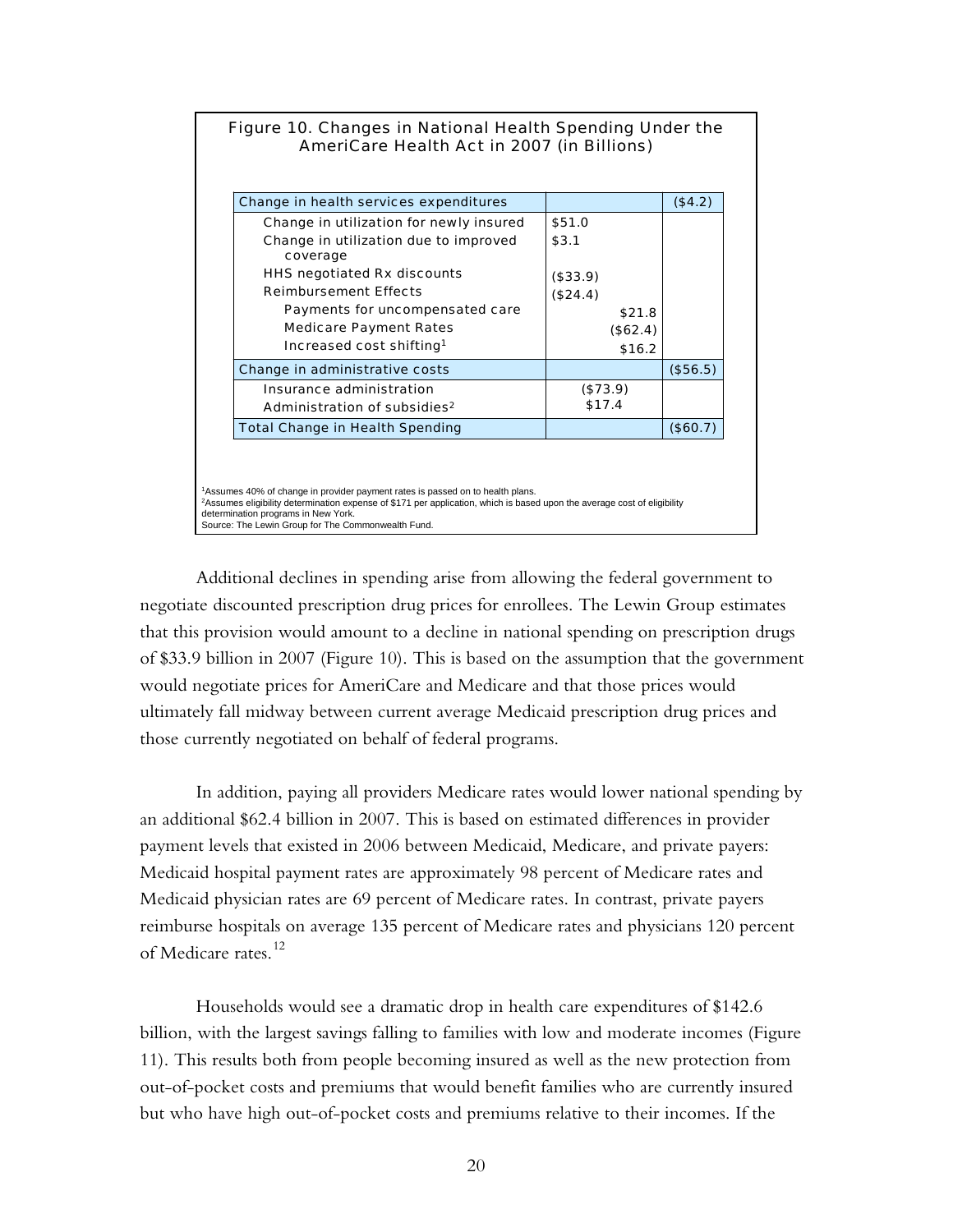federal government were to finance the program in part through higher taxes, household savings might be less. Because the Medicaid and SCHIP programs are rolled into AmeriCare, states would see a decline in costs of \$57.4 billion per year.



# **BILLS THAT EXPAND EXISTING PUBLIC INSURANCE PROGRAMS**

Several members of Congress introduced bills that seek to expand health insurance coverage by building on Medicare, Medicaid, and the State Children's Health Insurance Program (SCHIP) (Figure 12). They include:

- Medicare buy-in for older adults (Representative Stark);
- elimination of the Medicare two-year waiting period for people who are disabled (Senator Bingaman and Representative Green);
- universal coverage for children (Senator Kerry, Representative Waxman, Senator Rockefeller, Representative Stark); and
- Medicaid expansions (Representative Dingell, Senator Lincoln, Representative Snyder).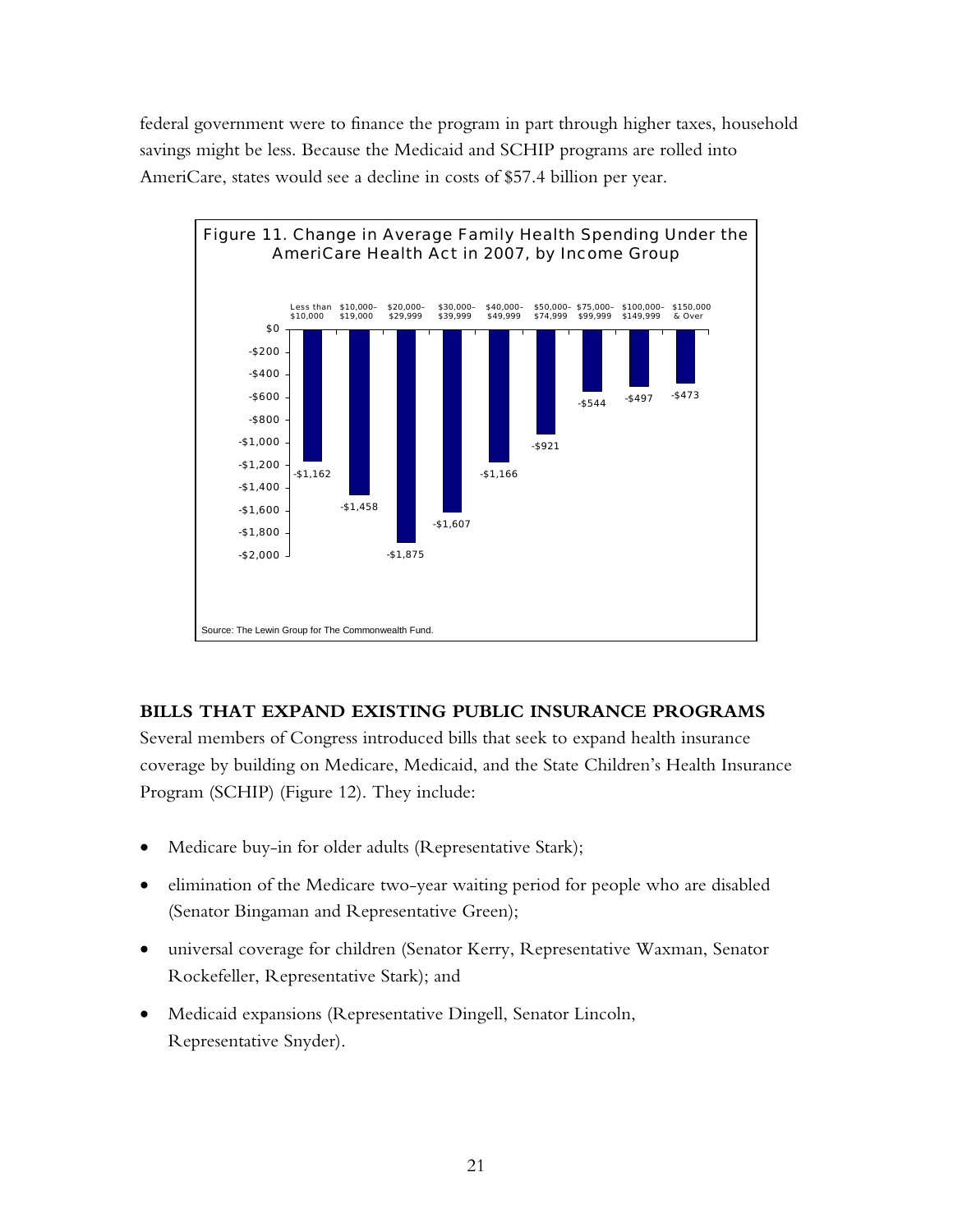<span id="page-41-0"></span>

|                                                         | <b>Medicare</b><br>Buy-In | Eliminate<br><b>Medicare</b><br>2-yr Waiting<br>Period | Universal<br>Coverage<br>for<br>Children | Medicaid/<br><b>SCHIP</b><br>Children &<br><b>Parents</b> |
|---------------------------------------------------------|---------------------------|--------------------------------------------------------|------------------------------------------|-----------------------------------------------------------|
| <b>Aims to Cover All People</b>                         |                           |                                                        |                                          |                                                           |
| Individual Mandate or<br><b>Auto Enrollment</b>         |                           |                                                        |                                          |                                                           |
| <b>Employer Shared</b><br><b>Responsibility</b>         | x                         |                                                        |                                          |                                                           |
| <b>Public Program Expansion</b>                         | x                         | x                                                      | x                                        | x                                                         |
| <b>Subsidies for Lower</b><br><b>Income Families</b>    | x                         |                                                        | x                                        |                                                           |
| <b>Risk Pooling</b>                                     | x                         | x                                                      | x                                        | x                                                         |
| <b>Comprehensive Benefit</b><br>Package                 | x                         | x                                                      | x                                        | x                                                         |
| <b>Quality &amp; Efficiency</b><br><b>Measures</b>      |                           |                                                        | x                                        | $\mathbf{x}$                                              |
| Uninsured Covered in 2007 <sup>1</sup><br>(in millions) | 3.5                       | 0.3                                                    | 5.2                                      | 6.2                                                       |
| Net Health System Cost in<br>2007 (in billions)         | \$4.9                     | (50.1)                                                 | \$3.0                                    | \$7.5                                                     |
| Net Federal Budget Cost in<br>2007 (in billions)        | \$26.9                    | \$9.1                                                  | \$19.9                                   | \$12.7                                                    |

#### **Medicare Buy-In for Older Adults**

Older adults ages 55–64 without coverage through an employer would be allowed to buy in to Medicare under the "Medicare Early Access Act of 2005" (HR2072) introduced in May 2005 by Representative Stark (D–Calif.) (Figure 12).

#### **Medicare Early Access Act of 2005** (for more detail see [Table A-3\)](#page-80-0)

**Overall Approach:** Older adults who do not currently have coverage through an employer (other than COBRA or retiree health benefits), a public insurance program, or a public employee's health insurance program would be allowed to enroll in Medicare.

**Benefits Package:** Same as that available to Medicare beneficiaries. Employers providing retiree health benefits could provide wraparound benefits.

**Cost-Sharing:** Premiums based on national per-capita cost of services to older adults 55–64, with premiums varying by age; cost-sharing is same as in Medicare.

**Affordability:** Advanceable, refundable tax credits for up to 75 percent of premium cost. Employers that offer retiree benefits could pay the remaining 25 percent.

**Financing:** Medicare program would finance the coverage of those who become newly eligible.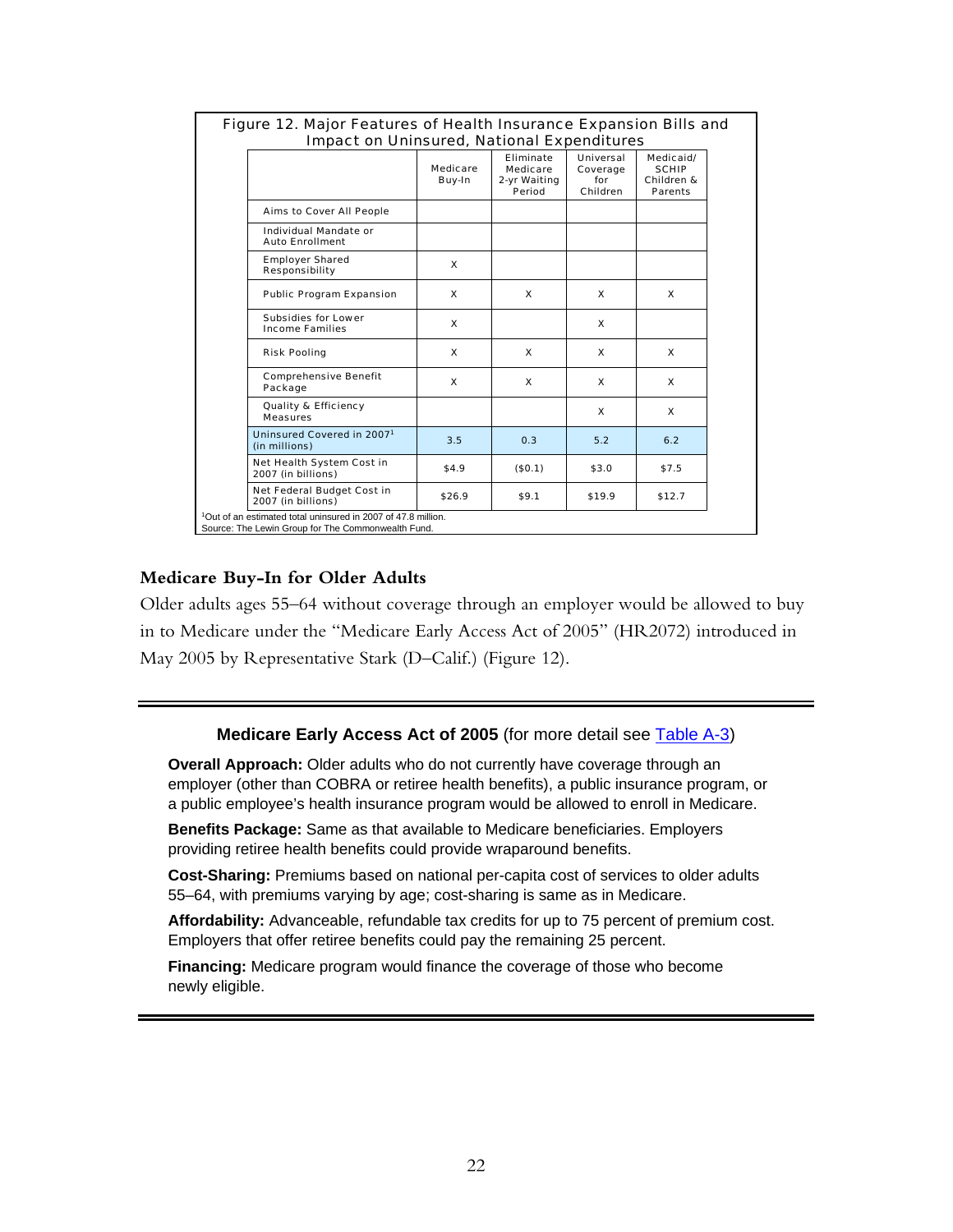# <span id="page-42-0"></span>**Lewin Group Estimates of Coverage and Costs in 2007 Under the "Medicare Early Access Act"**

| Number of uninsured covered ages 55–64 | 3.5 million       |
|----------------------------------------|-------------------|
| Remaining uninsured                    |                   |
| Ages 55–64                             | 1.3 million       |
| All uninsured                          | 44.3 million      |
| Net change in costs in 2007            |                   |
| Total health spending                  | \$4.9 billion     |
| Federal                                | \$26.9 billion    |
| State and local                        | (\$2 billion)     |
| Employers                              | $(\$9.4 billion)$ |
| Household                              | (\$10.6 billion)  |

#### *What the Estimates Mean*

There are an estimated 29.5 million people ages 55–64 in 2007. Of those, an estimated 4.8 million are uninsured, 1.5 million purchase insurance through the individual market, and 2.7 million are early retirees and receive retiree health benefits through their employer (Figure 13). Under a Medicare buy-in, The Lewin Group estimates that 3.5 million currently uninsured older adults would buy in to Medicare, all of the 1.5 million who are currently buying coverage in the individual market would buy in, and 2.1 million early retirees with employer health benefits would buy in, with wraparound coverage from their employer.

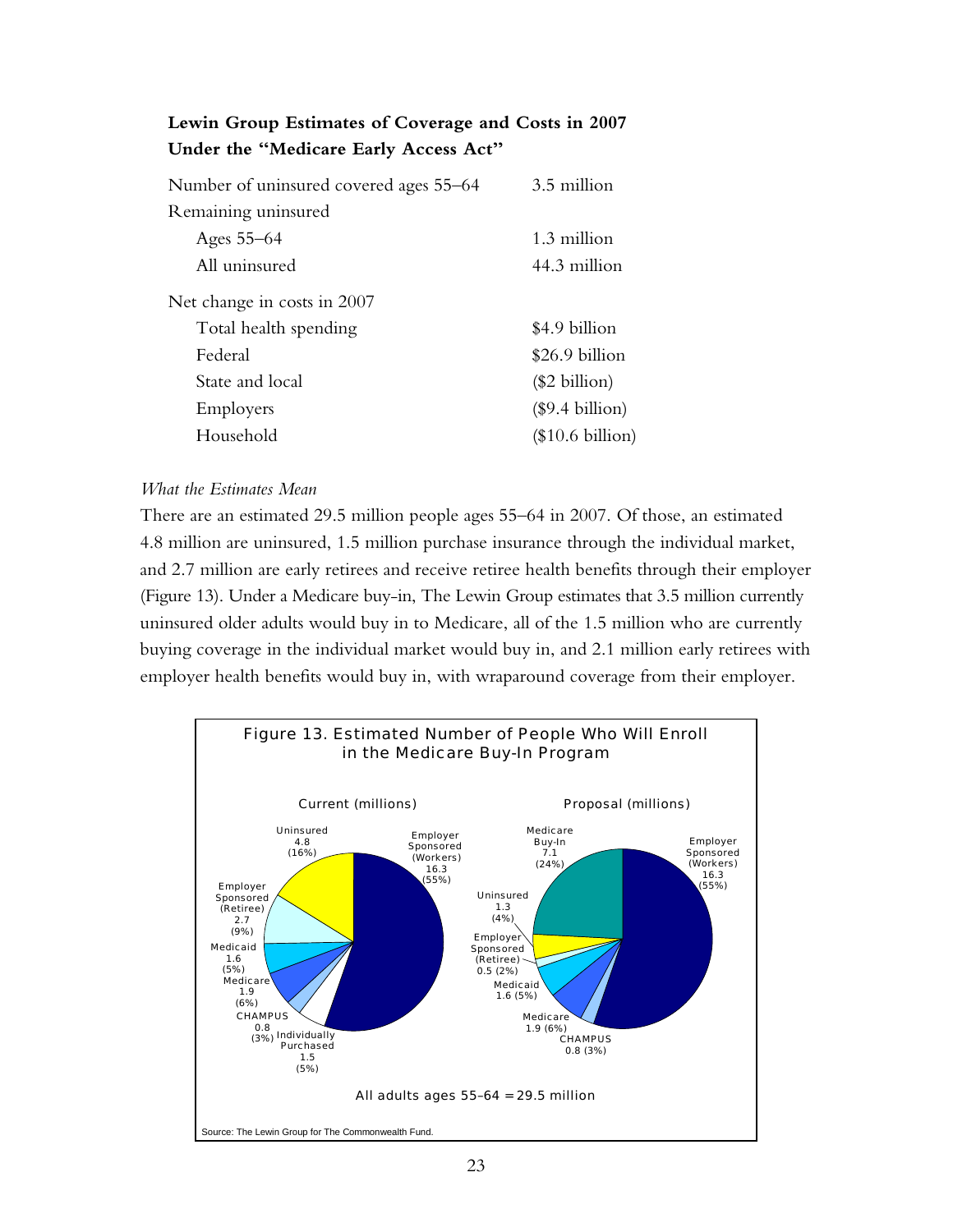<span id="page-43-0"></span>The cost to the federal government of the 75 percent premium subsidy for those who buy in to Medicare is estimated at \$26.9 billion in 2007 (Figure 14). State and local governments might see savings of approximately \$2 billion in that year because of a decline in uncompensated care at government-funded safety-net institutions. Employers who provide retiree health benefits would save \$9.4 billion as a result of retirees buying into the program. And savings on premiums and out-of-pocket costs would reduce family spending on health care by \$10.6 billion.

|                                                              | Medicare<br>Buy-In | Eliminate<br>2-yr<br><b>Medicare</b><br>Waiting<br>Period | Universal<br>Coverage<br>for Children | Medicaid/<br><b>SCHIP</b><br>Children &<br><b>Parents</b> |
|--------------------------------------------------------------|--------------------|-----------------------------------------------------------|---------------------------------------|-----------------------------------------------------------|
| <b>Total Uninsured</b><br><b>Covered, Millions</b>           | 3.5                | 0.3                                                       | 5.2                                   | 6.2                                                       |
| <b>Federal Government</b>                                    | \$26.9             | \$9.1                                                     | \$19.9                                | \$12.7                                                    |
| <b>State and Local</b><br>Government                         | (\$2.0)            | (\$3.0)                                                   | (\$8.2)                               | \$3.2\$                                                   |
| <b>Private Employers</b>                                     | (\$9.4)            | (\$4.0)                                                   | (57.3)                                | ( \$3.5)                                                  |
| <b>Households</b>                                            | (\$10.6)           | (\$2.2)                                                   | (\$1.5)                               | (\$4.9)                                                   |
| <b>Net Health System Cost</b><br>in 2007 (in billions)       | \$4.9              | (\$0.1)                                                   | \$3.0                                 | \$7.5                                                     |
| <b>Total Uninsured Not</b><br>Covered, <sup>1</sup> Millions | 44.3               | 47.5                                                      | 42.6                                  | 41.6                                                      |

National spending on health care overall is estimated to increase by a net \$4.9 billion in 2007 as a result of the program. Health care use would rise, increasing spending by \$6.4 billion (data not shown). But the costs of insurance administration, because of Medicare's lower administrative costs relative to the individual and employer markets, are estimated to decline by \$2 billion.

# **Elimination of the Medicare Two-Year Waiting Period for People Who Are Disabled**

People who are unable to work because of a disability would eventually no longer have to wait 24 months before becoming eligible for Medicare under a bill introduced by Senator Bingaman (D–N.M.) and Representative Green (D–Texas) in June 2005 [\(Figure 12\)](#page-41-0). "Ending the Medicare Disability Waiting Period Act of 2005" (S.1217 and H.R.2869) would phase out the waiting period by approximately two months per year by 2015 and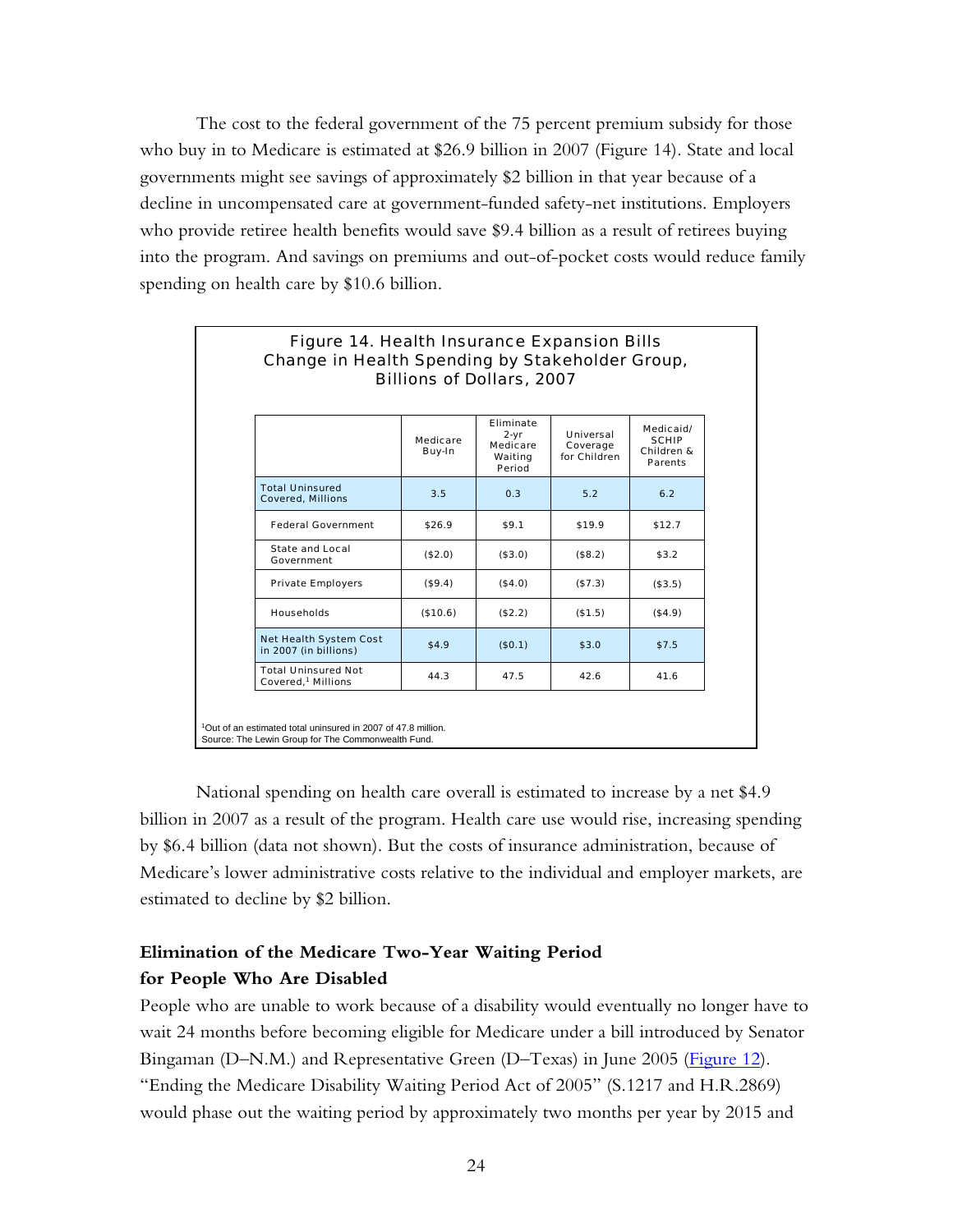immediately eliminate it for people with life-threatening diseases (for more detail see [Table A-3\)](#page-80-0). For modeling purposes, The Lewin Group assumed that the bill would immediately eliminate the waiting period for everyone.

## **Lewin Group Estimates of Coverage and Costs in 2007 Under "Ending the Medicare Disability Waiting Period Act of 2005"**

| 264,500 currently in waiting period |
|-------------------------------------|
| 47.5 million                        |
|                                     |
| (\$0.1 billion)                     |
| \$9.1 billion                       |
| (\$3 billion)                       |
| (\$4.0 billion)                     |
| (\$2.2 billion)                     |
|                                     |

#### *What the Estimates Mean*

There are an estimated 1.7 million people who are disabled and currently in the waiting period for Medicare (Figure 15). Of those, about one-third have coverage through a former employer under COBRA or through a spouse's employer, just over a third are covered by Medicaid, 9 percent purchase coverage through the individual market, and 15 percent, or nearly 265,000 people, are without health insurance. The Lewin Group assumes that all of those in the waiting period would enroll in Medicare if the waiting period were eliminated. The cost to the federal government of those newly enrolled in Medicare would be about \$9.1 billion in 2007 [\(Figure 13\)](#page-42-0). This annual number might be expected to decline over time since there would be fewer people enrolling all at once and there would be less pent-up demand for health services as a result of being uninsured or underinsured during the waiting period. States are estimated to save about \$3 billion in 2007. This is because Medicare would become the first payer for those currently enrolled in Medicaid, with Medicaid providing wraparound benefits. States also would save money from uncompensated care provided to those currently without insurance coverage. Employers currently providing benefits to early retirees in the waiting period would save about \$4 billion as they move to Medicare. Households would see premiums and out-ofpocket spending decline by \$2.2 billion. The overall effect of the change would be a decline in national health care spending of \$100 million in 2007.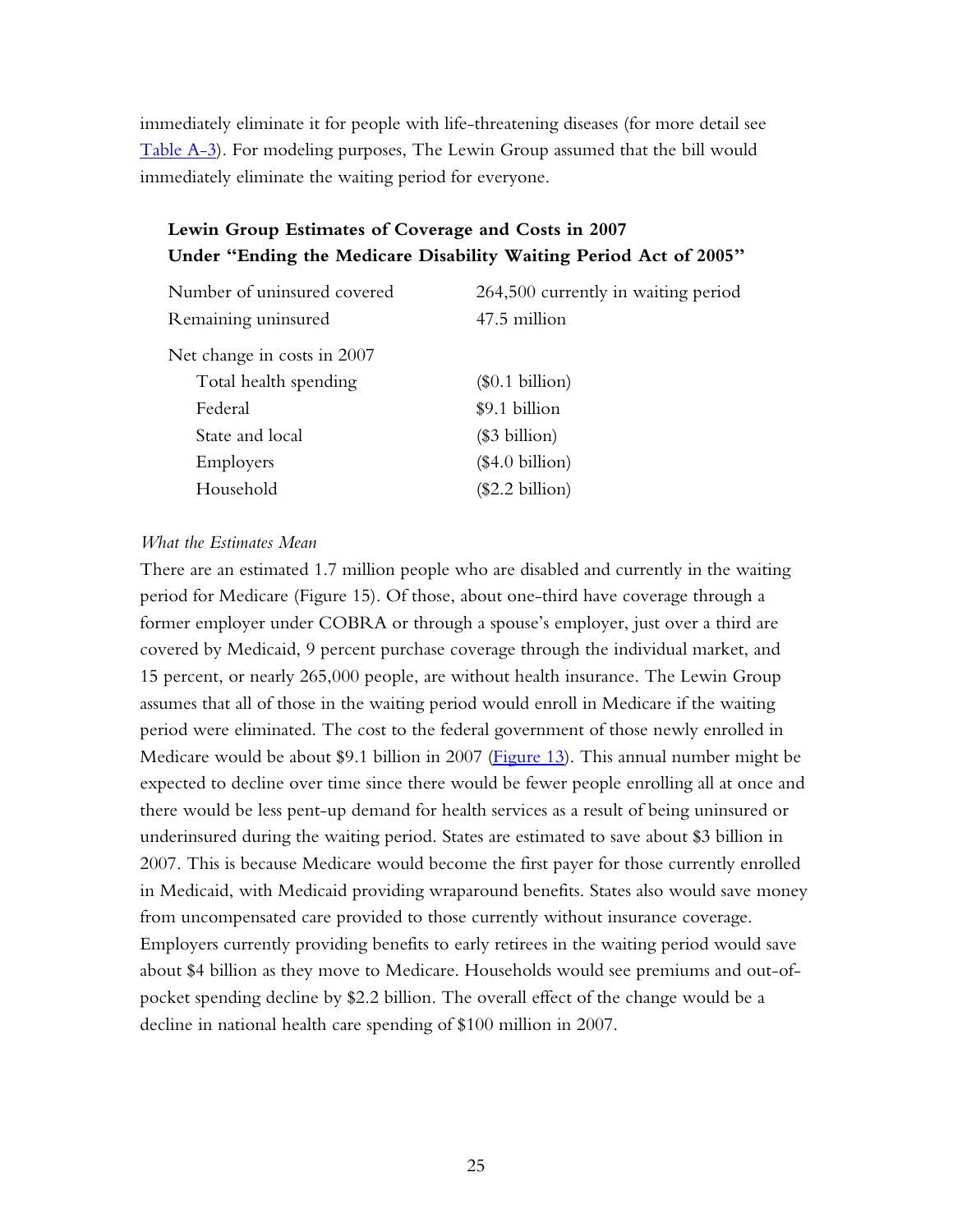<span id="page-45-0"></span>

### **Universal Coverage of Children**

All children under age 21 would have access to affordable health insurance coverage under four bills introduced in 2005, two of which were reintroduced in 2007. Senator Kerry (D–Mass.) and Representative Waxman (D–Calif.) introduced bills that would offer states incentives to expand Medicaid and SCHIP and require employers and carriers to offer dependent coverage, the "Kids Come First Act of 2005" (S. 114 and H.R. 1668). Both Senator Kerry and Representative Waxman reintroduced their bills in early 2007 (S. 95, H.R. 1111 "Kids Come First Act of 2007"). Senator Rockefeller (D–W.Va.) and Representative Stark (D–Calif.) introduced bills in 2005 that would create a program modeled after Medicare for all children: "MediKids Health Insurance Act of 2005" (S.1303 and H.R. 3055). The Lewin Group modeled Senator Kerry's and Representative Waxman's bills [\(Figure 12\)](#page-41-0).

#### Kids Come First Act of 2007 (for more detail see [Table A-4\)](#page-83-0)

**Overall Approach:** Provides states with incentives to expand coverage for children up to age 21 in families with incomes up to 300 percent of poverty through Medicaid and SCHIP and to simplify enrollment procedures. The act would require group health plans and carriers providing group coverage to offer coverage for dependents up to age 21 and create a new refundable tax credit for coverage of dependent children. Any taxpayer, except those in the lowest tax brackets, whose children are uninsured would forfeit their personal tax exemption.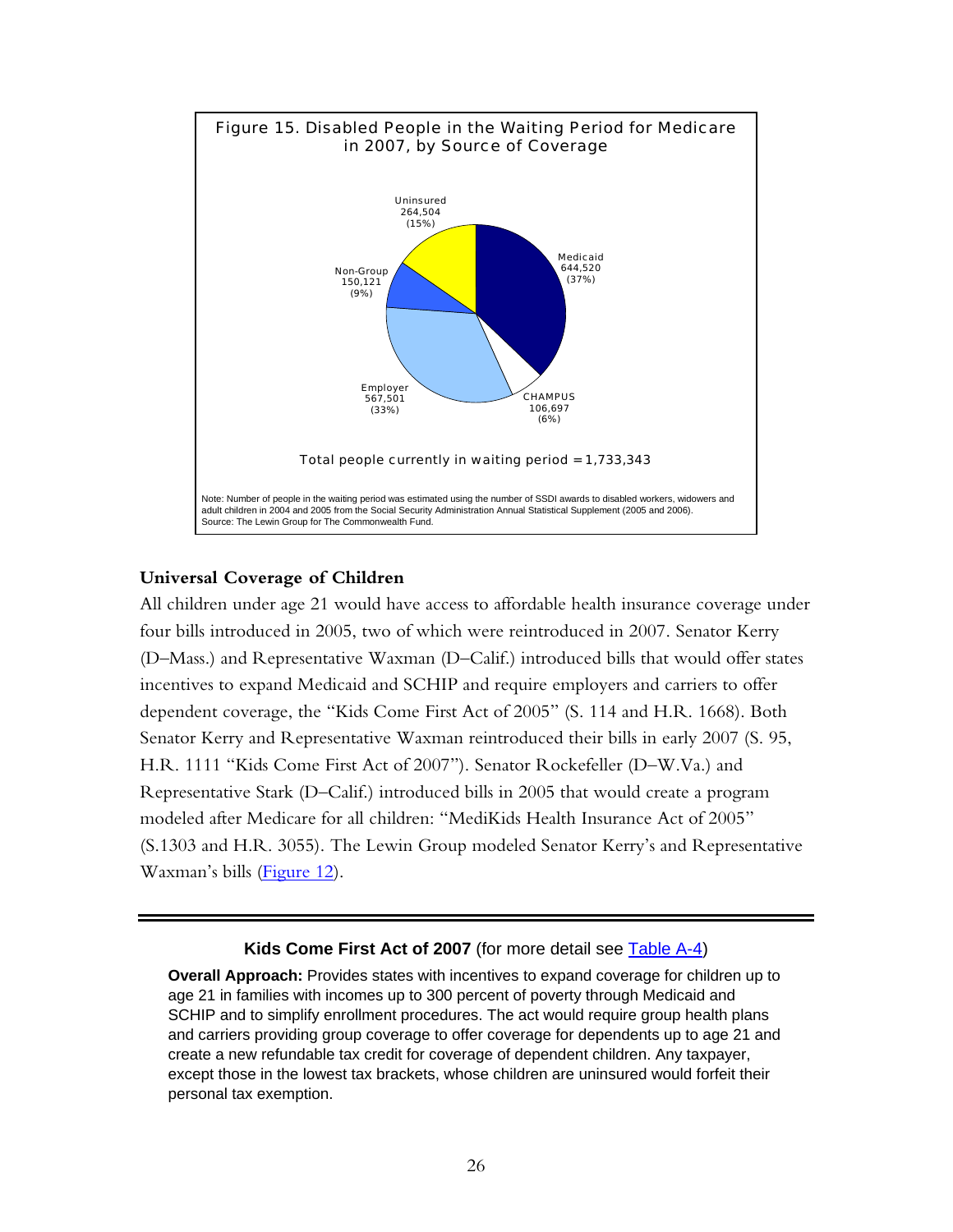**Medicaid and SCHIP Expansion:** The federal government would pay the full cost of covering children in poverty in Medicaid, and SCHIP funding would no longer be capped if states agreed to: cover children in families up to 300 percent of poverty in Medicaid or SCHIP; allow children in families with incomes of 300 percent of poverty or more to buy in to SCHIP as either full or supplemental (wraparound) coverage; and adopt several measures to streamline enrollment.

**State Options:** States would also have the option to finance private coverage for children up to 300 percent of poverty as long as their health plan had comparable benefits; to enroll low-income children of state employees in SCHIP; include legal immigrant children without a five-year waiting period; to allow passive renewal of eligibility.

**Benefits Package:** Current Medicaid and SCHIP benefits.

**Affordability:** The new refundable tax credit would apply to the cost of coverage that exceeded 5 percent of family income.

**Financing:** Partial rollback of the tax cuts instituted since 2000 in the highest federal income tax bracket.

**Auto Enrollment:** People would have to demonstrate at tax filing coverage of dependent children.

**Efficiency and Quality Improvement:** To qualify for increased federal matching rates, states would have to agree to several measures that would remove enrollment and reenrollment barriers, including: adoption of 12-month continuous eligibility rules (i.e., eligibility for assistance under Medicaid and SCHIP could not be re-determined more than once every year for children); presumptive eligibility; allowing families to self-declare income; acceptance of eligibility determinations for other assistance programs such as Food Stamps and the School Lunch Program; not to require face-to-face interviews at enrollment or reenrollment; not to impose a waiting period prior to enrollment.

### **Lewin Group Estimates of Coverage and Costs in 2007 Under "Kids Come First Act"**

| 5.2 million                   |
|-------------------------------|
|                               |
| 5.9 million                   |
| 42.6 million                  |
|                               |
| \$3 billion                   |
| $$19.9$ billion <sup>13</sup> |
| (\$8.2 billion)               |
| $(\$7.3 billion)$             |
| $($1.5 \text{ billion})^{14}$ |
|                               |

#### *What the Estimates Mean*

The Lewin Group projects that there will be 11.1 million uninsured children under age 21 in 2007 (Figure 16). Of those, 68 percent are in families with incomes under 300 percent of poverty. Under the Kids Come First Act, Lewin estimates that 5.2 million, or 47 percent, of those uninsured children will gain coverage: 4.3 million will become enrolled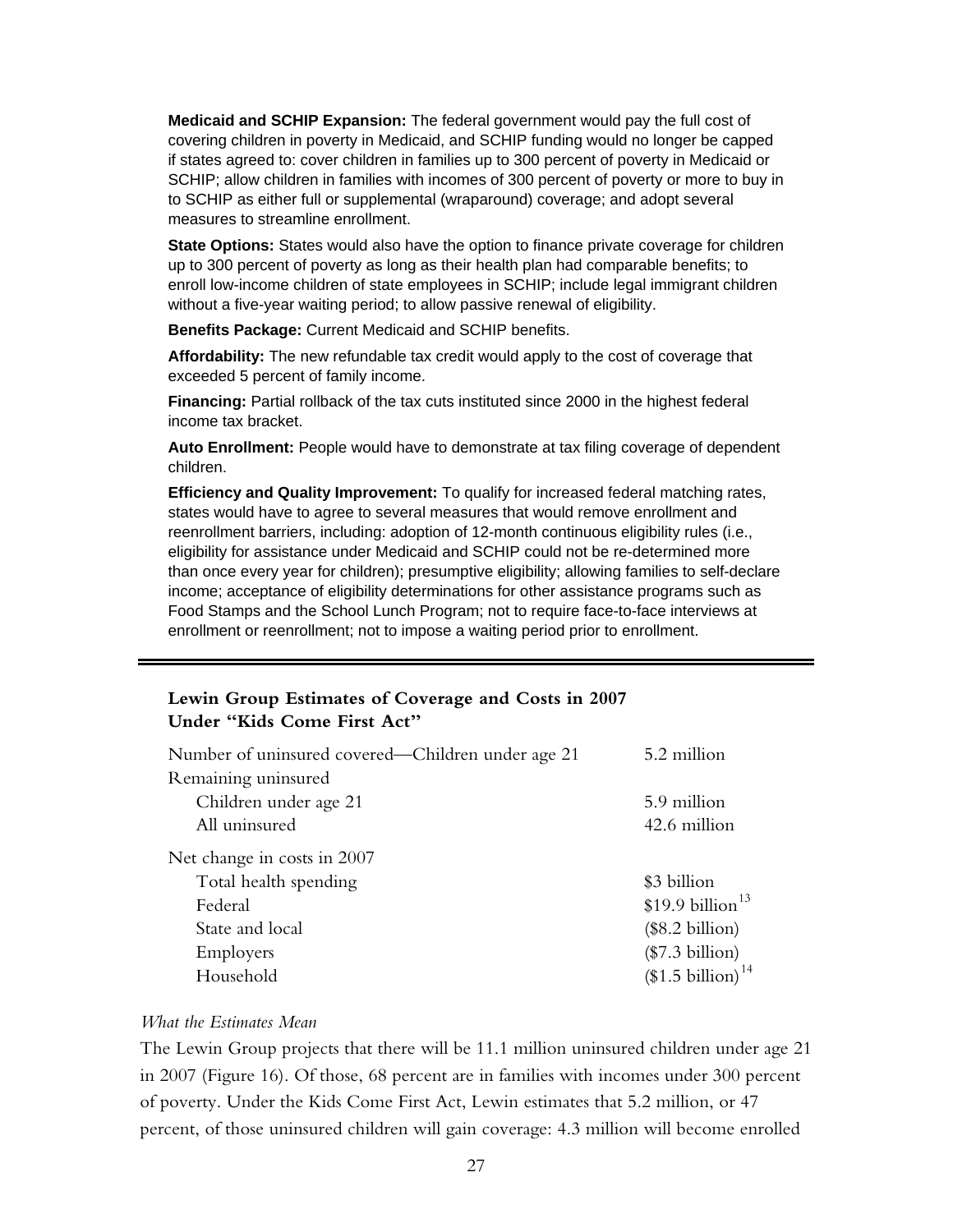<span id="page-47-0"></span>through Medicaid or SCHIP and 900,000 will enroll in private health plans (Figure 17). About 5.9 million children are estimated to remain uninsured.



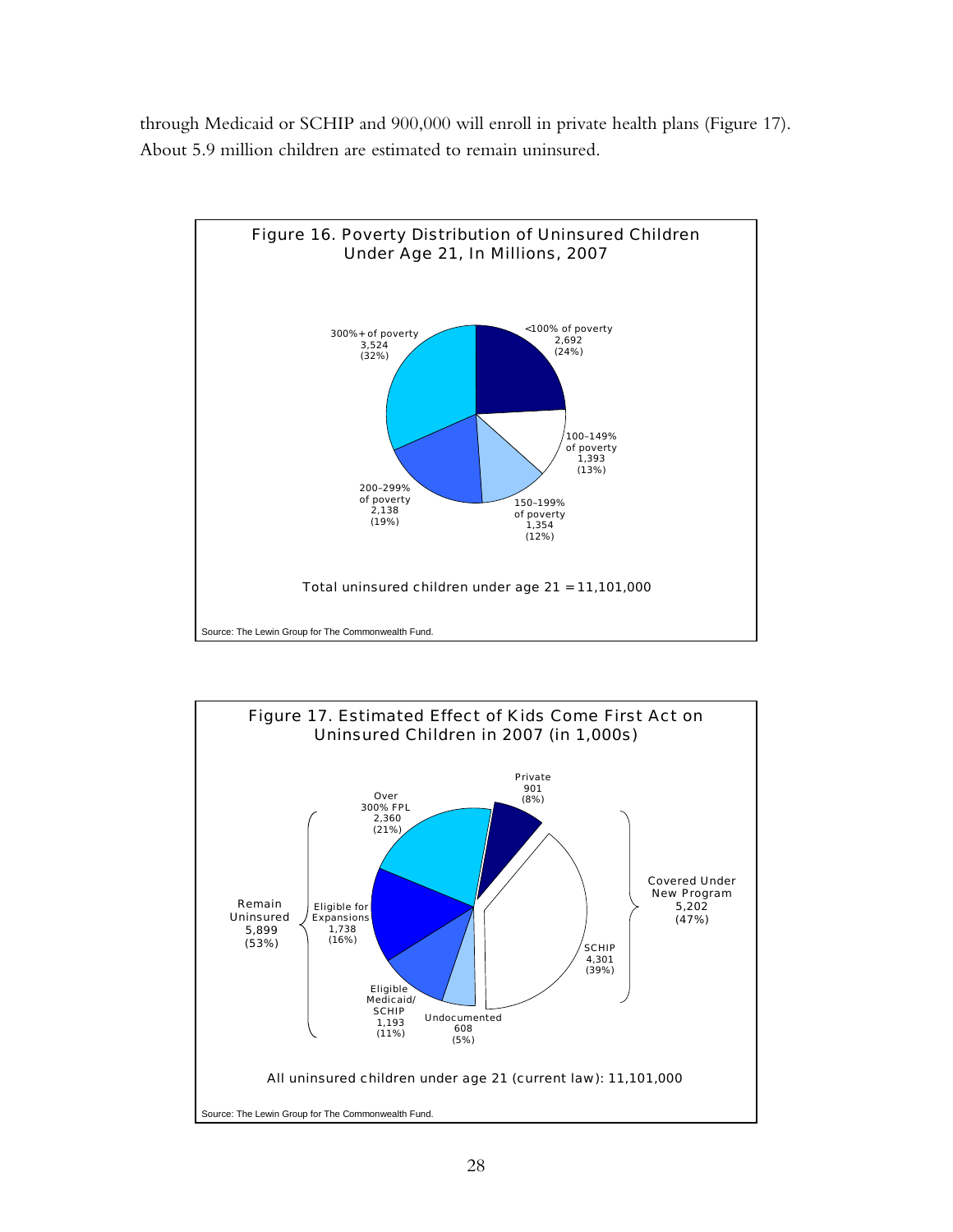Historically, complex application processes and onerous reenrollment rules in state public insurance programs have contributed to millions of children going without health insurance, or experiencing gaps in their health insurance, even though their families' incomes make them eligible for public coverage. The Kids Come First bill would institute several provisions aimed at simplifying enrollment and reenrollment processes in the programs (see [Box](#page-45-0) and [Table A-4\)](#page-83-0). The Lewin Group estimates that these provisions would help enroll about 1.1 million children eligible for coverage (data not shown). Still, about 3 million children up to age 21 who would be eligible for Medicaid and SCHIP under the bill remain uninsured, accounting for about half of the remaining uninsured children [\(Figure 17\)](#page-47-0). This finding points to the potential limits to expanding coverage by targeted approaches, in the absence of a more comprehensive system of health insurance coverage nationally. Under a system which provided options for the full population, enrollment into particular forms of coverage might be achieved more systematically.<sup>15</sup>

Among the 3.5 million uninsured children under age 21 in families with incomes over 300 percent of poverty, about 2.4 million would remain uninsured [\(Figure 17](#page-47-0)). The subsidy for dependent children in families above 300 percent of poverty is a refundable tax credit equal to the amount paid for qualified private health insurance that exceeds 5 percent of adjusted gross income. For many families with incomes close to 300 percent of poverty, the credit might be too small to substantially affect their decision to take up coverage. The Lewin Group estimates that about 30 percent of families would enroll their uninsured children in order to keep their personal tax exemptions.

Overall, enrollment in Medicaid and SCHIP would increase by 10.8 million children under age 21 (Figure 18). The Lewin Group estimates that about 6 million children with dependent coverage under employer plans would become enrolled in the expanded program.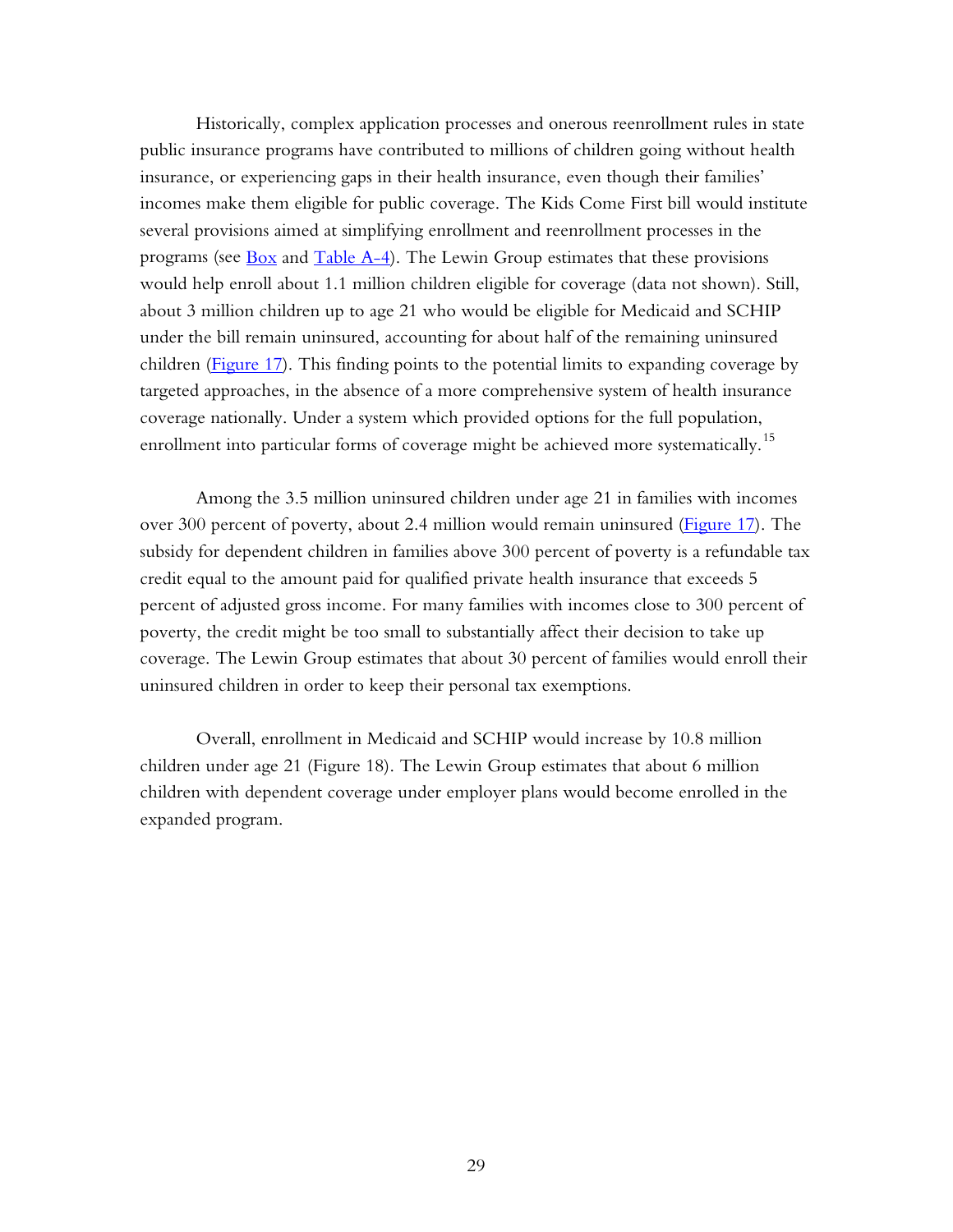

The Lewin Group estimates that the costs to the federal government in 2007 would be \$20 billion [\(Figure 14\)](#page-43-0). Senator Kerry would fund his proposal by partially or fully eliminating the Bush Administration's tax cuts of the last few years to income earners in the top tax bracket. This could have the effect of offsetting the estimated federal costs of the expansion by \$18 billion in 2007 (data not shown).

Households would save about \$1.5 billion in spending, mostly through reduced out-of-pocket costs for health care as their children gain coverage ([Figure 14\)](#page-43-0). The Lewin Group estimates that rolling back the tax cuts would offset such savings for those families in higher income tax brackets.

State and local governments could experience a drop in spending of about \$8.2 billion in 2007 [\(Figure 14\)](#page-43-0). This is primarily because the federal government would fully fund children in the Medicaid program in families with incomes of less than 100 percent of poverty, in exchange for expanding SCHIP and streamlining enrollment. The Lewin Group assumes that all states would do this and receive the new matching funds.

Employer costs could potentially decline as well, falling by an estimated \$7.3 billion in 2007, reflecting the shift to the expanded program of children currently enrolled in employer plans.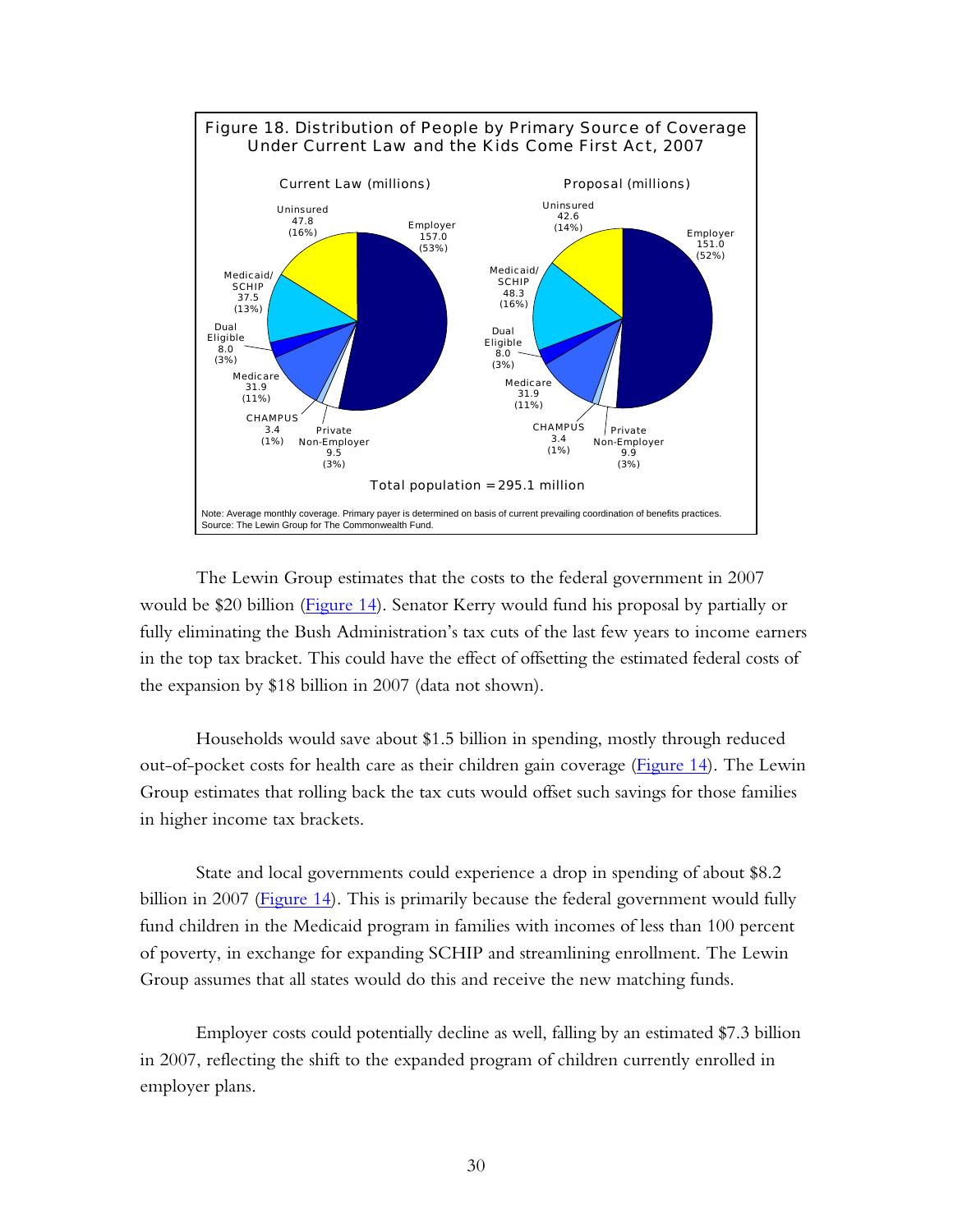National spending overall would increase by \$3 billion in 2007 [\(Figure 14\)](#page-43-0). This is driven by an increase in health care utilization from newly insured children as well as the costs of administering the subsidies for the program. But these new expenditures would be offset somewhat by savings from children receiving care from providers who are paid Medicaid rates, which are on average lower than private payment rates.

#### **Expanding Medicaid and SCHIP Coverage to Families**

Parents of children in Medicaid and SCHIP would become eligible for health insurance through Medicaid and a newly named FamilyCare program that would replace SCHIP under the "Family Care Act of 2005" introduced by Representative Dingell (D–Mich.)  $(HR2071)$  [\(Figure 12\)](#page-41-0).

#### **Family Care Act of 2005** (for more detail see [Table A-4\)](#page-83-0)

**Overall Approach:** Provides states with incentives to expand coverage for parents of children eligible for Medicaid and SCHIP as well as pregnant women. The federal government would fully finance the expansions for two years so long as states cover children in SCHIP up to 200 percent of poverty, simplify enrollment procedures, and set the income limit for parents at least as high as that for children. States would be eligible for enhanced federal financing for the expansions after the first two years.

**State Options:** States would have the option to provide coverage to children up to age 21 and legal immigrants who meet the expanded eligibility criteria.

**Benefits Package:** Current Medicaid and SCHIP benefits.

**Affordability:** No cost-sharing for pregnancy-related health care. Cost-sharing in FamilyCare is not to exceed 5 percent of income for the full family or pregnant women.

**Financing:** The federal government would appropriate \$50 billion in new allotments for the Medicaid and SCHIP expansions over 2006–2013, though they would not apply to the expansion for parents. After that the annual amount allotted would rise by the increase in the medical care component of the Consumer Price Index. Costs exceeding the allotments would not be paid by the federal government.

**Auto Enrollment:** Children born to parents enrolled in FamilyCare would be automatically eligible for the program.

**Efficiency and Quality Improvement:** States would be required to adopt 12-month continuous eligibility rules for children and have the option to adopt these rules for adults (i.e., eligibility for assistance under Medicaid and SCHIP would not be re-determined more than once every year for children); apply presumptive eligibility to all those eligible; extend eligibility for families for up to 12 additional months (instead of the current six) for transitional medical assistance; provide information about Medicaid and FamilyCare and how to apply on applications distributed to families for the School Lunch Program.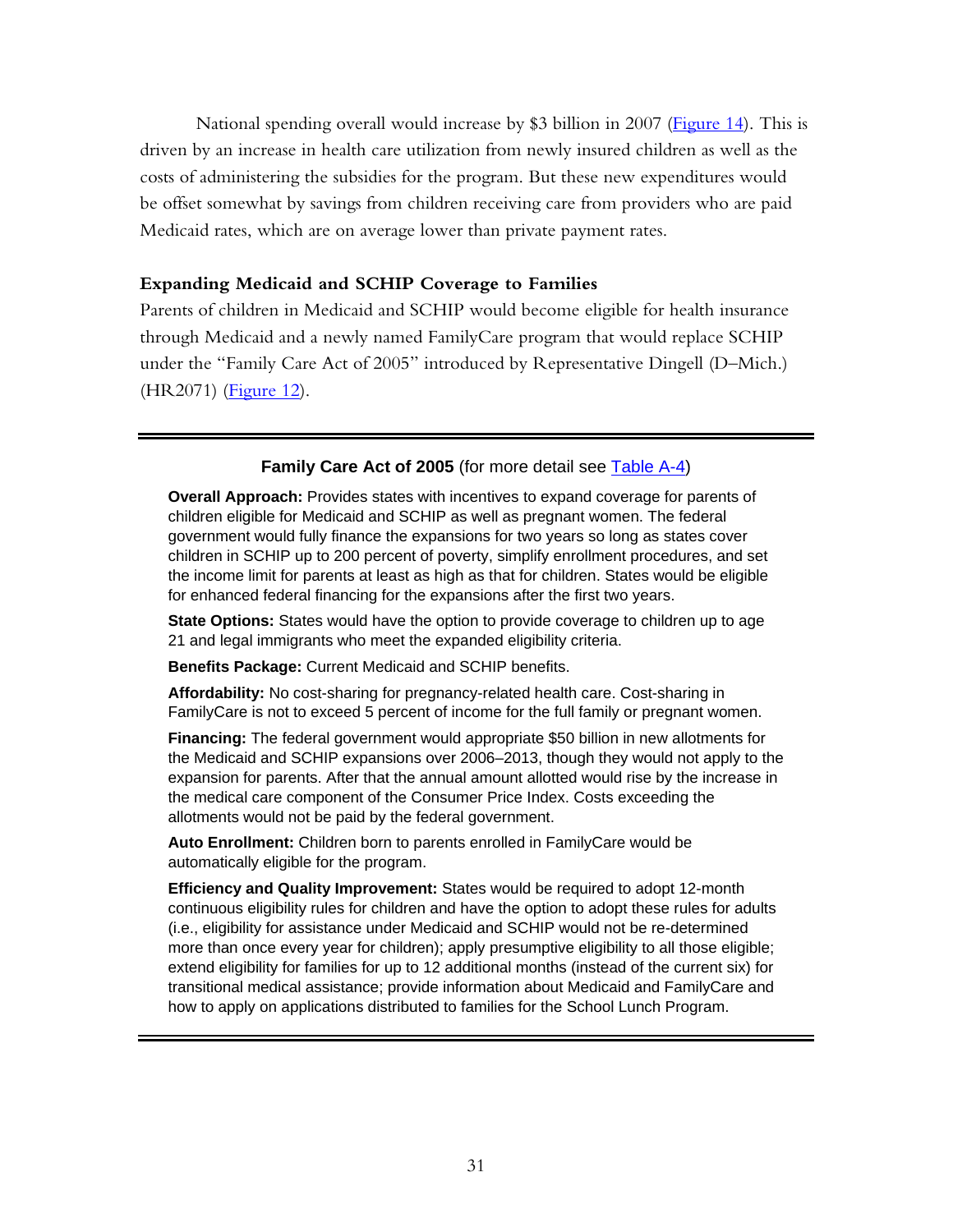# **Lewin Group Estimates of Coverage and Costs in 2007 Under the "Family Care Act"**

| 6.2 million     |
|-----------------|
| 41.6 million    |
|                 |
| \$7.5 billion   |
| \$12.7 billion  |
| \$3.2 billion   |
| (\$3.5 billion) |
| (\$4.9 billion) |
|                 |

#### *What the Estimates Mean*

Lewin estimates that about 7.7 million children, parents, and legal immigrants would enroll in the program, including 6.2 million who were previously uninsured (Figure 19). The number of uninsured parents would decline by 3.7 million and 2.4 million children would become newly insured (data not shown). Those newly insured children would include an estimated 550,000 children previously eligible for SCHIP but not enrolled, who would be enrolled as a result of their parents signing up as a family. About 1.2 million adults and children who currently have employer group coverage or private non-group insurance would enroll in FamilyCare.

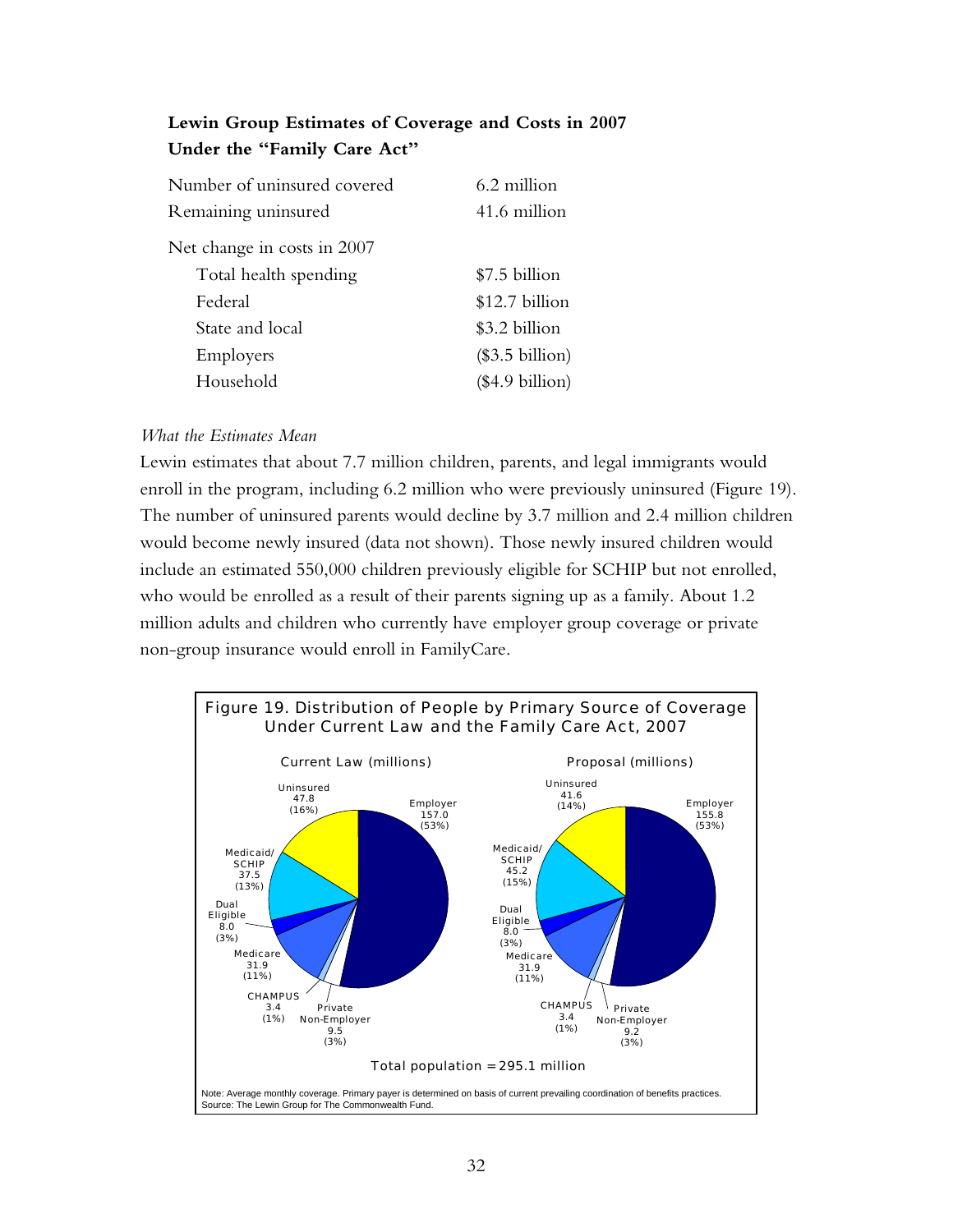Net federal spending under the new program is estimated to increase by \$12.7 billion in 2007 as a result of the expansions  $(Figure 14)$ . State and local government spending as a result of FamilyCare would rise by \$5.2 billion, but would be offset by nearly \$2 billion in savings to safety-net institutions and some savings from families covered in state employee benefit programs shifting to the new program where their costs are shared with the federal government. Similarly, employers would see a decline in spending of \$3.5 billion as some families with employer coverage enroll in the new program. Savings in premiums and out-of-pocket costs for currently uninsured or underinsured parents and children would amount to a net decline in household spending on health care of \$4.9 billion.

National health care spending would increase by a net \$7.5 billion in 2007. This is primarily the result of an increase in health care use by newly insured families and new payments for care that was previously uncompensated. New national spending is somewhat offset by payments to providers for FamilyCare enrollees that would be less than private payments, assuming they are paid at Medicaid rates.

# **BILLS THAT AIM TO STRENGTHEN EMPLOYER-BASED HEALTH INSURANCE**

Several proposals would expand health insurance by building on the employer-based system, which currently covers more than 160 million workers and their dependents. They include:

- employer mandate for large employers (Representative Pallone); and
- improving the affordability of health insurance for small employers (President Bush, Representative Johnson, Senator Durbin, Representative Kind, Representative Allen).

#### **Employer Mandate for Large Employers**

The "Health Care for Working Families Act of 2005" (H.R.2197) introduced by Representative Pallone (D–N.J.) would expand health insurance by requiring that companies of 50 or more workers offer and contribute to health insurance for their employees and dependents (Figure 20).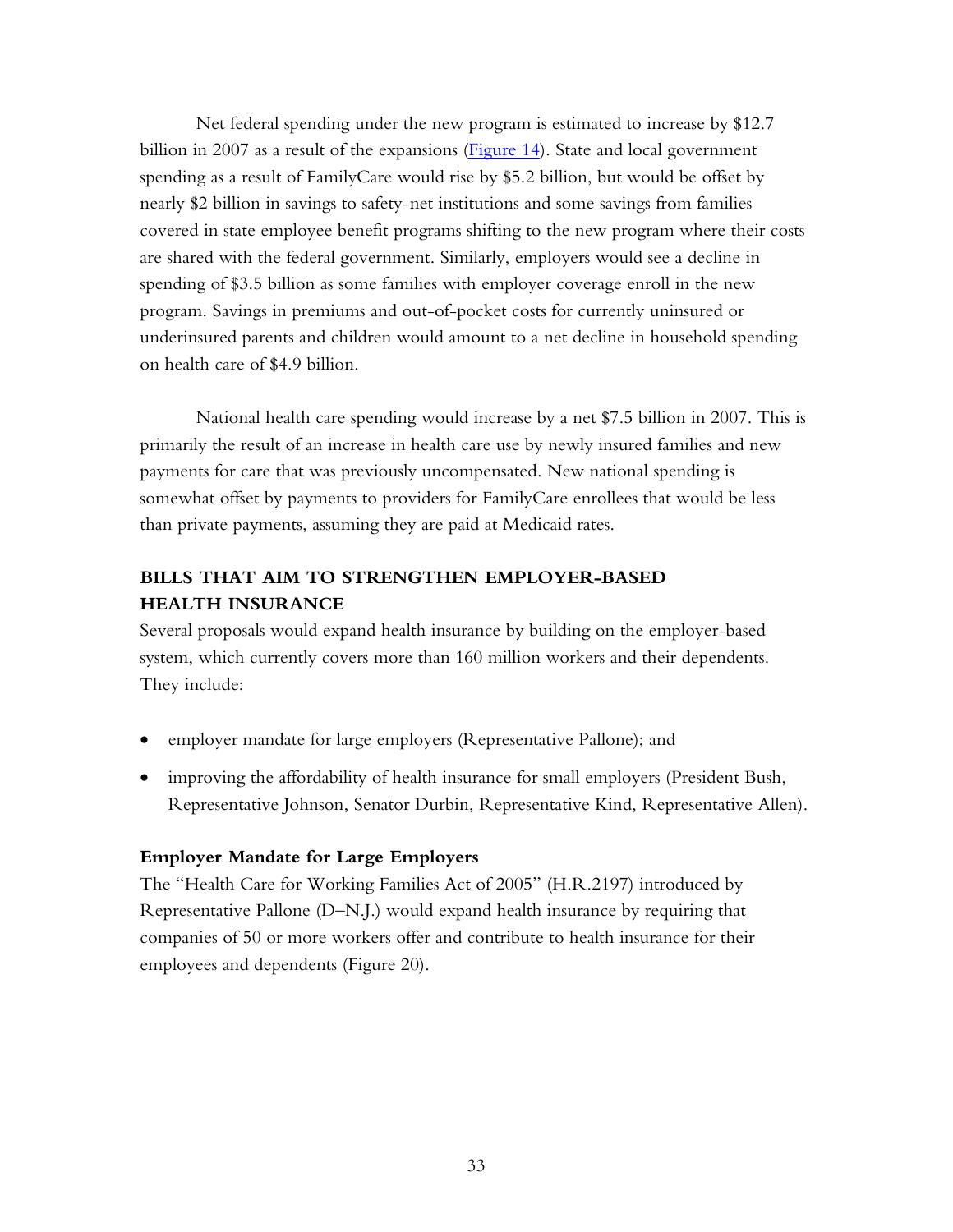<span id="page-53-0"></span>

|                                                         | <b>Employer</b><br><b>Mandate</b> | Association<br><b>Health Plans</b> | Small<br><b>Business</b><br>Expansion <sup>2</sup> |
|---------------------------------------------------------|-----------------------------------|------------------------------------|----------------------------------------------------|
| <b>Aims to Cover All People</b>                         |                                   |                                    |                                                    |
| Individual Mandate or<br><b>Auto Enrollment</b>         |                                   |                                    |                                                    |
| <b>Employer Shared</b><br><b>Responsibility</b>         | x                                 | x                                  | X                                                  |
| <b>Public Program Expansion</b>                         |                                   |                                    |                                                    |
| <b>Subsidies for Lower</b><br><b>Income Families</b>    |                                   |                                    | x                                                  |
| <b>Risk Pooling</b>                                     | x                                 |                                    | x                                                  |
| <b>Comprehensive Benefit</b><br>Package                 | x                                 |                                    | x                                                  |
| <b>Quality &amp; Efficiency</b><br><b>Measures</b>      |                                   |                                    | x                                                  |
| Uninsured Covered in 2007 <sup>1</sup><br>(in millions) | 12.3                              | (0.3)                              | 0.6                                                |
| Net Health System Cost in<br>2007 (in billions)         | \$28.5                            | (\$0.4)                            | \$2.1                                              |
| Net Federal Budget Cost in<br>2007 (in billions)        | (\$42.6)                          | \$0.1                              | \$12.0                                             |

# Figure 20. Major Features of Health Insurance Expansion Bills and

**Health Care for Working Families Act of 2005** (for more detail see [Table A-5\)](#page-90-0)

**Overall Approach:** Requires employers with 50 or more employees to offer and contribute to health insurance coverage for their workers and dependents through a qualifying health plan. Contract workers are considered employees under the legislation. Employees or their dependents with coverage through a public insurance program would be required to take up coverage, but other employees could decline coverage.

**Benefits Package:** A qualifying health plan would provide benefits at least equal in value to those of the Federal Employees Health Benefits Program (FEHBP) Blue Cross/Blue Shield Standard Plan. For those enrolled in public insurance programs, the employer plan would be the primary payer and the public program would be the secondary payer for services not covered under the employer plan.

**Cost-Sharing and Affordability:** The employer premium contribution must be at least that made by the federal government to the FEHBP Blue Cross/Blue Shield Standard Plan. Employers could reduce their contribution for employees working less than 30 hours per week and eliminate it for those working less than 10 hours. Employers would withhold the employee premium share from wages.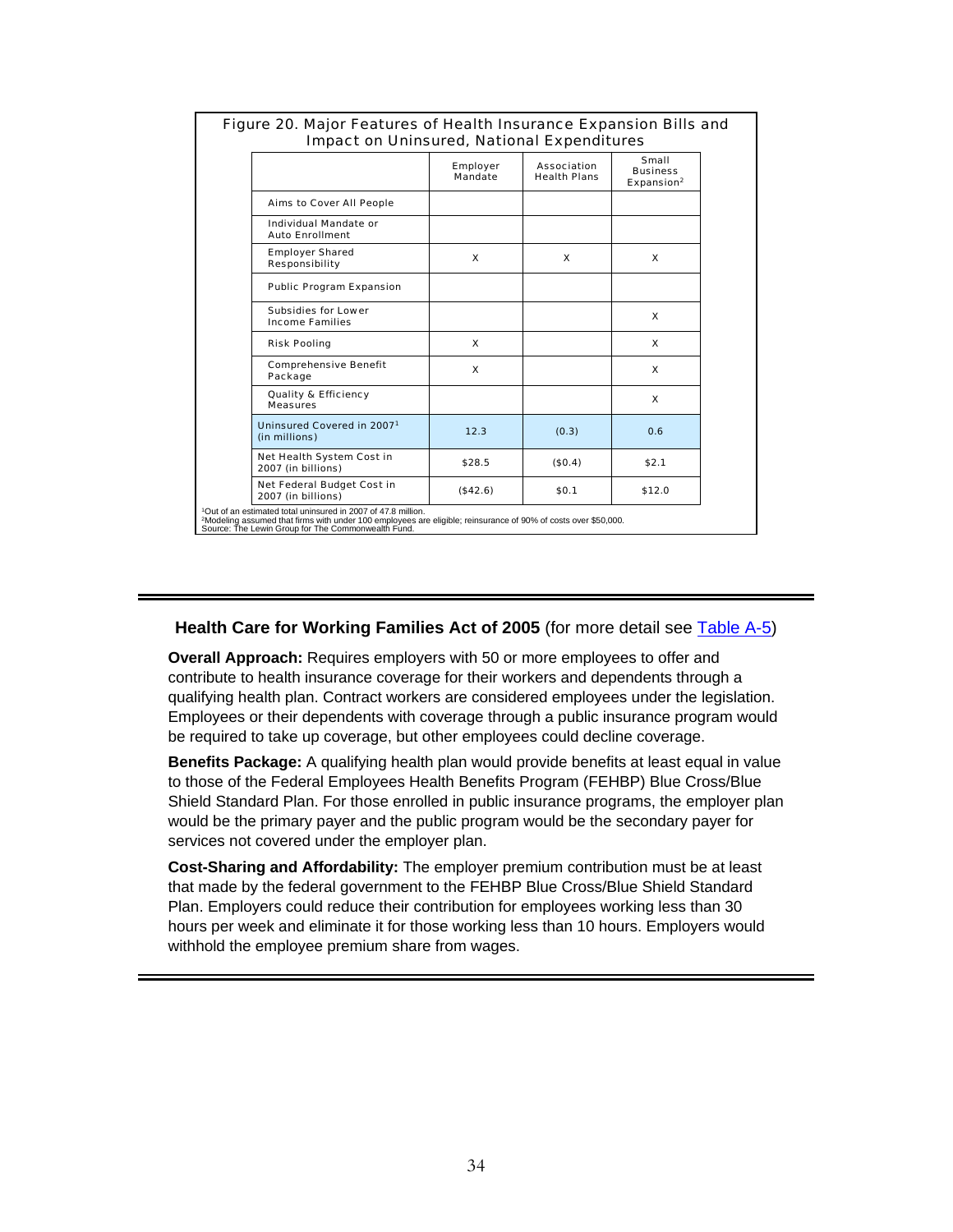# **Lewin Group Estimates of Coverage and Costs in 2007 Under the "Health Care For Working Families Act"**

| Number of uninsured covered | 12.3 million       |
|-----------------------------|--------------------|
| Remaining uninsured         | 35.5 million       |
| Net change in costs in 2007 |                    |
| Total health system         | \$28.5 billion     |
| Federal                     | $(\$42.6 billion)$ |
| State and local             | \$5.4 billion      |
| Employers                   | \$92.1 billion     |
| Household                   | $(\$26.4 billion)$ |

#### *What the Estimates Mean*

The Lewin Group assumes that all employers with 50 or more employees would offer their workers the equivalent of the FEHBP Blue Cross/Blue Shield Standard Plan and contribute 70 percent of the premium, pro-rated on a sliding scale for employees working between 10 and 30 hours per week. Lewin also assumes that 95 percent of workers offered such coverage would enroll, which is the current enrollment rate of those workers without an offer of coverage from another source, such as a spouse.

Lewin finds that an estimated 12.3 million workers and their dependents would be newly insured as a result of the employer mandate (Figure 21). The primary reason that such a large number of people remain uninsured (35.5 million) under the bill is that there are so many uninsured workers and/or dependents employed in small firms. An estimated 17 million uninsured people in 2007 are workers, or dependents of workers, employed in firms of fewer than 50 employees. $^{16}$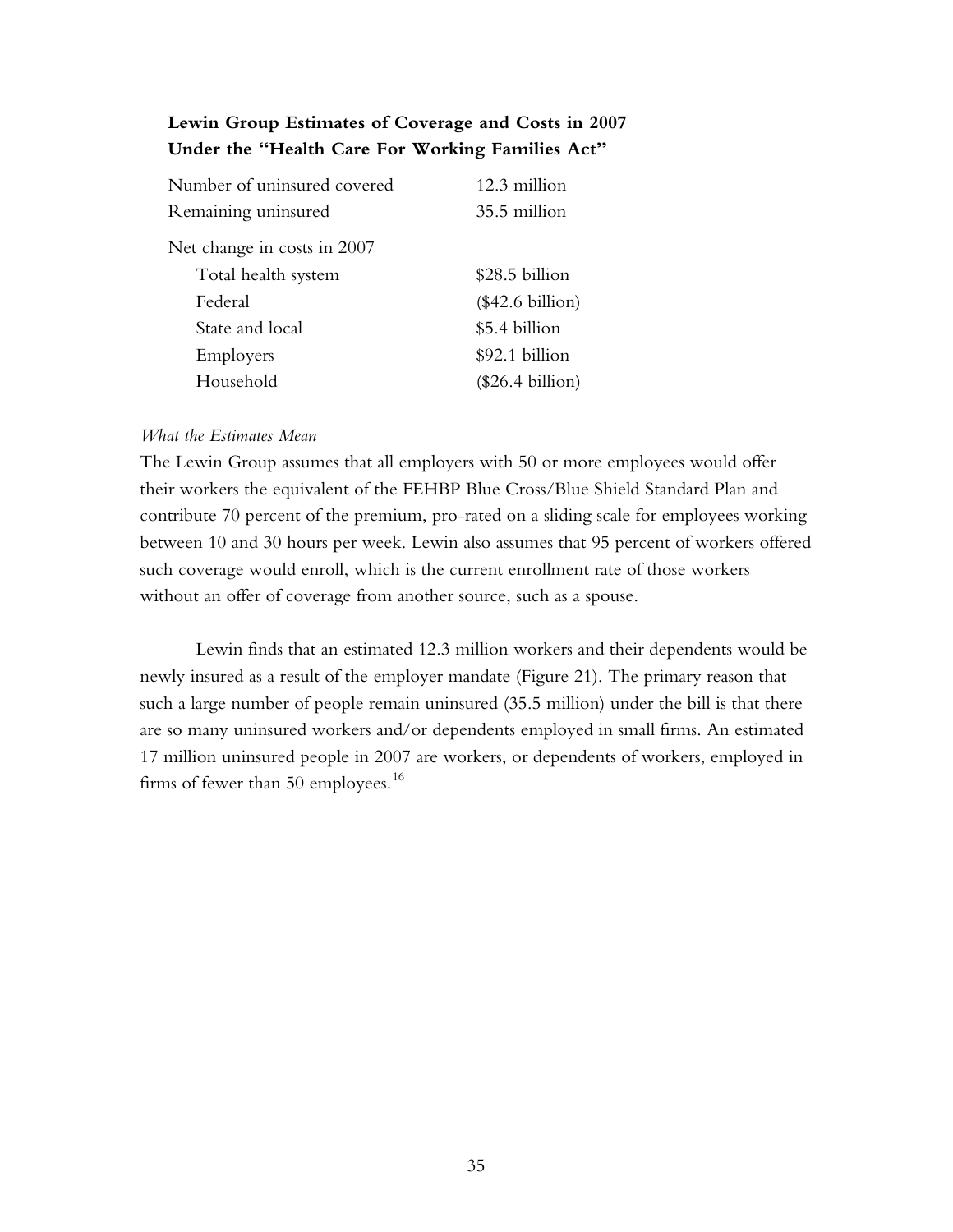

Because of the requirement in the bill that workers and their dependents with coverage through public insurance programs such as Medicaid and SCHIP take up employer-based coverage, 9.7 million workers and dependents would move from those programs into employer-based coverage (Figure 21). In addition, there would be a shift of 2.7 million workers and dependents currently purchasing coverage in the individual insurance market to employer-sponsored coverage. In total, over 12 million currently insured workers and dependents would become insured under their employers' plans. Overall, enrollment in employer-based coverage would increase by about 25 million people to cover 62 percent of the population in 2007, up from just over half that Lewin projects would be covered by employer plans in 2007 under current law.

Reflecting the shift of many workers from public insurance programs to their own employers, The Lewin Group estimates that net federal health expenditures under the Working Families Act would decline by \$42.6 billion (Figure 22). States also would realize savings from workers and their dependents moving from public insurance programs, but these savings would be more than offset by the requirement that state and federal workers accept coverage offered by their employers: state and local governments would thus incur a net increase in spending of \$5.4 billion.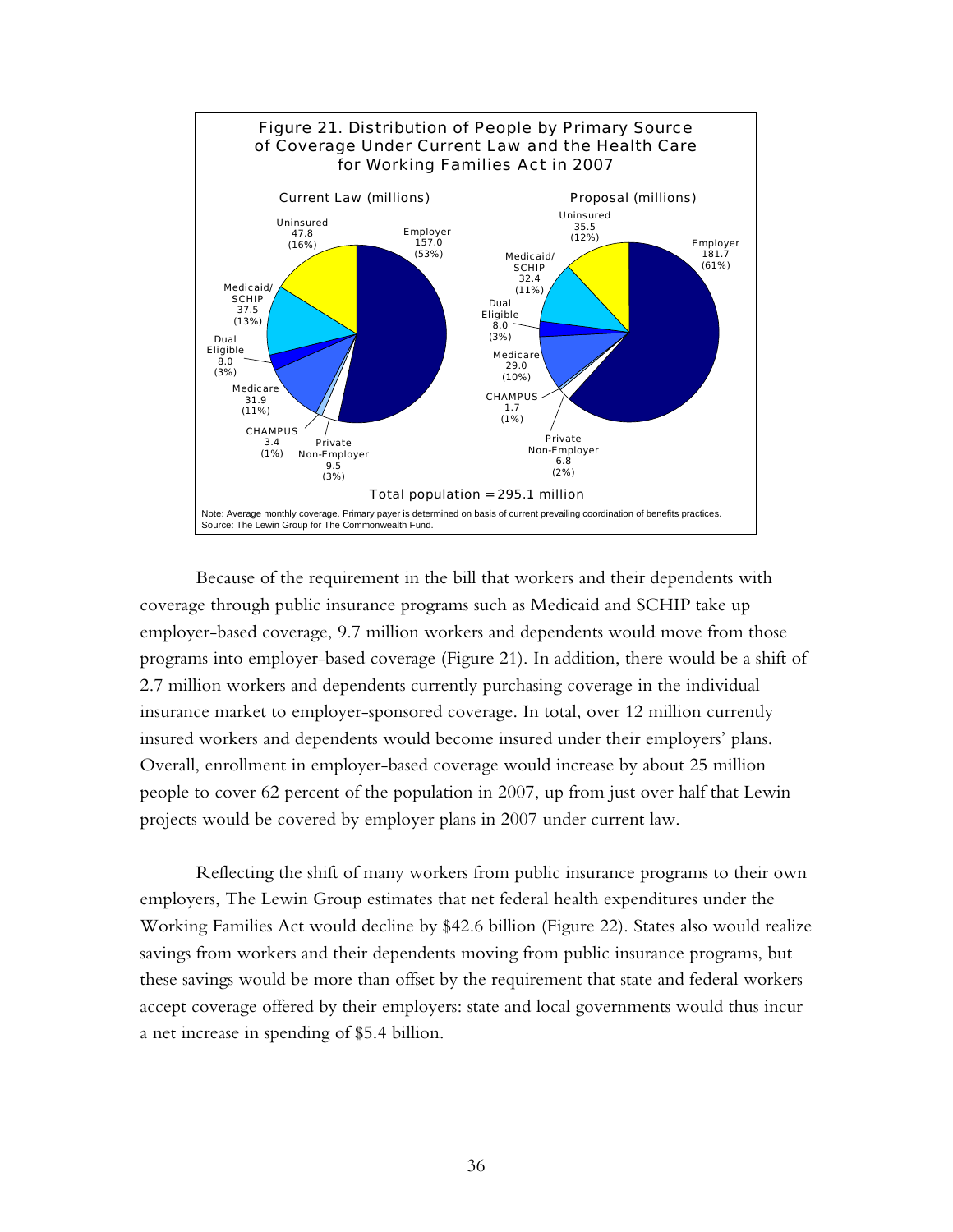|                                                              | <b>Employer</b><br><b>Mandate</b> | Association<br>Health | Small<br><b>Business</b> |
|--------------------------------------------------------------|-----------------------------------|-----------------------|--------------------------|
|                                                              |                                   | <b>Plans</b>          | Expansion <sup>2</sup>   |
| <b>Total Uninsured</b><br><b>Covered, Millions</b>           | 12.3                              | (0.3)                 | 0.6                      |
| <b>Federal Government</b>                                    | (\$42.6)                          | \$0.1                 | \$12.0                   |
| <b>State and Local</b><br>Government                         | \$5.4                             | \$0.6                 | (\$0.4)                  |
| <b>Private Employers</b>                                     | \$92.1                            | (\$1.3)               | (\$6.9)                  |
| <b>Households</b>                                            | (\$26.4)                          | \$0.2\$               | (\$2.6)                  |
| <b>Net Health System Cost</b><br>in 2007 (in billions)       | \$28.5                            | (50.4)                | \$2.1                    |
| <b>Total Uninsured Not</b><br>Covered, <sup>1</sup> Millions | 35.5                              | 48.1                  | 47.2                     |

<span id="page-56-0"></span>Г

Employers would face the largest net increase in costs under the bill, at \$92.1 billion. The cost increase stems from more employers offering coverage to a larger number of workers, and from more employers offering more comprehensive health benefits with a significant premium contribution.

With more families covered with more comprehensive benefits, household health care spending would decline by a net \$26.4 billion. This is driven primarily by a substantial decline in out-of-pocket spending.

Overall, national health care spending would increase by a net \$28.5 billion as newly insured, and more comprehensively insured, people increase their use of health care services. In addition, the shift out of public insurance programs, which have lower insurance administrative costs than private employer-based coverage, would increase the costs of insurance administration nationally by an estimated \$4.9 billion.

#### **Improving the Affordability of Coverage for Small Businesses**

Among employers, small businesses face the greatest challenges in offering affordable and comprehensive health insurance coverage to their employees. A recent study by Jon Gabel and colleagues found that, when premiums were adjusted for the amount of medical bills for which a health plan would pay, companies with fewer than 10 workers pay about 18 percent more for employee health insurance than do companies with 1,000 or more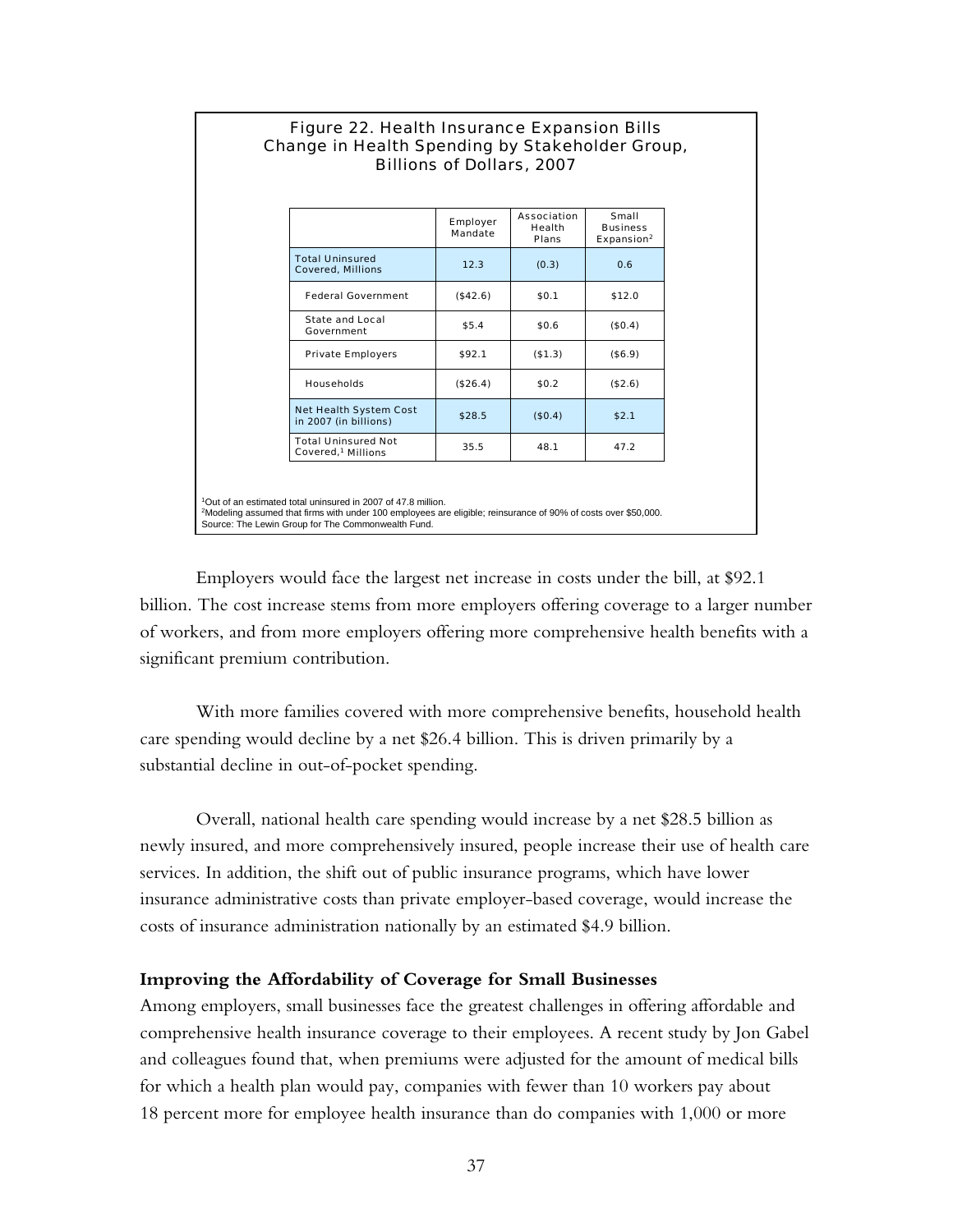employees.<sup>17</sup> It isn't surprising, therefore, that the greatest erosion in employer health insurance coverage is occurring among the smallest firms. Less than half (48 percent) of companies with fewer than 10 employees offered coverage in 2006—down from 57 percent in  $2000$ .<sup>18</sup>

To help reduce the costs of coverage for small business, the Bush Administration and Representative Sam Johnson (R–Texas) have proposed allowing trade, industry, or professional associations to create association health plans (AHPs) to provide health insurance to their member employers [\(Figure 20\)](#page-53-0). The "Small Business Health Fairness Act of 2005" (H.R.525), which was introduced by Rep. Johnson, passed the house in July 2005, but was never voted on in the Senate. President Bush has proposed AHPs as part of his fiscal year 2008 budget.

Using another approach, Senator Richard Durbin (D–Ill.) and Representative Ron Kind (D–Wis.) introduced the "Small Employers Health Benefits Program Act of 2006" (S.2510, H.R. 1955), which would provide a new group health program for small businesses based on the Federal Employees Health Benefits Program [\(Figure 20\)](#page-53-0). Representative Thomas Allen (D–Maine) introduced a similar bill, the "Small Business Health Plans Act of 2006" (H.R.5288) which would allow states to set up group pooling arrangements for small business through grants provided by the federal government.

#### **The Small Business Health Fairness Act of 2005**

**Overall Approach:** Trade, industry, professional, or other similar associations would be permitted to form association health plans (AHPs), which could provide health benefits to employees of businesses that are members of the associations.

**State Insurance Regulations:** AHPs could offer fully insured plans (those issued by a state-licensed insurance carrier) or self-insured plans. AHPs would not have to comply with state insurance benefit requirements, though they would have to open the plan to all association members. An AHP could offer the same fully insured plan to members in other states as long as the plan were approved in the original state. All other states would have to accept the approved plan. Self-insured AHPs would be certified under the Employee Retirement Income Security Act of 1974 (ERISA), which means they would not be subject to state insurance regulations. Self-insured AHPs would be required to maintain certain reserves and comply with other solvency requirements.

**Benefits Package:** AHPs do not have to follow benefits requirements under state insurance laws, but states are allowed to require AHPs to cover some diseases and conditions. Fully insured AHPs would be subject to state laws regulating premiums but the premiums offered would be based on the average expected costs per enrollee of the association's member companies, not on the broader market that other carriers offering coverage in the small group market must serve under availability regulations. Self-insured AHPs would not be subject to state insurance regulations but they would be restricted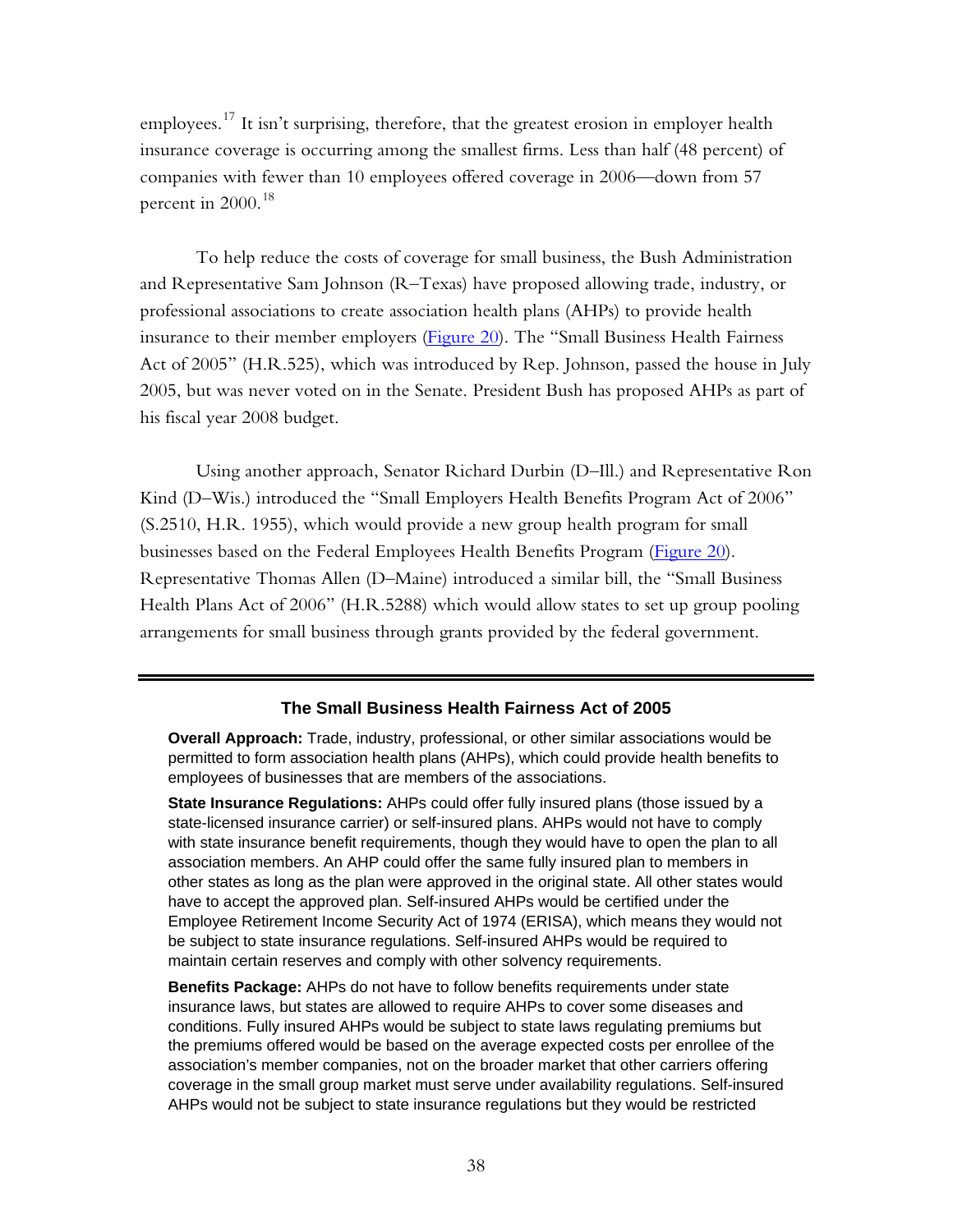from varying premiums by health status or industry unless allowed by the state. They could charge member employers different premiums based on other factors, however.

**Financing:** Self-insured plans, in addition to maintaining stop-loss coverage and a minimum surplus as well as claims reserves, would be required to pay \$5,000 annually to the federal government, which the Department of Labor could use to maintain stop-loss coverage to cover claims in the event that an AHP became insolvent.

# **Lewin Group Estimates of Coverage and Costs in 2007 Under the Small Business Health Fairness Act of 2005**

| (278,000)         |
|-------------------|
| 48.1 million      |
|                   |
| $(\$0.4 billion)$ |
| \$0.1 billion     |
| \$0.6 billion     |
| (\$1.3 billion)   |
| $$0.2$ million    |
|                   |

#### *What the Estimates Mean*

Many states regulate the sale of health insurance in their small group (firms with fewer than 50 employees) and individual insurance markets, where the incentive on the part of carriers to protect against health risks is a powerful determinant of the cost of insurance policies and what and whom they cover. To ensure that small companies and individuals have access to coverage, regardless of their health or demographic profiles, some states prevent carriers from varying premiums by health status, age, gender, and/or other factors. Many states require that carriers provide certain benefits and/or cover particular diseases or health conditions. While such regulations have lowered the cost and increased the comprehensiveness of coverage for older people or those with health conditions, they have also had the effect of increasing premiums for healthier or younger people relative to the premiums of those living in states with few or no regulations.

The most important implication of the Small Business Health Fairness Act is that it would enable AHPs to avoid state insurance regulations by selling policies across state lines.<sup>19</sup> For example, if an AHP organized in Delaware, which allows carriers to vary premiums by health status, age, and other factors, it could sell policies to small groups in New York, which has full community rating, meaning that premiums cannot vary by health status or age. This means that, in New York, companies with healthier employees could go outside of the small group market in New York and buy a cheaper policy from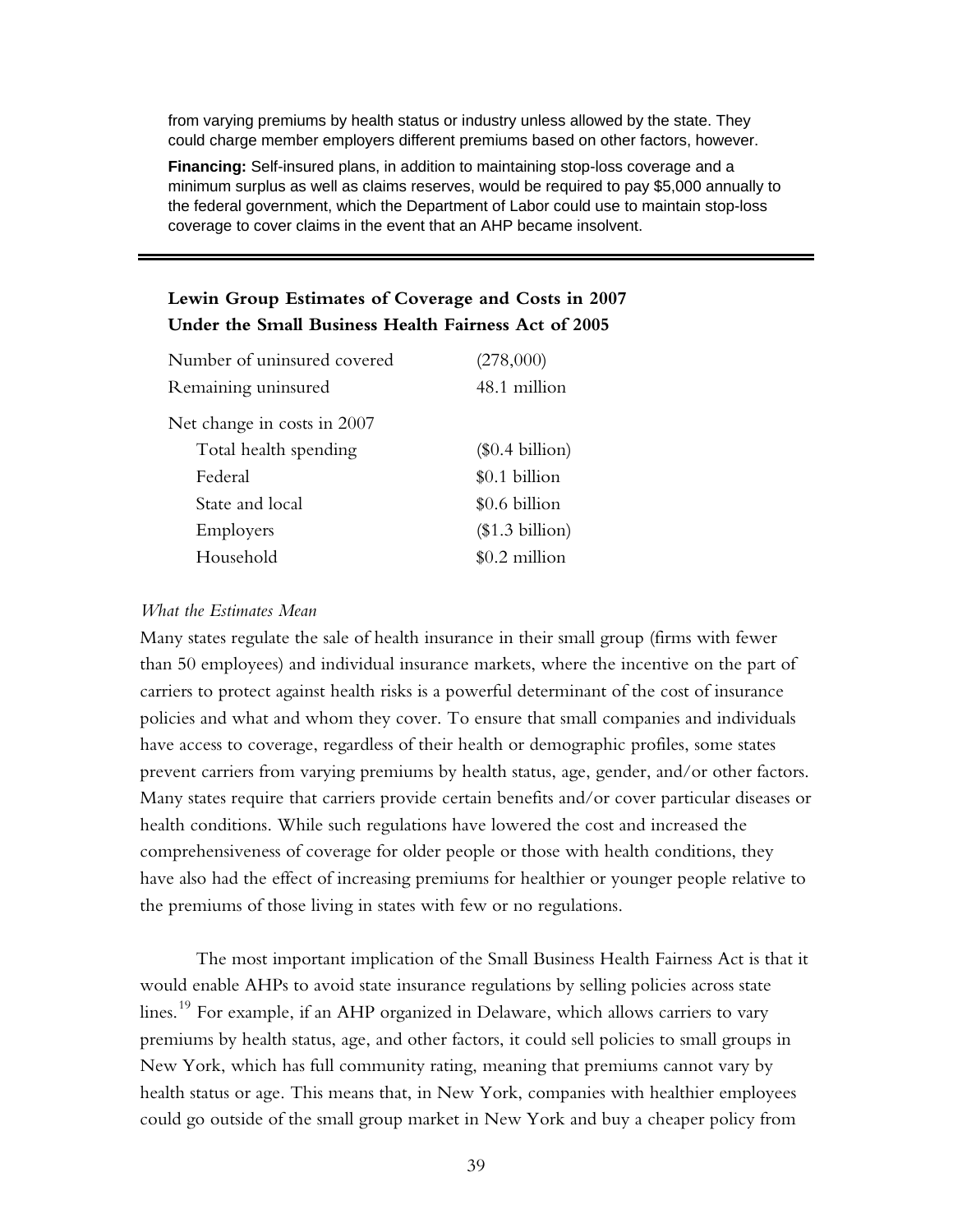the Delaware-based AHP. The consequence over time for New York would be that an increasing share of companies in the small group market would have less healthy or older workers, causing premiums to climb. Thus, while AHPs might encourage small companies that do not currently offer coverage to buy health plans from the AHP, the adverse effect on premiums in the small group market might cause small firms that currently offer coverage to drop it.

The Lewin Group estimates that the lower premiums of AHPs will cause 2.6 million workers and dependents in firms that do not currently offer coverage to gain employment-based insurance through their companies. Of those, 1.9 million are currently uninsured, 300,000 have coverage in the individual market, and 392,000 have enrolled in Medicaid or SCHIP. But the adverse effect of AHPs on premiums in the small group market is estimated to cause 2.8 million workers and dependents that currently have employer benefits to lose their coverage. Of those, 2.1 million would become uninsured, 400,000 would buy coverage in the individual market, and 292,000 would be covered by Medicaid. The number of uninsured under the Small Business Health Fairness Act is therefore estimated to increase by a net 278,000.

The bill is estimated to have only a minor effect on national health spending and on spending among most stakeholders [\(Figure 22\)](#page-56-0). The overall net change in spending across targeted small employers would be a decline of \$1.3 billion, since more firms would drop coverage because of higher premiums than would take up coverage, and their premiums would be higher on average than those firms that take up coverage under the bill. There would be little net change in household spending on premiums, since about equal numbers of people would lose employer coverage as would gain. Out-of-pocket spending among affected workers and their families would rise by a net \$600 million (data not shown).

#### **The Small Employers Health Benefits Program Act of 2006 and The Small Business Health Plans Act of 2006** (For more detail, see [Table A-6\)](#page-92-0)

**Overall Approach:** Provides new group options for small employers to purchase coverage for their employees. Durbin and Kind would establish a national program based on the Federal Employees Health Benefits Program (FEHBP), though the new program would be separate. Allen would allow states to establish their own small pools, based on FEHBP, but employers in states without pools could buy coverage through a national FEHBP-like program. Carriers that contract with the programs would be required to either comply with existing state insurance regulations or those established for the program.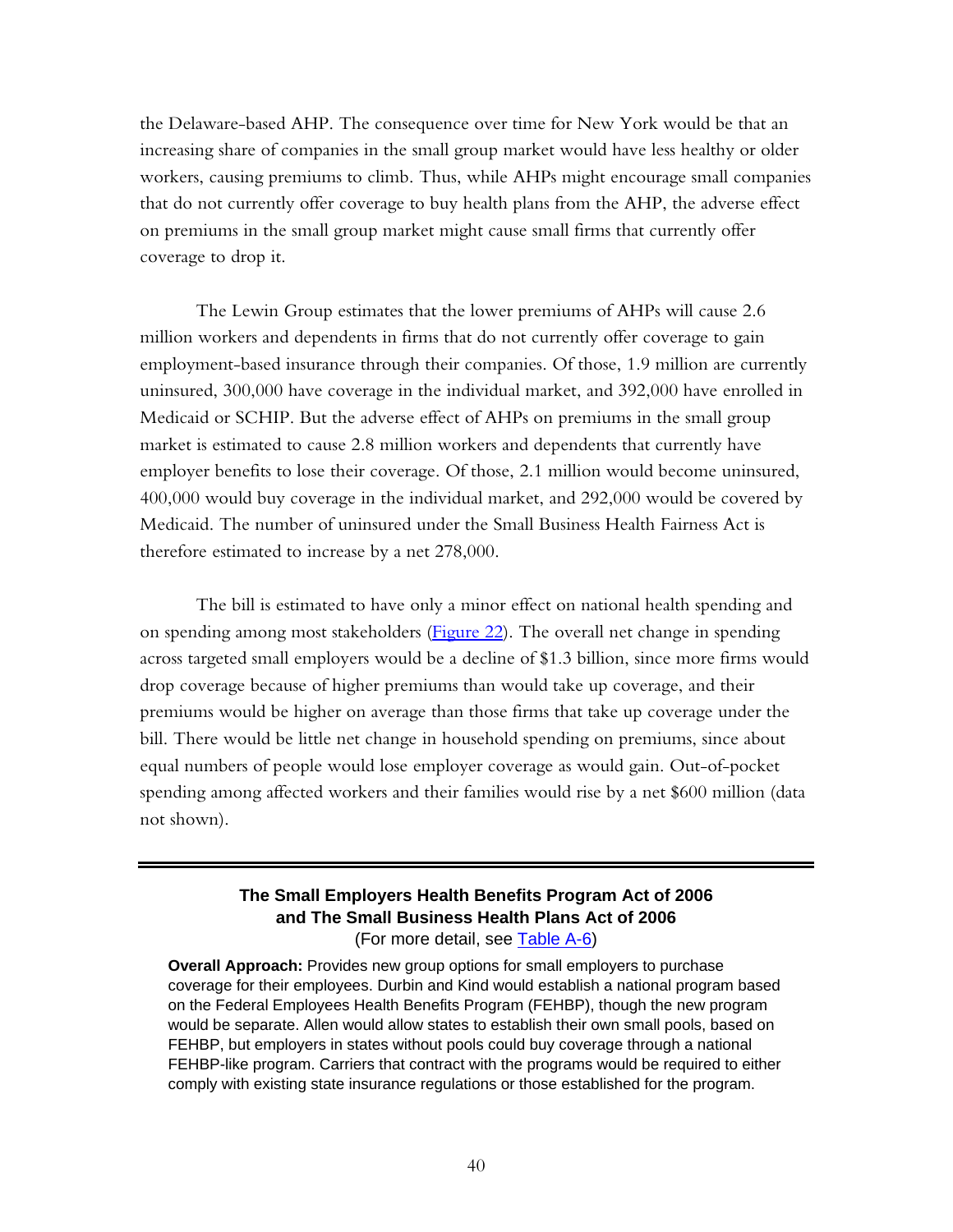**Eligibility:** Employers with fewer than 100 workers could participate in the program proposed by Durbin and Kind and those with fewer than 50 workers could participate in the Allen program. Participating companies that grow in size could continue to buy coverage through the program. Each bill would allow for eligibility waivers on a case-bycase basis, such as the employment of temporary or seasonal workers.

**State Insurance Regulations:** Under the Durbin and Kind proposals, participating employers would pay an adjusted community-rated premium that could vary only according to the geographic area, family size, and age of enrollees. This rule would apply to the FEHBP-like program except in states that required less premium variation such as full community rating. States would still set rating rules for their small group market. The Allen bill would require participating carriers to comply with all state insurance regulations but would not allow exclusions or premium variation based on health status.

**Benefits Package:** Equivalent to the minimum standard for health benefits required under FEHBP (Durbin/Kind) or the four largest FEHBP plans in a state (Allen). Benefits would have to comply with all state benefit requirements. Participating plans observe state insurance market regulations.

**Affordability:** Small employers, including nonprofits, under the Durbin and Kind bills would be eligible for a refundable tax credit (25% self only, 30% two adults or single with child, 35% for family coverage) for employees with incomes of less than \$25,000 (wage limit rises each year with inflation) if they contribute at least 60 percent of premiums for singles and 50 percent for families. They would receive reduced credits for employees with incomes up to \$30,000. Employers that cover more of the premium would receive bonus tax credits of 5 percent per additional 10 percent of the premium covered. Employers that enroll in the first year receive a 10 percent bonus refundable that year. The Allen bill would provide tax credits to be determined by HHS for employers paying 50 percent of employee premiums and would not require employers to contribute to dependent coverage.

**Reinsurance:** The Durbin and Kind bills would establish a reinsurance fund for the first two years of the program that would pay up to 80 percent of covered claims to carriers that experience catastrophic claims over \$50,000 for benefits to an employee. Once the risk pool stabilized, the reinsurance fund would switch to the "service charge" system currently in place under FEHBP. The reinsurance fund established under the Allen bill would cover 75 percent of covered claims in excess of \$100,000 for an employee and would not terminate after two years.

**Efficiency and Quality Improvement:** Under the Allen bill, HHS would promote participation by carriers with established health insurance technology tools to improve quality, chronic disease management programs, coverage of preventive health services, and the use of evidence-based medicine criteria in treatment decisions.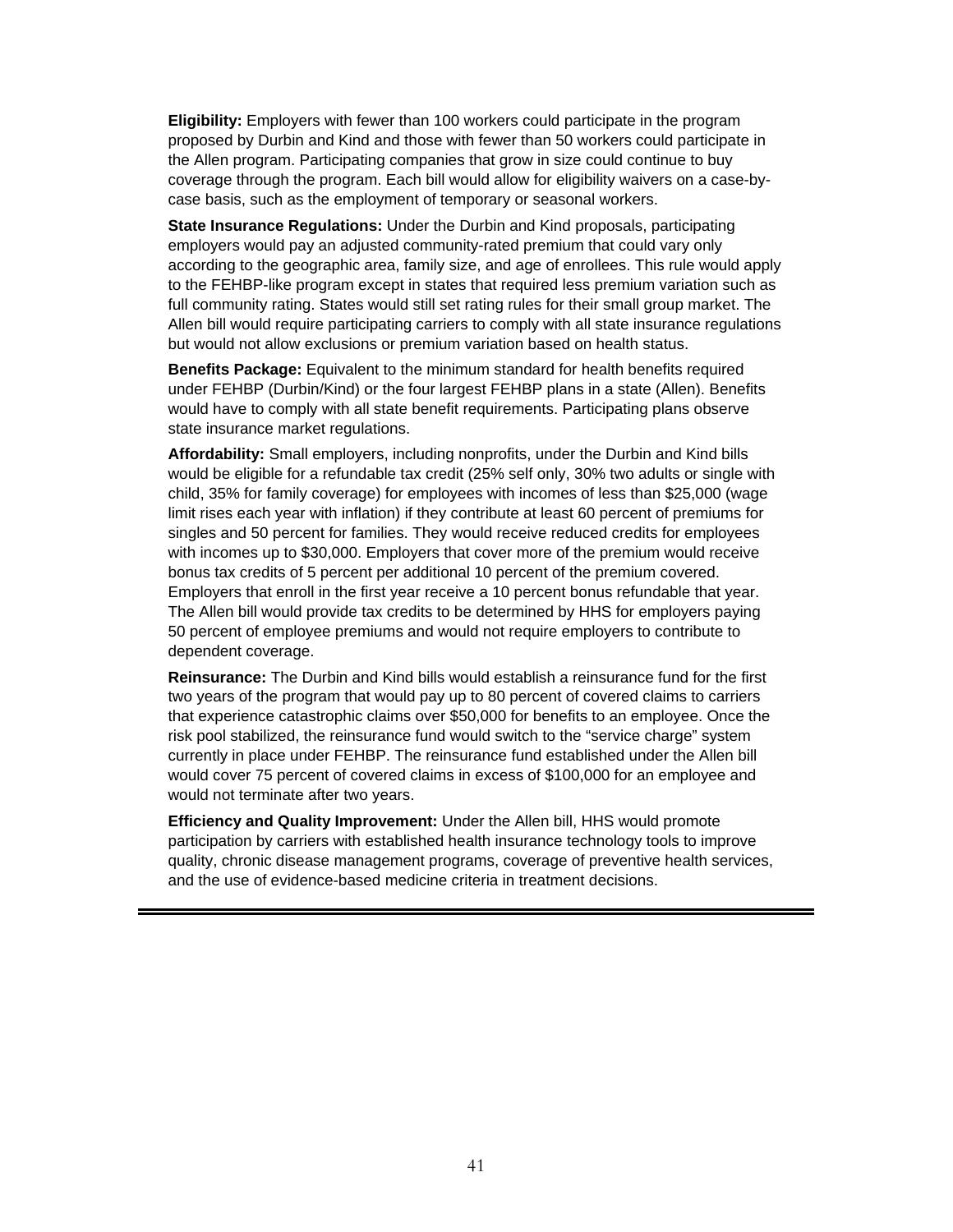# **Lewin Group Estimates of Coverage and Costs in 2007 Under a Blended Version of the "Small Employers Health Benefits Program Act of 2006" and the "Small Business Health Plans Act of 2006"**

(assuming firms with fewer than 100 workers are eligible with federal reinsurance to cover 90 percent of catastrophic events of \$50,000 or more)

| Number of uninsured covered | 600,000           |  |  |
|-----------------------------|-------------------|--|--|
| Remaining uninsured         | 47.2 million      |  |  |
| Net change in costs in 2007 |                   |  |  |
| Total health system         | \$2.1 billion     |  |  |
| Federal                     | \$12.0 billion    |  |  |
| State and local             | $(\$0.4 billion)$ |  |  |
| Employers                   | $(\$6.9 billion)$ |  |  |
| Household                   | $(\$2.6 billion)$ |  |  |

#### *What the Estimates Mean*

The Lewin Group assumed that states would operate the new pooling arrangements for small businesses and that benefit plans offered would be equivalent to the Blue Cross/Blue Shield standard option under FEHBP. In addition, participating health plans would have to abide by state insurance market regulations, but the program would set the floor for consumer protections requiring at least adjusted community rating (i.e., premium variation by age but within an established range and no variation by gender or health status). Lewin modeled the proposals with four blended options: 1) firms with fewer than 50 employees and federal reinsurance of 75 percent of costs for an individual catastrophic event costing more than \$100,000; 2) firms with fewer than 100 employees with the same level of federal reinsurance; 3) firms with fewer than 50 employees and federal reinsurance of 90 percent of costs for an individual catastrophic event costing more than \$50,000; 4) firms with fewer than 100 employees with the same level of federal reinsurance.

Lewin estimates that the adjusted community rating of the pools would result in significant adverse selection, disproportionately drawing small firms with older and less healthy workforces into the pool. While the federal reinsurance would lower premiums somewhat, carriers are estimated to increase premiums by an estimated 50 percent. This would significantly limit enrollment in the program.

Under a blended approach, Lewin assumed that companies of fewer than 100 employees can participate in the program and that federal reinsurance would cover 90 percent of costs for an event in excess of \$50,000. Lewin estimates that, of the 59 million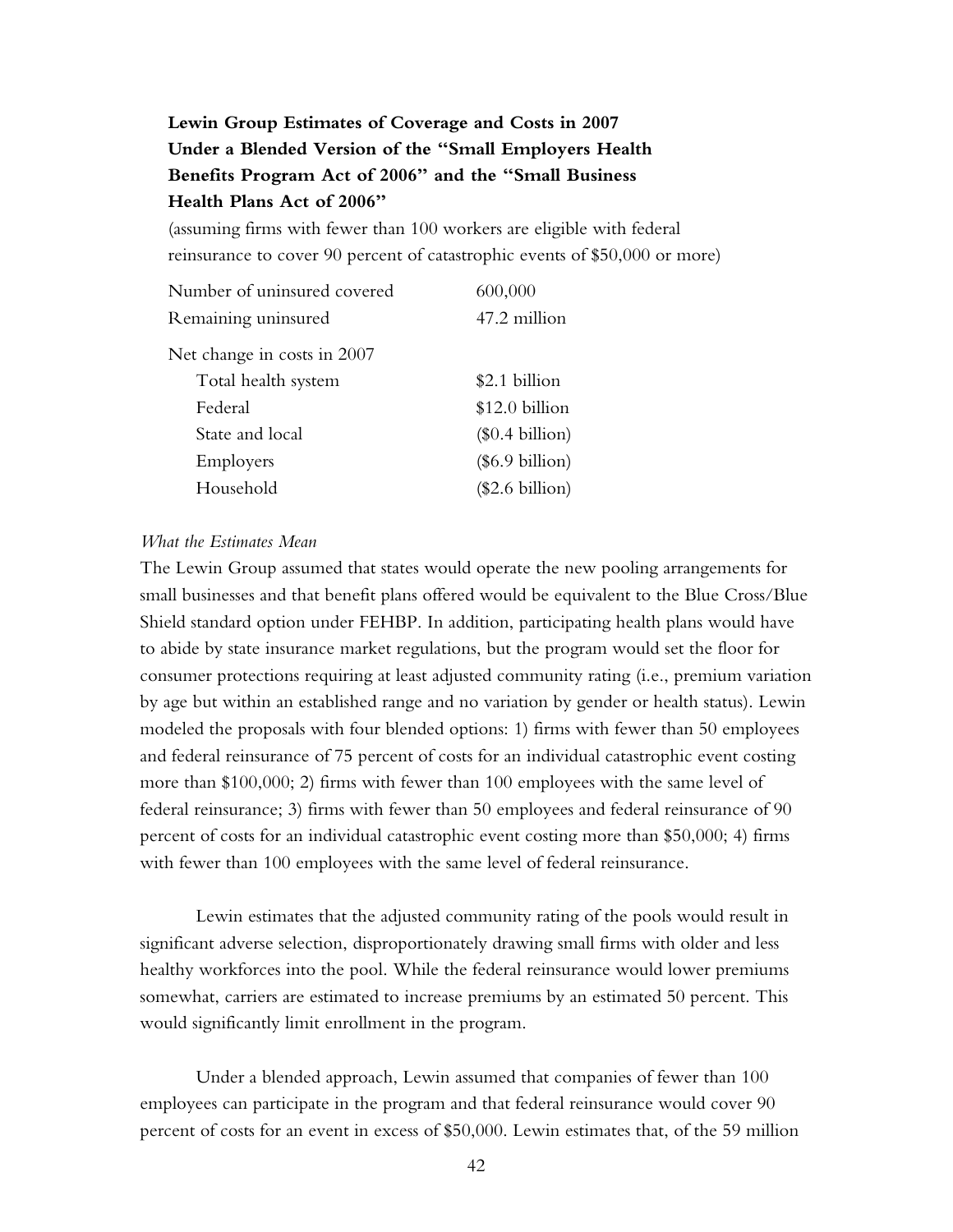workers and dependents in companies of fewer than 100, about 6.7 million would enroll. The number of uninsured people would decline by 600,000 [\(Figure 22\)](#page-56-0). The cost to the federal government in 2007 would be an estimated \$12 billion. Employers of fewer than 100 workers would experience a net decline in their health care bills of \$6.9 billion. Households are estimated to save \$2.6 billion through lower premiums and out-of-pocket costs.

In order to maintain more affordable premiums for the pools and increase enrollment, states and the federal government might finance the pools by paying for the difference between the estimated cost of benefits for those enrolled and the adjusted community-rated premium. Lewin estimates that this would have the effect of drawing 33 million eligible workers in companies of 100 or fewer employees into the pools, and reducing the number of people without coverage by up to 2.8 million. However, the estimated cost to federal and state governments would be high relative to the number of people gaining coverage: \$42 billion in 2007.

The pools might also be stabilized and enrollment increased by requiring adjusted community rating for the full state insurance market, not just for premiums in the small group pools.

#### **DISCUSSION**

How do the proposals compare under the broad set of criteria posed in this report: Will they improve access to care, increase efficiency, make the system more equitable, and improve quality of care? Do they promise to set the nation on a path toward supporting longer, healthier and more productive lives?

#### **Access to Care**

*How many people would the proposals cover?* The proposals to expand health insurance analyzed in this report range dramatically in scope from targeted efforts that would cover a defined group of people, such as children, older adults, people with work-ending disabilities, and small businesses, to those that aim to expand coverage options for everyone. The number of uninsured people estimated to be covered under the bills thus ranges from fewer than 1 million to 47.8 million, or the estimated number of people who will be without health insurance under current law in 2007. Bills that aim to cover nearly everyone vary in their effectiveness and which previously uninsured people would gain coverage, and what their source of coverage would be (Figure 23). Representative Stark's AmeriCare proposal would cover nearly all of those currently uninsured, as would Senator Wyden's bill to cover people through private insurance via regional insurance exchanges. Medicare would become the primary source of coverage under Representative Stark's bill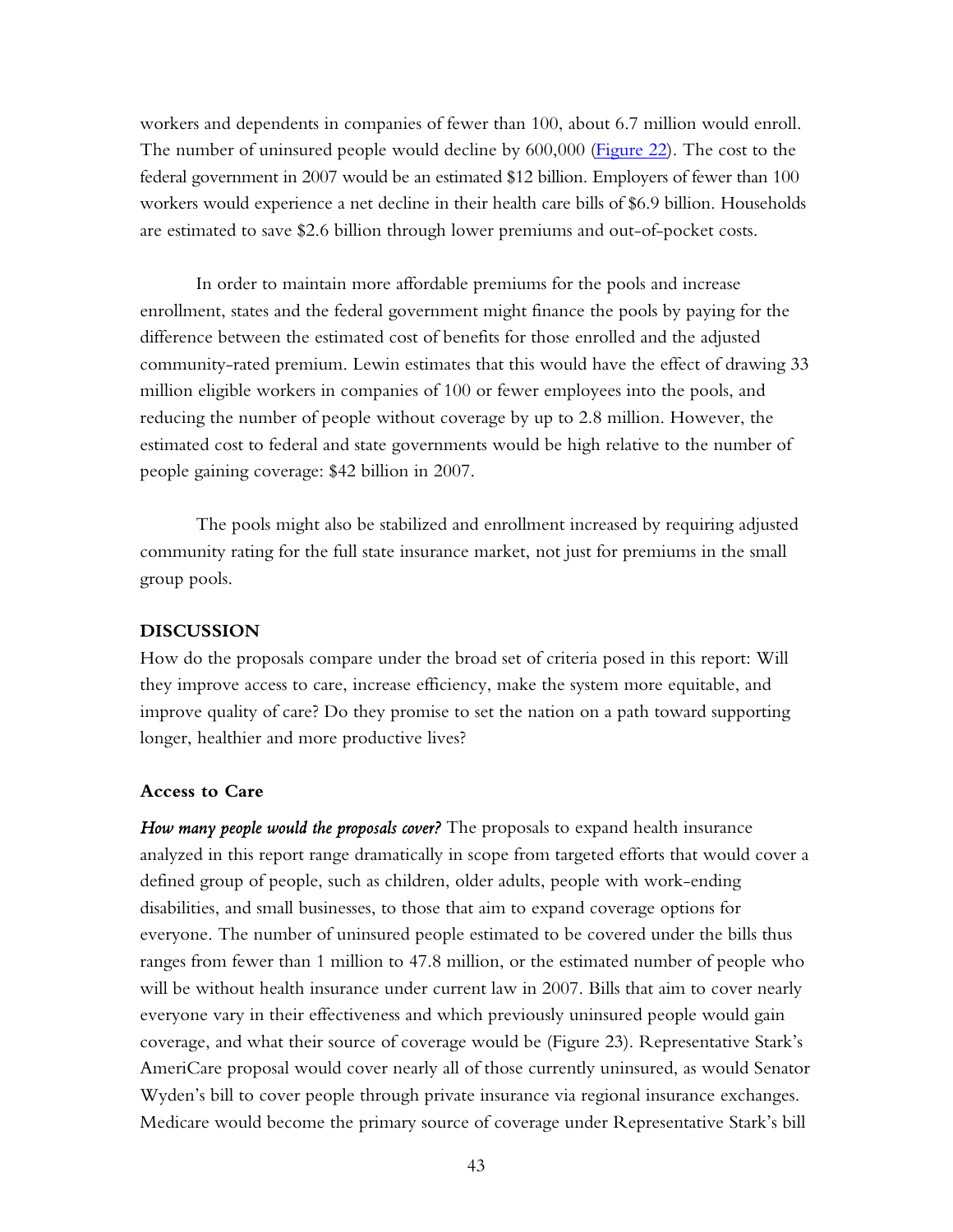and Health Help Agency plans would become the major source under Senator Wyden's bill. President Bush's proposal to equalize the tax treatment of employer and individual coverage is estimated to cover 9 million previously uninsured people, leaving 38.8 million uninsured. But because the new income tax deduction in the president's proposal would be for a capped amount that would rise annually by the rate of consumer price inflation, which is projected to rise more slowly than premiums, the proposal is likely to cover more uninsured people in the first years of the proposal than in future years, when premiums are more likely to exceed the cap and thus be more expensive to taxpayers.

Figure 23. Major Features of Health Insurance Expansion Bills

|                                                                                                                                                                                                                                                       | President<br><b>Bush's Tax</b><br><b>Reform Plan</b> | <b>Healthy</b><br><b>Americans</b><br>Act                                                         | <b>Federal/State</b><br>Partnership<br>15 States $2$                                               | AmeriCare                                                                                                  |  |
|-------------------------------------------------------------------------------------------------------------------------------------------------------------------------------------------------------------------------------------------------------|------------------------------------------------------|---------------------------------------------------------------------------------------------------|----------------------------------------------------------------------------------------------------|------------------------------------------------------------------------------------------------------------|--|
| Access (% of uninsured<br>covered in 2007)                                                                                                                                                                                                            | 19%                                                  | 95%                                                                                               | 42%                                                                                                | 100%                                                                                                       |  |
| Efficiency (change in<br>national health system<br>spending in 2007)                                                                                                                                                                                  | (\$11.7)                                             | (\$4.5)                                                                                           | \$22.7                                                                                             | (\$60.7)                                                                                                   |  |
| Equity (change in average<br>family health spending by<br>annual income in 2007)                                                                                                                                                                      | $<$ \$10.000: -\$23<br>>\$150,000: -\$1,263          | $<$ \$10.000: -\$983<br>$>$ \$250,000: +\$1,562                                                   | N/A                                                                                                | <\$10.000: -\$1.162<br>>\$150.000: -\$473                                                                  |  |
| <b>Measures to Improve</b><br>Quality                                                                                                                                                                                                                 |                                                      | Medical home.<br>hospital safety,<br>reward healthy<br>behavior, chronic<br>disease<br>management | State proposals<br>required to show<br>improvements in<br>quality,<br>efficiency, and<br>health IT | Uniform<br>electronic claims<br>forms and<br>medical records:<br>electronic<br>national claims<br>data set |  |
| Potential to Ensure Long,<br><b>Healthy, Productive Lives</b>                                                                                                                                                                                         |                                                      | x                                                                                                 | x                                                                                                  | x                                                                                                          |  |
| <sup>1</sup> Out of an estimated total uninsured in 2007 of 47.8 million.<br><sup>2</sup> Estimated to cover 86% of the 23.6 million people projected to be uninsured in the 15 states in 2007.<br>Source: The Lewin Group for The Commonwealth Fund. |                                                      |                                                                                                   |                                                                                                    |                                                                                                            |  |

*Do the proposals improve coverage for people who currently have inadequate coverage, entailing high costs or limited benefits?* By setting a floor on acceptable levels of health benefits, several of the bills would improve coverage for millions of people who are currently underinsured. In most bills that specify a minimum level of benefits, qualifying health plans would have to be equivalent in value to the Blue Cross/Blue Shield Standard Plan offered to federal employees and members of Congress under the Federal Employees Health Benefits Program. In addition some bills, such as Representative Stark's AmeriCare bill and Senator Wyden's Healthy Americans Act, would also cap out-of-pocket costs as a share of income and/or subsidize premiums. In addition, bills such as Senator Kerry's Kids Come First Act and Representative Dingell's FamilyCare Act would improve existing benefits and lower premiums and out-of-pocket costs for many currently underinsured children and adults with low to moderate incomes by expanding access to Medicaid and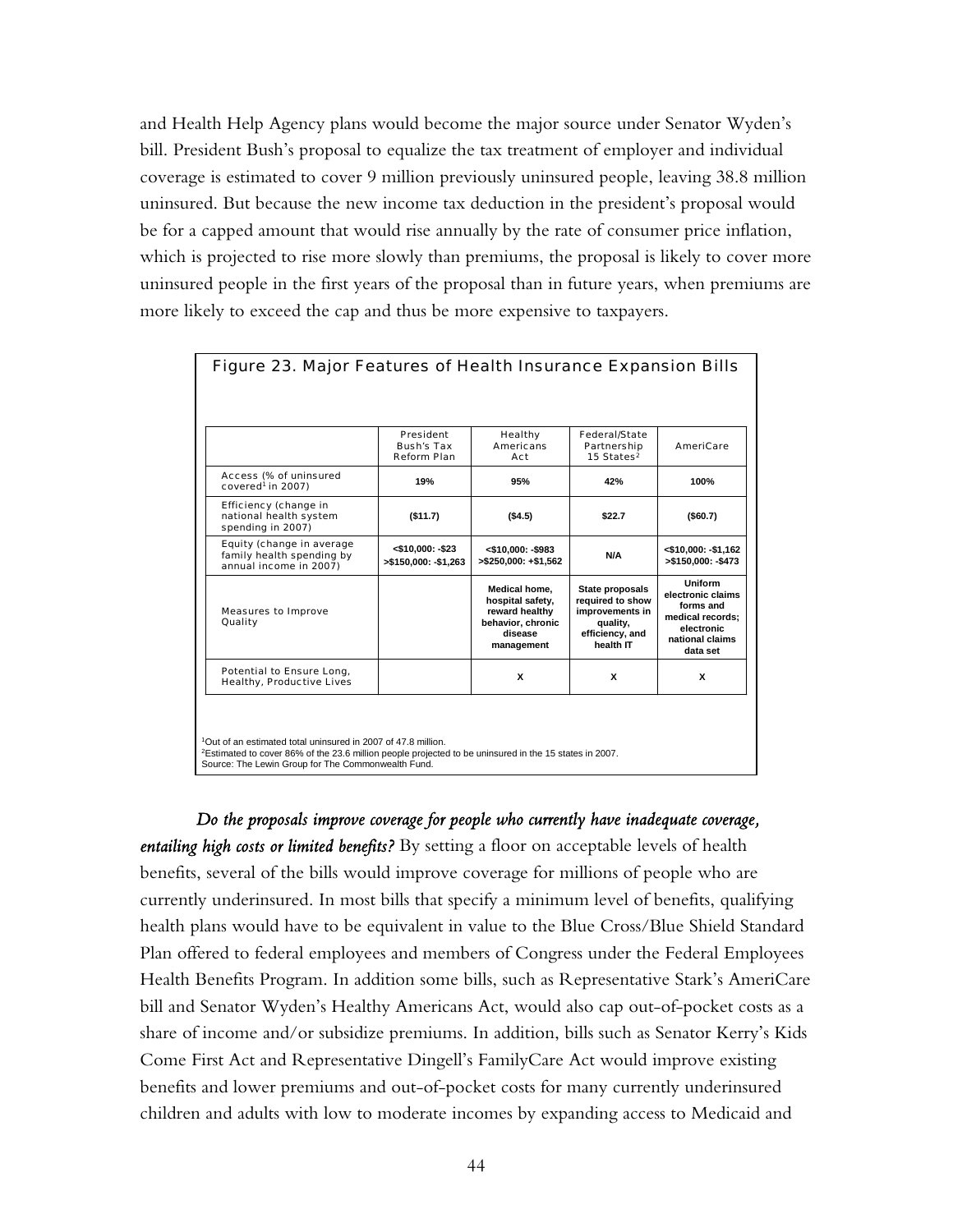SCHIP. In the case of Representative Stark's AmeriCare bill, requiring a comprehensive set of benefits and lower cost-sharing in the new program would improve coverage for existing Medicare beneficiaries who currently face substantial cost-sharing. President Bush's proposal would move some people into plans with more limited benefits or higher deductibles.

#### **Efficiency**

*How much do the proposals cost the health system and how are those costs shared by the federal government, state and local governments, employers, and families?* The cost of the bills and how the cost is distributed across stakeholders is affected by their scope, structure, and whether a financing mechanism or revenue source is identified. Not surprisingly, the more targeted proposals in general are less expensive to the federal government than are more comprehensive coverage plans. For example, allowing older adults who lose coverage as they near retirement to buy in to the Medicare program is estimated to cost the federal government \$27 billion in 2007. Allowing everyone to gain coverage through the Medicare program could cost the government \$154.5 billion in that year.

But the estimated savings to the overall health system from insuring everyone through Medicare or other near-universal mechanisms swamp the savings from incremental approaches. For example, the savings to the health system under Representative Stark's AmeriCare proposal are estimated at nearly \$61 billion in 2007, compared with an increase in national health spending of \$4.9 billion when just older adults ages 55–64 are allowed to buy in to Medicare. This difference stems primarily from a substantial savings in the costs of administering health insurance under the AmeriCare proposal: the total costs of health insurance administration in the United States would decline by \$74 billion in 2007. This savings reflects a reduction in the administrative complexity that characterizes the current system, in which people receive coverage through multiple, competing insurance carriers. Both proposals would benefit from the fact that Medicare has significantly lower administrative costs per premium dollar than employer or individual market insurance.

Representative Stark would also require the federal government to negotiate prescription drug prices with pharmaceutical companies. This provision is estimated to reduce national spending on prescription drugs by \$33.9 billion in 2007.

Many of the proposals would profoundly change the role of the employer in the health system, though in fundamentally different ways. Representative Pallone's proposal would change the current voluntary nature of the employer role to a requirement that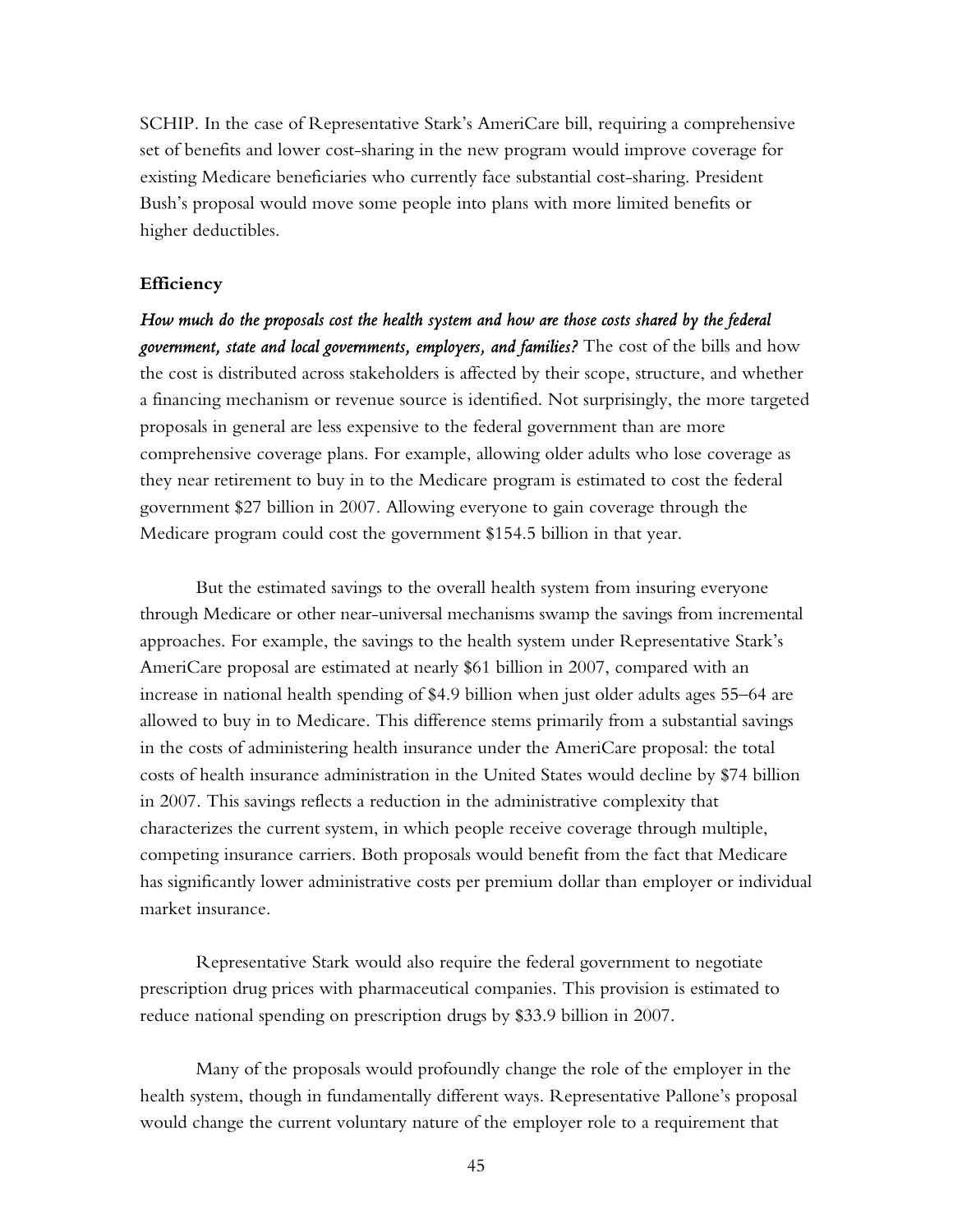employers of a certain size offer and pay for coverage to their employees. Because the Pallone bill would require workers and their dependents with coverage through public insurance programs to enroll in their employers' plans, 9.7 million workers and dependents would move from those programs into employer-based coverage, saving the federal government an estimated \$42.6 billion in 2007. Representative Stark, Senator Kennedy, and Senator Wyden would remove employer's direct responsibility for offering insurance but require a financial commitment to support the overall system, though the proposals vary in the level of that commitment. President Bush would relieve employers of the responsibility to provide or finance health insurance. From the employer's perspective, the implications of these different roles are the following: Under the employer mandate, employer spending on health insurance would climb by \$92.1 billion. Under Representative Stark's AmeriCare proposal, employers would pay 80 percent of worker premiums, but their aggregate costs would decline by \$15.2 billion. Among employers that are already providing coverage, costs would decline by \$122 billion. Under Senator Wyden's proposal, employers' health spending would increase by \$60 billion, as all employers are required to contribute to their employees' premiums for private coverage, which would be relatively more expensive than the AmeriCare premiums. Under President Bush's proposal, employers would save \$50.8 billion in 2007 as employers discontinued coverage for an estimated 12.8 million people.

*Do proposals pool health care risks broadly?* How a proposal is structured and how broadly risks are pooled has a fundamental impact on costs. Under President Bush's proposal, for example, providing an equivalent capped income tax deduction for insurance gained through employers or through the individual market would have the effect of moving more people into the individual market. Consequently, the number of people covered in the individual market is estimated to increase by 19.8 million. Senator Wyden's proposal would also encourage non-employer coverage, but would create new group regional insurance exchanges called Health Help Agencies and impose restrictions on individual underwriting. While the national spending on insurance administration costs under the president's proposal are estimated to increase by a net \$5.5 billion dollars in 2007, the same costs in the Wyden plan would drop by \$30 billion, even after accounting for the new administrative costs of the Health Help Agencies and the cost of administering subsidies. This is primarily the result of broadly pooling risk through regional insurance exchanges and limiting underwriting in the Wyden proposal as compared with an increase in individually underwritten risk in the president's proposal.

The difficulty in attempting to address the ongoing affordability crisis plaguing small companies that buy coverage through the small group market by regulating or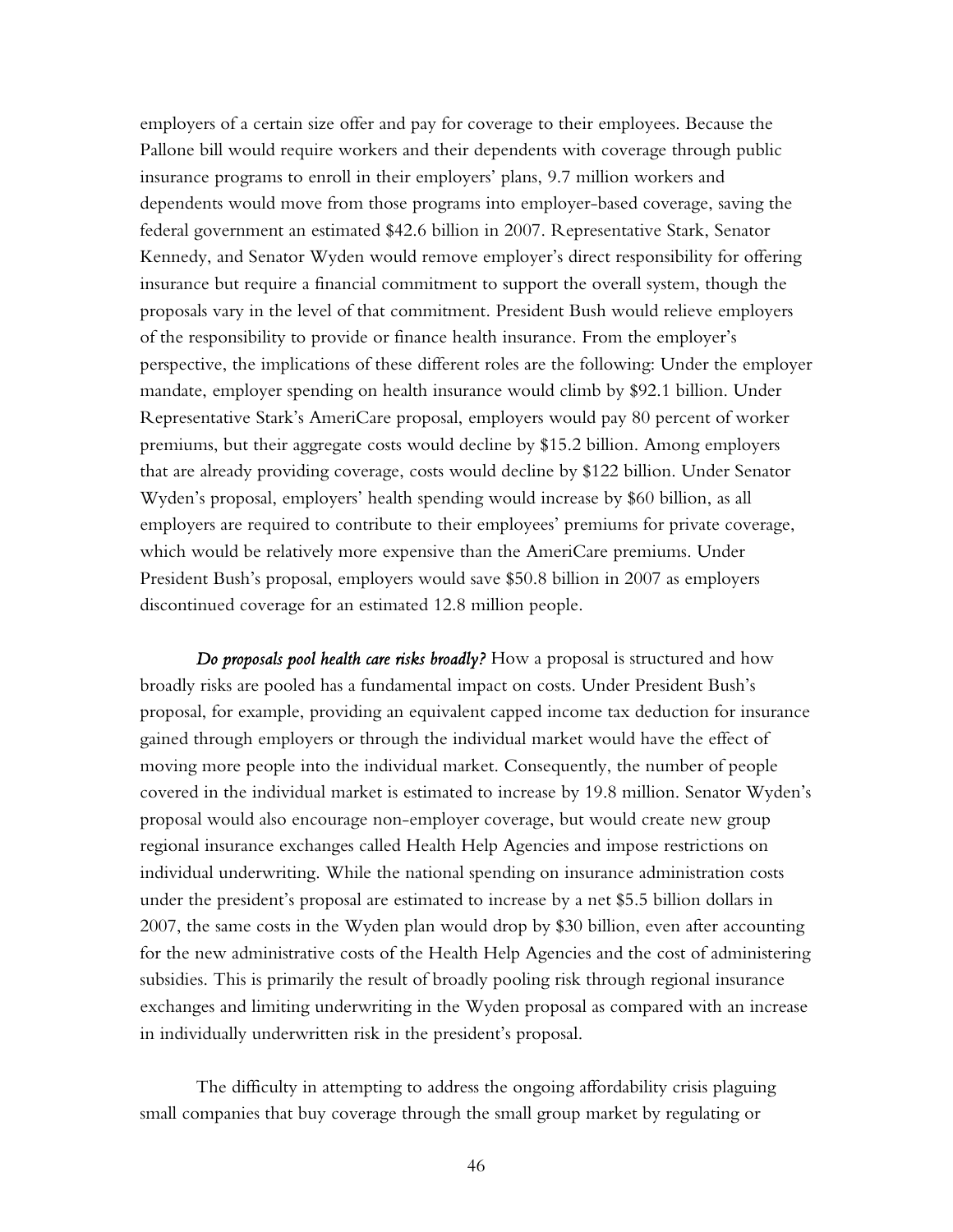deregulating the market is highlighted by the small business proposals. The Johnson bill would in effect allow companies to bypass state insurance regulations, such as community rating, which are aimed at increasing access to the small group and individual markets among small businesses and older consumers or those with health problems. The bill is estimated to make small group coverage more affordable for companies with a young and healthy workforce, but to significantly increase premiums for less healthy consumers or companies with older workers that must continue to purchase coverage in the small group market. The Durbin/Kind and Allen bills would take an entirely different approach establishing pools for small businesses with premium protections, federal reinsurance, and tax credits. But their proposals are estimated to ultimately have the unintended effect of increasing premiums within the pools, as those companies with less healthy and older workforces disproportionately enroll, attracted by the community-rated plans.

*Do the proposals make enrollment easy and reduce the potential that people will experience gaps in coverage?* The bills that would enroll people automatically through the tax system or at birth, such as the Representative Stark's AmeriCare bill and Senator Wyden's bill, are the most likely to ensure that people become enrolled and remain enrolled. The fact that most people would be covered under one system under both bills would also help ensure that people remain enrolled, regardless of changes in income, age, health status, or employment status.

Some of the more targeted bills also attempt to make enrollment easier and to prevent people from spending time without coverage. Senator Bingaman's bill to eliminate the two-year waiting period for the disabled in Medicare, for example, would eventually eliminate the precarious period of time that people who are too disabled to work must endure before becoming eligible for Medicare. Senator Kerry's bill would cover all children under age 21 and Representative Dingell's FamilyCare bill would expand access to Medicaid and SCHIP and at the same time make it easier to enroll and stay enrolled in both programs. Both bills would increase the age at which children are no longer eligible for coverage under the programs, thus addressing the fact that a large and growing number of young adults (ages 19 to 29) lack coverage.<sup>20</sup> The bills would institute several provisions to increase enrollment and retention in the programs, including adoption of 12-month continuous eligibility rules (i.e., eligibility for assistance under Medicaid and SCHIP could not be re-determined more than once every year for children), allowing families to self-declare income, and allowing state programs to accept eligibility determinations for other assistance programs such as Food Stamps and the School Lunch Program. These provisions seek to raise the rates of enrollment of eligible individuals in public health insurance programs. Research shows that more than three of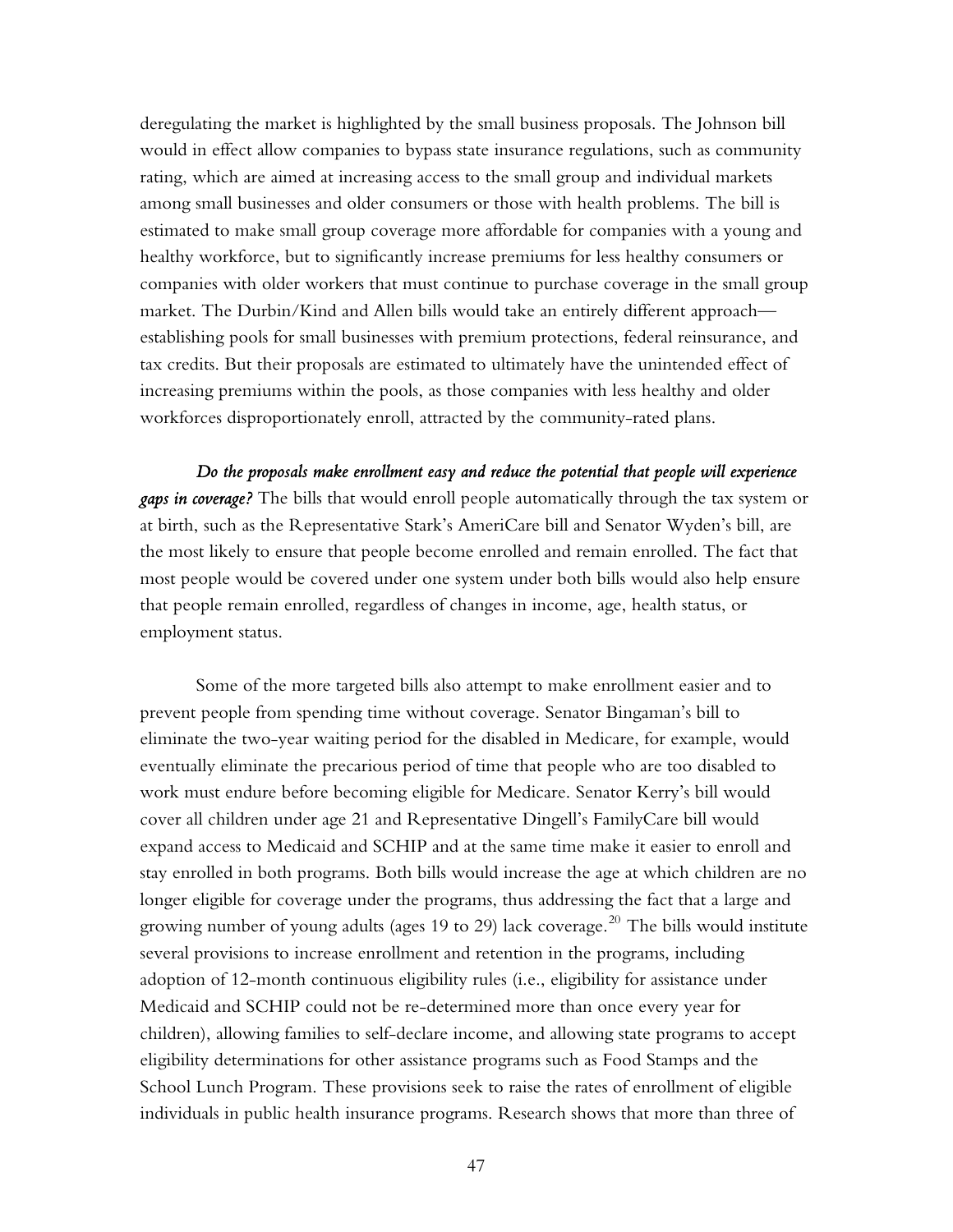five uninsured children are eligible for Medicaid or SCHIP but not enrolled.<sup>21</sup> The Lewin estimates show that, although these features do increase enrollment, millions of children and adults eligible for the programs would remain uninsured. This analysis reveals the limited ability of targeted expansions to cover all of those eligible when eligibility is determined by income in the absence of a more comprehensive system nationally to ensure that people get the coverage for which they are eligible.

#### **Equity**

*How do the bills affect family health care spending across the income spectrum?* The way in which new premium subsidies, tax credits, or tax deductions for the purchase of health insurance are designed has significant implications for how costs or savings accrue across households. Under Representative Stark's AmeriCare bill, households would see a dramatic drop in health care expenditures of \$142.6 billion, with the largest savings falling to families with low and moderate incomes. However, these savings might be offset if taxes are increased to finance the higher federal government spending under the bill. Families earning less than \$10,000 a year would see their average annual costs decline by \$1,162, those earning between \$20,000 and \$30,000 would realize savings on average of \$1,875, and those earning \$150,000 or more would save \$473 per year. This is because of substantial premium and cost protections for consumers that gradually phase out for families with incomes up to 500 percent of poverty. Cost savings arise from people becoming insured, as well as from the new protection from out-of-pocket costs and premiums that benefit currently insured families who have high out-of-pocket costs and premiums relative to their incomes.

The Wyden bill is also structured progressively. Family health spending overall would decline by \$78.8 billion, but spending would climb with income. Average health spending would fall by \$983 per year among families earning less than \$10,000 a year and increase by an average \$1,562 among families earning \$250,000 or more annually. This is because families with incomes under 100 percent of poverty would pay no premiums and those earning between 100 and 400 percent of poverty would pay premiums on a sliding scale relative to their incomes. In addition, a new standard income tax deduction for health care would be phased in for families with income between 100 and 400 percent of poverty and phased out for families with incomes between \$125,000 and \$250,000 with no deduction above \$250,000.

Under President Bush's proposal, household spending on health care is estimated to fall by a net \$31 billion in 2007. Families are estimated to spend more on health insurance premiums since more people would purchase coverage in the non-group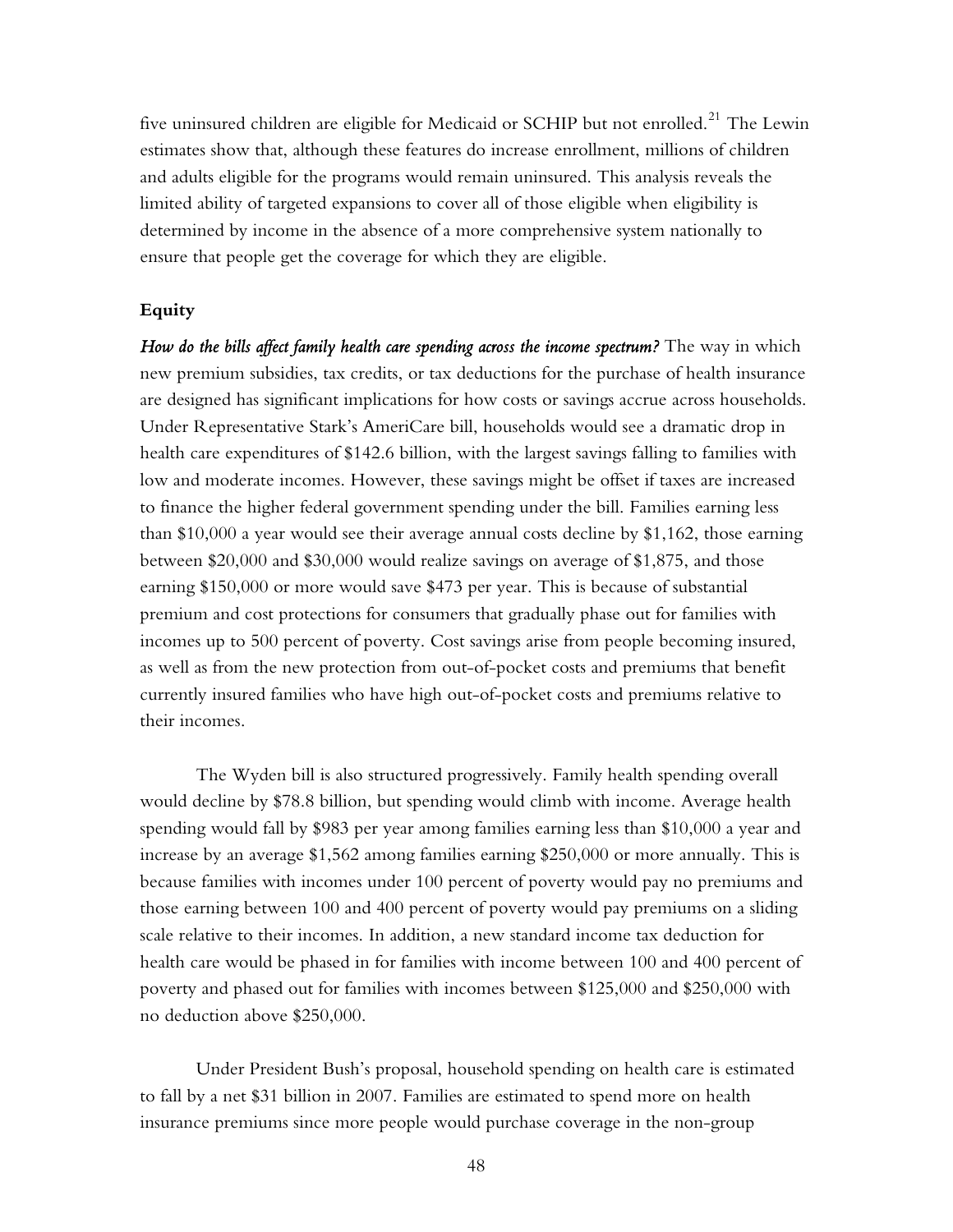market, where premiums are higher on average. In order to keep premium costs down, people will also be likely to purchase higher-deductible health plans and/or lower benefit plans, potentially increasing family out-of-pocket spending. These higher expenditures would be offset by reduced use of health care services and income tax savings because of the tax deduction. But those savings disproportionately accrue to people in higher income brackets and to people who have health insurance. The Lewin Group estimates that families earning less than \$10,000 a year would see their average spending on health care decline by \$23 in 2007, while those earning \$150,000 or more would realize savings in average spending of \$1,263. In out-years, however, the differential indexing of the deduction and growth in employer premiums would lead to an increase in taxes for households now covered by employer plans.

*Do the proposals improve equity in access to health care?* Proposals such as Representative Stark's AmeriCare bill and Senator Wyden's bill that aim to achieve nearuniversal coverage with comprehensive benefits and cost protections for families with low and moderate incomes will go the farthest in providing equal financial access to the health care system. More targeted proposals, including bills to expand coverage for children and lower-income families, the Medicare buy-in for older adults, and ending the two-year waiting period for people who are disabled, would make small but necessary improvements in providing equal access to the health system for millions of children and adults who face financial barriers to care.

Broad risk pooling is also crucial on equity grounds. The proposals that attempt to cover people through existing small or non-group markets ultimately confront the central dynamic governing those markets—the powerful incentive on the part of carriers to protect against health risk. The president's proposal fails to address the significant variation in premiums and in the value of benefits that characterizes the individual insurance market. Beyond the varying value of the tax deduction by income, its value would likely vary for people living in different parts of the country, of different ages, health status, and gender—not to mention people with severe health problems for whom no insurer will write a policy. Similarly, the bills that attempt to make coverage more affordable for small businesses, with measures aimed at the small group market, ultimately might help healthier and younger people at the expense of less healthy or older people, or vice versa, with only small changes in people covered. The Stark AmeriCare bill would avoid these problems by ultimately pooling the population into one large pool. The Wyden bill would organize large regional pools with community rating for the region. Participation by the full population would be mandatory and the Health Help Agencies would organize people into large regions, and solicit and approve carrier bids to offer insurance. The private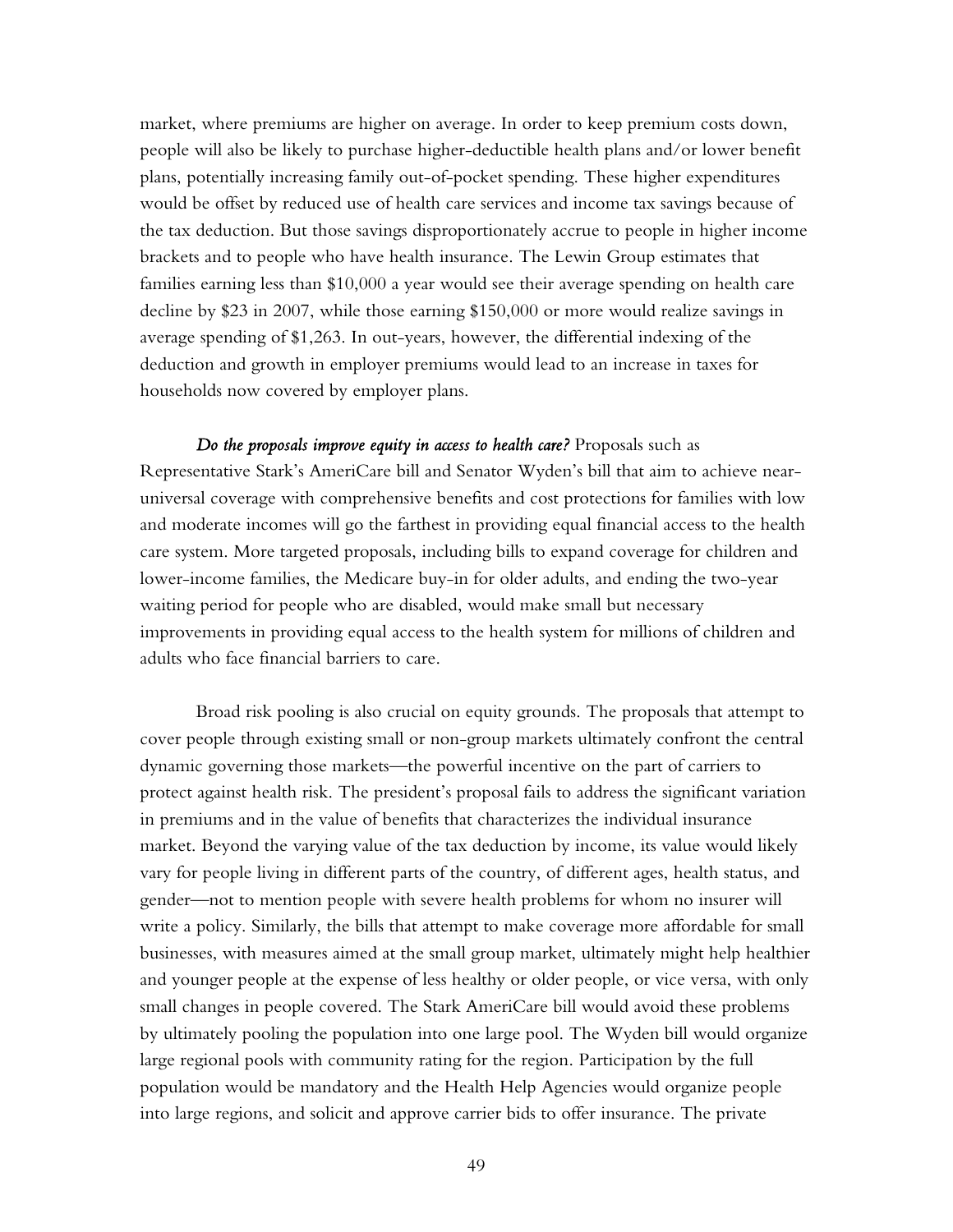insurance connectors established in each state under the hypothetical federal–state partnership analysis might be more at risk for adverse selection and premium escalation. Protections for these private purchasing mechanisms might include mandatory participation, community rating for the full state market as well as for the insurance connectors, and adequate federal reinsurance.

#### **Quality**

the lifespan.

# *Is the insurance system organized in a way that would facilitate the delivery of higher- quality care?* A significant barrier to improving the quality of health care nationally is the large number of people who lack meaningful health insurance coverage and are therefore largely outside the system. Those proposals that would cover the most people would help ensure that the population as a whole has access to preventive care and timely essential medical care across

But the ways in which people are insured, the systems that evolve to achieve nearuniversal coverage, and the role of insurance carriers will be important determinants of whether significant and systematic improvements in quality can be achieved across the country. For example, the central organization of Representative Stark's AmeriCare bill would enable the nation to develop and utilize common quality metrics, gather data on the health care outcomes of the full population, and to evaluate and improve the performance of providers based on a large pool of patients that is not fragmented by insurance type, as is the case today. It also would enable the creation of uniform provider payment systems that reward high-quality care, standardization in health information technology, and the creation of universal processes to improve safety systematically across health care institutions. Senator Wyden's Health Help Agencies would be less centralized and would not include the over-65 population, but if the agencies were provided with the requisite authority they might be able to coordinate similar, system-wide quality improvement activities.

*Are there specific provisions aimed at improving quality?* Most of the bills that would fundamentally reform the health system include specific quality improvement measures. Senators Bingaman and Voinovich and Representatives Baldwin, Price, and Tierney would require or encourage state proposals to expand coverage to also include plans to improve health care quality and efficiency, and expand the use of health information technology. Senator Wyden's bill would provide the opportunity for each enrollee and Medicare beneficiary to have a "health home," or a designated provider who monitors their health and health care, establish an expert panel to ensure that hospitals have state-ofthe-art quality controls in place, allow the adjustment of Medicare Part B premiums to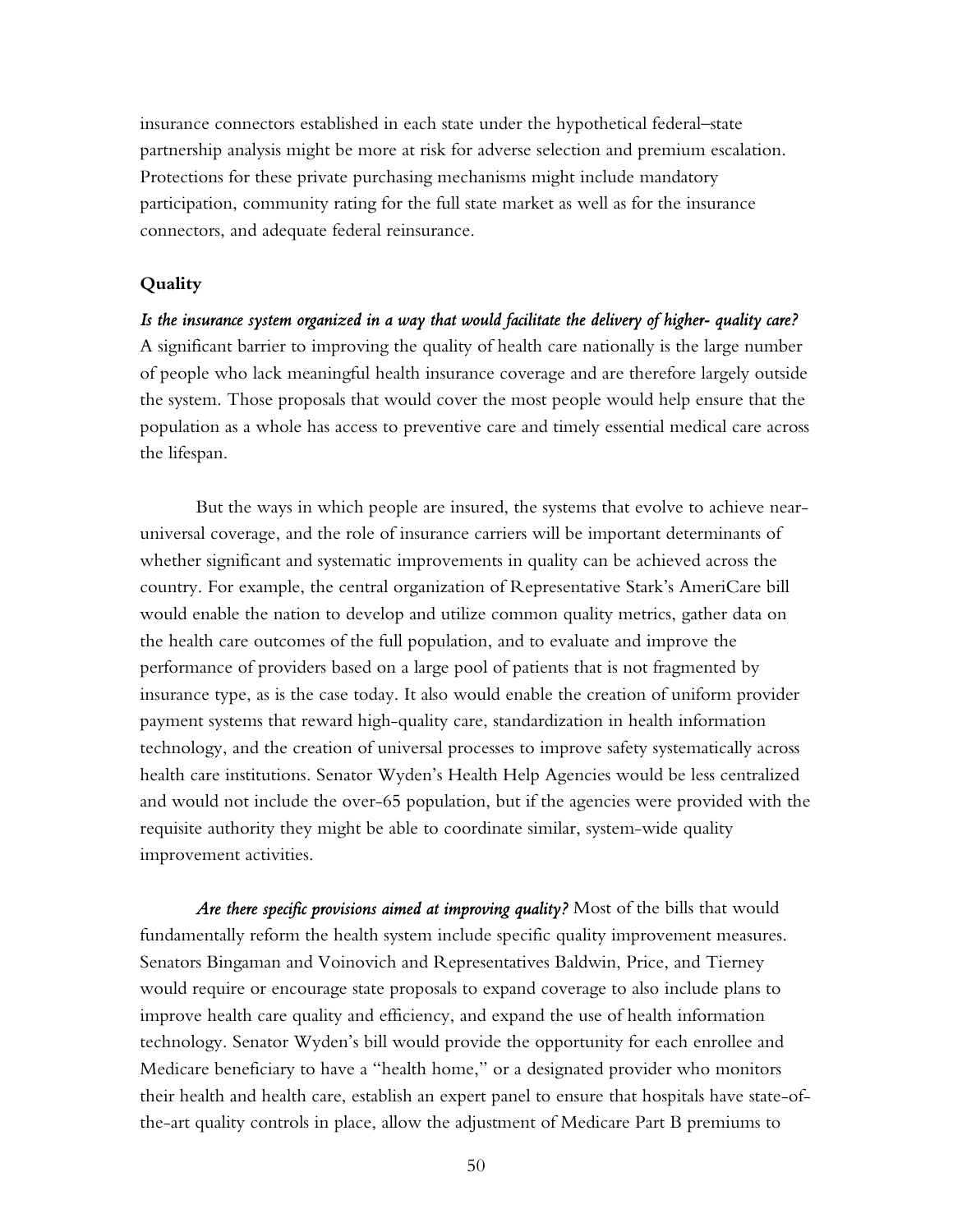reward healthy behavior, and establish a chronic care disease management program, including payment of both primary care and specialist physicians for management of chronic illness. Representative Stark's AmeriCare bill would establish uniform electronic claims forms to facilitate the creation of a national electronic claims data set and require all participating providers to adhere to the standard format. AmeriCare would also establish uniform standards and data elements for electronic medical records, consistent with the claims reporting forms, and require participating providers to maintain electronic medical records on all patients.

#### **Longer, Healthier, and More Productive Lives**

The ultimate goal of health care reform should be improvements in the length, quality, and productivity of people's lives. The Institute of Medicine (IOM) estimates that the millions of people who lack insurance coverage generate between \$65 billion and \$130 billion annually in costs associated with diminished health and shorter life spans.<sup>22</sup> According to the IOM, an estimated 18,000 avoidable deaths occur each year in the United States as a result of leaving so many people without coverage. The Commonwealth Fund Commission on a High Performance Health System's National Scorecard on U.S. Health System Performance reveals how far the nation lags behind in achievable benchmarks in access, quality, equity, and efficiency.<sup>23</sup> This analysis of health coverage proposals demonstrates that universal coverage is feasible and that many proposals and particular elements of the proposals could yield savings in national health expenditures and systematic, long-term improvements in the quality of care nationwide. The IOM estimates of the annual costs associated with uninsurance are a stark benchmark against which to compare the cost of inaction with the estimated annual costs and savings of investing in a more rational and equitable system of health care in the United States. Moreover, the IOM estimates are nearly five years old, dating from a time when the number of uninsured people stood at 41 million. At 47 million uninsured and counting in 2007, the costs of inaction are mounting with each passing year. With nearly two-thirds of the American public calling for universal health insurance and the higher taxes it would take to achieve it in a recent *New York Times*/CBS News Poll, it is clear that a majority of families have already made this calculus in their own lives.  $^{24}$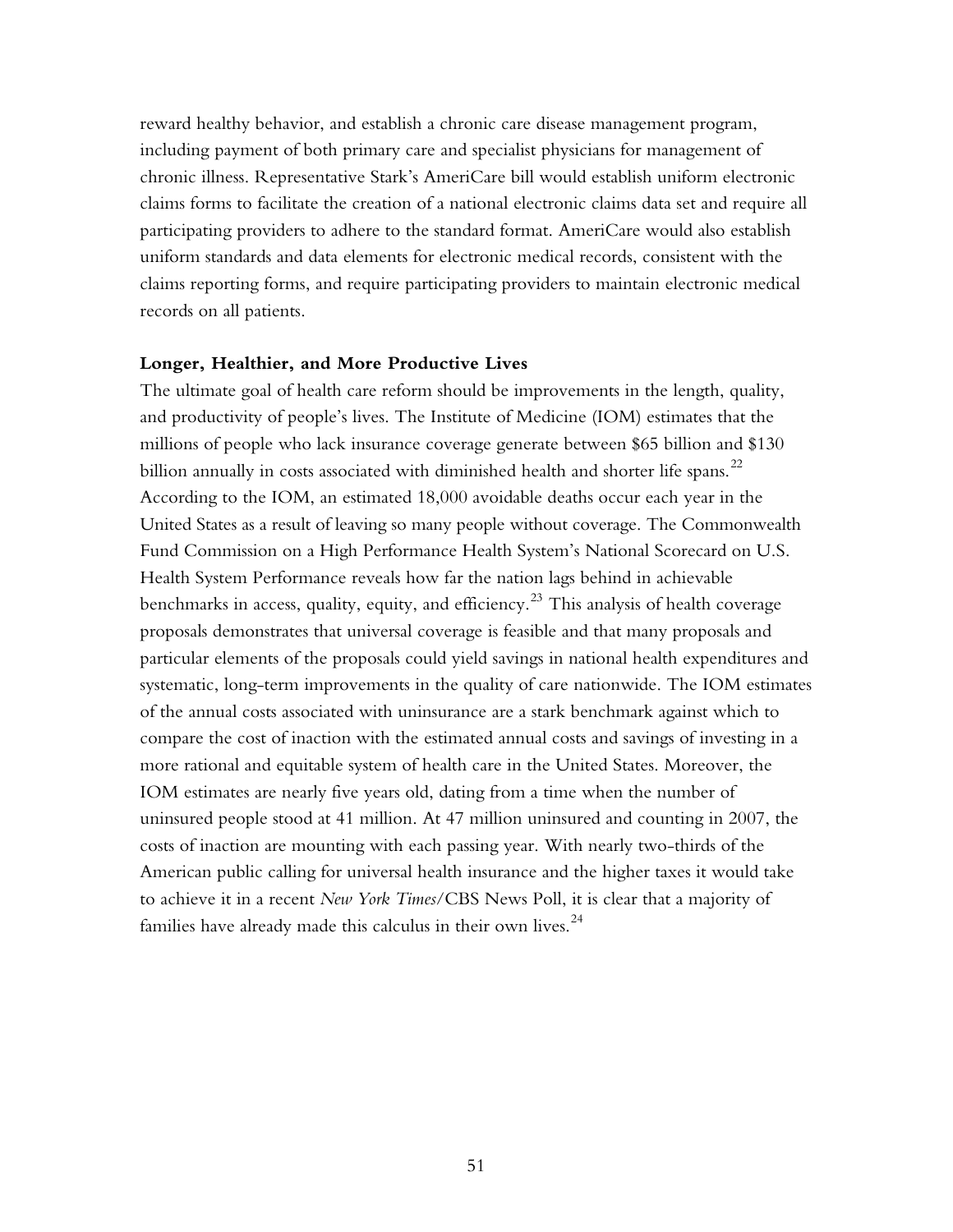#### **APPENDIX. TABLES**

| <b>Bill</b> name                         | Health Partnership Act/<br>Health Partnership Through Creative Federalism Act                                                                                                                                                                                                                                                                                                                                                                                                                                                                                                                                                                                                                                                                                                                                                                                                                                                                                                                                                                         |  |  |  |  |
|------------------------------------------|-------------------------------------------------------------------------------------------------------------------------------------------------------------------------------------------------------------------------------------------------------------------------------------------------------------------------------------------------------------------------------------------------------------------------------------------------------------------------------------------------------------------------------------------------------------------------------------------------------------------------------------------------------------------------------------------------------------------------------------------------------------------------------------------------------------------------------------------------------------------------------------------------------------------------------------------------------------------------------------------------------------------------------------------------------|--|--|--|--|
| Bill number                              | S. $325/H.R. \overline{506^{25}}$                                                                                                                                                                                                                                                                                                                                                                                                                                                                                                                                                                                                                                                                                                                                                                                                                                                                                                                                                                                                                     |  |  |  |  |
| Bill sponsor(s)                          | S. 325 is sponsored by Senator Bingaman and has 1 cosponsor.                                                                                                                                                                                                                                                                                                                                                                                                                                                                                                                                                                                                                                                                                                                                                                                                                                                                                                                                                                                          |  |  |  |  |
|                                          | H.R. 506 is sponsored by Representative Baldwin and has 28 cosponsors.                                                                                                                                                                                                                                                                                                                                                                                                                                                                                                                                                                                                                                                                                                                                                                                                                                                                                                                                                                                |  |  |  |  |
| Latest Congressional action              | S. 325 was referred to the Senate Committee on Health, Education, Labor,<br>and Pensions on January 17, 2007.                                                                                                                                                                                                                                                                                                                                                                                                                                                                                                                                                                                                                                                                                                                                                                                                                                                                                                                                         |  |  |  |  |
|                                          | H.R. 506 was referred to the House Committee on Energy and Commerce<br>and the Committee on Rules on January 17, 2007.                                                                                                                                                                                                                                                                                                                                                                                                                                                                                                                                                                                                                                                                                                                                                                                                                                                                                                                                |  |  |  |  |
| Basic structure of coverage<br>expansion | Establishes a State Health Innovation Commission (the "Commission") that<br>would oversee demonstration grants to regions, states, or local governments for<br>expanding health coverage and improving health care quality and efficiency.                                                                                                                                                                                                                                                                                                                                                                                                                                                                                                                                                                                                                                                                                                                                                                                                            |  |  |  |  |
| Description of target population         | No single population would be targeted.                                                                                                                                                                                                                                                                                                                                                                                                                                                                                                                                                                                                                                                                                                                                                                                                                                                                                                                                                                                                               |  |  |  |  |
|                                          | States seeking to receive federal grants would submit plans to expand access to<br>health care coverage and reduce the number of uninsured individuals.                                                                                                                                                                                                                                                                                                                                                                                                                                                                                                                                                                                                                                                                                                                                                                                                                                                                                               |  |  |  |  |
| Eligibility criteria for states          | States and regions (i.e., more than one state), could apply to establish a health<br>care expansion and improvement program. If a state declines to submit an<br>application, a unit of local government could submit an application.                                                                                                                                                                                                                                                                                                                                                                                                                                                                                                                                                                                                                                                                                                                                                                                                                 |  |  |  |  |
|                                          | The application would include a health care plan that complies with the<br>following requirements:                                                                                                                                                                                                                                                                                                                                                                                                                                                                                                                                                                                                                                                                                                                                                                                                                                                                                                                                                    |  |  |  |  |
|                                          | Describes the manner in which access to coverage would be ensured and<br>provides a five-year target for reducing the number of uninsured;<br>Describes the number of uninsured who would be covered under the<br>٠<br>program;<br>Describes the minimum benefit package;<br>٠<br>Identifies programs which could be coordinated with the program;<br>٠<br>Provides for increased access for medically underserved populations;<br>٠<br>Provides a plan to improve health care quality;<br>٠<br>Contains results-based quality indicators;<br>٠<br>Provides for the development of systems to improve the efficiency of<br>٠<br>health care;<br>Describes private and public sector financing;<br>Estimates the amount of federal, state, and local expenditures;<br>٠<br>Describes how the applicant would ensure the financial solvency of the<br>program;<br>Provides that the applicant would submit required reports; and<br>Provides a methodology for the appropriate use of health information<br>technology (HIT) to improve infrastructure. |  |  |  |  |
|                                          | Note: H.R. 506 would not require the HIT element (it would be permissive<br>but not mandatory) and applicants would be required to describe exceptions to<br>otherwise applicable federal statutes, regulations, and policies.                                                                                                                                                                                                                                                                                                                                                                                                                                                                                                                                                                                                                                                                                                                                                                                                                        |  |  |  |  |
|                                          | If awarded a grant, the state or region would be required to maintain<br>expenditures for the support of direct health care delivery at or above the same<br>level of expenditures of the fiscal year preceding the grant year.                                                                                                                                                                                                                                                                                                                                                                                                                                                                                                                                                                                                                                                                                                                                                                                                                       |  |  |  |  |

### Table A-1. Analysis of the Health Partnership Act/ Health Partnership Through Creative Federalism Act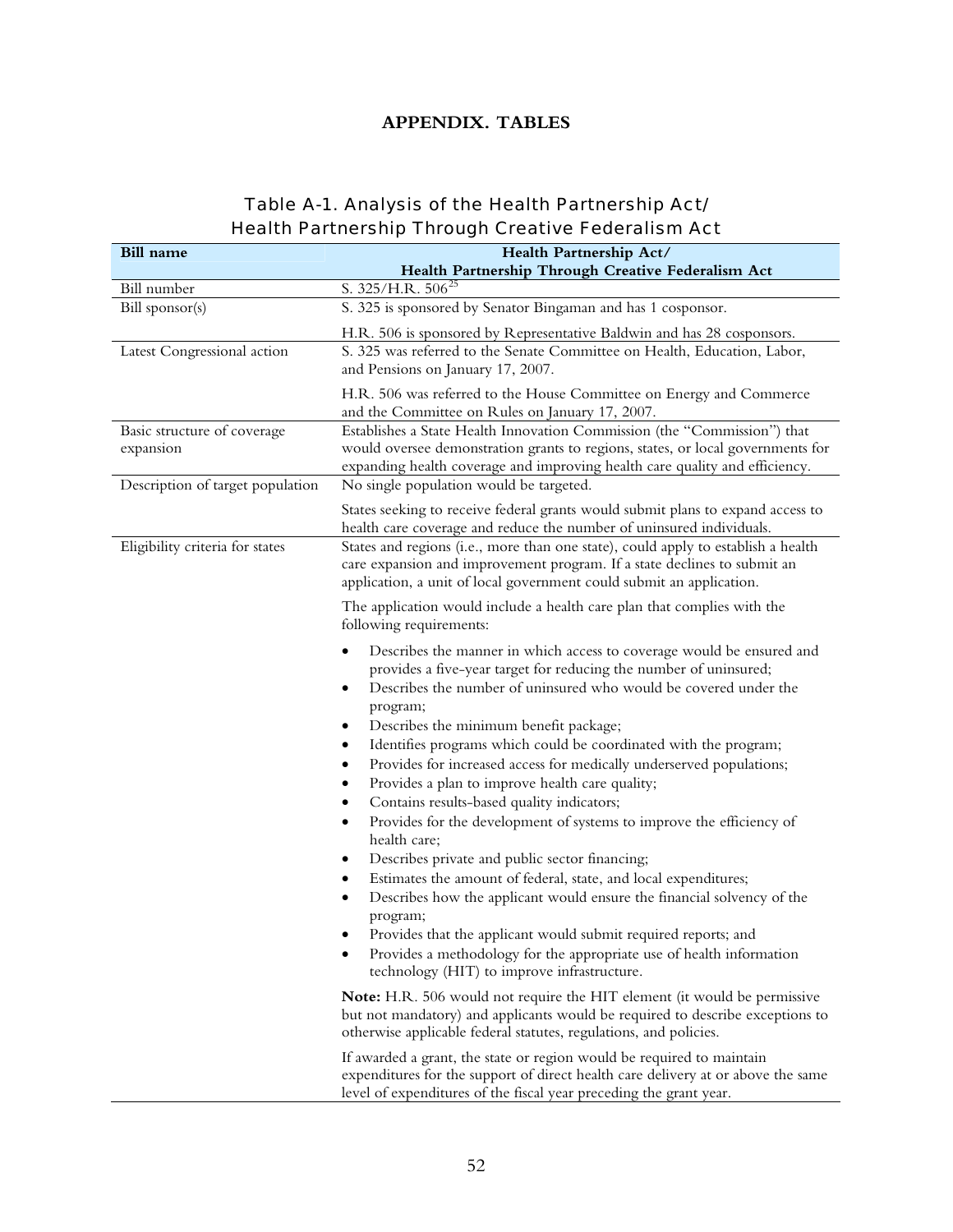| <b>Bill</b> name                                            | Health Partnership Act/<br>Health Partnership Through Creative Federalism Act                                                                                                                                                                                                                                                                                                                                                                                                                                                                                                                                                                                                                                       |
|-------------------------------------------------------------|---------------------------------------------------------------------------------------------------------------------------------------------------------------------------------------------------------------------------------------------------------------------------------------------------------------------------------------------------------------------------------------------------------------------------------------------------------------------------------------------------------------------------------------------------------------------------------------------------------------------------------------------------------------------------------------------------------------------|
| Benefits                                                    | None specified.                                                                                                                                                                                                                                                                                                                                                                                                                                                                                                                                                                                                                                                                                                     |
|                                                             | <b>Note:</b> Under H.R. 506, coverage under the state plan could be:                                                                                                                                                                                                                                                                                                                                                                                                                                                                                                                                                                                                                                                |
|                                                             | Actuarially equivalent to a benchmark benefit package (including FEHBP,<br>state employee coverage, or coverage offered through the largest non-<br>Medicaid HMO in the state);<br>Access that is, on average, not less than coverage provided through a<br>٠<br>benchmark benefit package; or<br>A combination of coverage and a consumer-directed health care spending<br>٠<br>account, provided the actuarial value of the coverage plus deposits for the<br>spending account are equivalent to the value of a benchmark benefit<br>package.                                                                                                                                                                     |
| Premium and cost-sharing<br>requirements                    | None specified.                                                                                                                                                                                                                                                                                                                                                                                                                                                                                                                                                                                                                                                                                                     |
| Incentives and federal subsidies                            | Approved applicants would receive a federal grant to carry out the health care<br>program. The amount of each grant would be determined based on<br>recommendations of the Commission.                                                                                                                                                                                                                                                                                                                                                                                                                                                                                                                              |
| Changes to public program(s)                                | No direct changes would be made to public programs. Prohibits any entity<br>from affecting any Medicaid provisions in the course of implementing this bill.                                                                                                                                                                                                                                                                                                                                                                                                                                                                                                                                                         |
| Requirements for private<br>insurers or health plans        | Not applicable.                                                                                                                                                                                                                                                                                                                                                                                                                                                                                                                                                                                                                                                                                                     |
| Administration and oversight of<br>the coverage expansion   | The Commission would be charged with responsibility for monitoring the<br>status and progress achieved under approved projects and would be required to<br>hold an annual meeting with participating states to have the states report<br>progress toward the goals of the program.                                                                                                                                                                                                                                                                                                                                                                                                                                  |
|                                                             | The Commission's responsibilities would include:                                                                                                                                                                                                                                                                                                                                                                                                                                                                                                                                                                                                                                                                    |
|                                                             | Providing states with reform options for state health care expansion and<br>٠<br>improvement programs;<br>Establishing minimum performance measures and goals regarding<br>٠<br>coverage, quality, and cost of state programs;<br>Reviewing applications from states;<br>Submitting recommendations to Congress with respect to state<br>applications that the Commission recommends for approval;<br>Monitoring the status and progress of the program;<br>Promoting information exchange between states and the federal<br>government; and<br>Making recommendations to Congress for minimizing any adverse<br>impacts of approved programs on national employer groups, provider<br>organizations, and insurers. |
|                                                             | The Commission would submit annual reports to Congress on the effects of<br>the reforms undertaken, the effectiveness of such reforms, and<br>recommendations regarding increasing federal financial assistance.                                                                                                                                                                                                                                                                                                                                                                                                                                                                                                    |
|                                                             | At the end of the five-year period (beginning on the date on which the first<br>grant is awarded), the Commission would prepare and submit to Congress a<br>report on the progress made by states receiving grants in meeting<br>programmatic goals.                                                                                                                                                                                                                                                                                                                                                                                                                                                                |
|                                                             | <b>Note:</b> H.R. 506 would require this report to be submitted one year prior to<br>the end of the five-year period.                                                                                                                                                                                                                                                                                                                                                                                                                                                                                                                                                                                               |
| Changes to federal or state<br>oversight of health coverage | Not applicable.                                                                                                                                                                                                                                                                                                                                                                                                                                                                                                                                                                                                                                                                                                     |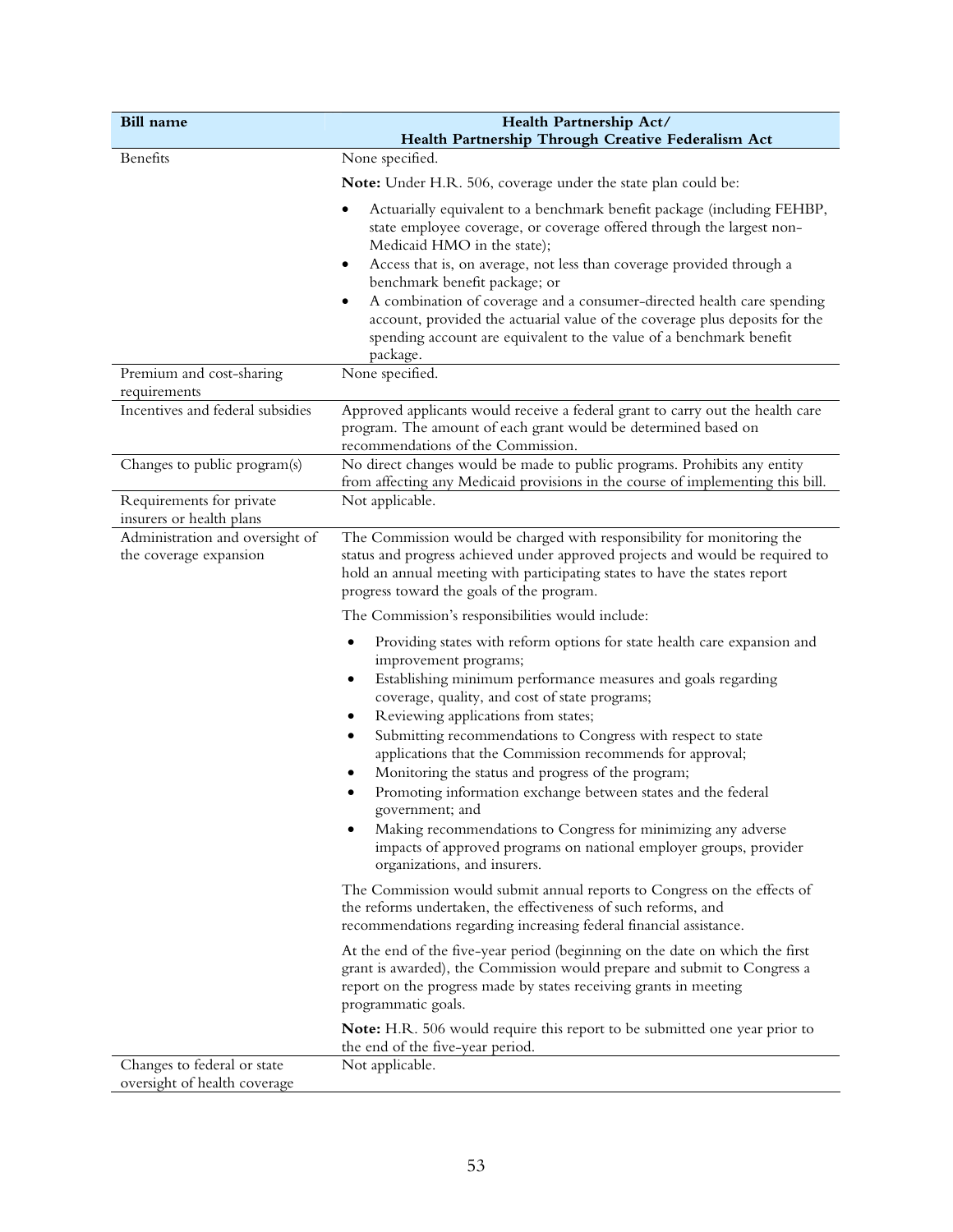| <b>Bill</b> name               | Health Partnership Act/<br>Health Partnership Through Creative Federalism Act                                                                                                                                                                                                                                                                                                                                                                                                                                                                                                                                                                                                                                           |  |
|--------------------------------|-------------------------------------------------------------------------------------------------------------------------------------------------------------------------------------------------------------------------------------------------------------------------------------------------------------------------------------------------------------------------------------------------------------------------------------------------------------------------------------------------------------------------------------------------------------------------------------------------------------------------------------------------------------------------------------------------------------------------|--|
| Financing                      | For FY 2007 (and each year thereafter), \$3 million to carry out the provisions<br>regarding the creation and responsibilities of the Commission.                                                                                                                                                                                                                                                                                                                                                                                                                                                                                                                                                                       |  |
|                                | Note: H.R. 506 would stipulate that such funding would be for FY 2008 and<br>thereafter.                                                                                                                                                                                                                                                                                                                                                                                                                                                                                                                                                                                                                                |  |
|                                | With regard to the funding of grants to states and other entities, such sums as<br>may be necessary in each fiscal year. The Commission would be directed to<br>make recommendations to Congress.                                                                                                                                                                                                                                                                                                                                                                                                                                                                                                                       |  |
| Key implementation dates       | The Secretary of Health and Human Services (HHS) would be required to<br>establish the Commission, with specified membership from the legislative<br>branch, within 90 days of the enactment. The Commission would hold its first<br>meeting within 30 days after all members had been appointed.                                                                                                                                                                                                                                                                                                                                                                                                                       |  |
|                                | Note: S. 325 would provide for a 21-member Commission while H.R. 506<br>would provide for a 19-member Commission.                                                                                                                                                                                                                                                                                                                                                                                                                                                                                                                                                                                                       |  |
|                                | With respect to an application for a grant, HHS and the Commission would<br>complete an initial review within 60 days of receipt of the application. Within<br>90 days of the initial review, the Commission would determine whether to<br>submit the proposal to Congress for approval; a determination to submit a<br>proposal would require the approval of two-thirds of the Commission's<br>members. No later than 90 days prior to October 1, the Commission would<br>submit a list (in the form of a joint resolution) of state applications that the<br>Commission recommends for approval to Congress. The consideration of the<br>joint resolution by Congress would follow procedures described in the bill. |  |
|                                | A program could be approved for a period of five years and extended for<br>subsequent five-year periods by HHS and the Commission.                                                                                                                                                                                                                                                                                                                                                                                                                                                                                                                                                                                      |  |
| Other key elements of the bill | A proposal that had been recommended and submitted to Congress for approval<br>would be deemed approved and federal funds would be provided to such program<br>unless a joint resolution by Congress is enacted disapproving the proposal.                                                                                                                                                                                                                                                                                                                                                                                                                                                                              |  |
|                                | Note: H.R. 506 would not allow for deemed approval in the absence of a<br>joint resolution. However, the process for introduction and Congressional<br>consideration of the resolution would be identical to that in S. 325 (described<br>above).                                                                                                                                                                                                                                                                                                                                                                                                                                                                       |  |
|                                | In awarding grants, HHS would be required to:                                                                                                                                                                                                                                                                                                                                                                                                                                                                                                                                                                                                                                                                           |  |
|                                | Fund a diversity of approaches;<br>٠<br>Give priority to programs determined to have the greatest opportunity to<br>succeed in expanding coverage and improving access for vulnerable<br>populations; and<br>Link allocations to the meeting of goals and performance measures.                                                                                                                                                                                                                                                                                                                                                                                                                                         |  |
|                                | Note: H.R. 506 would only require funding of a diversity of approaches and<br>linking the funding to the achievement of goals and performance measures.                                                                                                                                                                                                                                                                                                                                                                                                                                                                                                                                                                 |  |
|                                | HHS could, for good cause and in consultation with the Commission, revoke<br>any program granted under the Act.                                                                                                                                                                                                                                                                                                                                                                                                                                                                                                                                                                                                         |  |
|                                | Grantees could not impose preexisting condition exclusions for covered<br>benefits under a program approved by the Act.                                                                                                                                                                                                                                                                                                                                                                                                                                                                                                                                                                                                 |  |
|                                | No payment would be made for expenditures for assistance provided to an<br>individual where a private insurer would have been obligated to provide the<br>assistance but for a contractual provision limiting such obligation because the<br>individual is provided assistance under the plan. Similarly, no payment would<br>be provided if payment would be made under any other federally operated or<br>financed health care insurance program.                                                                                                                                                                                                                                                                     |  |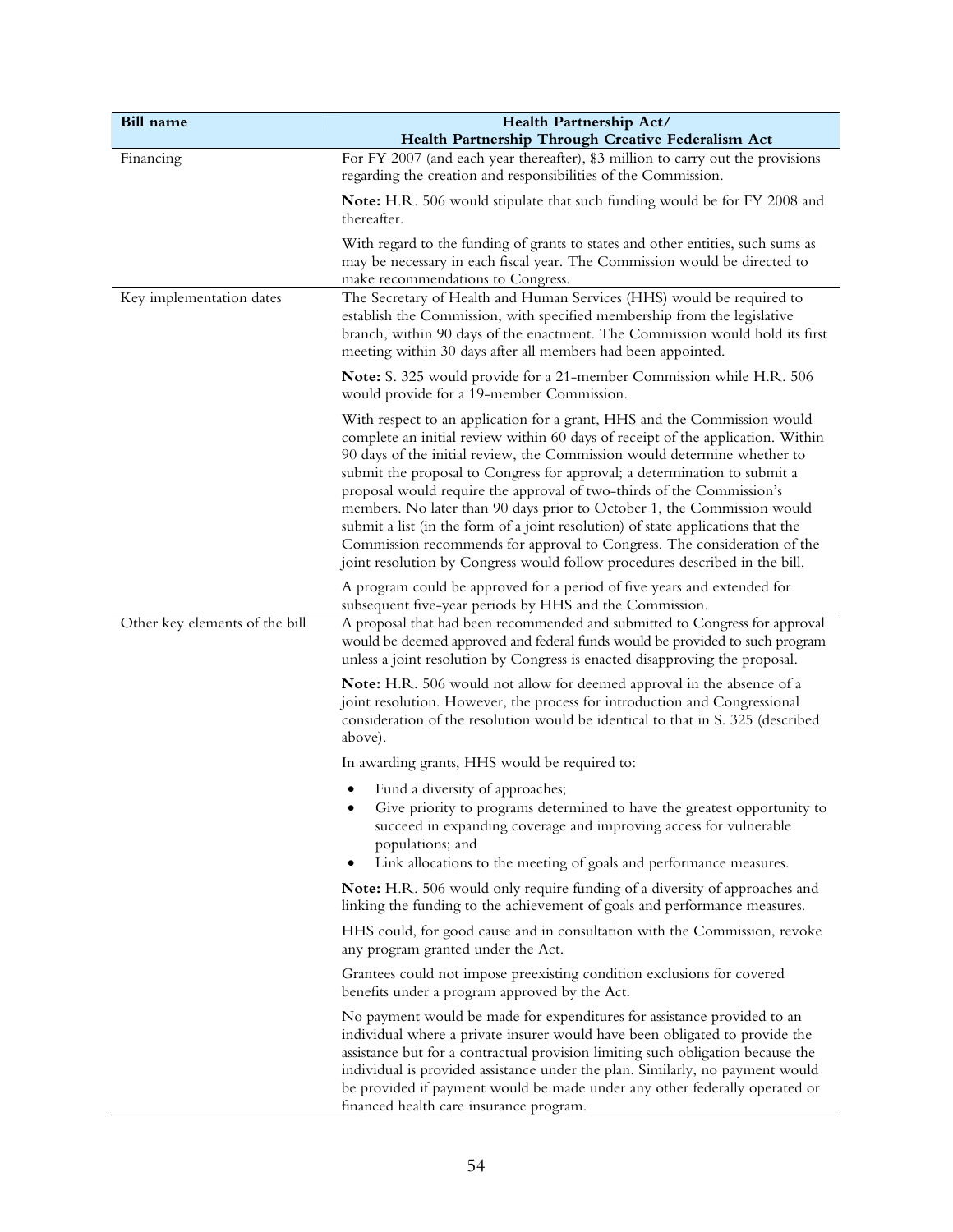| <b>Bill</b> name                            | AmeriCare Health Act of 2006                                                                                                                                                                                                                                                                                                                                                                                            | Medicare for All Act                                                                                                                                                                                                        |
|---------------------------------------------|-------------------------------------------------------------------------------------------------------------------------------------------------------------------------------------------------------------------------------------------------------------------------------------------------------------------------------------------------------------------------------------------------------------------------|-----------------------------------------------------------------------------------------------------------------------------------------------------------------------------------------------------------------------------|
| Bill number(s)                              | H.R. 5886                                                                                                                                                                                                                                                                                                                                                                                                               | S. 2229/H.R. 4683                                                                                                                                                                                                           |
| Bill sponsor(s)                             | H.R. 5886 is sponsored by Representative<br>Stark and has 33 cosponsors.                                                                                                                                                                                                                                                                                                                                                | S. 2229 is sponsored by Senator Kennedy and<br>has no cosponsors.                                                                                                                                                           |
|                                             |                                                                                                                                                                                                                                                                                                                                                                                                                         | H.R. 4683 is sponsored by Representative<br>Dingell and has 18 cosponsors.                                                                                                                                                  |
| Latest<br>Congressional                     | H.R. 5886 was referred to the House Energy<br>and Commerce, Ways and Means, and                                                                                                                                                                                                                                                                                                                                         | S. 2229 was referred to the Senate Finance<br>Committee on January 31, 2006.                                                                                                                                                |
|                                             | Education and Workforce Committees on<br>action<br>July 25, 2006.                                                                                                                                                                                                                                                                                                                                                       | H.R. 4683 was referred to the House Energy<br>and Commerce Subcommittee on Health on<br>February 17, 2006, and to the Ways and<br>Means and Government Reform<br>Committees on February 1, 2006.                            |
| Basic structure<br>of coverage<br>expansion | Creates a new public health insurance<br>program, AmeriCare, that would be<br>administered by the federal government and<br>financed using a combination of general tax<br>revenues, enrollee premiums, mandatory                                                                                                                                                                                                       | Creates a new public health program,<br>Medicare for All, administered by the federal<br>government and financed through new<br>payroll taxes on employees and employers.<br>Establishes a new Medicare for All trust fund. |
|                                             | employer contributions, and "maintenance of<br>effort" payments by states (to cover payments<br>that would have been made under Medicaid<br>and SCHIP).                                                                                                                                                                                                                                                                 | Enrollees would have two choices for<br>coverage. The first option would be the<br>equivalent to fee-for-service coverage under<br>Medicare Parts A and B, plus an additional                                               |
|                                             | Enrollees would have two choices for<br>coverage: an option equivalent to fee-for-<br>service coverage under Medicare Parts A and                                                                                                                                                                                                                                                                                       | package of benefits. The second option<br>would be Federal Employees Health Benefits<br>Program (FEHBP)-style coverage under a                                                                                              |
|                                             | B, plus an additional package of benefits; or<br>an option modeled after Federal Employees<br>Health Benefits Program (FEHBP) coverage<br>using private plans that contract with the<br>federal government.                                                                                                                                                                                                             | private plan that would contract with the<br>federal government.                                                                                                                                                            |
| Description of<br>eligible<br>participants  | All U.S. residents and certain non-residents.                                                                                                                                                                                                                                                                                                                                                                           | All U.S. citizens and legal immigrants not<br>otherwise eligible for health care coverage<br>under the Medicare program would be<br>covered.                                                                                |
| Eligibility criteria                        | Individuals would be required to be U.S.                                                                                                                                                                                                                                                                                                                                                                                | Individuals would be required to be:                                                                                                                                                                                        |
|                                             | residents. Coverage for non-residents would<br>be available to the extent that the Secretary<br>of Health and Human Services (HHS)<br>determines that such benefits would be<br>available to U.S. nationals in other countries.<br>Persons under age 24, pregnant women, and<br>low-income individuals under 300 percent of<br>the federal poverty level (FPL) would be<br>designated "special eligibility categories." | U.S. citizens or immigrants lawfully<br>present in the U.S.; and<br>Not eligible for Medicare Part A or B.                                                                                                                  |
|                                             |                                                                                                                                                                                                                                                                                                                                                                                                                         | Eligibility would be phased in by age group<br>according to the following schedule:                                                                                                                                         |
|                                             |                                                                                                                                                                                                                                                                                                                                                                                                                         | During the first five years of the<br>$\bullet$<br>program, eligibility would be limited to<br>individuals under 20 or over 55 years<br>old;                                                                                |
|                                             |                                                                                                                                                                                                                                                                                                                                                                                                                         | During years six to 10 of the program,<br>$\bullet$<br>eligibility would be expanded further to<br>include individuals under 30 or over 45<br>years old; and                                                                |
|                                             |                                                                                                                                                                                                                                                                                                                                                                                                                         | Beginning in year 11, eligibility would<br>٠<br>be expanded to include all age groups.                                                                                                                                      |

## Table A-2. Side-by-Side Analysis of the AmeriCare Health Act of 2006 and the Medicare for All Act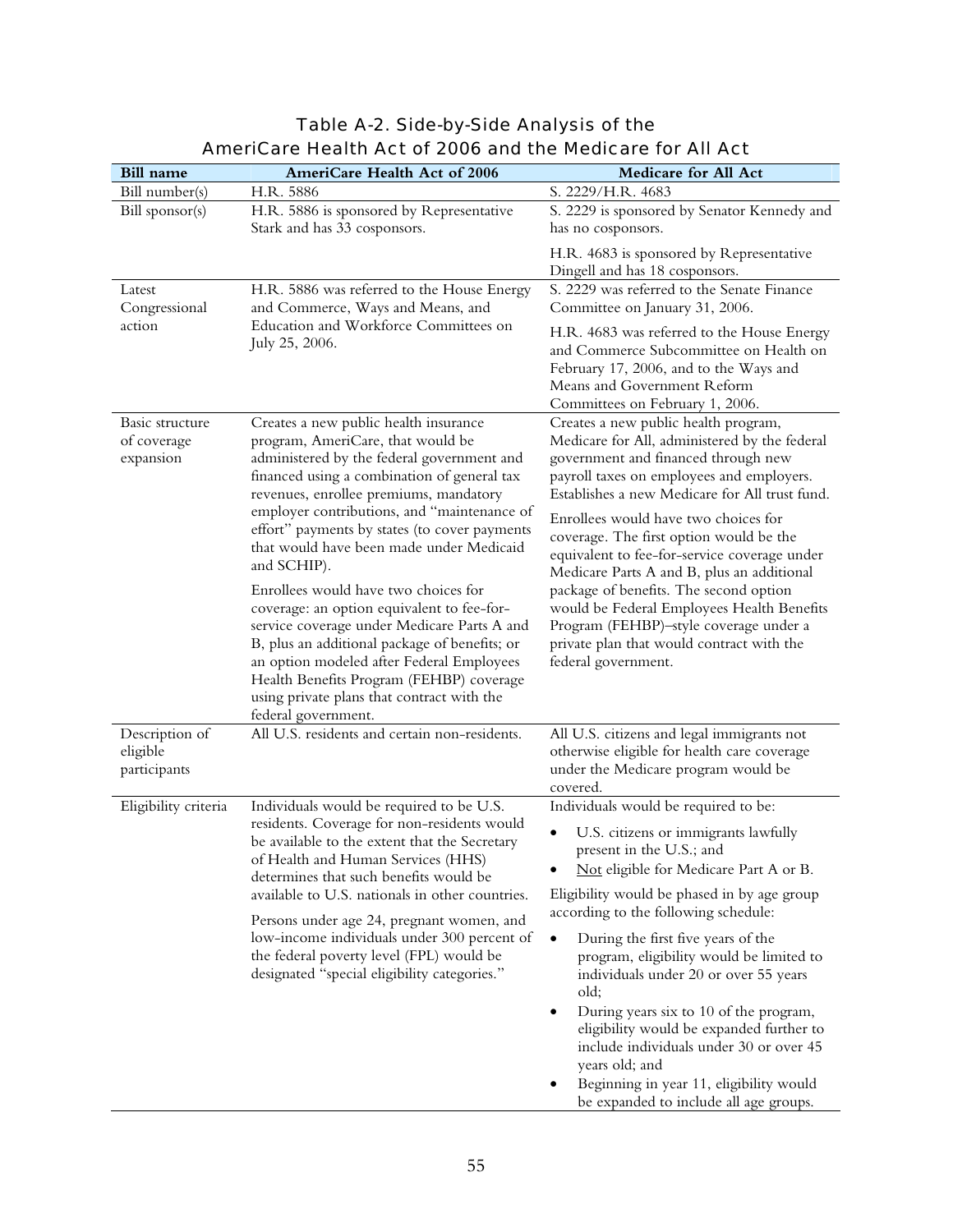| <b>Bill</b> name | AmeriCare Health Act of 2006                                                                                                                                                                                                                                                                                                                                                                                                                                                                                                                                                                                                                                                                                                                                                                                                                                                                                                                                                                                                                                                                                                                                                                                                                                                                                                                                                                                                                                                            | Medicare for All Act                                                                                                                                                                                                                                                                                                                                                                                                                                                                                                                                                                                                                                                                                                                                                                                                                                                                                                                                                                                                                                                                 |
|------------------|-----------------------------------------------------------------------------------------------------------------------------------------------------------------------------------------------------------------------------------------------------------------------------------------------------------------------------------------------------------------------------------------------------------------------------------------------------------------------------------------------------------------------------------------------------------------------------------------------------------------------------------------------------------------------------------------------------------------------------------------------------------------------------------------------------------------------------------------------------------------------------------------------------------------------------------------------------------------------------------------------------------------------------------------------------------------------------------------------------------------------------------------------------------------------------------------------------------------------------------------------------------------------------------------------------------------------------------------------------------------------------------------------------------------------------------------------------------------------------------------|--------------------------------------------------------------------------------------------------------------------------------------------------------------------------------------------------------------------------------------------------------------------------------------------------------------------------------------------------------------------------------------------------------------------------------------------------------------------------------------------------------------------------------------------------------------------------------------------------------------------------------------------------------------------------------------------------------------------------------------------------------------------------------------------------------------------------------------------------------------------------------------------------------------------------------------------------------------------------------------------------------------------------------------------------------------------------------------|
| Benefits         | Eligible individuals could enroll in one of<br>two types of coverage.                                                                                                                                                                                                                                                                                                                                                                                                                                                                                                                                                                                                                                                                                                                                                                                                                                                                                                                                                                                                                                                                                                                                                                                                                                                                                                                                                                                                                   | Eligible individuals could enroll in one of<br>two types of coverage.                                                                                                                                                                                                                                                                                                                                                                                                                                                                                                                                                                                                                                                                                                                                                                                                                                                                                                                                                                                                                |
|                  | Enrollees under Choice 1, a supplemented<br>Medicare fee-for-service plan, would receive:                                                                                                                                                                                                                                                                                                                                                                                                                                                                                                                                                                                                                                                                                                                                                                                                                                                                                                                                                                                                                                                                                                                                                                                                                                                                                                                                                                                               | Under Choice 1, a supplemented Medicare<br>fee-for-service plan, enrollees would be<br>entitled to the following benefits:                                                                                                                                                                                                                                                                                                                                                                                                                                                                                                                                                                                                                                                                                                                                                                                                                                                                                                                                                           |
|                  | Medicare Parts A and B benefits;<br>Preventive services recommended by the<br>٠<br>٠<br>U.S. Preventive Services Task Force;<br>Parts A and B;<br>Coverage for treatment of substance<br>٠<br>٠<br>abuse:<br>Newborn and well-baby care, including<br>٠<br>normal newborn care and pediatrician<br>services for high-risk deliveries;<br>٠<br>Well-child care, including routine office<br>visits, routine immunizations, routine<br>laboratory tests, and preventive dental<br>care;<br>٠<br>Pregnancy-related services including<br>prenatal care (including care for all<br>complications of pregnancy), inpatient<br>benefits);<br>labor and delivery services, postnatal<br>care, and family planning services;<br>٠<br>Mental health treatment parity (i.e.,<br>٠<br>٠<br>and<br>mental health benefits must be<br>comparable to other medical benefits);<br>٠<br>The Early and Periodic Screening,<br>٠<br>Diagnostic, and Treatment Services<br>(EPSDT) provided to individuals under<br>age 21 in the Medicaid program; and<br>Prescription drug coverage equivalent to<br>٠<br>the Blue Cross/Blue Shield Standard<br>Plan provided under FEHBP.<br>Current Medicare benefits would be<br>modified to conform with the new<br>AmeriCare benefit package.<br>Under enrollees' prescription drug coverage,<br>the use of more affordable therapeutic<br>equivalents would be encouraged except in<br>cases where substitutions would conflict with<br>medically necessary care. | The full range and scope of benefits<br>provided to Medicare beneficiaries under<br>Prescription drug coverage at least as<br>comprehensive as that offered under the<br>Blue Cross/Blue Shield Standard Plan<br>provided under FEHBP;<br>The Early and Periodic Screening,<br>Diagnostic, and Treatment Services<br>(EPSDT) provided to individuals under<br>age 21 in the Medicaid program;<br>Parity in coverage of mental health<br>benefits (i.e., mental health benefits must<br>be comparable to other medical<br>Preventive services;<br>Home- and community-based services;<br>Any additional benefits deemed<br>appropriate by the Secretary of Health<br>and Human Services (HHS).<br>Enrollees in Choice 1 would be guaranteed<br>the same free choice of providers that is<br>available to current Medicare beneficiaries.<br>Under Choice 2, eligible individuals could<br>enroll in an FEHBP-style private health plan.<br>To qualify for participation, private plans<br>would be required to guarantee a level of<br>benefits at least as generous as those offered |
|                  |                                                                                                                                                                                                                                                                                                                                                                                                                                                                                                                                                                                                                                                                                                                                                                                                                                                                                                                                                                                                                                                                                                                                                                                                                                                                                                                                                                                                                                                                                         | to members of Congress and federal<br>employees under FEHBP.                                                                                                                                                                                                                                                                                                                                                                                                                                                                                                                                                                                                                                                                                                                                                                                                                                                                                                                                                                                                                         |
|                  | Benefit exclusions under Medicare Part A<br>and Part B also would apply to AmeriCare,<br>unless benefits are expressly guaranteed (see<br>list above). In addition, payment could not<br>be denied for services for pregnant women,<br>or for eyeglasses and hearing<br>aids/examinations for children and low-<br>income individuals.                                                                                                                                                                                                                                                                                                                                                                                                                                                                                                                                                                                                                                                                                                                                                                                                                                                                                                                                                                                                                                                                                                                                                  |                                                                                                                                                                                                                                                                                                                                                                                                                                                                                                                                                                                                                                                                                                                                                                                                                                                                                                                                                                                                                                                                                      |
|                  | Under Choice 2, private health plans would<br>be required to comply with minimum<br>benefit levels required of private plans<br>participating in Medicare Part C.                                                                                                                                                                                                                                                                                                                                                                                                                                                                                                                                                                                                                                                                                                                                                                                                                                                                                                                                                                                                                                                                                                                                                                                                                                                                                                                       |                                                                                                                                                                                                                                                                                                                                                                                                                                                                                                                                                                                                                                                                                                                                                                                                                                                                                                                                                                                                                                                                                      |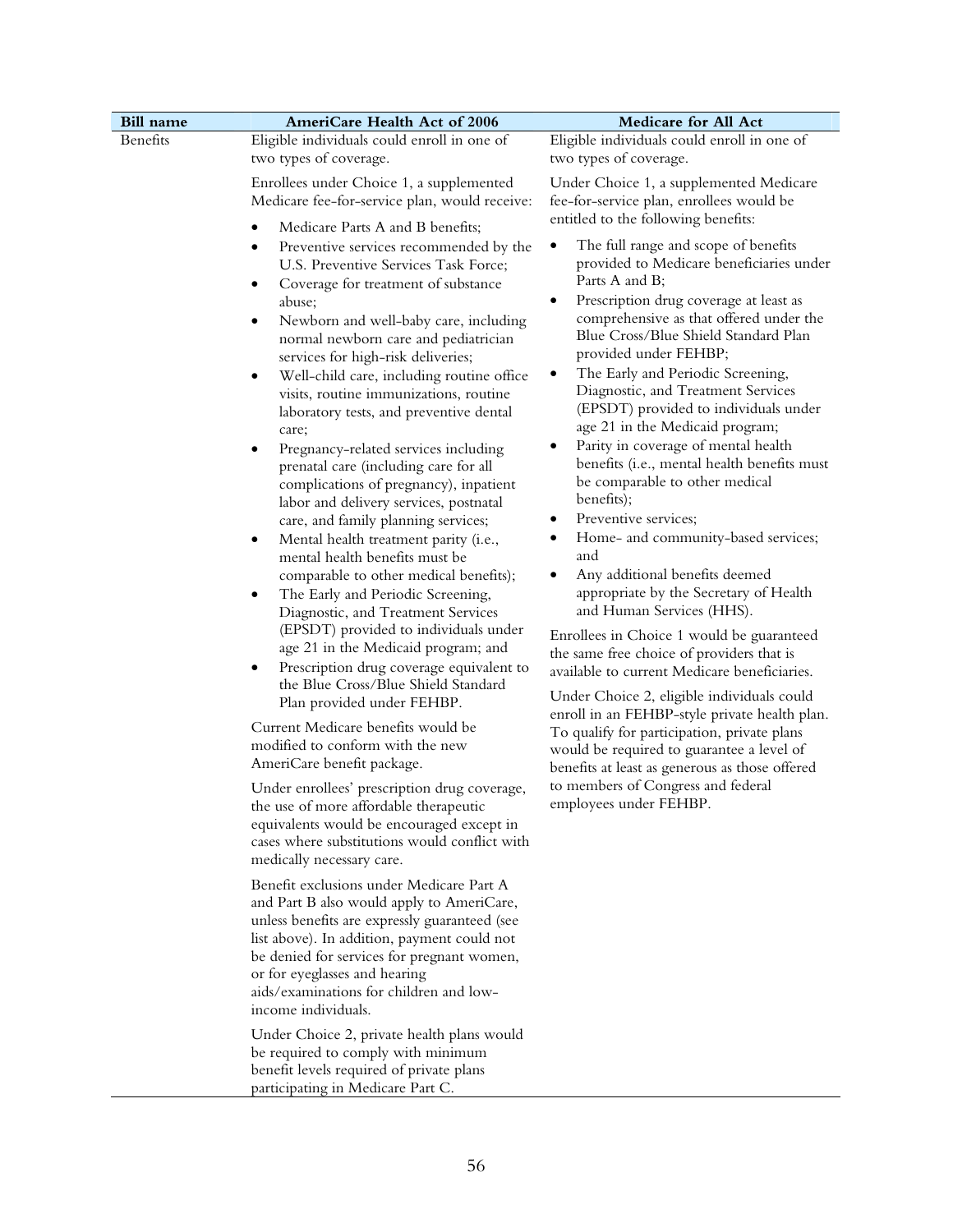| <b>Bill</b> name            | AmeriCare Health Act of 2006                                                                                                                                                                                                                                                                                                                                                                                                                                                                                                                                                                                                                                                                                                                                                                                                                                                                                                                                                                                                                                                                                                                                                                                                                                                                                                                                                                                                                                                                                                                                                                                                                                                                                                                                                                                                                                                                                                                                                                                        | Medicare for All Act                                                                                                                                                                                                                                                                                                                                                                                                                                                                                                                                                                                                                                                                                                                                                                                                                                                                                                                                                                                                                                                                                                                                                                                                                                                                                                                                                                                                  |
|-----------------------------|---------------------------------------------------------------------------------------------------------------------------------------------------------------------------------------------------------------------------------------------------------------------------------------------------------------------------------------------------------------------------------------------------------------------------------------------------------------------------------------------------------------------------------------------------------------------------------------------------------------------------------------------------------------------------------------------------------------------------------------------------------------------------------------------------------------------------------------------------------------------------------------------------------------------------------------------------------------------------------------------------------------------------------------------------------------------------------------------------------------------------------------------------------------------------------------------------------------------------------------------------------------------------------------------------------------------------------------------------------------------------------------------------------------------------------------------------------------------------------------------------------------------------------------------------------------------------------------------------------------------------------------------------------------------------------------------------------------------------------------------------------------------------------------------------------------------------------------------------------------------------------------------------------------------------------------------------------------------------------------------------------------------|-----------------------------------------------------------------------------------------------------------------------------------------------------------------------------------------------------------------------------------------------------------------------------------------------------------------------------------------------------------------------------------------------------------------------------------------------------------------------------------------------------------------------------------------------------------------------------------------------------------------------------------------------------------------------------------------------------------------------------------------------------------------------------------------------------------------------------------------------------------------------------------------------------------------------------------------------------------------------------------------------------------------------------------------------------------------------------------------------------------------------------------------------------------------------------------------------------------------------------------------------------------------------------------------------------------------------------------------------------------------------------------------------------------------------|
| Premium and<br>cost-sharing | Enrollees in Choice 1 would be subject to<br>the following cost-sharing requirements:                                                                                                                                                                                                                                                                                                                                                                                                                                                                                                                                                                                                                                                                                                                                                                                                                                                                                                                                                                                                                                                                                                                                                                                                                                                                                                                                                                                                                                                                                                                                                                                                                                                                                                                                                                                                                                                                                                                               | Enrollees in Choice 1 would be subject to<br>the following cost-sharing requirements:                                                                                                                                                                                                                                                                                                                                                                                                                                                                                                                                                                                                                                                                                                                                                                                                                                                                                                                                                                                                                                                                                                                                                                                                                                                                                                                                 |
| requirements                | Deductibles of \$350 for individuals and<br>\$500 for families;<br>20 percent coinsurance;<br>٠<br>Out-of-pocket cap of \$2,500 for<br>٠<br>individuals and \$4,000 for families;<br>Premiums established by HHS based on<br>٠<br>the cost of coverage (determined on a<br>state-by-state basis and taking into<br>account administrative expenses) and<br>enrollment class (e.g., individual, couple,<br>or family).<br>Premiums would be reduced for employed<br>enrollees because employers would be<br>required to make a contribution on behalf of<br>their enrolled employees. Individuals<br>receiving equivalent coverage through their<br>employers would not be required to enroll in<br>AmeriCare and would not be required to pay<br>any premiums. Premiums would be collected<br>using a mechanism similar to payroll tax<br>withholding and would be reconciled<br>through annual income tax filing.<br>Special cost-sharing provisions for low-<br>income individuals would be as follows:<br>Special eligibility categories would pay<br>no cost-sharing;<br>Total out-of-pocket spending<br>٠<br>(premiums, deductibles, and<br>coinsurance) would be capped at 5<br>percent of annual income for individuals<br>and families between 200-300 percent<br>FPL;<br>Total spending would be capped at 7.5<br>percent for individuals and families with<br>income between 300-500 percent FPL;<br>Premium subsidies would be provided to<br>٠<br>families with annual income less than<br>300 percent FPL and for individuals who<br>receive Temporary Assistance for Needy<br>Families (TANF) or Social Security<br>Insurance (SSI) (i.e., individuals<br>receiving welfare or disability payments);<br>and<br>Pregnant women presenting for prenatal<br>care during their first trimester would<br>receive a 5 percent additional reduction<br>in the fees for such services.<br>Cost-sharing and out-of-pocket spending<br>limits would be indexed to the consumer<br>price index (CPI) after 2006. | Enrollees would pay cost-sharing-<br>including deductibles, coinsurance, and<br>copayments-for all Medicare Part A<br>and Part B services;<br>For prescription drug benefits, enrollees<br>$\bullet$<br>would pay cost-sharing-including<br>deductibles, coinsurance, and<br>copayments—applicable under the Blue<br>Cross/Blue Shield Standard FEHBP<br>plan;<br>For preventive services, enrollees would<br>٠<br>pay cost-sharing-including deductibles,<br>coinsurance, and copayments-<br>consistent with the cost-sharing levels<br>under Medicare Part A or Part B;<br>For EPSDT and home- and<br>٠<br>community-based services, enrollees<br>would pay nominal cost-sharing-<br>including deductibles, coinsurance, and<br>copayments-that is consistent with<br>cost-sharing levels for these services<br>under the Medicaid program; and<br>Low-income individuals would pay<br>٠<br>reduced cost-sharing amounts at least as<br>protective as the cost-sharing levels for<br>Qualified Medicare Beneficiaries<br>(QMBs) under Medicaid. <sup>26</sup><br>Enrollees in private plans under Choice 2<br>would be subject to cost-sharing<br>requirements established by the individual<br>plans. Plans would be restricted, however, in<br>the cost-sharing and premium amounts that<br>could be charged according to the<br>beneficiary protections under FEHBP and<br>Medicare Advantage (Medicare Part C). |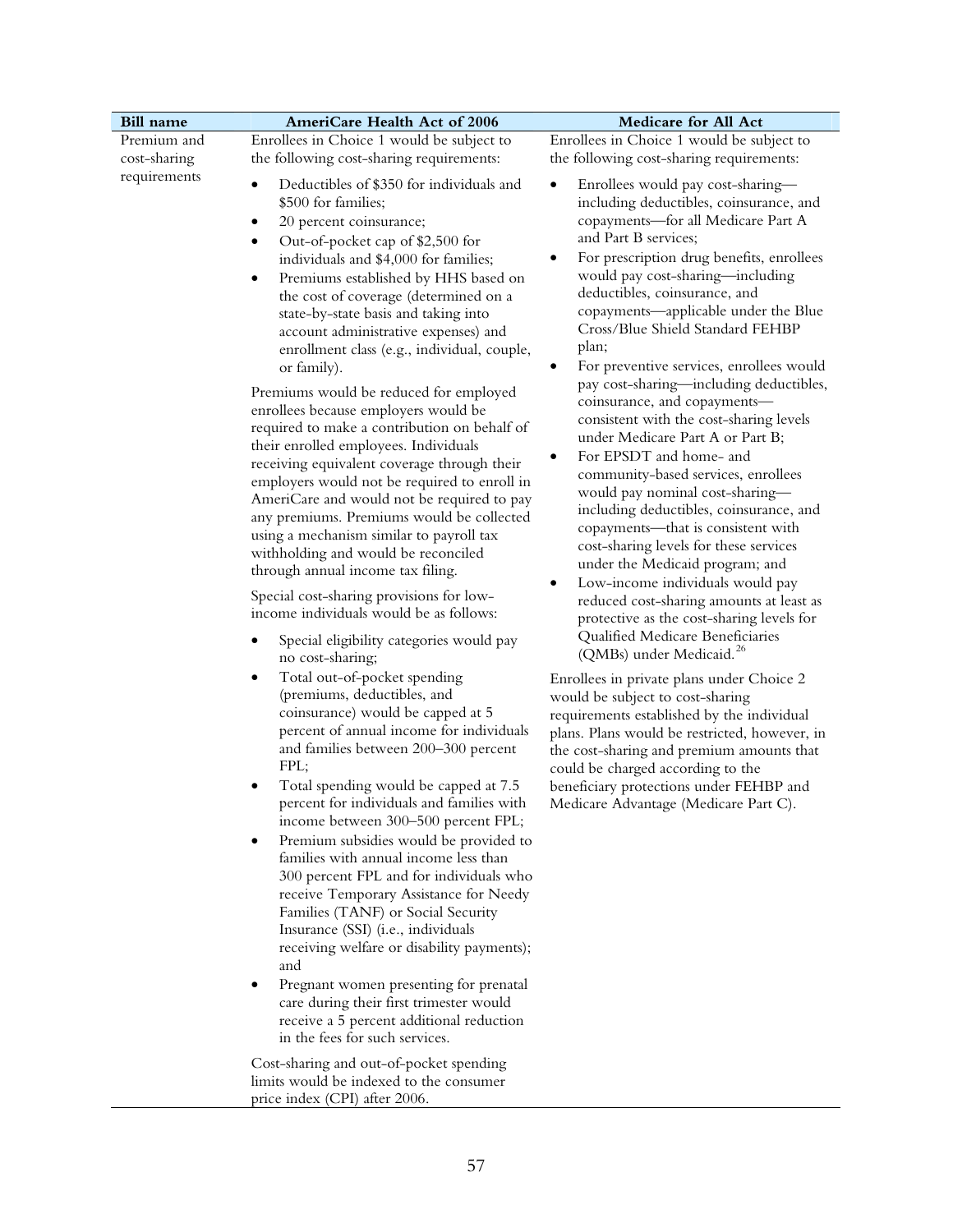| <b>Bill</b> name                                                | AmeriCare Health Act of 2006                                                                                                                                                                                                                                                                                                                                                                                                                                                                                                                                                                                                                                                                                                                                                                                                                                                                                                                                                                                                                                                                                                                                                     | Medicare for All Act                                                                                                                                                                                                                                                                                                                                                                                                                                                                                                                                                                                                                                                                                                                                                                                                                                                                                                                                                                                                                                                                                                                                                                                                                                                                                                                                                                                                                                                                                                                                                     |
|-----------------------------------------------------------------|----------------------------------------------------------------------------------------------------------------------------------------------------------------------------------------------------------------------------------------------------------------------------------------------------------------------------------------------------------------------------------------------------------------------------------------------------------------------------------------------------------------------------------------------------------------------------------------------------------------------------------------------------------------------------------------------------------------------------------------------------------------------------------------------------------------------------------------------------------------------------------------------------------------------------------------------------------------------------------------------------------------------------------------------------------------------------------------------------------------------------------------------------------------------------------|--------------------------------------------------------------------------------------------------------------------------------------------------------------------------------------------------------------------------------------------------------------------------------------------------------------------------------------------------------------------------------------------------------------------------------------------------------------------------------------------------------------------------------------------------------------------------------------------------------------------------------------------------------------------------------------------------------------------------------------------------------------------------------------------------------------------------------------------------------------------------------------------------------------------------------------------------------------------------------------------------------------------------------------------------------------------------------------------------------------------------------------------------------------------------------------------------------------------------------------------------------------------------------------------------------------------------------------------------------------------------------------------------------------------------------------------------------------------------------------------------------------------------------------------------------------------------|
| Incentives and<br>federal subsidies                             | None specified.                                                                                                                                                                                                                                                                                                                                                                                                                                                                                                                                                                                                                                                                                                                                                                                                                                                                                                                                                                                                                                                                                                                                                                  | Health care providers participating under<br>Choice 1 would be eligible for additional<br>payments for meeting certain quality<br>standards established by HHS.                                                                                                                                                                                                                                                                                                                                                                                                                                                                                                                                                                                                                                                                                                                                                                                                                                                                                                                                                                                                                                                                                                                                                                                                                                                                                                                                                                                                          |
| Changes to public<br>program(s)                                 | AmeriCare would be secondary payer to<br>Medicare.<br>Medicaid and FEHBP would be prohibited<br>from providing benefits that are duplicative<br>to AmeriCare (that is, if enrollees have<br>already received medical care under<br>AmeriCare, Medicaid and FEHBP would not<br>be permitted to provide those services as well).                                                                                                                                                                                                                                                                                                                                                                                                                                                                                                                                                                                                                                                                                                                                                                                                                                                   | Enrollees would not be required to receive<br>and would not be prohibited from obtaining<br>benefits from other public health care<br>programs, such as Medicaid, SCHIP, and<br>programs sponsored by the Departments of<br>Defense and Veterans Affairs.<br>The new program would be the primary<br>payer over other public health care programs.                                                                                                                                                                                                                                                                                                                                                                                                                                                                                                                                                                                                                                                                                                                                                                                                                                                                                                                                                                                                                                                                                                                                                                                                                       |
| Administration<br>and oversight of<br>the coverage<br>expansion | Under Choice 1, the administrative structure<br>of AmeriCare would be based on the current<br>Medicare program, including the use of<br>Medicare's certification, provider<br>qualifications, and Medicare Administrative<br>Contractors (MACs). Medicare fraud<br>provisions also would apply.<br>HHS would be required to negotiate with<br>pharmaceutical manufacturers to reduce the<br>cost of outpatient prescription drugs and<br>biologicals, using strategies already employed<br>in other federal programs. The new<br>outpatient drug fee schedule would also<br>apply to Medicare prescription drug<br>coverage.<br>Under Choice 2, HHS would enter into<br>contracts with private health plans. These<br>private plans would be subject to the same or<br>similar requirements that govern insurance<br>plans under Medicare Advantage (Medicare<br>Part $C$ ).<br>Private health insurance plans would be<br>permitted to offer supplemental coverage to<br>AmeriCare enrollees, but would be required<br>to comply with standards established by<br>HHS. These standards would include<br>consumer protections and the prohibition of<br>duplication of benefits. | Under Choice 1, HHS would consult with<br>the Medicare Payment Advisory Commission<br>(MedPAC) to set a payment schedule for<br>providers and suppliers. Additional payments<br>would be made to those providers and<br>suppliers who achieve certain levels of quality<br>established by HHS. These quality standards<br>would include the use of health information<br>technology.<br>Under Choice 1, HHS also would enter into<br>contracts with health care providers, taking<br>into account the types of contracts currently<br>used with participating providers under<br>Medicare.<br>Under Choice 2, HHS would enter into<br>contracts with private health plans so long as<br>the plans meet the following requirements:<br>The plans would be required to offer a<br>package of benefits equivalent to those<br>provided to members of Congress and<br>federal employees under FEHBP;<br>The plans would be prohibited from<br>٠<br>offering financial payments or rebates to<br>enrollees;<br>The plans would be required to provide<br>enrollees with a level of beneficiary<br>safeguards no less protective than<br>required under both FEHBP and<br>Medicare Advantage (Part C); and<br>The plans would have to comply with<br>٠<br>requirements established by HHS<br>relating to licensure and solvency,<br>protection against fraud and abuse,<br>inspection, disclosure, periodic auditing,<br>and administrative operations and<br>efficiencies. HHS would take into<br>account similar requirements under<br>FEHBP and Medicare Part C in arriving |
| Changes to                                                      | None specified.                                                                                                                                                                                                                                                                                                                                                                                                                                                                                                                                                                                                                                                                                                                                                                                                                                                                                                                                                                                                                                                                                                                                                                  | at this set of requirements.<br>None specified.                                                                                                                                                                                                                                                                                                                                                                                                                                                                                                                                                                                                                                                                                                                                                                                                                                                                                                                                                                                                                                                                                                                                                                                                                                                                                                                                                                                                                                                                                                                          |
| federal or state<br>oversight of                                |                                                                                                                                                                                                                                                                                                                                                                                                                                                                                                                                                                                                                                                                                                                                                                                                                                                                                                                                                                                                                                                                                                                                                                                  |                                                                                                                                                                                                                                                                                                                                                                                                                                                                                                                                                                                                                                                                                                                                                                                                                                                                                                                                                                                                                                                                                                                                                                                                                                                                                                                                                                                                                                                                                                                                                                          |

health coverage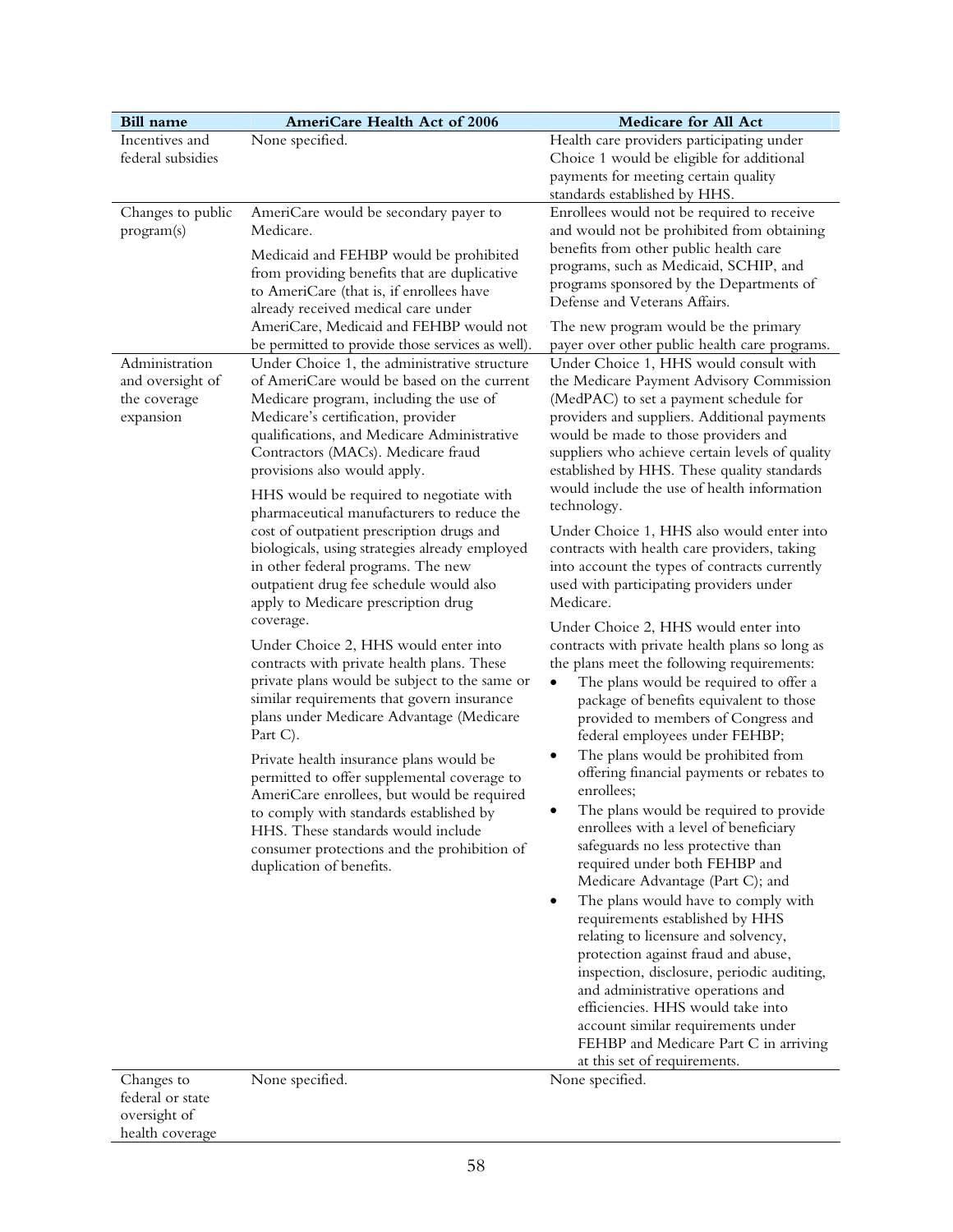| <b>Bill</b> name        | <b>AmeriCare Health Act of 2006</b>                                                                                                                                                                                                                                                                                                                                                                                                                                                                                                                                                                                                                                                                                                                                                                                                                                                                                                                                                                                                                                                                                                                                                                                                                                                                                                                                                                                                                                                                                                                                                                                                                                                                                                                                                                                                                                                                                                                       | Medicare for All Act                                                                                                                                                                                                                                                                                                                                                                                                                                                                                                                                                                                                                                                                                                                                                                                                                                                                                                                                                                                                                                                                |
|-------------------------|-----------------------------------------------------------------------------------------------------------------------------------------------------------------------------------------------------------------------------------------------------------------------------------------------------------------------------------------------------------------------------------------------------------------------------------------------------------------------------------------------------------------------------------------------------------------------------------------------------------------------------------------------------------------------------------------------------------------------------------------------------------------------------------------------------------------------------------------------------------------------------------------------------------------------------------------------------------------------------------------------------------------------------------------------------------------------------------------------------------------------------------------------------------------------------------------------------------------------------------------------------------------------------------------------------------------------------------------------------------------------------------------------------------------------------------------------------------------------------------------------------------------------------------------------------------------------------------------------------------------------------------------------------------------------------------------------------------------------------------------------------------------------------------------------------------------------------------------------------------------------------------------------------------------------------------------------------------|-------------------------------------------------------------------------------------------------------------------------------------------------------------------------------------------------------------------------------------------------------------------------------------------------------------------------------------------------------------------------------------------------------------------------------------------------------------------------------------------------------------------------------------------------------------------------------------------------------------------------------------------------------------------------------------------------------------------------------------------------------------------------------------------------------------------------------------------------------------------------------------------------------------------------------------------------------------------------------------------------------------------------------------------------------------------------------------|
| Financing               | A new AmeriCare trust fund would be based<br>on the Medicare trust fund model and would<br>be used to support program operations. All<br>premiums would be deposited into the<br>AmeriCare trust fund, as would new<br>"maintenance of effort" payments that states<br>could be required to pay. These payments<br>would be equal to the amount that the state<br>would have paid under Medicaid and SCHIP<br>in the absence of AmeriCare.<br>Employers would be required to contribute<br>80 percent of the premium for AmeriCare<br>coverage or to provide coverage equivalent<br>to AmeriCare. HHS would be authorized to<br>impose additional liability for employers to<br>the extent it is necessary to prevent adverse<br>selection. Employer contributions for part-<br>time employees would be reduced based on<br>the ratio of hours worked per week divided<br>by 40 hours. Employers would begin<br>contributions on January 1, 2010, although<br>employers with fewer than 100 employees<br>would have until January 1, 2012, to comply.<br>Under Choice 1, payments to health care<br>providers for benefits would be made on the<br>same basis as under the Medicare program.<br>Balance billing-billing an individual for<br>charges or services other than on an<br>assignment-related basis-would be<br>prohibited. HHS would establish a global fee<br>for obstetrical services provided throughout<br>the course of pregnancy with a 5 percent<br>increase in the fee schedule amount for<br>women presenting for prenatal care during<br>the first trimester. HHS would establish a fee<br>schedule for outpatient prescription drugs.<br>Under Choice 2, participating private plans<br>would be paid a per-enrollee rate by HHS.<br>This amount, referred to as the "annual per<br>capita amount," would be calculated by HHS<br>based on the average cost of benefits per<br>enrollee under the entire new program. <sup>27</sup> | In addition to existing taxes, the new<br>program would be financed through a new<br>tax imposed on employees (1.7 percent of<br>wages) and a new tax on employers (7.0<br>percent of wages). Self-employed individuals<br>would be subject to a new tax (8.7 percent of<br>self-employment income).<br>A new Medicare for All Trust Fund would<br>be established. Funds accrued under the new<br>payroll taxes would be placed directly into<br>the Trust Fund.<br>Private plans participating under Choice 2<br>would be paid a per-enrollee rate by HHS.<br>This amount, referred to as the "annual per<br>capita amount," would be calculated by HHS<br>based on the average cost of benefits per<br>enrollee under the entire new program. <sup>28</sup><br>Payments to private health plans by HHS<br>would be risk-adjusted. Risk adjustment<br>factors would be similar to those used for<br>payments to private plans under Medicare<br>Advantage (Medicare Part C), but HHS also<br>would ensure that payments are adjusted to<br>reflect the health status of enrollees. |
| Key                     | January 1, 2010                                                                                                                                                                                                                                                                                                                                                                                                                                                                                                                                                                                                                                                                                                                                                                                                                                                                                                                                                                                                                                                                                                                                                                                                                                                                                                                                                                                                                                                                                                                                                                                                                                                                                                                                                                                                                                                                                                                                           | 18 months after date of enactment of statute                                                                                                                                                                                                                                                                                                                                                                                                                                                                                                                                                                                                                                                                                                                                                                                                                                                                                                                                                                                                                                        |
| implementation<br>dates |                                                                                                                                                                                                                                                                                                                                                                                                                                                                                                                                                                                                                                                                                                                                                                                                                                                                                                                                                                                                                                                                                                                                                                                                                                                                                                                                                                                                                                                                                                                                                                                                                                                                                                                                                                                                                                                                                                                                                           |                                                                                                                                                                                                                                                                                                                                                                                                                                                                                                                                                                                                                                                                                                                                                                                                                                                                                                                                                                                                                                                                                     |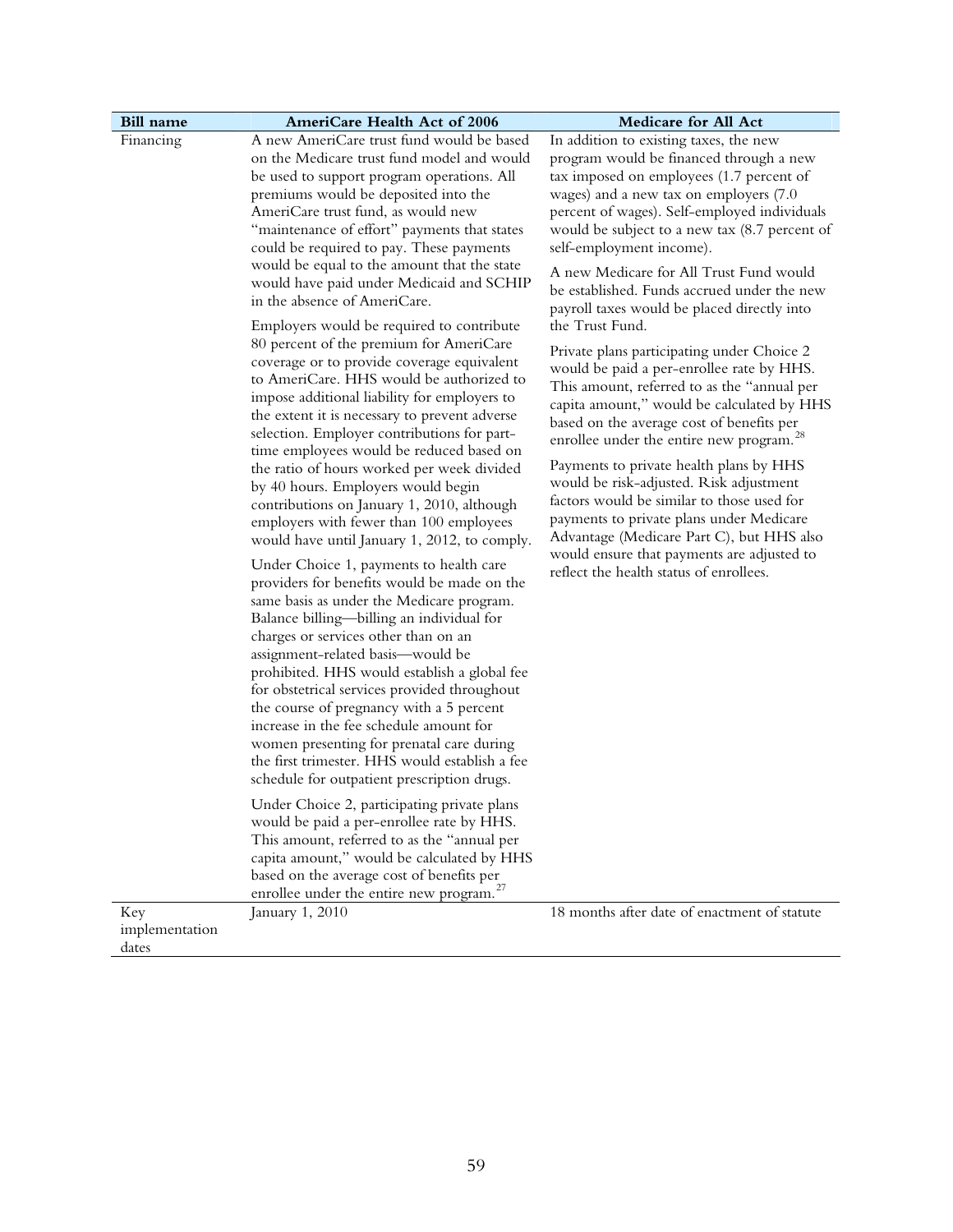| Other key<br>HHS would develop an enrollment process,<br>elements of the<br>including a process for automatic enrollment<br>bill<br>of individuals at birth, for four classes of<br>enrollees:<br>(1) Individuals;<br>(2) Married couples without children;<br>(3) Unmarried individuals with children; and                                                                                                  | Individuals would be deemed to be enrolled<br>automatically upon birth in the U.S. or upon<br>time of legal immigration into the U.S.<br>Enrollees would not be prohibited from<br>obtaining supplemental coverage through<br>private health insurance.<br>Under Choice 2, there would be an annual<br>open enrollment process when individuals<br>could enroll, terminate enrollment, or<br>change health plans. This process would be |
|--------------------------------------------------------------------------------------------------------------------------------------------------------------------------------------------------------------------------------------------------------------------------------------------------------------------------------------------------------------------------------------------------------------|-----------------------------------------------------------------------------------------------------------------------------------------------------------------------------------------------------------------------------------------------------------------------------------------------------------------------------------------------------------------------------------------------------------------------------------------|
|                                                                                                                                                                                                                                                                                                                                                                                                              |                                                                                                                                                                                                                                                                                                                                                                                                                                         |
|                                                                                                                                                                                                                                                                                                                                                                                                              |                                                                                                                                                                                                                                                                                                                                                                                                                                         |
| (4) Married couples with children.                                                                                                                                                                                                                                                                                                                                                                           |                                                                                                                                                                                                                                                                                                                                                                                                                                         |
| Individuals could opt-out of AmeriCare<br>coverage upon showing they have coverage<br>under a group health plan that is at least<br>equivalent to AmeriCare coverage.                                                                                                                                                                                                                                        | similar to the FEHBP annual open<br>enrollment process.                                                                                                                                                                                                                                                                                                                                                                                 |
| HHS would establish standards for an<br>electronic system to verify an individual's<br>entitlement to benefits, track out-of-pocket<br>spending, and verify enrollment of qualified<br>providers within 12 months of the bill's<br>enactment. HHS also would establish a Web<br>site accessible to providers and private health<br>plans to verify enrollees' eligibility and<br>liability for cost-sharing. | The legislation places a "maintenance of<br>effort" requirement on states' Medicaid plans.<br>States would be prohibited from reducing<br>standards of eligibility or benefit levels<br>provided under their Medicaid plans.<br>Violation of this requirement could lead to<br>ineligibility for federal financial participation.                                                                                                       |
| HHS would establish national standards for<br>claims submission within six months of<br>enactment. The standards would be<br>developed in coordination with standards for<br>electronic medical records and would take<br>into account recommendations of current<br>task forces.                                                                                                                            |                                                                                                                                                                                                                                                                                                                                                                                                                                         |
| HHS would promulgate standards for<br>electronic medical records no later than<br>January 1, 2008.                                                                                                                                                                                                                                                                                                           |                                                                                                                                                                                                                                                                                                                                                                                                                                         |
| Health care providers that fail to comply<br>with uniform and electronic claims<br>requirements would be subject to a civil<br>monetary penalty of either \$100 per day or<br>the amount of the claim, whichever is<br>greater, for each violation. Providers would<br>have 36 months after the effective date of the<br>bill to comply with the new standards.                                              |                                                                                                                                                                                                                                                                                                                                                                                                                                         |
| Health care providers would be required to<br>maintain electronic medical record data for<br>all patients and transmit electronically upon<br>request by HHS as a condition of<br>participation by January 1, 2009. Civil<br>monetary penalties of \$100 would be levied<br>on any AmeriCare supplemental plan that<br>fails to comply with electronic medical<br>record standards.                          |                                                                                                                                                                                                                                                                                                                                                                                                                                         |
| During or after FY 2007, hospitals would be<br>required to use uniform cost reporting.                                                                                                                                                                                                                                                                                                                       |                                                                                                                                                                                                                                                                                                                                                                                                                                         |

 $\overline{\phantom{0}}$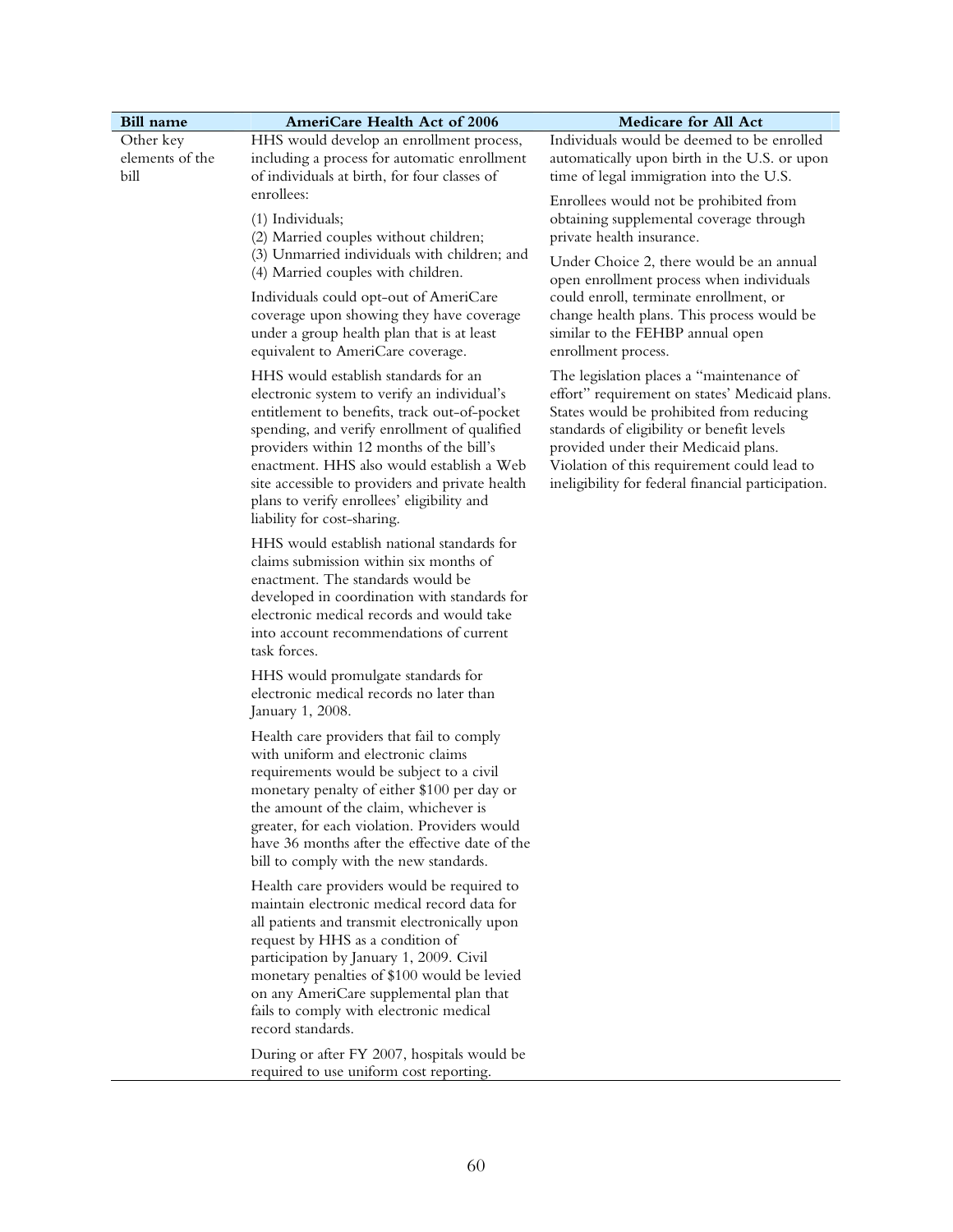| <b>Bill name</b>                            | Medicare Early Access Act of 2005                                                                                                                                                                                                                                                                                               | <b>Ending the Medicare Disability</b>                                                                                                                                                                                                                                                                                  |
|---------------------------------------------|---------------------------------------------------------------------------------------------------------------------------------------------------------------------------------------------------------------------------------------------------------------------------------------------------------------------------------|------------------------------------------------------------------------------------------------------------------------------------------------------------------------------------------------------------------------------------------------------------------------------------------------------------------------|
|                                             |                                                                                                                                                                                                                                                                                                                                 | Waiting Period Act of 2005                                                                                                                                                                                                                                                                                             |
| Bill number(s)                              | H.R. 2072                                                                                                                                                                                                                                                                                                                       | S. 1217/H.R. 2869                                                                                                                                                                                                                                                                                                      |
| Bill sponsor(s)                             | H.R. 2072 is sponsored by Representative<br>Stark and has 112 cosponsors.                                                                                                                                                                                                                                                       | S. 1217 is sponsored by Senator Bingaman<br>and has 22 cosponsors.                                                                                                                                                                                                                                                     |
|                                             |                                                                                                                                                                                                                                                                                                                                 | H.R. 2869 is sponsored by Representative<br>Green and has 57 cosponsors.                                                                                                                                                                                                                                               |
| Latest<br>Congressional                     | H.R. 2072 was referred to the House Ways<br>and Means Subcommittee on Health on May                                                                                                                                                                                                                                             | S. 1217 was referred to the Senate Finance<br>Committee on June 6, 2005.                                                                                                                                                                                                                                               |
| action                                      | 16, 2005, the Education and Workforce<br>Subcommittee on Employer-Employee<br>Relations on May 20, 2005, and the Energy<br>and Commerce Subcommittee on Health on<br>May 23, 2005.                                                                                                                                              | H.R. 2869 was referred to the House Ways<br>and Means Health and Social Security<br>Subcommittees on June 27, 2005, and to the<br>House Energy and Commerce Health<br>Subcommittee on July 1, 2005.                                                                                                                    |
| Basic structure of<br>coverage<br>expansion | Allows certain near elderly persons to buy in<br>to Medicare. This coverage expansion would<br>be financed fully through premiums,<br>although individuals could claim a partial<br>federal tax credit for the premiums.                                                                                                        | The bill would phase out the 24-month<br>waiting period for individuals under age 65<br>to be eligible for Medicare on the basis of<br>receiving disability insurance benefits under<br>the Title II Old Age, Survivors and Disability                                                                                 |
|                                             | Enrollees could claim a refundable tax credit<br>for up to 75 percent of the premium amount.                                                                                                                                                                                                                                    | Insurance (OASDI) Social Security Act<br>$(SSA)$ .                                                                                                                                                                                                                                                                     |
|                                             | The tax credit could be claimed in advance<br>(on a monthly basis) or at the end of the year<br>on the individual's federal income tax return.                                                                                                                                                                                  | In addition, the bill would create new<br>Medicare eligibility for individuals suffering<br>from fatal diseases (such as amyotrophic                                                                                                                                                                                   |
|                                             | Employers offering retiree benefits could<br>provide wraparound benefits for enrollees in<br>the buy-in program. In addition, employers<br>could pay 25 percent of the Medicare buy-in<br>amount on behalf of retirees.                                                                                                         | lateral sclerosis, or ALS), as defined by the<br>Secretary of Health and Human Services<br>$(HHS)$ .                                                                                                                                                                                                                   |
| Description of<br>eligible<br>participants  | This expansion would target near-elderly<br>individuals who are not eligible for<br>employer-sponsored coverage or coverage<br>through a federal health program.                                                                                                                                                                | This expansion would target non-elderly<br>disabled individuals and individuals suffering<br>from fatal diseases.                                                                                                                                                                                                      |
| Eligibility criteria                        | Individuals 55 to 64 years of age who would<br>be eligible for Medicare Part A if they were                                                                                                                                                                                                                                     | Individuals under age 65 entitled to disability<br>insurance benefits under the SSA; and                                                                                                                                                                                                                               |
|                                             | 65 years of age would be able to enroll in the<br>Medicare Early Access program as long as<br>they are not eligible for:                                                                                                                                                                                                        | Individuals with life-threatening diseases,<br>identified by HHS as fatal without medical<br>treatment. In compiling the list of diseases,                                                                                                                                                                             |
|                                             | Medicare, Medicaid, Federal Employees<br>Health Benefits Program (FEHBP),<br>TRICARE or health benefits provided<br>to active duty military; or<br>Employer-sponsored health coverage.<br>٠<br>However, individuals eligible for<br>COBRA or enrolled in a retiree health<br>plan may enroll in the Medicare buy-in<br>program. | HHS would be required to consult with the<br>Director of the National Institutes of Health<br>(NIH), the Director of the Centers for<br>Disease Control and Prevention (CDC), the<br>Director of the National Science Foundation<br>(NSF), and the Institute of Medicine (IOM)<br>of the National Academy of Sciences. |
| Benefits                                    | Enrollees would receive the same benefits<br>available to Medicare beneficiaries.                                                                                                                                                                                                                                               | Eligible individuals would be eligible for the<br>full range of benefits under the Medicare<br>program.                                                                                                                                                                                                                |
|                                             | In addition, employers offering retiree<br>benefits could pay for items and services not<br>covered by Medicare.                                                                                                                                                                                                                | The waiting period for beneficiaries would<br>be phased out as follows:                                                                                                                                                                                                                                                |

# Table A-3. Side-by-Side Analysis of the Medicare Early Access Act of 2005 and the Ending the Medicare Disability Waiting Period Act of 2005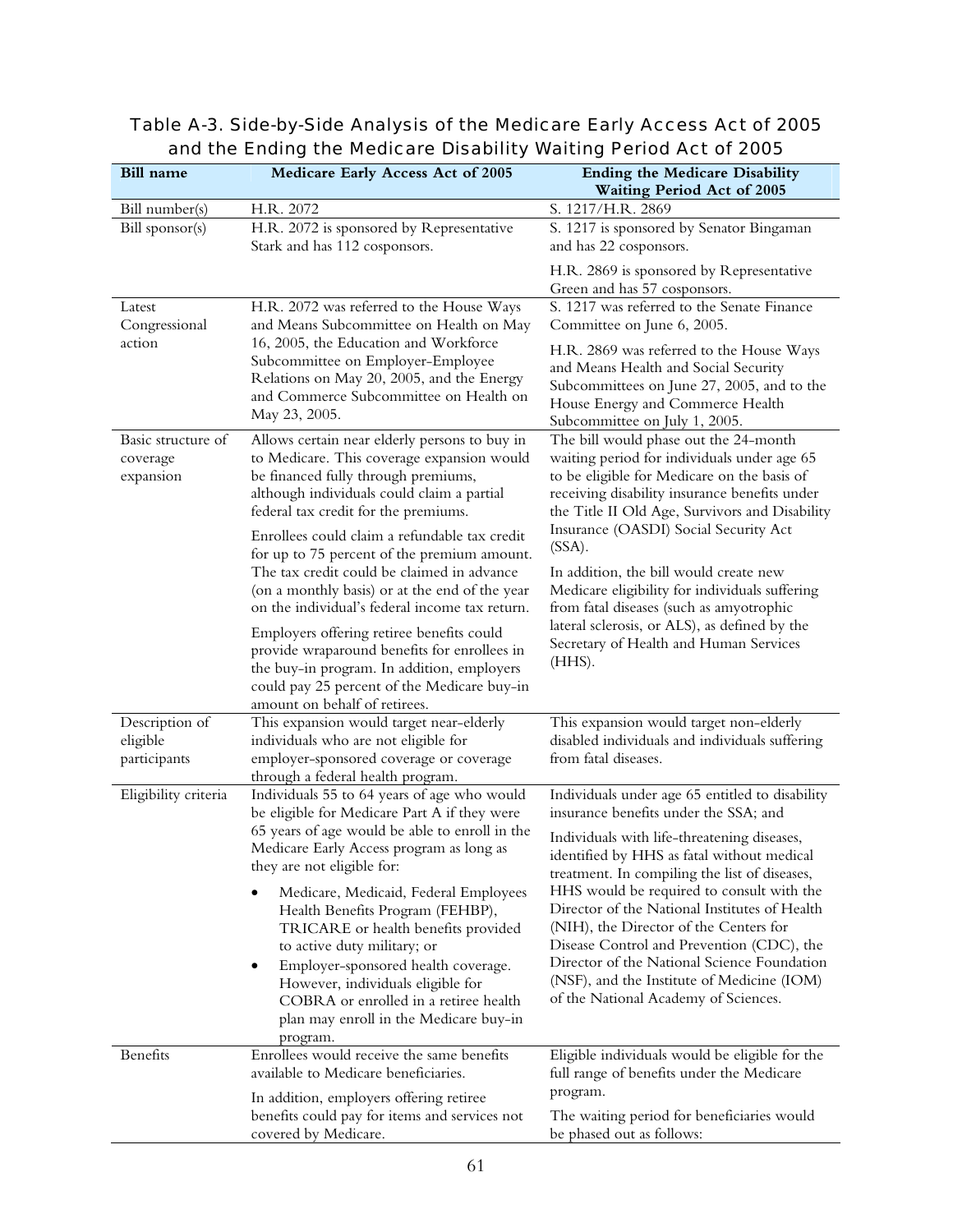| <b>Bill name</b>                                                | Medicare Early Access Act of 2005                                                                                                                                                                                                                                                                                                                                                                                                                                                                                                                                                        | <b>Ending the Medicare Disability</b><br>Waiting Period Act of 2005                                                                                                                                                                                                                                                                            |
|-----------------------------------------------------------------|------------------------------------------------------------------------------------------------------------------------------------------------------------------------------------------------------------------------------------------------------------------------------------------------------------------------------------------------------------------------------------------------------------------------------------------------------------------------------------------------------------------------------------------------------------------------------------------|------------------------------------------------------------------------------------------------------------------------------------------------------------------------------------------------------------------------------------------------------------------------------------------------------------------------------------------------|
|                                                                 |                                                                                                                                                                                                                                                                                                                                                                                                                                                                                                                                                                                          | In 2006, the waiting period would be 18<br>٠<br>months;<br>In 2007, 16 months;<br>٠<br>In 2008, 14 months;<br>٠<br>In 2009, 12 months;<br>٠<br>In 2010, 10 months;<br>٠<br>In 2011, 8 months;<br>٠<br>In 2012, $5$ months;<br>٠<br>In $2013$ , 4 months;<br>In 2014, 2 months; and<br>٠<br>In 2015 and each subsequent year,<br>٠<br>0 months. |
| Premium and<br>cost-sharing<br>requirements                     | Enrollees would pay premiums, based on the<br>average national per capita cost of providing<br>services to near-elderly persons under this<br>program. Premiums could vary by age.                                                                                                                                                                                                                                                                                                                                                                                                       | New beneficiaries would be subject to the<br>same cost-sharing requirements currently in<br>place under the Medicare program.                                                                                                                                                                                                                  |
|                                                                 | Cost-sharing for covered services would be<br>the same as for other Medicare beneficiaries.                                                                                                                                                                                                                                                                                                                                                                                                                                                                                              |                                                                                                                                                                                                                                                                                                                                                |
| Incentives and<br>federal subsidies                             | Individuals would be given a refundable tax<br>credit for up to 75 percent of the premium<br>amount. Since the credit would be<br>refundable, the taxpayer would receive the<br>entire amount of the credit regardless of the<br>amount owed in taxes for the year (e.g., if<br>the credit is more than the amount owed by<br>the taxpayer, the taxpayer would receive the<br>remaining amount of the credit in the form<br>of a refund).<br>The tax credit could be claimed at the end of<br>the year when filing the federal income tax<br>return or in advance on a monthly basis. If | None specified.                                                                                                                                                                                                                                                                                                                                |
|                                                                 | paid in advance, the Internal Revenue<br>Service (IRS) would pay the Department of<br>Health and Human Services (HHS) directly<br>as a partial payment of the enrollee's<br>premium.                                                                                                                                                                                                                                                                                                                                                                                                     |                                                                                                                                                                                                                                                                                                                                                |
| Changes to public<br>program(s)                                 | The bill would permit near-elderly<br>individuals to obtain Medicare benefits.                                                                                                                                                                                                                                                                                                                                                                                                                                                                                                           | The legislation would expand the population<br>of eligible Medicare beneficiaries.                                                                                                                                                                                                                                                             |
|                                                                 | Enrollees in the Medicare buy-in program<br>would not be eligible for Medicaid program<br>services otherwise available to Medicare<br>beneficiaries (e.g., Medicaid long-term care<br>assistance).                                                                                                                                                                                                                                                                                                                                                                                       |                                                                                                                                                                                                                                                                                                                                                |
|                                                                 | The annual capitation rate for Medicare<br>Advantage plans (Medicare Part C) would be<br>adjusted to reflect differences in expected<br>costs between near-elderly buy-in enrollees<br>and Medicare beneficiaries.                                                                                                                                                                                                                                                                                                                                                                       |                                                                                                                                                                                                                                                                                                                                                |
| Administration<br>and oversight of<br>the coverage<br>expansion | The IRS would administer the tax credit.<br>HHS would administer the Medicare benefits<br>for these enrollees.                                                                                                                                                                                                                                                                                                                                                                                                                                                                           | The expansion would retain the current<br>Medicare administrative structure under<br>HHS.                                                                                                                                                                                                                                                      |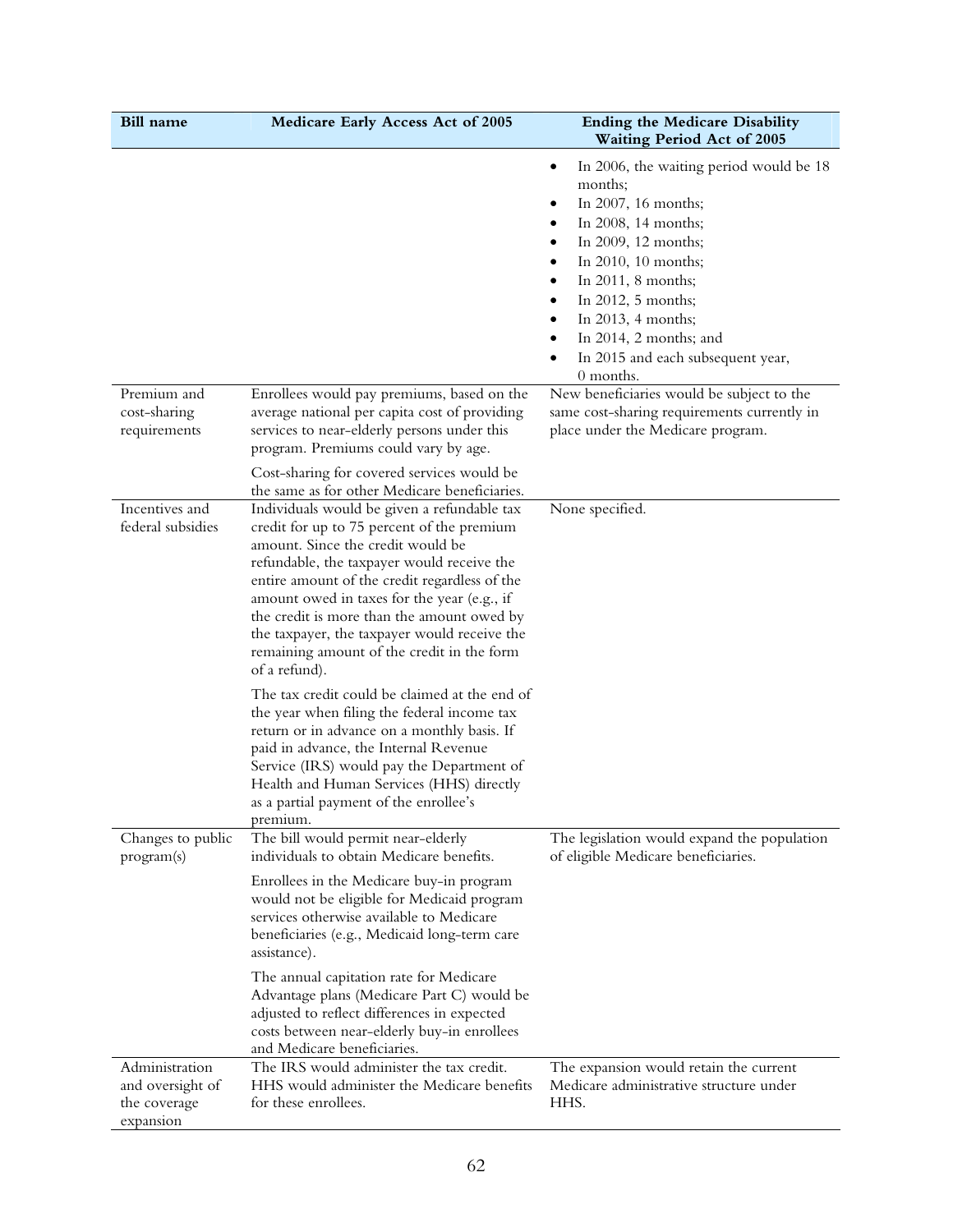| <b>Bill</b> name                                                  | Medicare Early Access Act of 2005                                                                                                                                                                                                                                                                                                                                                                                                                                                                                                                                                                                                                                                                                                                                                                                                                                                                                                                                                                                                                                                                                                                                                                                                                                                                                                                                                                                                                                                      | <b>Ending the Medicare Disability</b><br>Waiting Period Act of 2005                                                                                                                                                                                                                                                                                                                                                |
|-------------------------------------------------------------------|----------------------------------------------------------------------------------------------------------------------------------------------------------------------------------------------------------------------------------------------------------------------------------------------------------------------------------------------------------------------------------------------------------------------------------------------------------------------------------------------------------------------------------------------------------------------------------------------------------------------------------------------------------------------------------------------------------------------------------------------------------------------------------------------------------------------------------------------------------------------------------------------------------------------------------------------------------------------------------------------------------------------------------------------------------------------------------------------------------------------------------------------------------------------------------------------------------------------------------------------------------------------------------------------------------------------------------------------------------------------------------------------------------------------------------------------------------------------------------------|--------------------------------------------------------------------------------------------------------------------------------------------------------------------------------------------------------------------------------------------------------------------------------------------------------------------------------------------------------------------------------------------------------------------|
| Changes to<br>federal or state<br>oversight of<br>health coverage | None specified.                                                                                                                                                                                                                                                                                                                                                                                                                                                                                                                                                                                                                                                                                                                                                                                                                                                                                                                                                                                                                                                                                                                                                                                                                                                                                                                                                                                                                                                                        | None specified.                                                                                                                                                                                                                                                                                                                                                                                                    |
| Financing                                                         | A new, separate trust fund (the Medicare<br>Early Access Trust Fund) would be established<br>to collect premiums and pay for benefits.                                                                                                                                                                                                                                                                                                                                                                                                                                                                                                                                                                                                                                                                                                                                                                                                                                                                                                                                                                                                                                                                                                                                                                                                                                                                                                                                                 | The Medicare program would be responsible<br>for covering all beneficiaries that become<br>newly eligible under the terms of this bill.                                                                                                                                                                                                                                                                            |
|                                                                   | Coverage expansion would be paid for by a<br>combination of enrollee premiums, general<br>federal revenues (the tax credit), and<br>employer contributions to enrollee<br>premiums.                                                                                                                                                                                                                                                                                                                                                                                                                                                                                                                                                                                                                                                                                                                                                                                                                                                                                                                                                                                                                                                                                                                                                                                                                                                                                                    | In addition, for fiscal year (FY) 2006 and FY<br>2007, the bill would authorize \$750,000 for<br>the IOM report (discussed below).                                                                                                                                                                                                                                                                                 |
| Key<br>implementation<br>dates                                    | To be determined (current effective date:<br>January 1, 2006).                                                                                                                                                                                                                                                                                                                                                                                                                                                                                                                                                                                                                                                                                                                                                                                                                                                                                                                                                                                                                                                                                                                                                                                                                                                                                                                                                                                                                         | "No sooner than" 90 days after the<br>enactment date of the legislation.                                                                                                                                                                                                                                                                                                                                           |
| Other key<br>elements of the<br>bill                              | Employers offering retiree benefits whose<br>retirees enroll in the program could provide<br>wraparound coverage and pay a portion of<br>the premium (25 percent) on behalf of<br>retirees.<br>The bill would establish limited enrollment<br>periods, as described below:<br>Initial enrollment would be limited to a<br>four-month period following initial<br>implementation of the bill for eligible<br>individuals;<br>After the initial enrollment period,<br>٠<br>individuals who subsequently become<br>eligible would have a limited period of<br>time to enroll (e.g., persons who turn 55<br>and do not have access to federal or<br>employer-sponsored coverage or who<br>lose access to coverage after age 55).<br>These individuals would be required to<br>enroll within a four-month period.<br>An annual report on the status of the newly<br>created Medicare trust fund would be issued<br>by the trust fund's board of trustees.<br>The General Accounting Office (GAO)<br>would periodically report on the adequacy of<br>the financing of coverage provided under this<br>Medicare buy-in program.<br>The legislation does not address the sale of<br>Medigap policies to enrollees. Currently,<br>federal law does not require insurers to sell<br>Medigap policies to beneficiaries under age<br>65. Insurers may sell policies to persons<br>under 65 voluntarily (but can charge a higher<br>rate) or because of requirements established<br>by some states. | The legislation would require HHS to<br>request a study from the IOM on the range<br>of disability conditions that could be delayed<br>or prevented if individuals receive access to<br>health care services and coverage before the<br>condition renders the individual "disabled."<br>Results of the study would be submitted to<br>Congress within two years after the date of<br>enactment of the legislation. |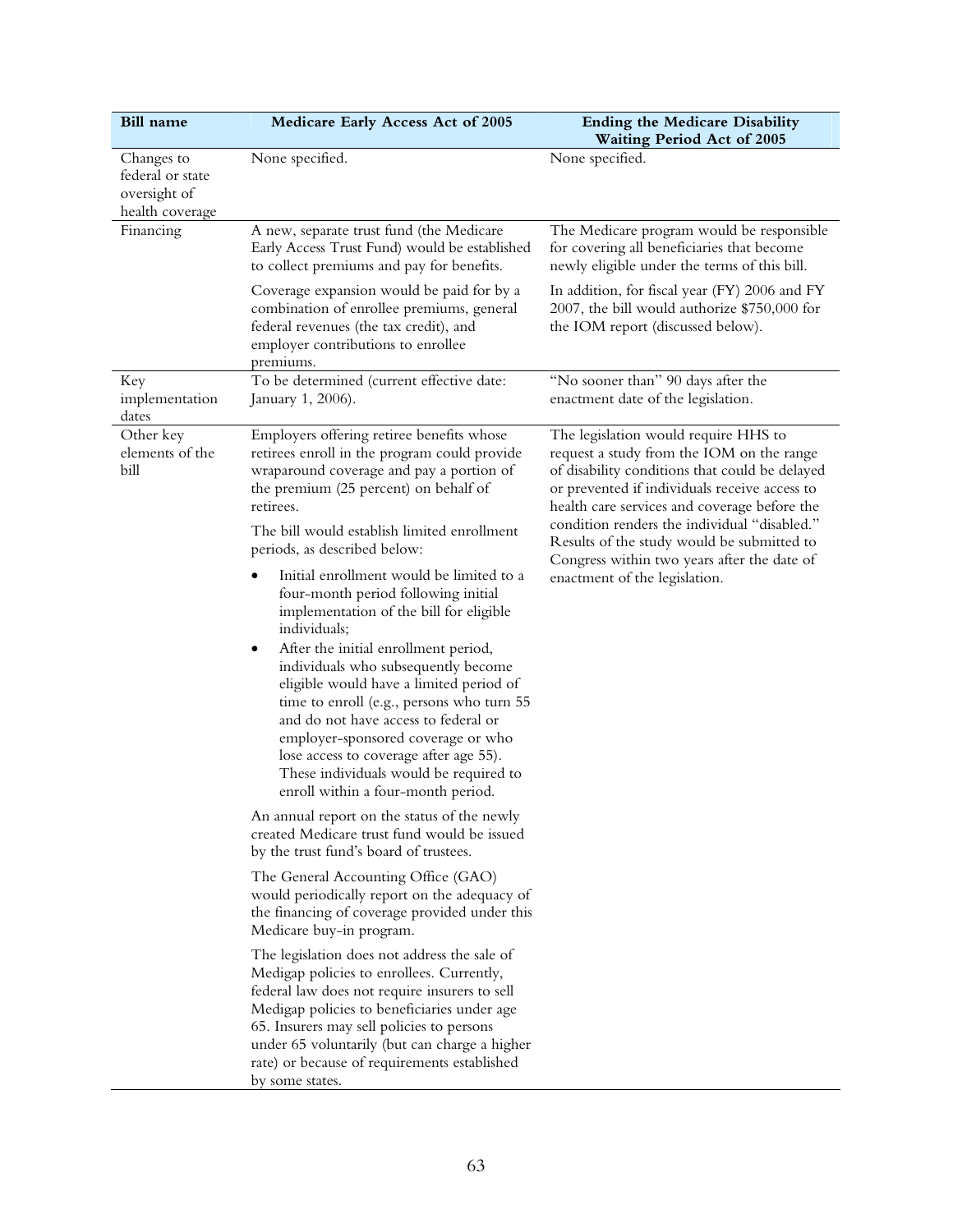| <b>Bill</b> name                                                   | .<br>Kids Come First Act of 2007                                                                                                                                                                                                                                                                                                                                                                                                                                                                                                                                                                                                                                                                                                                                                                                                     | FamilyCare Act of 2005                                                                                                                                                                                                                                                                                                                                                                                     |
|--------------------------------------------------------------------|--------------------------------------------------------------------------------------------------------------------------------------------------------------------------------------------------------------------------------------------------------------------------------------------------------------------------------------------------------------------------------------------------------------------------------------------------------------------------------------------------------------------------------------------------------------------------------------------------------------------------------------------------------------------------------------------------------------------------------------------------------------------------------------------------------------------------------------|------------------------------------------------------------------------------------------------------------------------------------------------------------------------------------------------------------------------------------------------------------------------------------------------------------------------------------------------------------------------------------------------------------|
| Bill number(s)                                                     | S. 95/H.R. 1668                                                                                                                                                                                                                                                                                                                                                                                                                                                                                                                                                                                                                                                                                                                                                                                                                      | H.R. 2071                                                                                                                                                                                                                                                                                                                                                                                                  |
| Bill sponsor(s)                                                    | S. 95 is sponsored by Senator Kerry and has<br>six cosponsors.                                                                                                                                                                                                                                                                                                                                                                                                                                                                                                                                                                                                                                                                                                                                                                       | H.R. 2071 is sponsored by Representative<br>Dingell and has 106 cosponsors.                                                                                                                                                                                                                                                                                                                                |
|                                                                    | H.R. 1668 is sponsored by Representative<br>Waxman and has 70 cosponsors.                                                                                                                                                                                                                                                                                                                                                                                                                                                                                                                                                                                                                                                                                                                                                            |                                                                                                                                                                                                                                                                                                                                                                                                            |
| Latest<br>Congressional<br>action                                  | S. 95 was referred to the Senate Committee<br>on Finance on January 4, 2007.<br>H.R. 1668 was referred to the:<br>House Committee on Energy and<br>Commerce, Subcommittee on Health on<br>April 22, 2005;<br>House Committee on Ways and Means,<br>٠<br>Subcommittee on Health on April 27,<br>2005; and<br>House Committee on Education and<br>٠<br>Workforce, Subcommittee on<br>Employer-Employee Relations on May                                                                                                                                                                                                                                                                                                                                                                                                                | H.R. 2071 was referred to the House<br>Committee on Energy and Commerce,<br>Subcommittee on Health on May 23, 2005.                                                                                                                                                                                                                                                                                        |
| Basic structure<br>of coverage<br>expansion                        | 9, 2005.<br>Expands coverage for children by increasing<br>access to public and private coverage in<br>several ways. The bill would:<br>Provide 100 percent federal financing of<br>children in poverty in Medicaid in<br>exchange for states expanding coverage<br>to children in higher-income families<br>through Medicaid or the State<br>Children's Health Insurance Program<br>(SCHIP) and streamlining enrollment;<br>Create a refundable tax credit for<br>٠<br>premiums paid to cover children<br>through private health insurance; and<br>Require employers offering health<br>coverage to offer a family coverage option.<br>Additionally, the bill would reduce<br>individuals' federal tax exemptions<br>proportionate to the length of time that their<br>dependent children are uninsured during the<br>taxable year. | Creates FamilyCare, a new federal public<br>health program, which would replace the<br>current State Children's Health Insurance<br>Program (SCHIP). The bill would expand<br>coverage for eligible parents of low-income<br>children, legal immigrants, children up to age<br>21, and pregnant women.                                                                                                     |
| Description of<br>eligible<br>participants<br>Eligibility criteria | Children of all income levels could be<br>affected by the bill.<br>The following eligible individuals could<br>obtain coverage through Medicaid and<br>SCHIP expansions:<br>Children under age 21 (up from age 19<br>under both programs) in families with<br>annual incomes not exceeding 300<br>percent of the federal poverty level (FPL)                                                                                                                                                                                                                                                                                                                                                                                                                                                                                         | Parents of low-income children, legal<br>immigrants, children up to age 21, and<br>pregnant women could be affected by this bill.<br>Eligibility criteria under Medicaid would<br>change in the following ways:<br>Children ages 19 or 20 in families with<br>income above Medicaid income limits<br>could be covered.<br>A new optional category of Medicaid<br>٠<br>eligibility would be established for |
|                                                                    | (up from SCHIP's current limit of 200<br>percent FPL); <sup>29</sup>                                                                                                                                                                                                                                                                                                                                                                                                                                                                                                                                                                                                                                                                                                                                                                 | parents of categorically eligible children<br>who are low-income and not otherwise                                                                                                                                                                                                                                                                                                                         |

# Table A-4. Side-by-Side Analysis of the Kids Come First Act of 2007 and the FamilyCare Act of 2005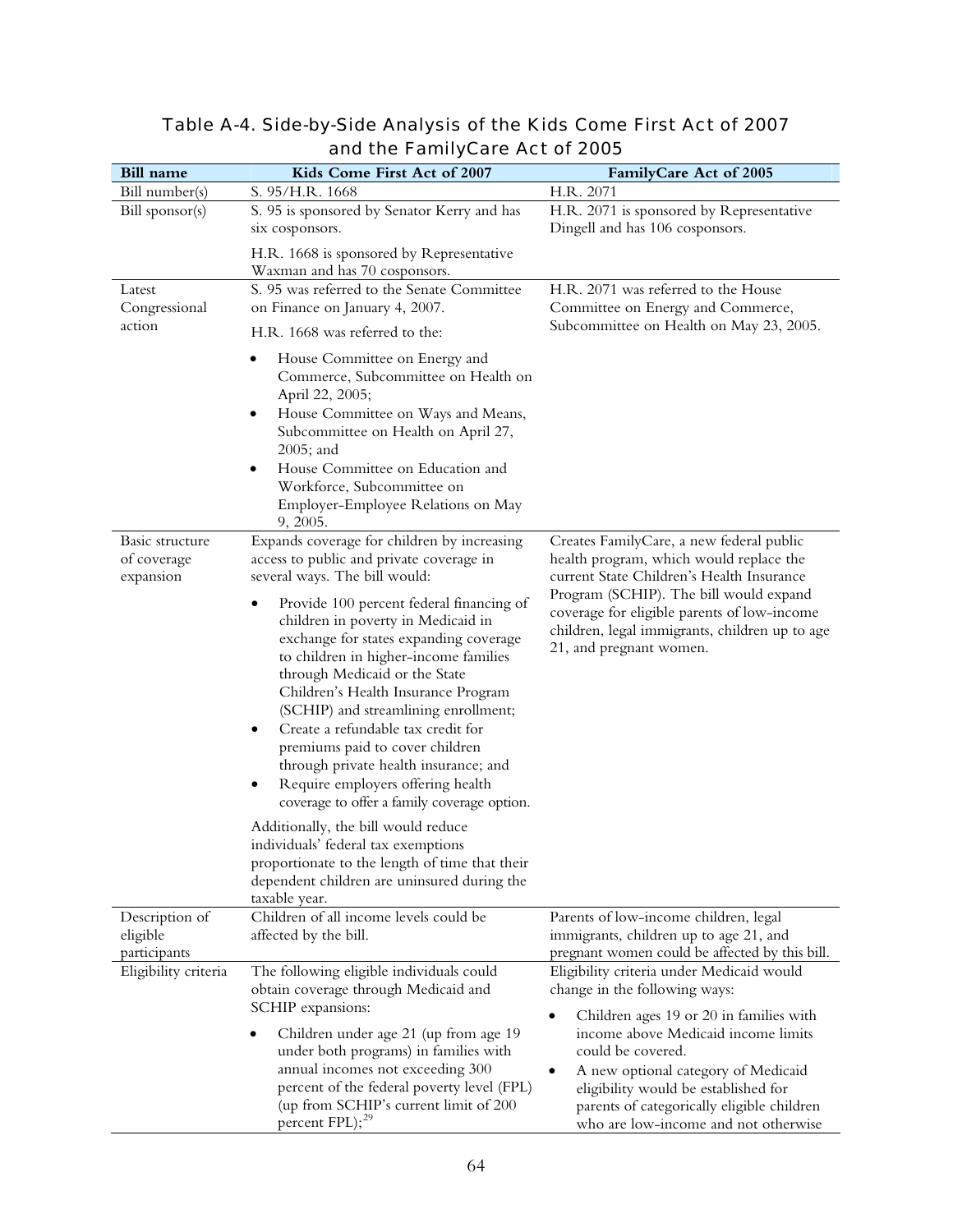| <b>Bill</b> name | Kids Come First Act of 2007                                                                                                                                                                                                                                                                                                                                                                                                                                                                                                                                                                                                                                                                                                                                                                                                                                                                                                                                                                      | FamilyCare Act of 2005                                                                                                                                                                                                                                                                                                                                                                                                                                                                                                                                                                                                                                                                                                                                                                                                                                                                                                                                                                                                                                                                                                                   |
|------------------|--------------------------------------------------------------------------------------------------------------------------------------------------------------------------------------------------------------------------------------------------------------------------------------------------------------------------------------------------------------------------------------------------------------------------------------------------------------------------------------------------------------------------------------------------------------------------------------------------------------------------------------------------------------------------------------------------------------------------------------------------------------------------------------------------------------------------------------------------------------------------------------------------------------------------------------------------------------------------------------------------|------------------------------------------------------------------------------------------------------------------------------------------------------------------------------------------------------------------------------------------------------------------------------------------------------------------------------------------------------------------------------------------------------------------------------------------------------------------------------------------------------------------------------------------------------------------------------------------------------------------------------------------------------------------------------------------------------------------------------------------------------------------------------------------------------------------------------------------------------------------------------------------------------------------------------------------------------------------------------------------------------------------------------------------------------------------------------------------------------------------------------------------|
|                  | Legal immigrant children under age 21<br>$\bullet$<br>lawfully residing in the U.S.; and<br>Low-income children under age 21 of<br>٠<br>state employees.<br>All taxpayers regardless of income could<br>claim a refundable tax credit for premiums<br>paid to cover children in the private market.<br>Since the tax credit is refundable, taxpayers<br>would receive the entire amount of the<br>credit regardless of the amount owed in taxes<br>for the year (e.g., if the credit is more than<br>the amount owed by the taxpayer, the<br>taxpayer would receive the remaining<br>amount of the credit in the form of a<br>refund).<br>In addition, employees who have employer-<br>based health coverage must be offered the<br>option to enroll in family coverage.                                                                                                                                                                                                                         | eligible for medical assistance under<br>Medicaid. <sup>30</sup> (Categorically eligible<br>children are those that states are required<br>by federal law to cover to receive federal<br>funds for Medicaid.)<br>Pregnant women with annual incomes<br>٠<br>greater than 185 percent FPL could be<br>covered. <sup>31</sup><br>The presumptive eligibility period under<br>٠<br>Medicaid would be expanded to provide<br>eligibility for parents of presumptively<br>eligible children. <sup>32</sup><br>Eligibility criteria under SCHIP would<br>change in the following ways:<br>Eligibility for children born to parents<br>receiving coverage under FamilyCare<br>(formerly SCHIP) would be automatic.<br>Presumptive eligibility under FamilyCare<br>٠<br>(formerly SCHIP) would be expanded to<br>include pregnant women and parents.<br>Parents of SCHIP-covered children not<br>otherwise eligible for Medicaid would be<br>eligible for coverage under FamilyCare<br>(formerly SCHIP).<br>Legal immigrants who are pregnant women,<br>children up to age 21, or parents of such<br>children could be covered under Medicaid or |
| Benefits         | Children under age 21 in families with<br>annual incomes not exceeding 300 percent<br>FPL would receive:<br>Benefits under SCHIP if their families'<br>٠<br>incomes are between 100 and 300<br>percent FPL; or<br>Coverage through the state-subsidized<br>purchase of dependent coverage under a<br>group health plan (so long as HHS<br>determines that the coverage is<br>consistent with the benefit standards<br>under SCHIP, and the state provides<br>wraparound coverage either under<br>Medicaid or SCHIP to ensure that all<br>children receive the same level of<br>benefits regardless of how they are<br>covered).<br>States also would be required to permit<br>children under 21 from families with<br>incomes exceeding 300 percent FPL who<br>already receive coverage under Medicaid or<br>any group health plan to purchase full or<br>wraparound coverage under SCHIP. States<br>could either provide wraparound coverage<br>for free or could require payment at full cost. | FamilyCare (formerly SCHIP).<br>Current Medicaid and SCHIP benefit<br>packages would not change.                                                                                                                                                                                                                                                                                                                                                                                                                                                                                                                                                                                                                                                                                                                                                                                                                                                                                                                                                                                                                                         |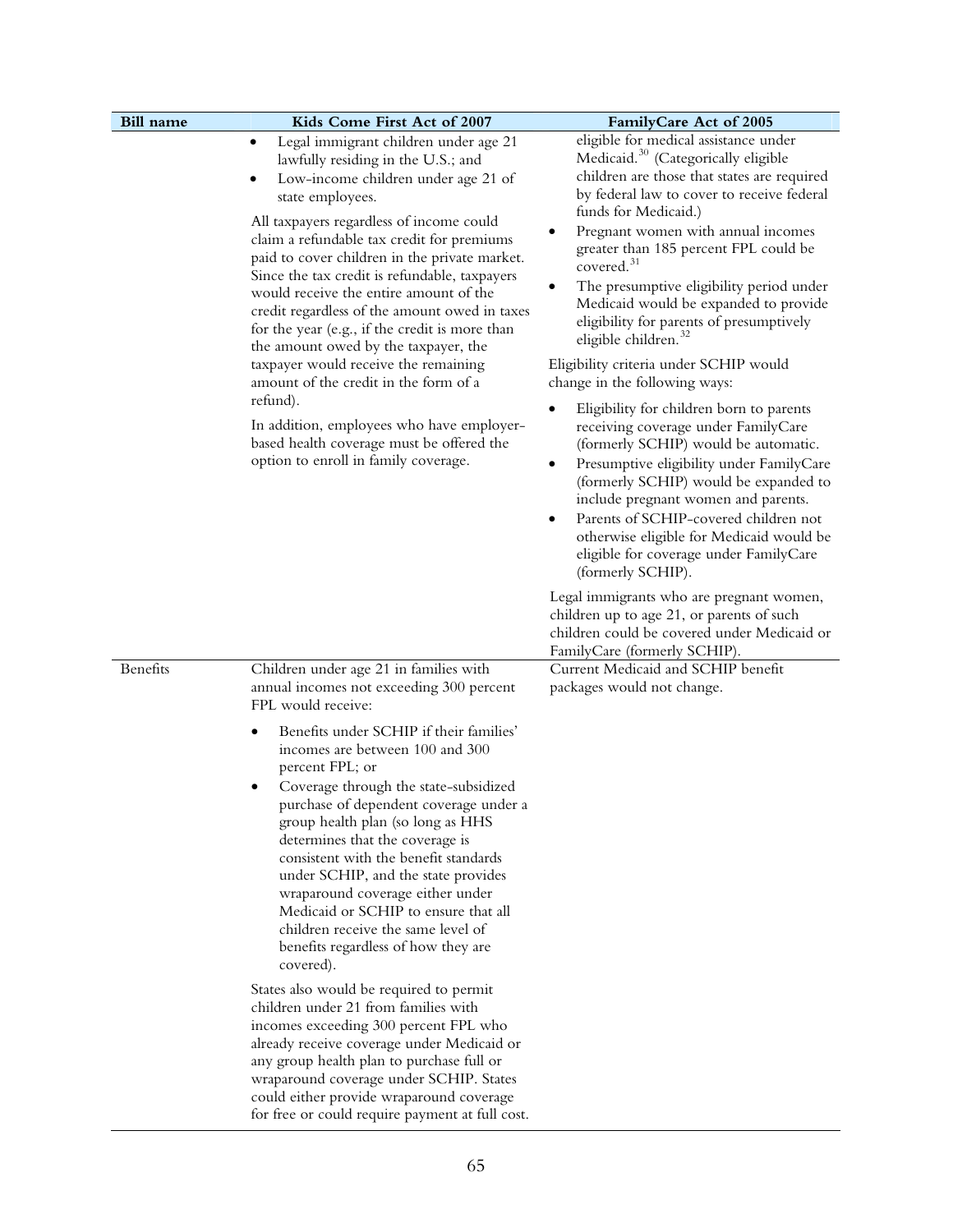| <b>Bill</b> name                            | Kids Come First Act of 2007                                                                                                                                                                                                                                                                                                                                                                                                                                                                                                                                                                                                                                                                                                                                                                                                                                         | FamilyCare Act of 2005                                                                                                                                                                                       |
|---------------------------------------------|---------------------------------------------------------------------------------------------------------------------------------------------------------------------------------------------------------------------------------------------------------------------------------------------------------------------------------------------------------------------------------------------------------------------------------------------------------------------------------------------------------------------------------------------------------------------------------------------------------------------------------------------------------------------------------------------------------------------------------------------------------------------------------------------------------------------------------------------------------------------|--------------------------------------------------------------------------------------------------------------------------------------------------------------------------------------------------------------|
|                                             | States would no longer be prohibited from<br>providing SCHIP coverage to low-income<br>children of state employees.                                                                                                                                                                                                                                                                                                                                                                                                                                                                                                                                                                                                                                                                                                                                                 |                                                                                                                                                                                                              |
|                                             | In addition, states could provide coverage for<br>legal immigrant children under age 21<br>through Medicaid or SCHIP. Under current<br>law, states are generally prohibited from<br>providing anything other than emergency<br>medical services under their Medicaid or<br>SCHIP programs to legal immigrants until<br>such individuals have been in the country for<br>at least five years. <sup>33</sup>                                                                                                                                                                                                                                                                                                                                                                                                                                                          |                                                                                                                                                                                                              |
|                                             | States would be required to pay health care<br>providers for services provided to eligible<br>children at payment rates that are no less than<br>the average rates for similar services<br>established under benchmark benefit<br>packages for SCHIP. (These benchmark<br>benefit packages include FEHBP-equivalent<br>children's health insurance coverage, state<br>employee coverage, or coverage offered<br>through the HMO with the largest insured<br>commercial, non-Medicaid enrollment).<br>States also would be required to ensure that<br>payment rates are adequate to guarantee that<br>children enrolled under Medicaid or SCHIP<br>have adequate access to comprehensive care.<br>The bill does not address coverage<br>requirements for individuals claiming the<br>refundable tax credit or for coverage<br>provided through an employer-sponsored |                                                                                                                                                                                                              |
| Premium and<br>cost-sharing<br>requirements | plan.<br>Not specified.                                                                                                                                                                                                                                                                                                                                                                                                                                                                                                                                                                                                                                                                                                                                                                                                                                             | FamilyCare (formerly SCHIP), would not<br>permit cost-sharing for pregnancy-related<br>services.                                                                                                             |
|                                             |                                                                                                                                                                                                                                                                                                                                                                                                                                                                                                                                                                                                                                                                                                                                                                                                                                                                     | States would be prohibited from imposing<br>aggregate annual cost-sharing involving low-<br>income children in excess of 2.5 percent of<br>the family's annual income.                                       |
| Incentives and<br>federal subsidies         | The Federal government would provide<br>100% Federal Medicaid Assistance<br>Percentages (FMAP) for coverage of children<br>in poverty in Medicaid, and SCHIP funding<br>would no longer be capped, if states agreed to:                                                                                                                                                                                                                                                                                                                                                                                                                                                                                                                                                                                                                                             | The federal government would provide<br>enhanced Federal medical assistance<br>percentages (FMAP) and SCHIP allotments<br>in exchange for coverage expansions, as<br>described below.                        |
|                                             | Cover children in families up to 300% of<br>٠<br>poverty in Medicaid or SCHIP;<br>Permit higher-income children to<br>٠                                                                                                                                                                                                                                                                                                                                                                                                                                                                                                                                                                                                                                                                                                                                             | Payments for the following would not count<br>against a state's SCHIP allotment:                                                                                                                             |
|                                             | purchase SCHIP coverage, either full or<br>wraparound coverage; and<br>Remove enrollment and access barriers<br>while maintaining current Medicaid<br>eligibility levels for children.                                                                                                                                                                                                                                                                                                                                                                                                                                                                                                                                                                                                                                                                              | The amount that states are already paid<br>under the regular FMAP rates for<br>currently providing coverage to pregnant<br>women with incomes above 133 percent<br>FPL;<br>Payments for services provided to |
|                                             | A new refundable tax credit would be<br>created for health insurance coverage of                                                                                                                                                                                                                                                                                                                                                                                                                                                                                                                                                                                                                                                                                                                                                                                    | parents under FamilyCare (formerly<br>SCHIP); and                                                                                                                                                            |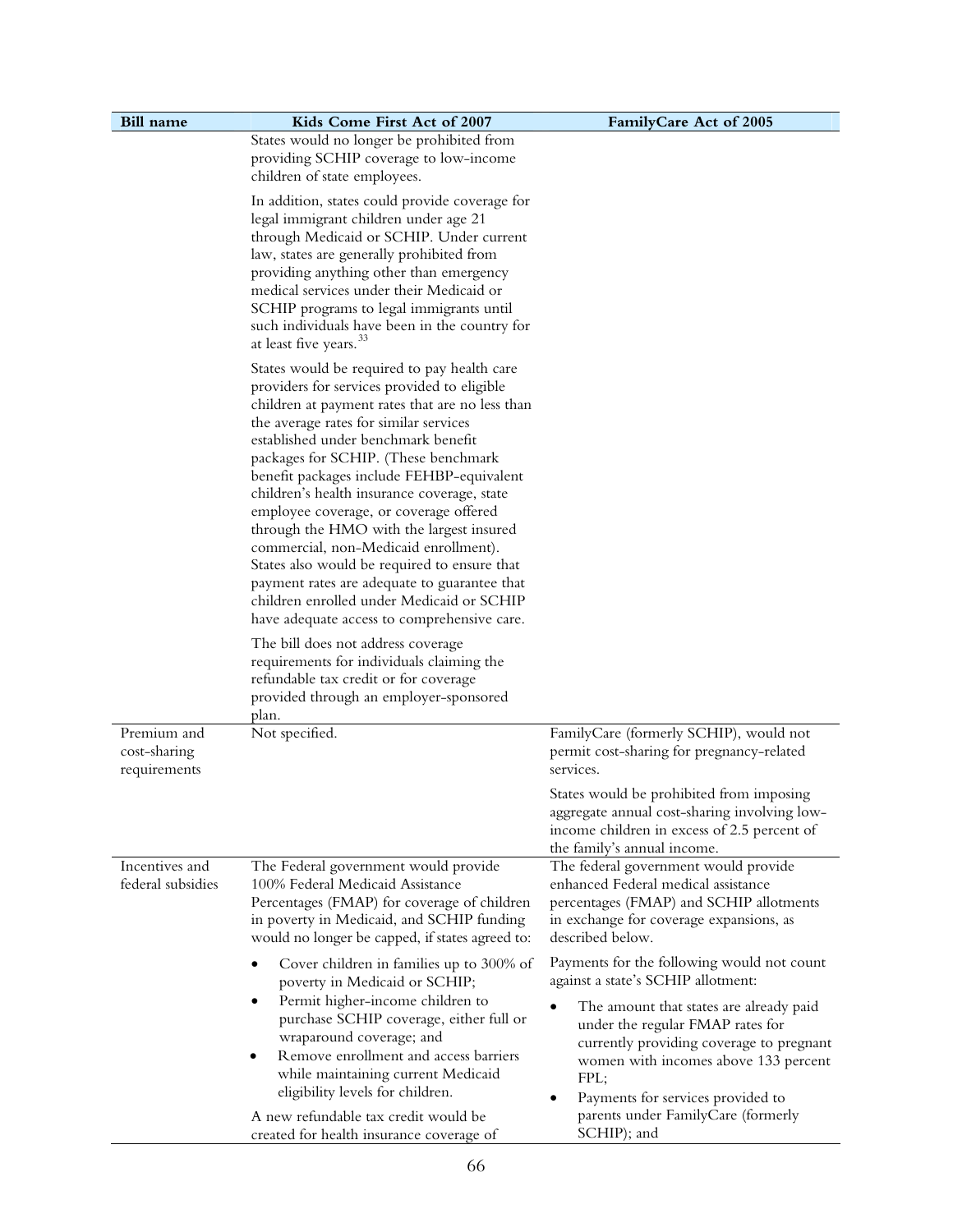| <b>Bill name</b>                | Kids Come First Act of 2007                                                                                                                                                                                                                                                                                                                                                                                                                                                                                                                                                                                                                                                                                                                                                                                                                                                                                                                                                                                                                                                                                                                                                                                                | FamilyCare Act of 2005                                                                                                                                                                                                                                                                                                                                                                                                                                                                                                                                                                                                                                                                                                                                                                                                                                                                                                                                                                                                                                                                                                                                                                                                                                 |
|---------------------------------|----------------------------------------------------------------------------------------------------------------------------------------------------------------------------------------------------------------------------------------------------------------------------------------------------------------------------------------------------------------------------------------------------------------------------------------------------------------------------------------------------------------------------------------------------------------------------------------------------------------------------------------------------------------------------------------------------------------------------------------------------------------------------------------------------------------------------------------------------------------------------------------------------------------------------------------------------------------------------------------------------------------------------------------------------------------------------------------------------------------------------------------------------------------------------------------------------------------------------|--------------------------------------------------------------------------------------------------------------------------------------------------------------------------------------------------------------------------------------------------------------------------------------------------------------------------------------------------------------------------------------------------------------------------------------------------------------------------------------------------------------------------------------------------------------------------------------------------------------------------------------------------------------------------------------------------------------------------------------------------------------------------------------------------------------------------------------------------------------------------------------------------------------------------------------------------------------------------------------------------------------------------------------------------------------------------------------------------------------------------------------------------------------------------------------------------------------------------------------------------------|
|                                 | dependent children. Forfeiture of the<br>personal tax exemption would be instituted<br>for any taxpayer whose children are without<br>health care coverage.<br>The legislation would create a new<br>refundable tax credit for health insurance<br>coverage for children. The credit would be<br>equal to the amount paid for qualified health<br>insurance for a dependent child during the                                                                                                                                                                                                                                                                                                                                                                                                                                                                                                                                                                                                                                                                                                                                                                                                                               | The amount that states are already paid<br>under the regular FMAP rates for<br>currently providing coverage to children<br>ages 19 and 20 from families with<br>incomes above Medicaid limits.                                                                                                                                                                                                                                                                                                                                                                                                                                                                                                                                                                                                                                                                                                                                                                                                                                                                                                                                                                                                                                                         |
|                                 | tax year that exceeds 5 percent of the<br>taxpayer's adjusted gross income. Any<br>deductions taxpayers would have taken for<br>medical expenses or high-deductible health<br>plans would be reduced by the credit allowed<br>under this bill.                                                                                                                                                                                                                                                                                                                                                                                                                                                                                                                                                                                                                                                                                                                                                                                                                                                                                                                                                                             |                                                                                                                                                                                                                                                                                                                                                                                                                                                                                                                                                                                                                                                                                                                                                                                                                                                                                                                                                                                                                                                                                                                                                                                                                                                        |
|                                 | The personal tax exemption available to<br>taxpayers for dependent children would be<br>reduced according to the length of time the<br>dependent children go without qualified<br>health insurance. Failure to provide proof of<br>health coverage for a dependent child would<br>be penalized by a full reduction in a<br>taxpayer's personal tax exemption. These<br>provisions would <i>not</i> apply to taxpayers in<br>the lowest tax bracket.                                                                                                                                                                                                                                                                                                                                                                                                                                                                                                                                                                                                                                                                                                                                                                        |                                                                                                                                                                                                                                                                                                                                                                                                                                                                                                                                                                                                                                                                                                                                                                                                                                                                                                                                                                                                                                                                                                                                                                                                                                                        |
| Changes to public<br>program(s) | The bill would provide states with increased<br>federal Medicaid matching funds for<br>coverage expansions for children in poverty<br>under age 21, if they agreed to expand<br>coverage in Medicaid and SCHIP to children<br>up to 300% FPL, allowed children in families<br>with incomes greater than 300% of poverty<br>to purchase coverage in SCHIP, and<br>simplified enrollment procedures. States also<br>would be provided with greater options for<br>coverage of low-income children under their<br>SCHIP programs, and SCHIP funding caps<br>for states would be eliminated.<br>States could receive 100 percent FMAP rates<br>for certain coverage expansions. The increase<br>in FMAP would not apply to<br>disproportionate share hospital payments,<br>payments made under the Temporary<br>Assistance for Needy Families (TANF)<br>program, or SCHIP.<br>Eligibility determination and re-determination<br>processes would be revised as follows:<br>States could not require face-to-face<br>interviews for initial eligibility<br>determinations or re-determinations for<br>children under Medicaid or SCHIP.<br>Applications and renewals by mail,<br>telephone, and internet would be<br>sufficient. | The SCHIP program would be renamed<br>FamilyCare. New coverage expansions,<br>under both FamilyCare and Medicaid, would<br>be available.<br>Under their current Medicaid programs,<br>states would be eligible for an enhanced<br>FMAP rate for expanding coverage to:<br>Parents of covered children, so long as<br>٠<br>the state currently has a SCHIP program<br>with a maximum income limit of at least<br>200 percent FPL, does not have a wait<br>list for any eligible children under its<br>SCHIP program, and the income limit<br>set by the state for the parent expansion<br>coverage is not lower than the state's<br>SCHIP income limit;<br>Pregnant women, so long as the current<br>٠<br>income limit for Medicaid benefits for<br>pregnant women is at least 185 percent<br>FPL, higher-income pregnant women<br>are not provided coverage where lower-<br>income pregnant women are not, the<br>income limit for the pregnant women<br>coverage expansion is not less than the<br>limit already in place under the state's<br>Medicaid program, the state has a SCHIP<br>program with a maximum income limit<br>of at least 200 percent FPL, and the state<br>does not wait list any eligible children<br>for its SCHIP program; and |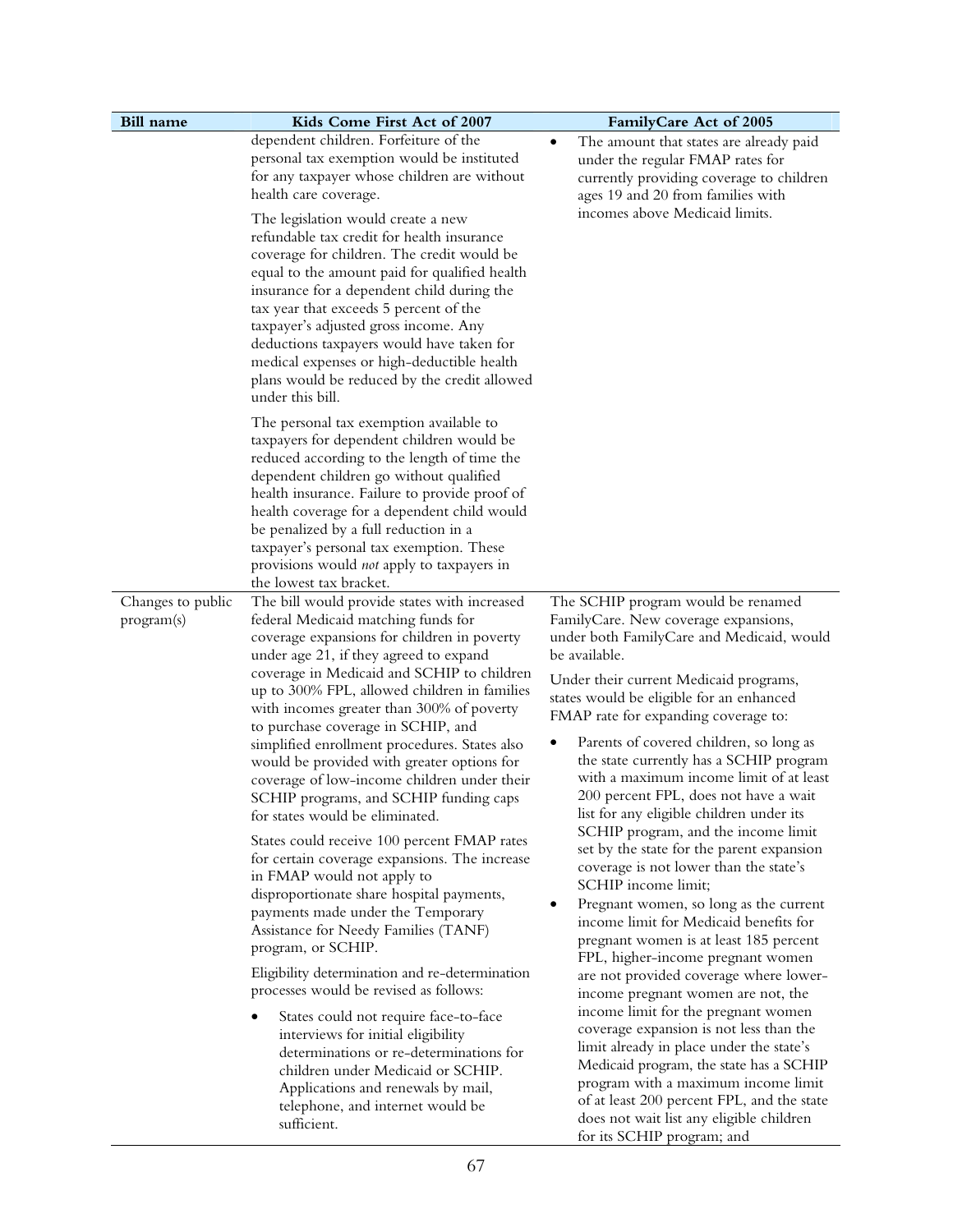| <b>Bill name</b> | Kids Come First Act of 2007                                                                                                                                                                                                                                                                                                                                                                                                                                                                                                               | FamilyCare Act of 2005                                                                                                                                                                                                                                                                                                                                                                                                                                                                                                                                                                                                                                                                                                                    |
|------------------|-------------------------------------------------------------------------------------------------------------------------------------------------------------------------------------------------------------------------------------------------------------------------------------------------------------------------------------------------------------------------------------------------------------------------------------------------------------------------------------------------------------------------------------------|-------------------------------------------------------------------------------------------------------------------------------------------------------------------------------------------------------------------------------------------------------------------------------------------------------------------------------------------------------------------------------------------------------------------------------------------------------------------------------------------------------------------------------------------------------------------------------------------------------------------------------------------------------------------------------------------------------------------------------------------|
|                  | States would be required to use all<br>$\bullet$<br>information already in their possession<br>and to avoid duplication of information<br>requests.<br>States would have to maintain eligibility<br>income, resources, and methodologies no<br>more restrictive than those already currently<br>applied to children under Medicaid.<br>States would be prohibited from imposing<br>any waiting lists, waiting periods, or other<br>limitations or barriers on the eligibility or<br>enrollment of children for assistance under<br>SCHIP. | Children ages 19 and 20 from families<br>$\bullet$<br>with incomes that exceed Medicaid<br>limits.<br>For FY 2006-2007, an enhanced FMAP rate<br>of 100 percent would be available for the<br>parent coverage expansions.<br>Under FamilyCare (formerly SCHIP),                                                                                                                                                                                                                                                                                                                                                                                                                                                                           |
|                  |                                                                                                                                                                                                                                                                                                                                                                                                                                                                                                                                           | states would have the option of providing<br>new coverage for low-income parents, low-<br>income pregnant women, or both, as long as:<br>The state currently has a SCHIP<br>$\bullet$<br>program with a maximum income limit<br>of at least 200 percent FPL;<br>The state does not wait list any eligible<br>٠<br>children for its SCHIP program;<br>The state ensures via the income limits it<br>٠<br>establishes that parents will be in the<br>same program as their children, to the<br>greatest extent possible;<br>The current restriction under SCHIP<br>$\bullet$<br>that total cost-sharing may not exceed 5<br>percent of a family's annual income will<br>apply to: 1) entire families; or 2)<br>pregnant women individually. |
|                  |                                                                                                                                                                                                                                                                                                                                                                                                                                                                                                                                           | In exchange for the FamilyCare coverage<br>expansions, states would receive greater<br>federal funding via new allotments, and<br>redistribution of unused funding would only<br>be made to states with FamilyCare programs.                                                                                                                                                                                                                                                                                                                                                                                                                                                                                                              |
|                  |                                                                                                                                                                                                                                                                                                                                                                                                                                                                                                                                           | Under Medicaid or FamilyCare (formerly<br>SCHIP), states would have the option of<br>providing coverage for legal immigrants who<br>are pregnant women, children up to age 20,<br>or parents of these children.                                                                                                                                                                                                                                                                                                                                                                                                                                                                                                                           |

Under Medicaid, states *must* provide 12-month continuous eligibility for children up to 19 years old (or older, if a state has elected to offer coverage under its state plan for children older than 19). A state's FamilyCare (formerly SCHIP) program would be required to provide continuous eligibility no less generous than offered under its Medicaid program.

States would have the option to extend eligibility for low-income families for up to 12 additional months (instead of the mandatory six) for transitional medical assistance (TMA). This option would not be available for families with incomes exceeding 185 percent FPL. States would have the option to waive the requirement that families receive Medicaid benefits for three of the previous six months to qualify for TMA. The TMA sunset also would be repealed.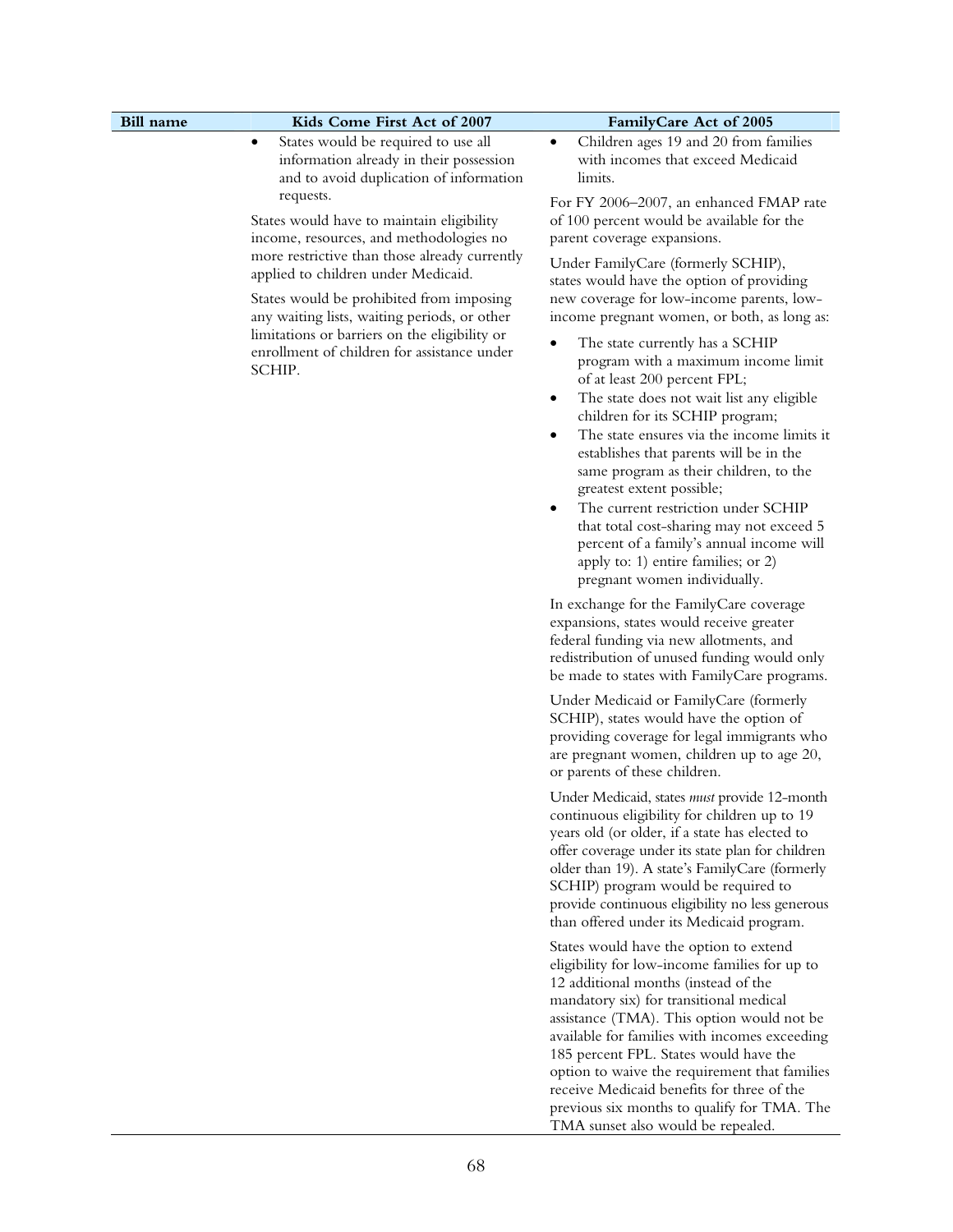| <b>Bill name</b>                                                  | Kids Come First Act of 2007                                                                                                                                                                                                                                                                                                                                               | FamilyCare Act of 2005                                                                                                                                                                                                                                                                                                                                                                                                                                                                                                                                                                                                                                          |
|-------------------------------------------------------------------|---------------------------------------------------------------------------------------------------------------------------------------------------------------------------------------------------------------------------------------------------------------------------------------------------------------------------------------------------------------------------|-----------------------------------------------------------------------------------------------------------------------------------------------------------------------------------------------------------------------------------------------------------------------------------------------------------------------------------------------------------------------------------------------------------------------------------------------------------------------------------------------------------------------------------------------------------------------------------------------------------------------------------------------------------------|
| Administration<br>and oversight of<br>the coverage<br>expansion   | No new administrative or oversight measures<br>responsibilities would be added.                                                                                                                                                                                                                                                                                           | Not specified.                                                                                                                                                                                                                                                                                                                                                                                                                                                                                                                                                                                                                                                  |
| Changes to<br>federal or state<br>oversight of<br>health coverage | Not specified.                                                                                                                                                                                                                                                                                                                                                            | Not specified.                                                                                                                                                                                                                                                                                                                                                                                                                                                                                                                                                                                                                                                  |
| Financing                                                         | States that expand coverage under the<br>legislation would be guaranteed funding<br>through the elimination of SCHIP payment<br>caps for the fiscal year(s) at issue.<br>The increased FMAP rate that states would<br>receive for expanding coverage under the<br>legislation would be paid to states through<br>grants.<br>A partial repeal of the rate reduction in the | For the coverage expansions under the<br>Medicaid program, appropriations from the<br>state's SCHIP allotment would be<br>authorized. In addition, for FY 2006-2007,<br>an enhanced FMAP rate of 100 percent<br>would be available for the parent coverage<br>expansions. After that states would continue<br>to be eligible for an enhanced FMAP rate.<br>For the coverage expansions under the<br>FamilyCare (formerly SCHIP) program, the                                                                                                                                                                                                                    |
|                                                                   | highest federal income tax bracket would be<br>used to help finance the coverage expansions.<br>The Secretary of Health and Human Services<br>(HHS) would determine what the new rate<br>would be, based on the funding necessary to<br>provide sufficient revenues to offset any<br>federal outlays required by the legislation.                                         | federal government would appropriate the<br>following funds for new, additional<br>allotments:<br>For FY 2006, \$7 billion,<br>$\bullet$<br>For FY 2007, \$7 billion,<br>٠<br>For FY 2008, \$3 billion,<br>٠<br>For FY 2009, \$3 billion,<br>٠<br>For FY 2010, $$6$ billion,<br>٠<br>For FY 2011, \$7 billion,<br>٠<br>For FY 2012, \$8 billion,<br>٠<br>For FY 2013, \$9 billion, and<br>٠<br>For FY 2014 and after, the amount of<br>٠<br>the allowable allotment would be the<br>preceding fiscal year amount increased<br>by the percentage increase in the<br>medical care expenditure category of the<br>Consumer Price Index for All Urban<br>Consumers. |
|                                                                   |                                                                                                                                                                                                                                                                                                                                                                           | The above total allotments would be<br>distributed among states in the same<br>proportion of their current allotment<br>(without regard for redistributions) to 98.95<br>percent of total allotments. The remaining<br>allotments would go to commonwealths and<br>territories, distributed according to the<br>proportion of their current allotment to 1.05<br>percent.                                                                                                                                                                                                                                                                                       |
|                                                                   |                                                                                                                                                                                                                                                                                                                                                                           | Redistribution of unused allotments would<br>go only to states providing FamilyCare<br>coverage.                                                                                                                                                                                                                                                                                                                                                                                                                                                                                                                                                                |
|                                                                   |                                                                                                                                                                                                                                                                                                                                                                           | Current SCHIP base allotment levels would<br>be made permanent, beginning in FY 2008.<br>These amounts would be increased annually<br>by the percentage increase in the medical<br>care expenditure category of the Consumer<br>Price Index for All Urban Customers.                                                                                                                                                                                                                                                                                                                                                                                            |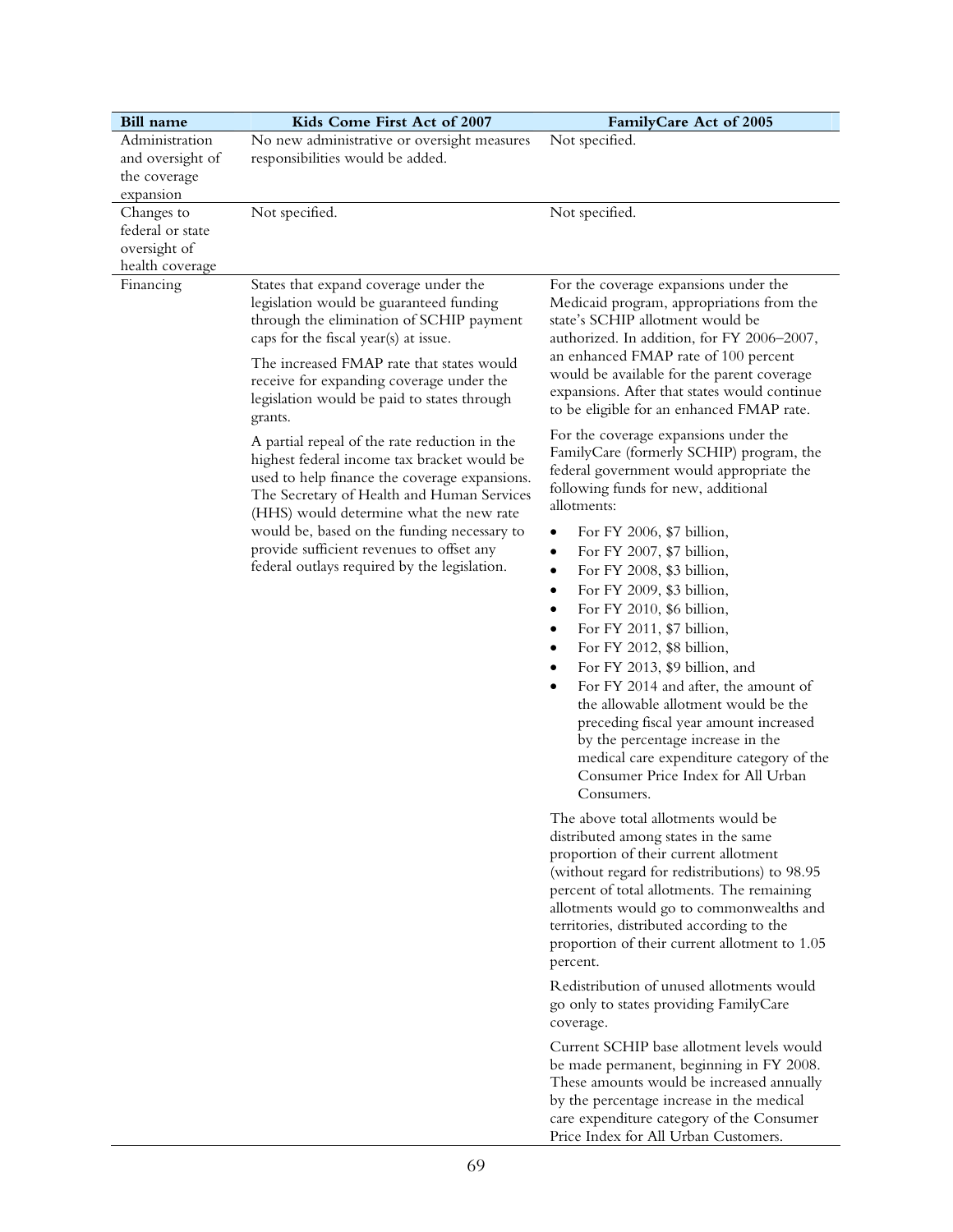| <b>Bill name</b>                     | Kids Come First Act of 2007                                                                                                                                                                                                                                                                                                                                                                                                                                                                                                                                                                                                                                                                                                                                                                                                                                                                                                                                                                                                                                                                                                                                                                                                                                                                                                                                                                                                                                                                                                  | FamilyCare Act of 2005                                                                                                                                                                                                                                                                                                                                                                                                                                                                                                                                                                                                                                                                                                                                          |
|--------------------------------------|------------------------------------------------------------------------------------------------------------------------------------------------------------------------------------------------------------------------------------------------------------------------------------------------------------------------------------------------------------------------------------------------------------------------------------------------------------------------------------------------------------------------------------------------------------------------------------------------------------------------------------------------------------------------------------------------------------------------------------------------------------------------------------------------------------------------------------------------------------------------------------------------------------------------------------------------------------------------------------------------------------------------------------------------------------------------------------------------------------------------------------------------------------------------------------------------------------------------------------------------------------------------------------------------------------------------------------------------------------------------------------------------------------------------------------------------------------------------------------------------------------------------------|-----------------------------------------------------------------------------------------------------------------------------------------------------------------------------------------------------------------------------------------------------------------------------------------------------------------------------------------------------------------------------------------------------------------------------------------------------------------------------------------------------------------------------------------------------------------------------------------------------------------------------------------------------------------------------------------------------------------------------------------------------------------|
|                                      |                                                                                                                                                                                                                                                                                                                                                                                                                                                                                                                                                                                                                                                                                                                                                                                                                                                                                                                                                                                                                                                                                                                                                                                                                                                                                                                                                                                                                                                                                                                              | \$10 million would be appropriated for<br>demonstration projects for outreach to<br>homeless individuals and families.                                                                                                                                                                                                                                                                                                                                                                                                                                                                                                                                                                                                                                          |
| Key<br>implementation<br>dates       | To be determined (current effective date:<br>after October 1, 2005).                                                                                                                                                                                                                                                                                                                                                                                                                                                                                                                                                                                                                                                                                                                                                                                                                                                                                                                                                                                                                                                                                                                                                                                                                                                                                                                                                                                                                                                         | The bill's provisions were to be effective<br>after October 1, 2005, except for the sections<br>pertaining to coverage expansion for children<br>ages 19 and 20, which were to take effect<br>January 1, 2006.                                                                                                                                                                                                                                                                                                                                                                                                                                                                                                                                                  |
| Other key<br>elements of the<br>bill | To qualify for increased FMAP rates, states<br>would have to agree to several measures that<br>would remove enrollment and reenrollment<br>barriers. States would be required to adopt<br>12-month continuous eligibility rules (i.e.,<br>eligibility for assistance under Medicaid and<br>SCHIP could not be re-determined more<br>than once every year for children described<br>under this legislation). Families of children<br>applying for Medicaid or SCHIP would be<br>allowed to self-declare and certify under<br>penalty of perjury their family income for<br>purposes of submitting eligibility information<br>to states. States also would have to accept<br>determinations made by other federal or state<br>agencies regarding an individual's or family's<br>income level, as long as these agencies have<br>fiscal liabilities or responsibilities affected by<br>the determination, and the information<br>furnished is only used for determining<br>eligibility for Medicaid or SCHIP.<br>States would be prohibited from applying<br>any asset or resource tests for eligibility for<br>children applying for Medicaid or SCHIP.<br>States would be required to provide<br>presumptive eligibility for children under<br>Medicaid and SCHIP. <sup>34</sup><br>Employers offering coverage would be<br>required to offer enrollees the option of<br>purchasing dependent coverage for their<br>children, up to age 21. The employer would<br>not have to contribute to the premium for<br>the dependent. | No later than July 1, 2007, GAO would<br>submit a report to Congress on the funding<br>of FamilyCare (formerly SCHIP). The report<br>would include an examination of the<br>adequacy of overall funding, the formula for<br>determining allotments, and the effect of<br>waiting lists and caps on enrollment.<br>The Secretary of Health and Human Services<br>(HHS) would be authorized to award<br>demonstration grants for up to seven states<br>for programs designed to improve outreach<br>to homeless individuals and families under<br>Medicaid, SCHIP, Temporary Assistance for<br>Needy Families (TANF), the Substance<br>Abuse and Mental Health Services<br>Administration (SAMHSA) block grant<br>program, and other non-health care<br>programs. |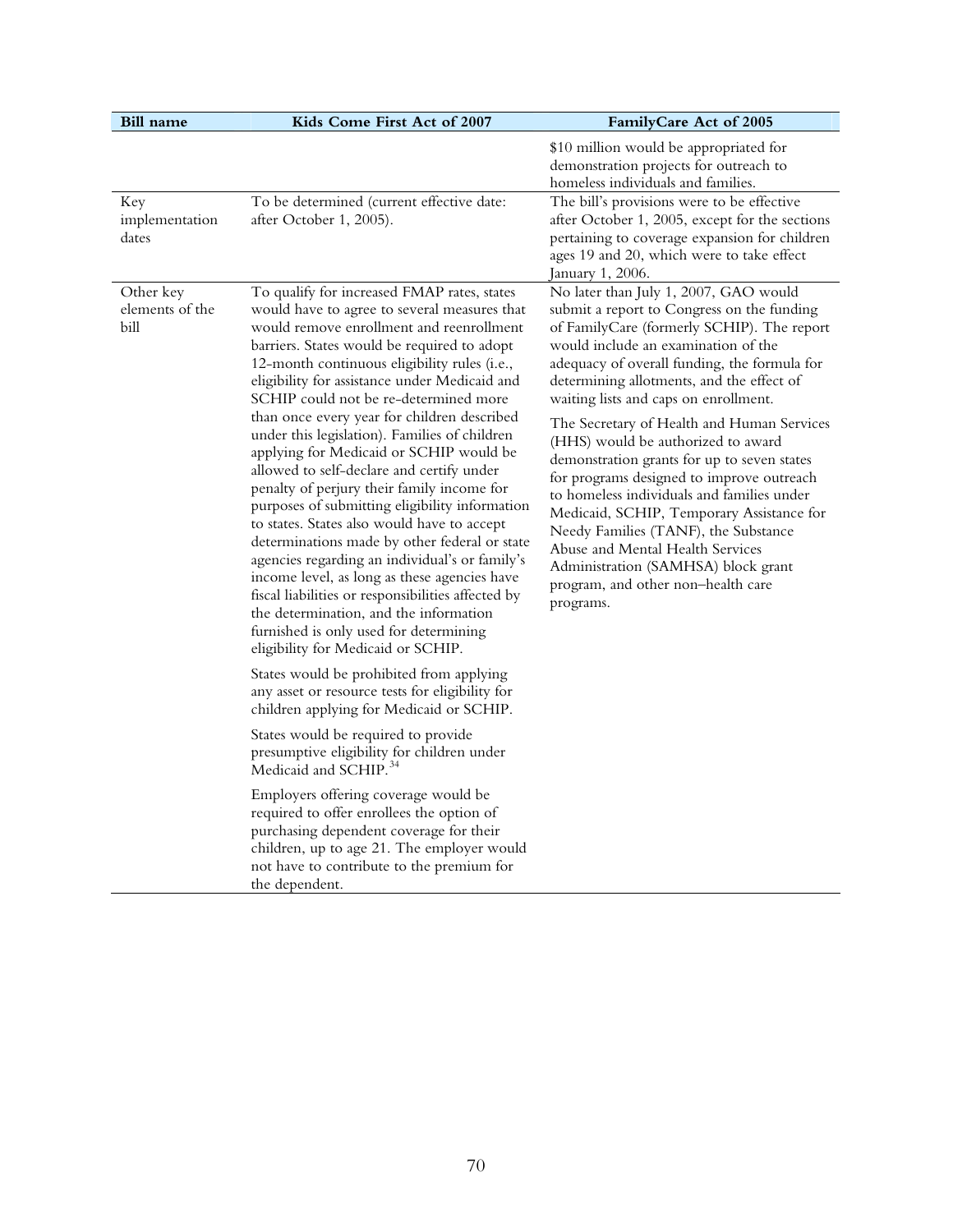| <b>Bill</b> name                                          | Health Care for Working Families Act of 2005                                                                                                                                                                                                                                                                                                                                                                          |  |
|-----------------------------------------------------------|-----------------------------------------------------------------------------------------------------------------------------------------------------------------------------------------------------------------------------------------------------------------------------------------------------------------------------------------------------------------------------------------------------------------------|--|
| Bill number                                               | H.R. 2197                                                                                                                                                                                                                                                                                                                                                                                                             |  |
| Bill sponsor(s)                                           | H.R. 2197 is sponsored by Representative Pallone and does not have any<br>cosponsors.                                                                                                                                                                                                                                                                                                                                 |  |
| Latest Congressional action                               | H.R. 2197 was referred to the House Subcommittee on Military Personnel on<br>June 21, 2005.                                                                                                                                                                                                                                                                                                                           |  |
| Overview of employer mandate                              | Requires large employers to offer employees and their dependents the<br>opportunity to enroll in a qualifying health plan.                                                                                                                                                                                                                                                                                            |  |
|                                                           | Employees could decline coverage unless they are covered by a federal health<br>insurance program (e.g., Medicaid or Medicare). Most employees covered by a<br>federal health insurance program would be required to accept the offer to<br>enroll, along with their dependents, in the employer-sponsored qualifying<br>health plan.                                                                                 |  |
| Description of affected<br>employers and employees        | Large employers, defined as employers that employed an average of at least 50<br>full-time employees on business days during the prior calendar year and who<br>employed at least 50 employees on the first day of the plan year, would be<br>subject to the provisions of the bill.                                                                                                                                  |  |
|                                                           | Employers that do not meet the definition of large employer also would be<br>affected if the majority of the services performed by the employer are<br>performed on behalf of a single large employer.                                                                                                                                                                                                                |  |
|                                                           | Employees of large employers, including those who were contract workers or<br>who have coverage under certain federal health insurance programs, could be<br>affected by the bill. Federal health insurance programs specified by the bill<br>include Medicare, Medicaid, the Federal Employee Health Benefit Program<br>(FEHBP), and the Civilian Health and Medical Program of the Uniformed<br>Services (CHAMPUS). |  |
| Participation requirements for<br>employers and employees | Large employers would be required to contribute to the cost of any qualifying<br>health benefit plan offered to its employees. Employers also would be required<br>to provide coverage to new employees no later than 30 days after the<br>employee begins work.                                                                                                                                                      |  |
|                                                           | A contract worker of a large employer would be considered an employee,<br>meaning the employer would have to offer the coverage provided for under<br>the bill.                                                                                                                                                                                                                                                       |  |
|                                                           | Employees covered by a federal health insurance program would be required<br>to accept the offer to enroll in an employer-sponsored qualifying health plan<br>unless they had coverage under a different employer's qualified health benefit<br>plan. Dependents of these employees also would be required to accept the<br>offer to enroll as well, unless they had other qualified coverage.                        |  |
| Benefits                                                  | The health benefit plan would provide coverage equivalent or greater in value<br>than the benefits offered as of January 1, 2006, under the Blue Cross/Blue<br>Shield Standard Plan provided under FEHBP.                                                                                                                                                                                                             |  |
|                                                           | For individuals covered by a federal health insurance program, the employer-<br>based health benefit plan would be the primary payer and the federal program<br>would be the secondary payer for costs and services not covered by the<br>employer's plan.                                                                                                                                                            |  |

Table A-5. Analysis of the Health Care for Working Families Act of 2005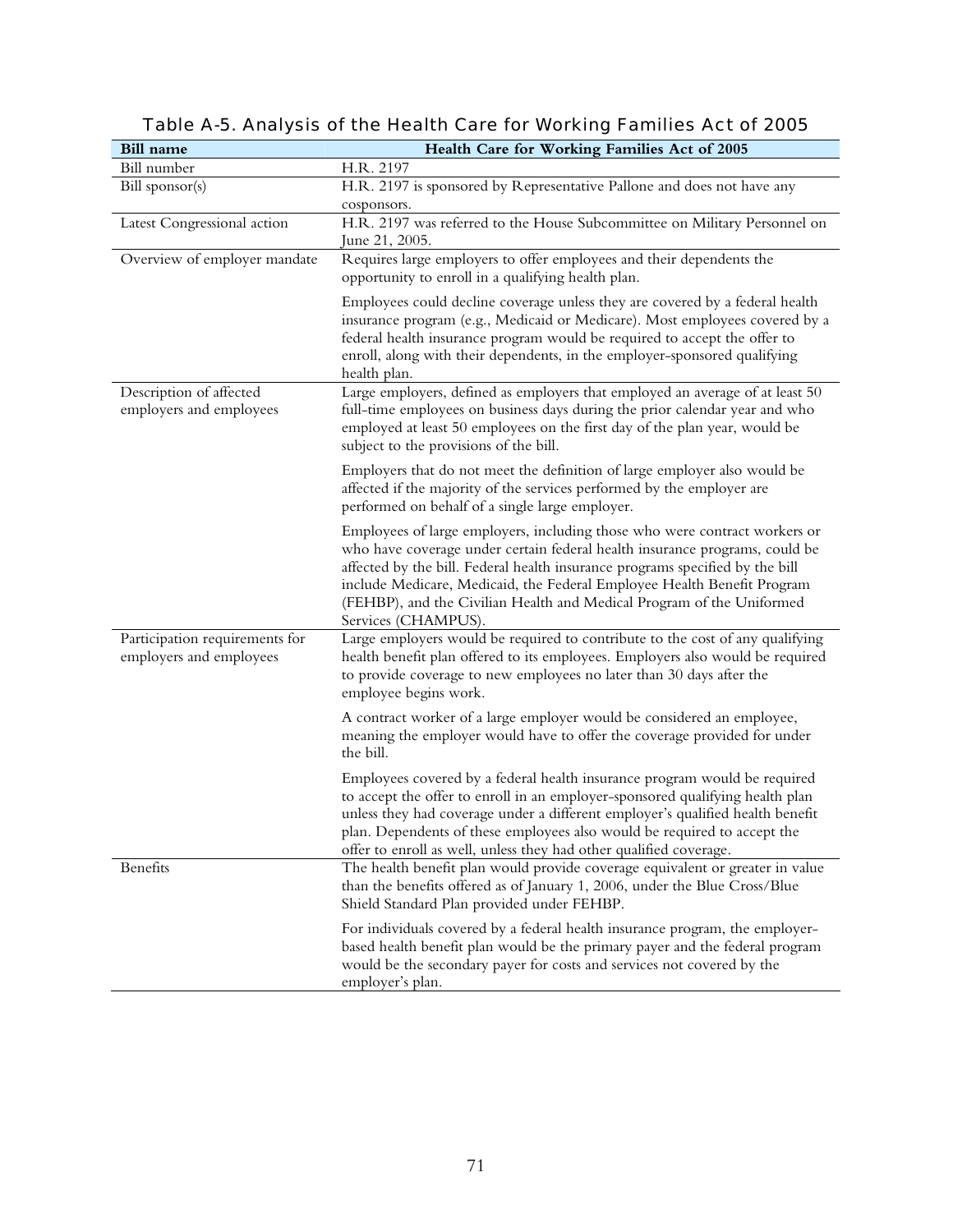| <b>Bill</b> name                                            | Health Care for Working Families Act of 2005                                                                                                                                                                                                                                                                                                                                                                                                                                                                                                                                                                           |
|-------------------------------------------------------------|------------------------------------------------------------------------------------------------------------------------------------------------------------------------------------------------------------------------------------------------------------------------------------------------------------------------------------------------------------------------------------------------------------------------------------------------------------------------------------------------------------------------------------------------------------------------------------------------------------------------|
| Premium and cost-sharing<br>requirements                    | The premium contribution made by the employer could not be less than the<br>total premium that the federal government contributes under the Blue<br>Cross/Blue Shield Standard Plan provided under FEHBP.                                                                                                                                                                                                                                                                                                                                                                                                              |
|                                                             | For employees who work less than 30 hours per week, the employer<br>contribution would be reduced. This reduction would be based on the<br>hours worked and would be proportional to the employer contribution for<br>employees who worked at least 30 hours of service per week. For example,<br>the minimum employer provided premium would be the product of the<br>employer provided for an employee who completes 30 hours of service<br>per week and the ratio of the number of hours worked to 30.<br>Employers would not be required to contribute for employees who work<br>٠<br>less than 10 hours per week. |
|                                                             | Large employers would be required to withhold the employee's share of the<br>premium from their wages.                                                                                                                                                                                                                                                                                                                                                                                                                                                                                                                 |
|                                                             | Employees who would otherwise be covered by a federal health insurance<br>program could have their share of the premium paid by the federal<br>government. The employee would be responsible for requesting this payment.                                                                                                                                                                                                                                                                                                                                                                                              |
| Incentives and penalties                                    | Some of the civil monetary penalties of section 502 of the Employee<br>Retirement Income Security Act of 1974 (ERISA) would apply to large<br>employers.                                                                                                                                                                                                                                                                                                                                                                                                                                                               |
| Requirements for private<br>insurers or health plans        | The bill would require a health insurance issuer offering health insurance<br>coverage to an employer to ensure that the coverage complies with the<br>requirements of the bill.                                                                                                                                                                                                                                                                                                                                                                                                                                       |
| Administration and oversight of<br>mandate                  | The Secretary of Labor could bring civil actions against non-compliant large<br>employers.                                                                                                                                                                                                                                                                                                                                                                                                                                                                                                                             |
| Changes to federal or state<br>oversight of health coverage | The bill would not prevent states from establishing, implementing, or<br>continuing to require standards relating to employer-provided health insurance<br>coverage unless the requirements prevent the application of this bill.                                                                                                                                                                                                                                                                                                                                                                                      |
|                                                             | States could not prevent employers from withholding the amount of premium<br>due by the employee from the payroll of the employee.                                                                                                                                                                                                                                                                                                                                                                                                                                                                                     |
| Financing                                                   | Not applicable.                                                                                                                                                                                                                                                                                                                                                                                                                                                                                                                                                                                                        |
| Key implementation dates                                    | The current effective date is January 1, 2006.                                                                                                                                                                                                                                                                                                                                                                                                                                                                                                                                                                         |
|                                                             | With respect to collective bargaining agreements, the requirements apply on<br>the first day of the first plan year beginning after January 1, 2006.                                                                                                                                                                                                                                                                                                                                                                                                                                                                   |
| Other key elements of the bill                              | Not applicable.                                                                                                                                                                                                                                                                                                                                                                                                                                                                                                                                                                                                        |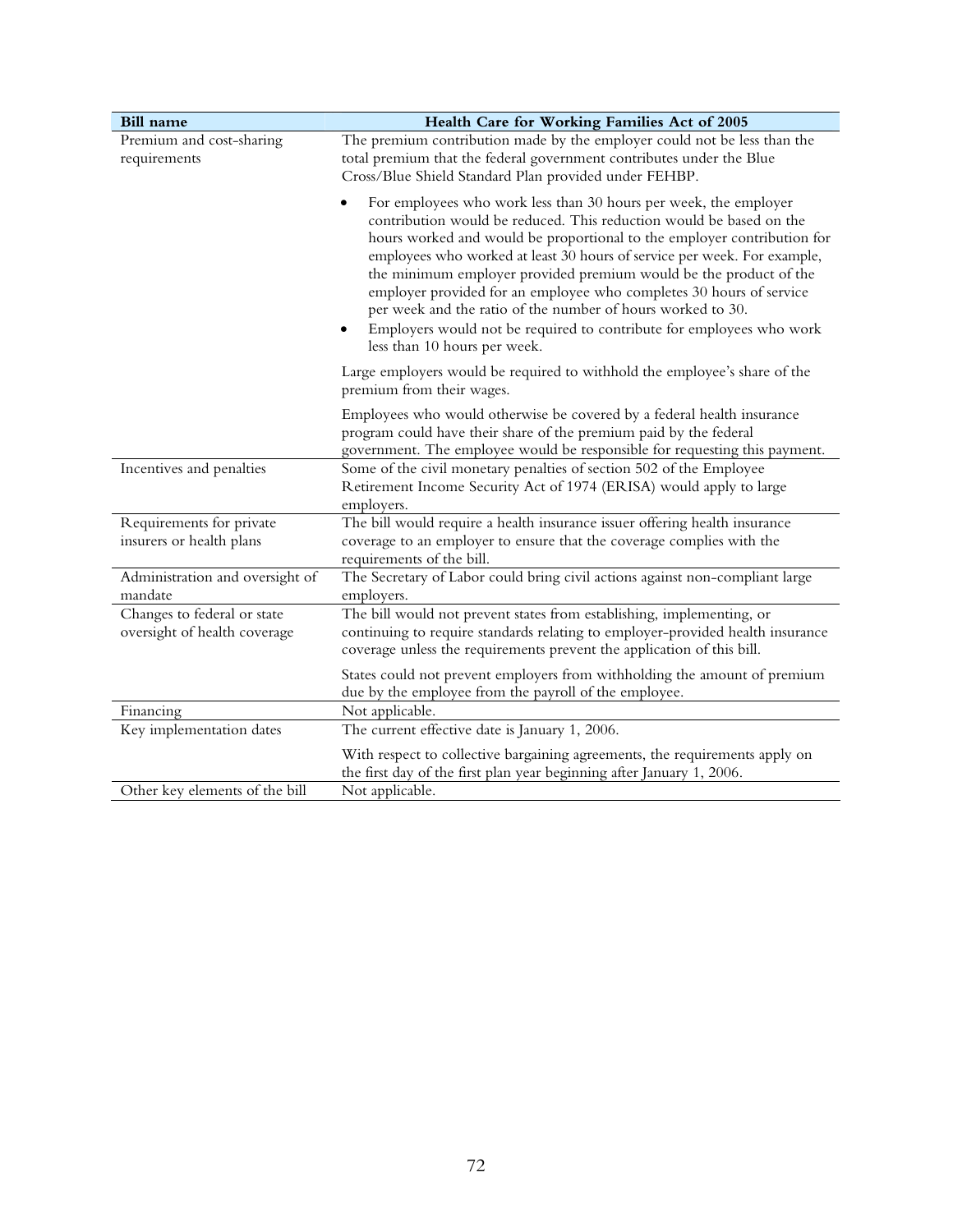| <b>Bill</b> name                                                                | and the binal Linployers Health Bellents Frogram Act of 2000<br><b>Small Business Health Plans Act</b>                                                                                                                                                                                                                             | <b>Small Employers Health Benefits</b>                                                                                                                                                                                                                                                                                                                  |
|---------------------------------------------------------------------------------|------------------------------------------------------------------------------------------------------------------------------------------------------------------------------------------------------------------------------------------------------------------------------------------------------------------------------------|---------------------------------------------------------------------------------------------------------------------------------------------------------------------------------------------------------------------------------------------------------------------------------------------------------------------------------------------------------|
|                                                                                 | of 2006                                                                                                                                                                                                                                                                                                                            | Program Act of 2006                                                                                                                                                                                                                                                                                                                                     |
| Bill number(s)<br>Bill sponsor(s)                                               | H.R. 5288<br>H.R. 5288 is sponsored by Representative<br>Allen and has 17 cosponsors.                                                                                                                                                                                                                                              | S. 2510 / H.R. 1955<br>S. 2510 is sponsored by Senator Durbin and<br>has 26 cosponsors.                                                                                                                                                                                                                                                                 |
|                                                                                 |                                                                                                                                                                                                                                                                                                                                    | H.R. 1955 is sponsored by Representative<br>Kind and has 26 cosponsors.                                                                                                                                                                                                                                                                                 |
| Latest<br>Congressional                                                         | H.R. 5288 was referred to the House<br>Committee on Education and the                                                                                                                                                                                                                                                              | S. 2510 was referred to the Senate<br>Committee on Finance on April 5, 2006.                                                                                                                                                                                                                                                                            |
| action                                                                          | Workforce, Subcommittee on Employer-<br>Employee Relations on May 24, 2006, and<br>introductory remarks on the bill were                                                                                                                                                                                                           | H.R. 1955 was referred to the following<br>subcommittees and committee on May 20,<br>2005:                                                                                                                                                                                                                                                              |
|                                                                                 | provided on June 7, 2006.                                                                                                                                                                                                                                                                                                          | The House Committee on Ways and<br>٠<br>Means, Subcommittee on Health;<br>The House Committee on Education<br>٠<br>and the Workforce, Subcommittee on<br>Employer-Employee Relations; and<br>The House Committee on the Budget.                                                                                                                         |
| Basic structure of<br>coverage<br>expansion                                     | Creates a new small business health benefits<br>program (SBHBP) to expand access to<br>coverage for workers in firms with fewer<br>than 50 employees.                                                                                                                                                                              | Creates a new small employer health benefits<br>program (SEHBP) to expand access to<br>coverage for workers in firms with fewer<br>than 100 employees.                                                                                                                                                                                                  |
|                                                                                 | States could receive grants to establish a<br>SBHBP. Employers in states without a state-<br>established program could obtain coverage                                                                                                                                                                                             | The Office of Personnel Management (OPM)<br>would establish the nationwide SEHBP.<br>The benefits provided under the SEHBP                                                                                                                                                                                                                              |
|                                                                                 | through a national SBHBP established by the<br>Secretary of Health and Human Services (HHS).                                                                                                                                                                                                                                       | would meet the minimum standards for<br>health benefits required by OPM for health<br>coverage available to federal employees.                                                                                                                                                                                                                          |
|                                                                                 | The benefits provided under the SBHBP<br>would be similar to coverage available to<br>federal employees.                                                                                                                                                                                                                           | Premium assistance would be available for<br>eligible small employers.                                                                                                                                                                                                                                                                                  |
|                                                                                 | Premium assistance would be available for<br>eligible small employers, and reinsurance for<br>catastrophic costs would be provided to<br>participating insurers.                                                                                                                                                                   | Insurer payments would be adjusted based on<br>the claims experience of enrollees, and<br>reinsurance for catastrophic costs would be<br>available for insurers.                                                                                                                                                                                        |
| Description of<br>affected small<br>employers,                                  | Small employers with fewer than 50<br>employees could provide coverage through a<br>SBHBP.                                                                                                                                                                                                                                         | Small employers with fewer than 100<br>employees could provide coverage through<br>the SEHBP.                                                                                                                                                                                                                                                           |
| employees and<br>individuals                                                    | The bill would not address coverage for<br>individuals buying coverage on their own.                                                                                                                                                                                                                                               | The bill would not address health coverage<br>for individuals buying coverage on their own.                                                                                                                                                                                                                                                             |
| Eligibility criteria<br>for small<br>employers,<br>employees and<br>individuals | Employers with fewer than 50 employees<br>could obtain coverage through a SBHBP.<br>This requirement for fewer than 50<br>employees could be waived on a case-by-<br>case basis by HHS. For example, the<br>employment of temporary and seasonal<br>workers could be considered when<br>determining the total number of employees. | Small employers with fewer than 100<br>employees could provide coverage through<br>the SEHBP. This requirement for fewer than<br>100 employees could be waived on a case-<br>by-case basis. In determining the size of the<br>employer, certain affiliated employers and<br>partnerships under common control would<br>be considered a single employer. |
|                                                                                 | Employers that begin participating in a<br>SBHBP and subsequently grow in size to<br>more than 50 employees could continue to<br>obtain coverage through the SBHBP.                                                                                                                                                                | Employers that begin participating in a<br>SEHBP and subsequently grow in size to<br>more than 100 employees could continue to<br>obtain coverage through the SEHBP.                                                                                                                                                                                    |

### Table A-6. Side-by-Side Analysis of the Small Business Health Plans Act of 2006 and the Small Employers Health Benefits Program Act of 2006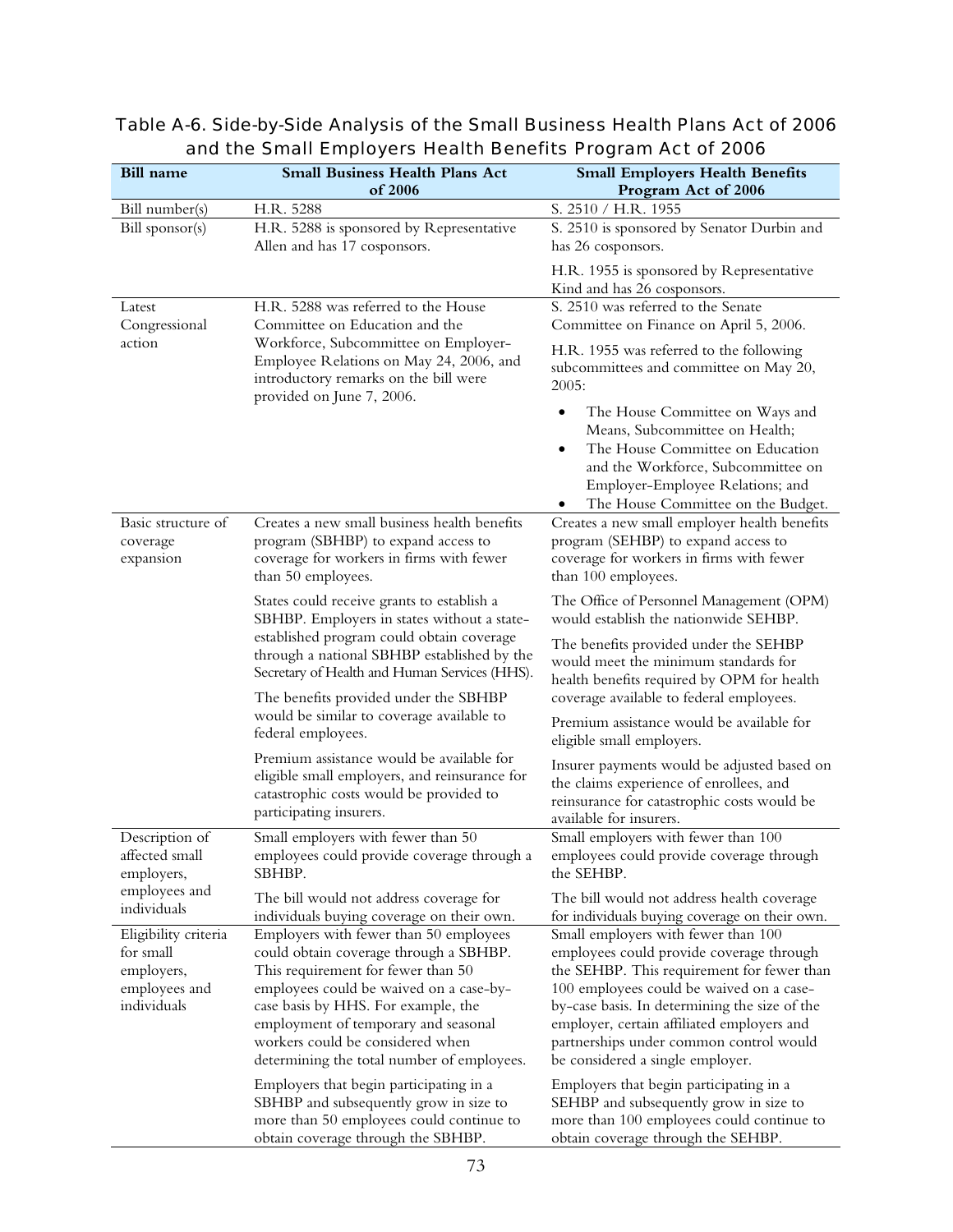| <b>Bill</b> name                                                                | <b>Small Business Health Plans Act</b><br>of 2006                                                                                                                                                                                                                                                                                                                                                                                                                  | <b>Small Employers Health Benefits</b><br>Program Act of 2006                                                                                                                                                                                                                                                                                            |
|---------------------------------------------------------------------------------|--------------------------------------------------------------------------------------------------------------------------------------------------------------------------------------------------------------------------------------------------------------------------------------------------------------------------------------------------------------------------------------------------------------------------------------------------------------------|----------------------------------------------------------------------------------------------------------------------------------------------------------------------------------------------------------------------------------------------------------------------------------------------------------------------------------------------------------|
|                                                                                 |                                                                                                                                                                                                                                                                                                                                                                                                                                                                    | Employers could not offer other<br>comprehensive health coverage in addition<br>to the coverage obtained though the<br>SEHBP. Employers could provide limited<br>benefits, such as coverage for specific<br>diseases, on-site medical clinics, and worker's<br>compensation, and still participate in the<br>SEHBP.                                      |
|                                                                                 |                                                                                                                                                                                                                                                                                                                                                                                                                                                                    | Employees of eligible small employers and<br>self-employed individuals could obtain<br>coverage for themselves and their dependents<br>in the SEHBP, provided they are not eligible<br>for coverage through the Federal Employees<br>Health Benefit Program (FEHBP).                                                                                     |
| Benefit<br>requirements for<br>private insurers,<br>health plans or             | Benefits provided through a SBHBP would<br>be similar to coverage available through one<br>of the four largest plans (based on<br>enrollment) participating in the Federal                                                                                                                                                                                                                                                                                         | Benefits provided through the SEHBP<br>would have to meet the OPM's minimum<br>standards for benefits provided to federal<br>employees under the FEHBP.                                                                                                                                                                                                  |
| other entities<br>offering coverage                                             | Employees Health Benefit Program<br>(FEHBP).<br>SBHBP coverage would have to comply<br>with all state laws and regulations for group<br>health insurance for the state in which the<br>coverage is offered, including applicable<br>benefit mandates and other consumer<br>protections.<br>Coverage could not be excluded or modified<br>based on employee (or dependent)<br>preexisting conditions or health status.<br>Employers would have a choice of at least | SEHBP coverage would have to comply<br>with all state benefit requirements for the<br>state in which the coverage is offered. In<br>addition, OPM would develop a nationwide<br>benefit plan that meets all state benefit<br>requirements.                                                                                                               |
|                                                                                 |                                                                                                                                                                                                                                                                                                                                                                                                                                                                    | Coverage could be excluded based on<br>employee (or dependent) preexisting<br>conditions for up to six months. The length<br>of the exclusion period would be reduced on<br>a day-for-day basis for each day the<br>individual was covered under a health plan<br>immediately preceding the date the                                                     |
|                                                                                 | two coverage options.                                                                                                                                                                                                                                                                                                                                                                                                                                              | individual applied for coverage in the<br>SEHBP.                                                                                                                                                                                                                                                                                                         |
|                                                                                 |                                                                                                                                                                                                                                                                                                                                                                                                                                                                    | <b>Note:</b> H.R. 1955 would reduce the<br>exclusionary period for preexisting<br>conditions on a month-by-month basis<br>rather than day-by-day basis and would<br>specify that time without coverage cannot<br>exceed 63 days for prior coverage to count<br>towards reducing the time an insurer can<br>exclude coverage for a preexisting condition. |
|                                                                                 |                                                                                                                                                                                                                                                                                                                                                                                                                                                                    | Employers would have a range of health<br>benefit plans available to them through the<br>SEHBP.                                                                                                                                                                                                                                                          |
| Premium and<br>cost-sharing<br>requirements for<br>purchasers/<br>beneficiaries | Not specified.                                                                                                                                                                                                                                                                                                                                                                                                                                                     | Not specified.                                                                                                                                                                                                                                                                                                                                           |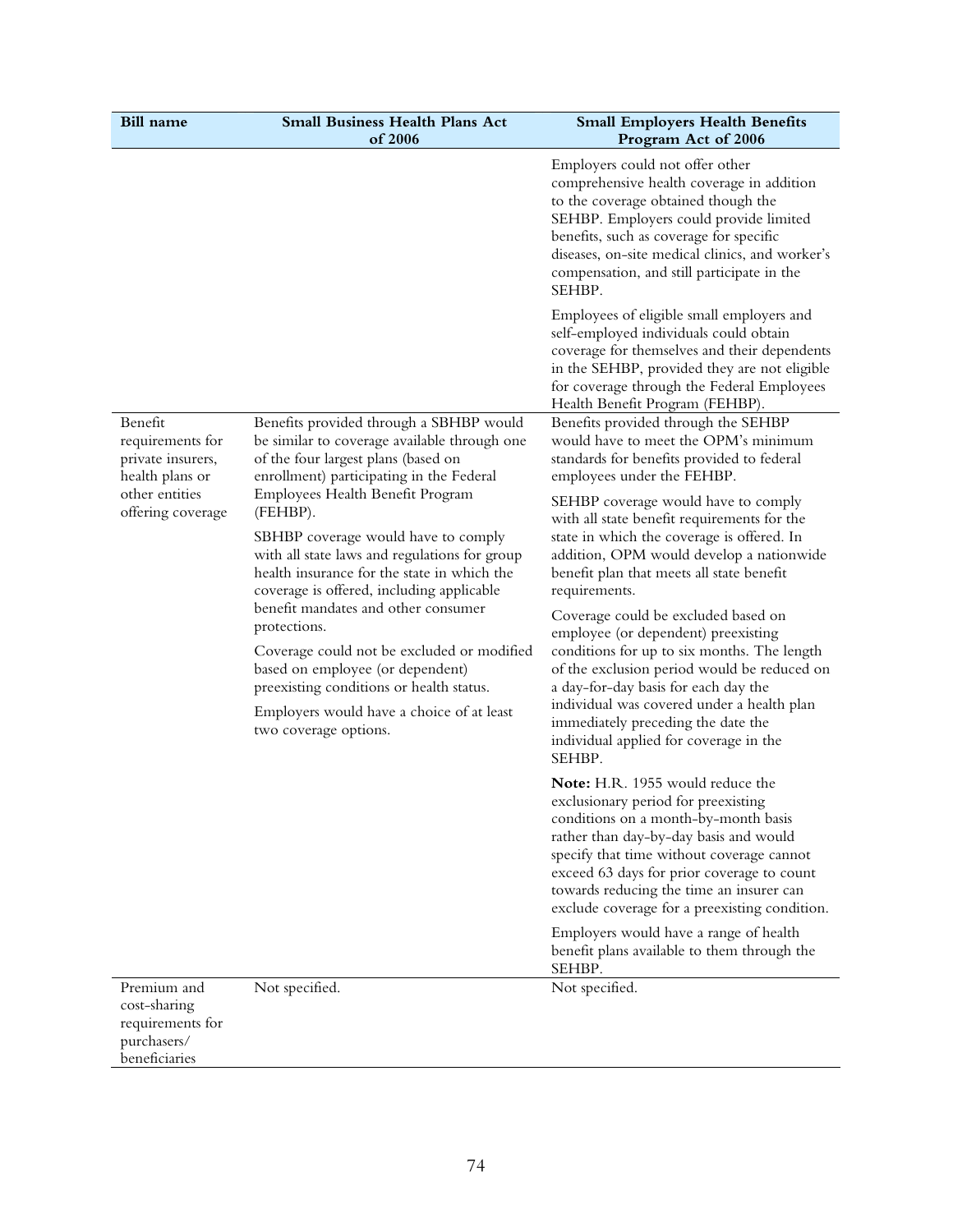| <b>Bill</b> name                                                                                                               | <b>Small Business Health Plans Act</b>                                                                                                                                                                                                                                                               | <b>Small Employers Health Benefits</b>                                                                                                                                                                                                                                                                                                                                                   |
|--------------------------------------------------------------------------------------------------------------------------------|------------------------------------------------------------------------------------------------------------------------------------------------------------------------------------------------------------------------------------------------------------------------------------------------------|------------------------------------------------------------------------------------------------------------------------------------------------------------------------------------------------------------------------------------------------------------------------------------------------------------------------------------------------------------------------------------------|
|                                                                                                                                | of 2006                                                                                                                                                                                                                                                                                              | Program Act of 2006                                                                                                                                                                                                                                                                                                                                                                      |
| Premium and<br>cost-sharing<br>requirements for<br>private insurers,<br>health plans or<br>other entities<br>offering coverage | The SBHBP could not vary premiums based<br>on the health status of employees or their<br>dependents.                                                                                                                                                                                                 | The SEHBP would charge each employer<br>group a modified community rate. A single<br>premium (i.e., a community rate) would be<br>established for all employers in the program,<br>and this premium could only vary among<br>employers based on geographic area, family<br>size, and the age of the enrollee.                                                                            |
|                                                                                                                                |                                                                                                                                                                                                                                                                                                      | The OPM would establish five age brackets<br>for insurers to use in establishing premiums<br>for individuals who are under 65 years of age.                                                                                                                                                                                                                                              |
|                                                                                                                                |                                                                                                                                                                                                                                                                                                      | Insurers could not vary premiums based<br>on age within an age bracket. Across<br>age brackets, insurers could not vary<br>premiums by more than 50 percent<br>above or below the community rate for<br>the age of all enrollees.<br>For elderly individuals enrolled in<br>٠<br>Medicare, insurers could vary<br>premiums based on age differently than<br>for non-elderly individuals. |
|                                                                                                                                |                                                                                                                                                                                                                                                                                                      | Note: H.R. 1955 specifies that age brackets<br>for non-elderly individuals cannot begin<br>earlier than age 30.                                                                                                                                                                                                                                                                          |
|                                                                                                                                |                                                                                                                                                                                                                                                                                                      | Premium rates could not vary based on<br>factors such as health, gender, or claims<br>experience.                                                                                                                                                                                                                                                                                        |
|                                                                                                                                |                                                                                                                                                                                                                                                                                                      | These premium-setting requirements would<br>supersede state rules with two exceptions.<br>The state rules for establishing premiums<br>would apply when:                                                                                                                                                                                                                                 |
|                                                                                                                                |                                                                                                                                                                                                                                                                                                      | The state permits less variation in<br>٠<br>premiums based on age than would be<br>permitted under the rules for the<br>SEHBP; and<br>The state provides for some form of<br>community rating.                                                                                                                                                                                           |
|                                                                                                                                |                                                                                                                                                                                                                                                                                                      | Premium adjustments would be made on a<br>basis consistent with premium adjustments<br>for the FEHBP.                                                                                                                                                                                                                                                                                    |
|                                                                                                                                |                                                                                                                                                                                                                                                                                                      | Note: Under H.R. 1955, premiums could<br>be adjusted in a manner consistent with<br>coverage for large employers and cannot vary<br>based on factors related to the health of the<br>enrollees.                                                                                                                                                                                          |
| Incentives and<br>federal subsidies                                                                                            | Small employers participating in a SBHBP<br>could receive premium assistance.<br>Employers would be required to pay for at<br>least 50 percent of the premiums for<br>employees to receive the assistance. The<br>employer would not be required to pay any<br>portion of the premium for employees' | Small employers participating in the SEHBP<br>could receive premium assistance in the form<br>of a refundable tax credit. Nonprofit<br>employers participating in the SEHBP also<br>could receive the premium assistance even if<br>they are exempt from taxes.<br>Employers would be required to pay a                                                                                  |
|                                                                                                                                | dependents.                                                                                                                                                                                                                                                                                          | minimum of 60 percent of the premium for                                                                                                                                                                                                                                                                                                                                                 |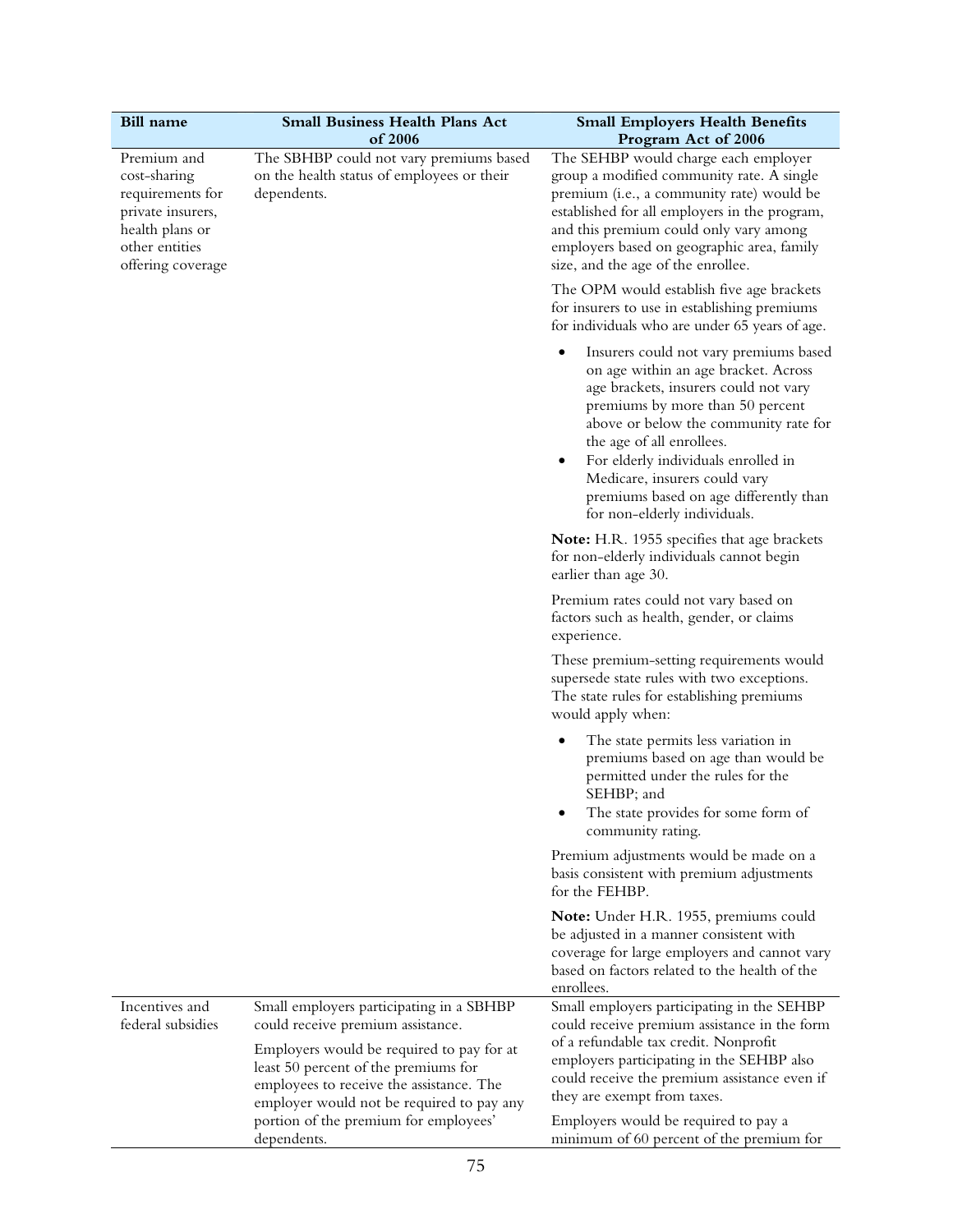| <b>Bill</b> name | <b>Small Business Health Plans Act</b><br>of 2006                                                                                                                                                                                                                                                                                                                                                                                            | <b>Small Employers Health Benefits</b><br>Program Act of 2006                                                                                                                                                                                                                                                                                                                     |
|------------------|----------------------------------------------------------------------------------------------------------------------------------------------------------------------------------------------------------------------------------------------------------------------------------------------------------------------------------------------------------------------------------------------------------------------------------------------|-----------------------------------------------------------------------------------------------------------------------------------------------------------------------------------------------------------------------------------------------------------------------------------------------------------------------------------------------------------------------------------|
|                  | The amount of the premium assistance<br>would be determined by HHS and provided                                                                                                                                                                                                                                                                                                                                                              | individual coverage and 50 percent for family<br>coverage to receive the premium assistance.                                                                                                                                                                                                                                                                                      |
|                  | on a sliding scale based on:<br>The size of the employer (number of<br>$\bullet$<br>employees);<br>The average wage level of the<br>٠<br>employer's employees relative to other<br>employees in the same geographic area;<br>and<br>The employer's profit margin.<br>$\bullet$                                                                                                                                                               | Note: H.R. 1955 requires employers to<br>contribute a minimum of 60 percent of the<br>premium amount for employees but does not<br>specify a minimum contribution amount for<br>family coverage for employers to be eligible<br>for premium assistance.<br>The credit would only be available for<br>premiums for workers with annual wages<br>between \$5,000 and \$30,000.      |
|                  | Insurers participating in a SBHBP could<br>receive reinsurance coverage for 75 percent<br>of covered claims that exceed, for an<br>individual, a minimum of \$100,000 during<br>the first year of operations.<br>The minimum amount would be increased<br>annually by HHS according to the estimated<br>average annual percentage increase in costs<br>from the previous year as measured by the<br>estimated increase in the median premium | The amount of the credit would vary<br>depending on the employer's contribution to<br>the premium and the employee's income.<br>Employers contributing the minimum<br>amount for employees with wages that are<br>\$25,000 or less could claim a full credit equal<br>to:<br>25 percent of their contribution for<br>٠<br>individual coverage;                                    |
|                  | level.<br>HHS would provide grants to states for the<br>establishment and initial administration of a<br>SBHBP.                                                                                                                                                                                                                                                                                                                              | 30 percent for coverage for two adults<br>٠<br>or one adult with one or more<br>children; and<br>35 percent for family coverage.<br>٠                                                                                                                                                                                                                                             |
|                  | The bill would authorize the appropriation<br>of funds necessary to assist states.                                                                                                                                                                                                                                                                                                                                                           | For every 10 percent an employer<br>contributes above 60 percent of the premium<br>for all types of coverage, the applicable<br>percentage of the contribution that could be<br>claimed would increase by 5 percentage<br>points (e.g., employers contributing 70<br>percent of the premium for family coverage<br>could receive a credit for 40 percent of the<br>contribution). |
|                  |                                                                                                                                                                                                                                                                                                                                                                                                                                              | The credit would be reduced for premium<br>contributions for employees with wages<br>between \$25,000 and \$30,000. Employers<br>could not receive a credit for premiums for<br>employees with wages exceeding \$30,000.<br>These wage limits would increase annually<br>based on the average increases in premiums<br>under the FEHBP.                                           |
|                  |                                                                                                                                                                                                                                                                                                                                                                                                                                              | For the first year in the SEHBP, the<br>employer could claim an additional credit for<br>10 percent of premium contributions for                                                                                                                                                                                                                                                  |

Premiums paid through a salary reduction arrangement could not be counted as employer contributions when determining eligibility for the employer tax credit (e.g., salary reductions for a separate flexible spending arrangement for employees to pay health premiums).

workers with wages less than \$30,000.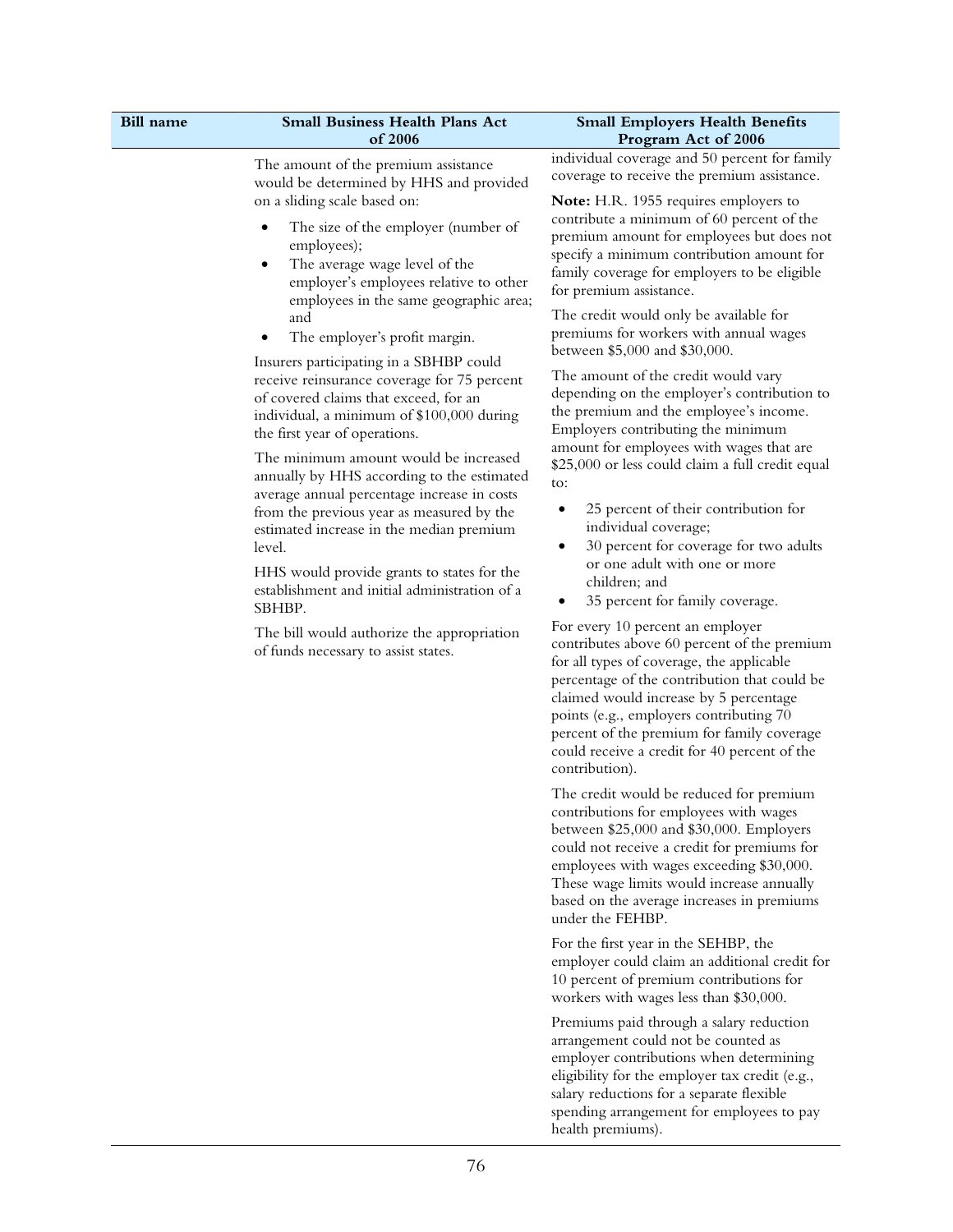| <b>Bill</b> name | <b>Small Business Health Plans Act</b><br>of 2006 | <b>Small Employers Health Benefits</b><br>Program Act of 2006                                                                                                                                                                                                                                                                                                                                                                         |
|------------------|---------------------------------------------------|---------------------------------------------------------------------------------------------------------------------------------------------------------------------------------------------------------------------------------------------------------------------------------------------------------------------------------------------------------------------------------------------------------------------------------------|
|                  |                                                   | In addition, OPM would adjust insurer<br>payments annually according to the claims<br>experience of enrollees for 2007 through<br>2009.                                                                                                                                                                                                                                                                                               |
|                  |                                                   | <b>Note:</b> H.R. 1955 would adjust insurer<br>payments according to the claims experience<br>of enrollees through 2010.                                                                                                                                                                                                                                                                                                              |
|                  |                                                   | The claims experience of enrollees would be<br>determined based on the expenses incurred<br>for providing benefits, excluding<br>administrative costs. Insurers would report<br>for the upcoming year expected benefit costs<br>(a "target amount") based on estimated<br>monthly premiums minus administrative<br>expenses. Subsequently, insurers would<br>report actual benefit and administrative costs<br>incurred for the year. |
|                  |                                                   | No adjustment would be provided to<br>insurers with benefit costs within 3 percent<br>of the target amount (i.e., between 97<br>percent and 103 percent of the target<br>amount).                                                                                                                                                                                                                                                     |
|                  |                                                   | Insurers with benefit costs above 103 percent<br>of the target amount would be reimbursed<br>by OPM as follows:                                                                                                                                                                                                                                                                                                                       |
|                  |                                                   | Insurers with costs up to 108 percent of<br>the target amount would be<br>reimbursed 75 percent of the benefit<br>costs above 103 percent of the target<br>amount.<br>Insurers with costs above 108 percent<br>٠<br>would be reimbursed: a) 3.75 percent<br>of the target amount; and b) 90 percent<br>of the difference between 108 percent<br>of the target amount and the benefit<br>costs.                                        |
|                  |                                                   | Insurers with benefit costs below 97 percent<br>would be required to contribute to an<br>existing contingency reserve and stabilization<br>fund for federal health benefits.                                                                                                                                                                                                                                                          |
|                  |                                                   | Insurers with benefit costs above 92<br>percent of the target amount would<br>pay into the fund 75 percent of the<br>difference between 97 percent of the<br>target amount and benefit costs.<br>Insurers with benefit costs below 92<br>٠<br>percent of the target amount would<br>pay into the fund: a) 3.75 percent of<br>the target amount; and b) 90 percent of<br>the difference between 92 percent of                          |

the target amount and the benefit costs.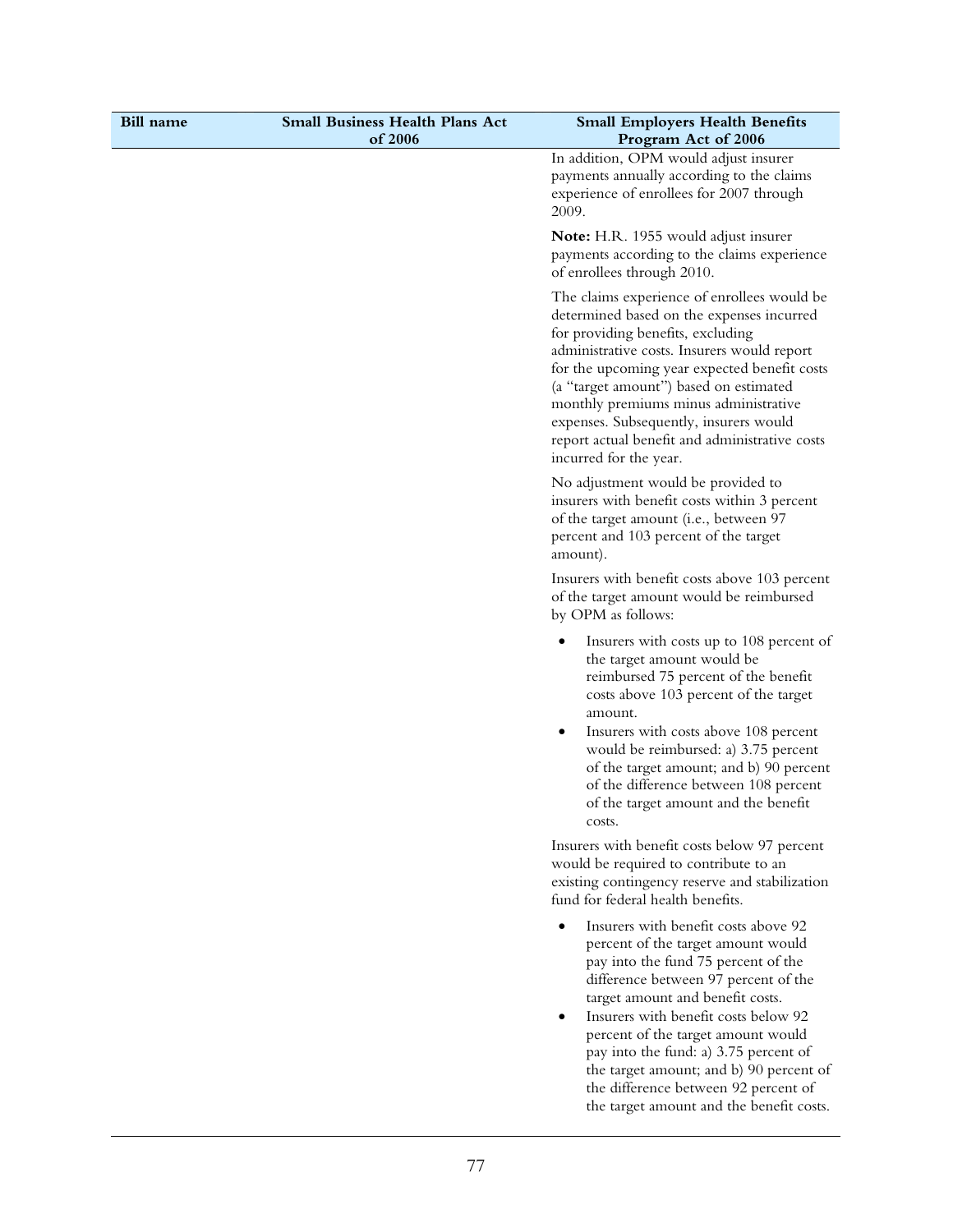| <b>Bill</b> name                                       | <b>Small Business Health Plans Act</b><br>of 2006                                                                                                                                                                                                                                                                                    | <b>Small Employers Health Benefits</b><br>Program Act of 2006                                                                                                                                                                                                                                                                                                                                                                                                                                        |
|--------------------------------------------------------|--------------------------------------------------------------------------------------------------------------------------------------------------------------------------------------------------------------------------------------------------------------------------------------------------------------------------------------|------------------------------------------------------------------------------------------------------------------------------------------------------------------------------------------------------------------------------------------------------------------------------------------------------------------------------------------------------------------------------------------------------------------------------------------------------------------------------------------------------|
|                                                        |                                                                                                                                                                                                                                                                                                                                      | The bill also would create a reinsurance fund<br>for insurers with catastrophic claims. Insurers<br>could be reimbursed up to 80 percent of<br>their expenses above \$50,000 for an episode<br>of care, as determined by OPM. The amount<br>of the reimbursement would be based on<br>Medicare's payment rate for such claims if<br>the Medicare rate is less than the insurer's<br>payment amount. The reinsurance fund<br>would terminate two years after SEHBP's<br>first contract period.        |
|                                                        |                                                                                                                                                                                                                                                                                                                                      | Note: The reinsurance fund would not<br>terminate after two years under H.R. 1955.                                                                                                                                                                                                                                                                                                                                                                                                                   |
|                                                        |                                                                                                                                                                                                                                                                                                                                      | Starting October 1, 2010, OPM could<br>establish a contingency fund using funds that<br>are appropriated for the development and<br>administration of the SEHBP but that remain<br>unobligated. At OPM's discretion, the fund<br>could be used to assist insurers with<br>unanticipated financial hardships.                                                                                                                                                                                         |
| Requirements for<br>private insurers,                  | A national SBHBP would be available to<br>small employers located in states where the                                                                                                                                                                                                                                                | Insurers must be licensed in each state in<br>which coverage is offered.                                                                                                                                                                                                                                                                                                                                                                                                                             |
| health plans or<br>other entities<br>offering coverage | state has not established a SBHBP.<br>The SBHBPs would be modeled on the<br>FEHBP and would be responsible for<br>negotiating the most affordable and<br>substantial coverage possible for small<br>employers.                                                                                                                       | Insurers would have to provide detailed<br>information about benefits offered, ensure<br>that a range of benefit plans are available to<br>participating employers, and meet other<br>requirements as determined by OPM to<br>participate in the SEHBP.                                                                                                                                                                                                                                              |
|                                                        | States could establish SBHBPs in accordance<br>with the rules established by HHS for<br>SBHBPs.                                                                                                                                                                                                                                      | Insurers participating in the FEHBP could<br>offer the same coverage to eligible employers<br>through the SEHBP.                                                                                                                                                                                                                                                                                                                                                                                     |
|                                                        | For state or national SBHBPs, employee<br>enrollment and changes in enrollment would<br>be limited to an annual open enrollment<br>period. Under certain circumstances specified<br>by HHS, individuals could enroll at other<br>times during the year, such as after a change<br>in family status (e.g., birth or marriage).        | Insurers could not cancel coverage for<br>employers except in cases of fraud, over-<br>insurance, or nonpayment of premiums.                                                                                                                                                                                                                                                                                                                                                                         |
|                                                        |                                                                                                                                                                                                                                                                                                                                      | Insurers must provide to employees losing<br>enrollment in the SEHBP a temporary<br>extension of coverage and the option to<br>convert to a plan in the individual market,                                                                                                                                                                                                                                                                                                                           |
|                                                        | HHS would be directed to promote<br>participation in a SBHBP by insurers with<br>established:                                                                                                                                                                                                                                        | regardless of the enrollees' health. The<br>enrollee would be required to pay the full<br>premium amount for the coverage in the<br>individual market.<br>Note: In addition to requiring insurers offer<br>a conversion policy to employees losing<br>enrollment in the SEHBP, H.R. 1955 would<br>require insurers continue to provide SEHBP<br>coverage to individuals who meet the<br>eligibility criteria for continuation of<br>coverage under FEHBP (e.g., individuals<br>who lose their jobs). |
|                                                        | Health information technology tools to<br>٠<br>promote quality;<br>Chronic disease management programs;<br>٠<br>Preventive health care service coverage;<br>and<br>Evidence-based medicine considerations<br>$\bullet$<br>for prescription drugs and other<br>treatments that take into account<br>enrollees' medical circumstances. |                                                                                                                                                                                                                                                                                                                                                                                                                                                                                                      |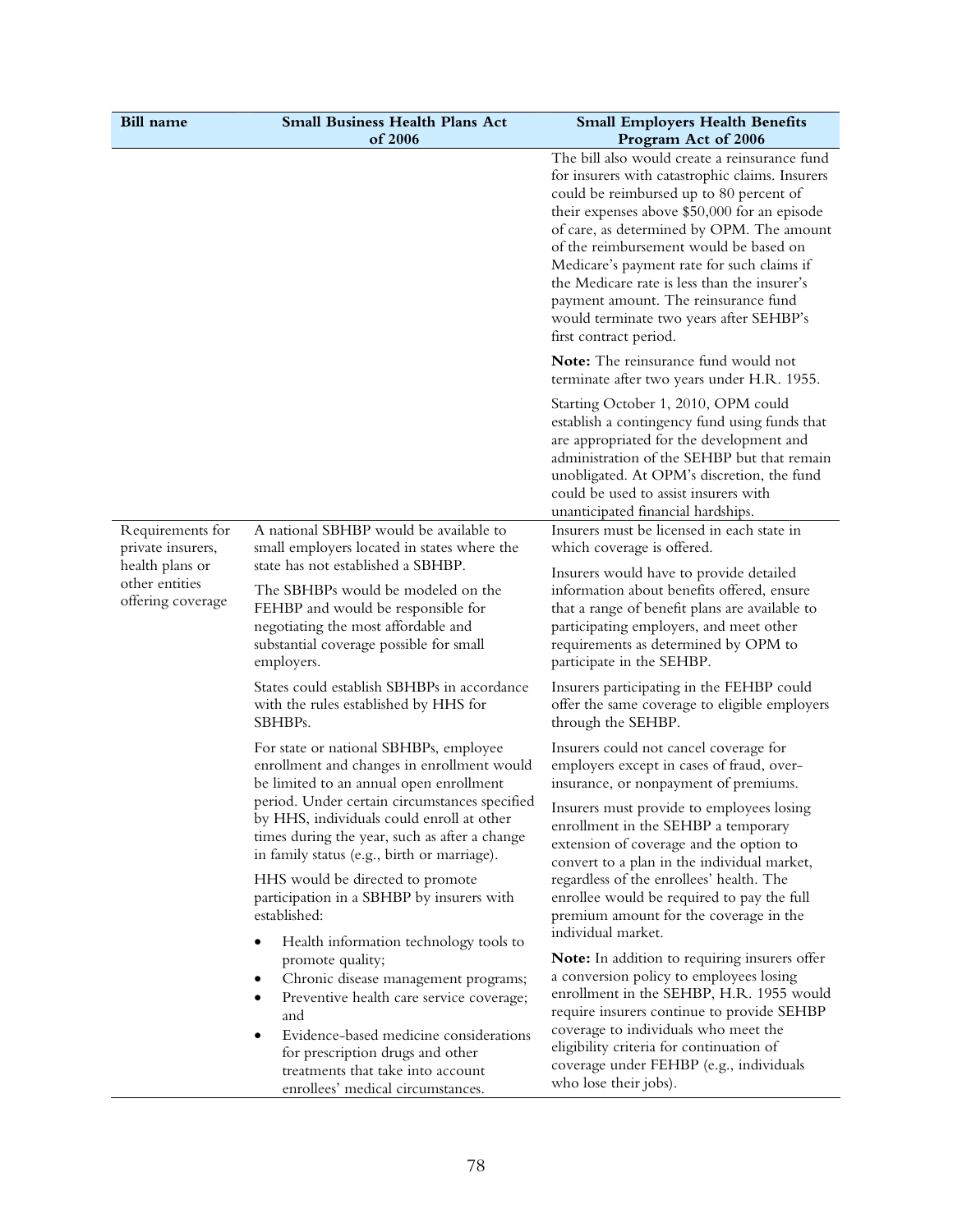| <b>Bill name</b>                                                | <b>Small Business Health Plans Act</b>                                                                                                                                                                                                                                                                                                                                                                                                                                                                                                                                                                                                                                                                                                                                                                                                                                                                                                                                                                                                                                                                                       | <b>Small Employers Health Benefits</b>                                                                                                                                                                                                                                                                                                                                                                                                                                                                                                                                                                                                                                                                                                                                                                                                                                                                                                                                                                                                                 |
|-----------------------------------------------------------------|------------------------------------------------------------------------------------------------------------------------------------------------------------------------------------------------------------------------------------------------------------------------------------------------------------------------------------------------------------------------------------------------------------------------------------------------------------------------------------------------------------------------------------------------------------------------------------------------------------------------------------------------------------------------------------------------------------------------------------------------------------------------------------------------------------------------------------------------------------------------------------------------------------------------------------------------------------------------------------------------------------------------------------------------------------------------------------------------------------------------------|--------------------------------------------------------------------------------------------------------------------------------------------------------------------------------------------------------------------------------------------------------------------------------------------------------------------------------------------------------------------------------------------------------------------------------------------------------------------------------------------------------------------------------------------------------------------------------------------------------------------------------------------------------------------------------------------------------------------------------------------------------------------------------------------------------------------------------------------------------------------------------------------------------------------------------------------------------------------------------------------------------------------------------------------------------|
|                                                                 | of 2006                                                                                                                                                                                                                                                                                                                                                                                                                                                                                                                                                                                                                                                                                                                                                                                                                                                                                                                                                                                                                                                                                                                      |                                                                                                                                                                                                                                                                                                                                                                                                                                                                                                                                                                                                                                                                                                                                                                                                                                                                                                                                                                                                                                                        |
| Administration<br>and oversight of<br>the coverage<br>expansion | The national SBHBP would be established<br>jointly by HHS and the Department of<br>Labor, in consultation with the Office of<br>Personnel Management. These agencies<br>would be responsible for the implementation<br>and oversight of the national SBHBP.<br>HHS also would be responsible for<br>establishing rules and regulations for all<br>SBHBPs, including rules related to the<br>benefits offered, permitted enrollment<br>periods, employer premium assistance,<br>reinsurance for insurers, and promotion of<br>insurer participation in the program. In<br>addition, HHS would provide regulations for<br>the coordination of coverage through the<br>SBHBP with other coverage provided under<br>governmental health benefit programs.<br>If a state established a SBHBP, the state<br>would be responsible for the administration<br>and oversight according to the rules<br>established by HHS. States would not be<br>responsible for promoting the participation<br>of certain insurers in the SBHBP as described<br>above (e.g., insurers that use health<br>information technology to promote quality). | Program Act of 2006<br>The national SEHBP would be established<br>by OPM. The regulations for the SEHBP<br>would be as similar as possible to those for<br>FEHBP. However, the two programs would<br>be entirely separate. The SEHBP could not<br>alter premiums or benefits, or adversely affect<br>coverage in any way for federal employees or<br>retirees in the FEHBP.<br>In establishing the SEHBP, OPM would<br>develop an enrollment process that includes<br>the use of the internet. OPM would negotiate<br>premiums in the same manner used for FEHBP.<br>The OPM could contract for private entities<br>to assist in administering the program. In<br>addition, contracts could be awarded for<br>entities to perform certain administrative<br>activities on a regional basis, including:<br>Collecting and maintaining information<br>٠<br>on participants;<br>Receiving, disbursing, and accounting<br>for payments;<br>Facilitating communication between<br>٠<br>insurers and participants; and<br>Processing appeals and grievances. |
|                                                                 |                                                                                                                                                                                                                                                                                                                                                                                                                                                                                                                                                                                                                                                                                                                                                                                                                                                                                                                                                                                                                                                                                                                              | Insurers participating in the SEHBP would<br>be subject to state rules and oversight with<br>one exception. As applicable and discussed<br>above, insurers would be subject to federal<br>rules for establishing premiums for the<br>SEHBP. Insurers would be subject to state<br>rules for grievances, claims, and appeals<br>(except as preempted by existing federal law)<br>as well as rules related to the adequacy of<br>provider networks.                                                                                                                                                                                                                                                                                                                                                                                                                                                                                                                                                                                                      |
| Financing                                                       | The bill would authorize the appropriation<br>of the necessary funds from general revenues<br>for grants to states for the establishment and<br>initial administration of a SBHBP.                                                                                                                                                                                                                                                                                                                                                                                                                                                                                                                                                                                                                                                                                                                                                                                                                                                                                                                                           | The bill would authorize appropriations of<br>the necessary funds each year from general<br>revenues for OPM to develop and administer<br>the SEHBP.                                                                                                                                                                                                                                                                                                                                                                                                                                                                                                                                                                                                                                                                                                                                                                                                                                                                                                   |
|                                                                 |                                                                                                                                                                                                                                                                                                                                                                                                                                                                                                                                                                                                                                                                                                                                                                                                                                                                                                                                                                                                                                                                                                                              | Note: In addition, H.R. 1955 would<br>appropriate \$4 billion each year for fiscal<br>years 2006 through 2008, and \$3 billion a<br>year in fiscal year 2009 and 2010, for<br>payments to insurers to adjust for risk and<br>provide reinsurance for catastrophic claims.<br>H.R. 1955 also would extend the Pay-As-<br>You-Go requirement to 2010.                                                                                                                                                                                                                                                                                                                                                                                                                                                                                                                                                                                                                                                                                                    |
|                                                                 |                                                                                                                                                                                                                                                                                                                                                                                                                                                                                                                                                                                                                                                                                                                                                                                                                                                                                                                                                                                                                                                                                                                              | The premium assistance for employers would<br>be paid from general revenues.                                                                                                                                                                                                                                                                                                                                                                                                                                                                                                                                                                                                                                                                                                                                                                                                                                                                                                                                                                           |
|                                                                 |                                                                                                                                                                                                                                                                                                                                                                                                                                                                                                                                                                                                                                                                                                                                                                                                                                                                                                                                                                                                                                                                                                                              | In addition, the bill authorizes appropriations<br>of the necessary funds for 2007 and 2008<br>from general revenues for OPM to conduct a<br>public education campaign for the SEHBP.                                                                                                                                                                                                                                                                                                                                                                                                                                                                                                                                                                                                                                                                                                                                                                                                                                                                  |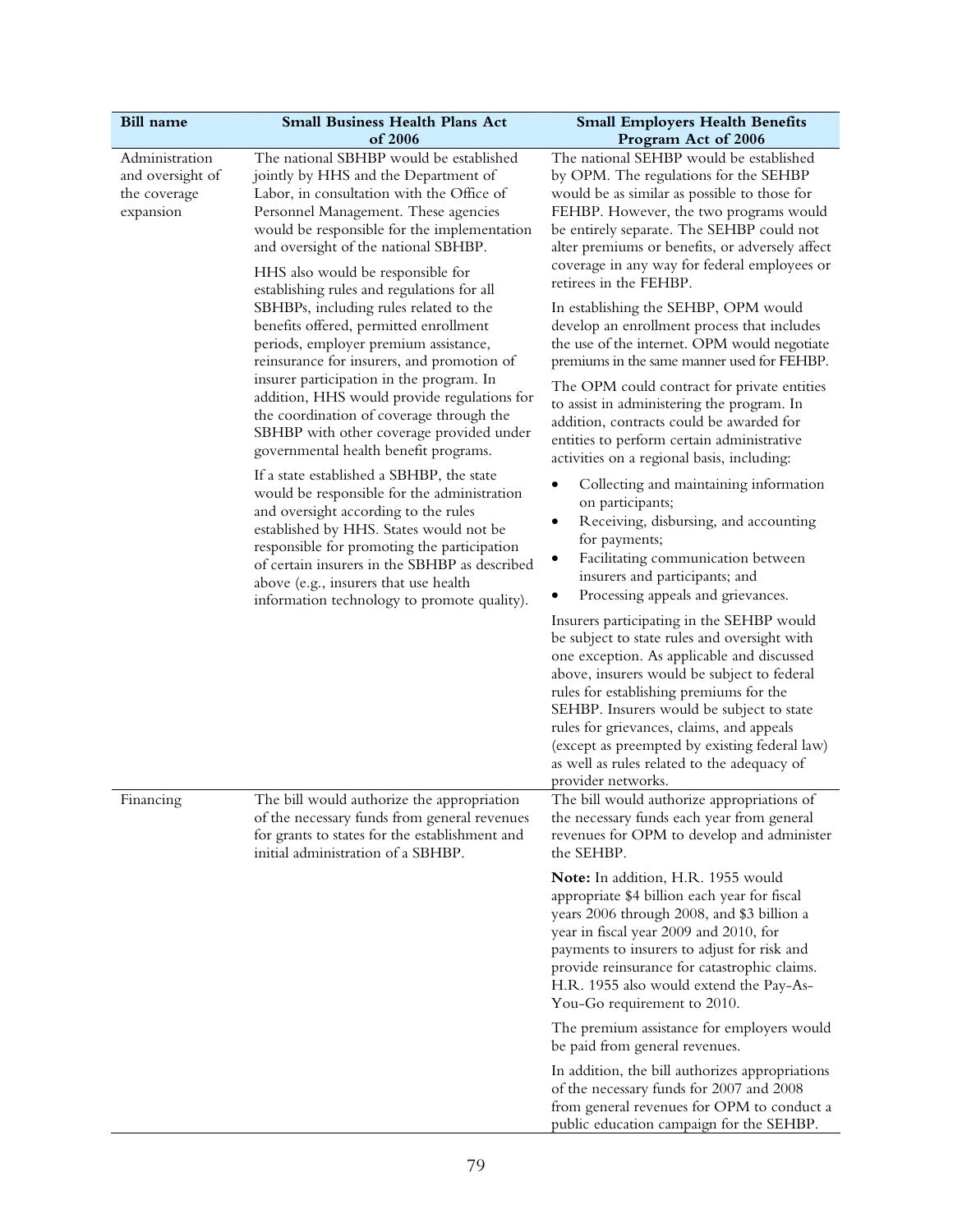| <b>Bill name</b>                     | <b>Small Business Health Plans Act</b>                                                            | <b>Small Employers Health Benefits</b>                                                                                                                                                                                                                                                                   |
|--------------------------------------|---------------------------------------------------------------------------------------------------|----------------------------------------------------------------------------------------------------------------------------------------------------------------------------------------------------------------------------------------------------------------------------------------------------------|
|                                      | of 2006                                                                                           | Program Act of 2006                                                                                                                                                                                                                                                                                      |
| Key<br>implementation<br>dates       | The national SBHBP would be implemented<br>on a timely basis but not sooner than January<br>2007. | The provisions of the bill would be effective<br>upon the bill's enactment and would apply<br>to contracts that take effect in calendar year<br>2007 and each year thereafter.                                                                                                                           |
| Other key<br>elements of the<br>bill | Not applicable.                                                                                   | The OPM would implement an education<br>campaign for employers and the general<br>public about the SEHBP. Annually for two<br>years after implementing the education<br>campaign, OPM would report to Congress<br>on the campaign activities and the<br>percentage of employers aware of the<br>program. |
|                                      |                                                                                                   | Individuals who terminate SEHBP coverage<br>would have to wait at least six months to<br>enroll again and could only reenroll during<br>an open enrollment period.                                                                                                                                       |
|                                      |                                                                                                   | For individuals with Medicare, coverage<br>through the SEHBP would be coordinated<br>to the same extent and in the same manner<br>as FEHBP.                                                                                                                                                              |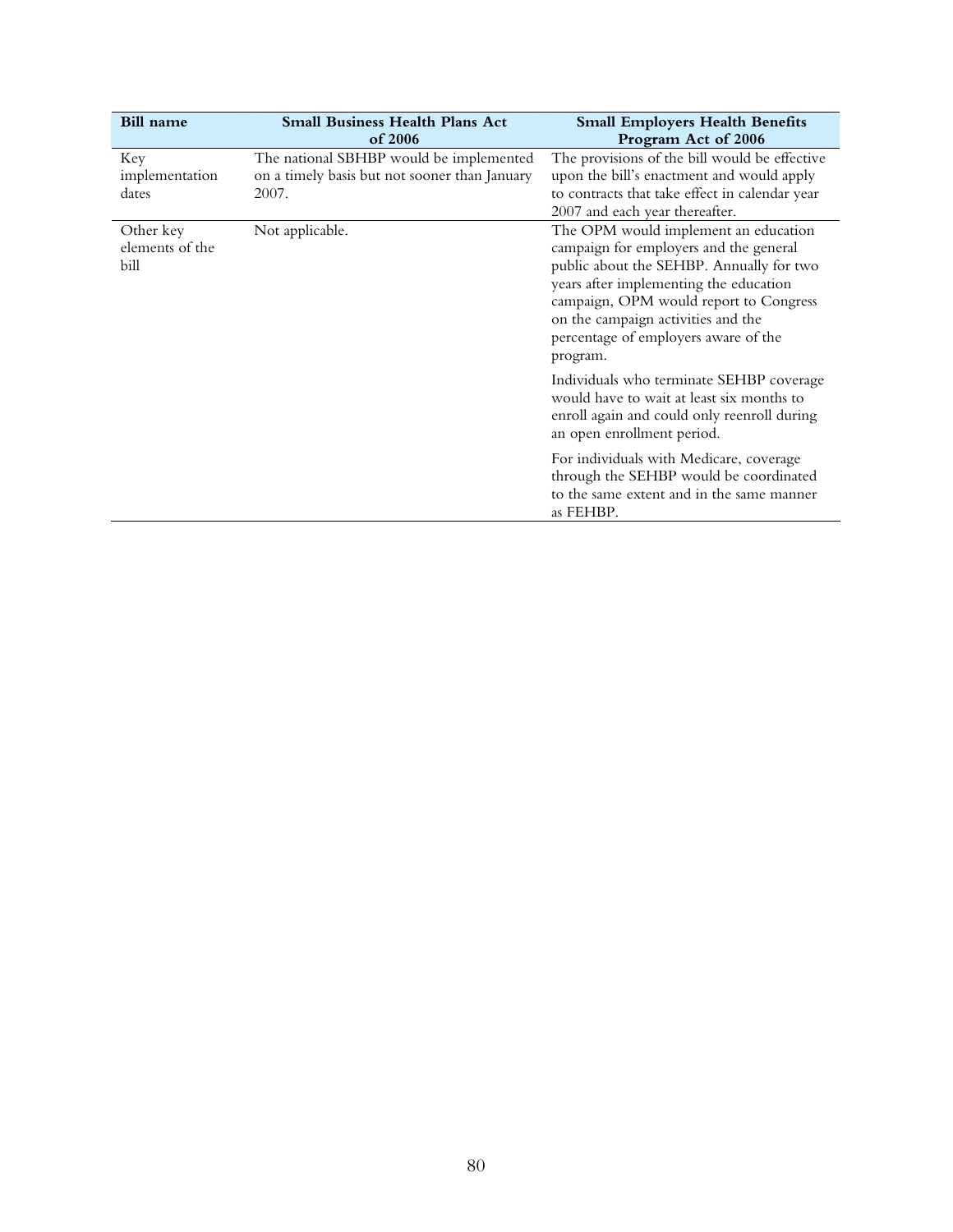#### **NOTES**

 $^{\rm 1}$  Part II of the series will analyze and compare congressional bills that seek to improve health care quality and efficiency.

 $^2$  Arizona, California, Georgia, Illinois, Iowa, Kansas, Louisiana, Massachusetts, Montana, New Mexico, New York, North Carolina, Ohio, Texas, and Wisconsin. In addition to California and Massachusetts, states were selected to provide regional and population diversity, variation in numbers of uninsured people, and a range of income eligibility limits in Medicaid and SCHIP.

 $^3$  The Lewin Group developed two sets of estimates for the analysis. One set assumes that changes in employer costs such as for premiums are passed on to workers as changes in wages. The other set excludes such a wage adjustment. Because of the uncertainty about how long it will take for these market adjustments to occur, and the degree to which costs are fully offset by wage changes, the report focuses on the cost impacts for employers and workers and the federal government without this wage adjustment.

<sup>4</sup> Part II of the series will analyze and compare congressional bills that seek to improve health care quality and efficiency.

5 J. Sheils and R. Haught, *President Bush's Health Care Tax Deduction Proposal: Coverage, Cost, and Distributional Impacts* (Falls Church, Va.: The Lewin Group, [http://www.lewin.com,](http://www.lewin.com/) Jan. 2007).

<sup>6</sup> K. Davis, *<u>The 2007 State of the Union Address: The President's Health Insurance Proposal Is Not a</u> [Solution](http://www.cmwf.org/aboutus/aboutus_show.htm?doc_id=448217)* (New York: The Commonwealth Fund, Feb. 2007).

7 Sheils and Haught, *Bush's Proposal,* 2007.

 $^8$  Ibid.

9 J. Gabel, K. Dhont, and J. Pickreign, *[Are Tax Credits Alone the Solution to Affordable Health](http://www.cmwf.org/publications/publications_show.htm?doc_id=221266)  [Insurance? Comparing Individual and Group Insurance Costs in 17 U.S. Markets](http://www.cmwf.org/publications/publications_show.htm?doc_id=221266)* (New York: The Commonwealth Fund, May 2002).

10 D. Holahan, E. Hubert, C. Schoen, *[A Blueprint for Universal Coverage in New York](http://www.cmwf.org/publications/publications_show.htm?doc_id=434705)* (New York: The United Hospital Fund and The Commonwealth Fund, Dec. 2006).

<sup>11</sup> K. Davis, B. S. Cooper, and R. Capasso, *The Federal Employee Health Benefits Program: A [Model for Workers, Not Medicare](http://www.cmwf.org/publications/publications_show.htm?doc_id=221449)* (New York: The Commonwealth Fund, Nov. 2003); Gabel, Dhont, and Pickreign, *Are Tax Credits,* 2002.

 $12$  Based on Lewin Group analysis of MedPAC 2006 Reports, American Hospital Association 2004 Survey of Hospitals, Kaiser StateHealthFacts (http://www.statehealthfacts.org/cgi-bin/ healthfacts.cgi?action=compare&category=Medicaid+%26+SCHIP&subcategory=Medicaid+ Physician+Fees&topic=Medicaid%2dto%2dMedicare+Fee+Index%2c+2003).

 $13$  The bill's proposal to eliminate the tax reduction in the highest federal income tax bracket would provide \$18 billion in revenue to offset federal spending.

 $14$  The bill's proposal to eliminate the tax reduction in the highest federal income tax bracket would increase taxes for people in that income category by \$18 billion.

<sup>15</sup> See, for example, K. Davis and C. Schoen, ["Creating Consensus on Coverage Choices](http://www.cmwf.org/publications/publications_show.htm?doc_id=221494)," *Health Affairs* Web Exclusive (Apr. 23, 2003): W3-199–W3-211.

 $16$  Lewin Group estimates based on 2006 Current Population Survey.

 $17$  J. Gabel, R. McDevitt, L. Gandolfo et al., "[Generosity and Adjusted Premiums in Job-](http://www.cmwf.org/publications/publications_show.htm?doc_id=371983)[Based Insurance: Hawaii Is Up, Montana Is Down](http://www.cmwf.org/publications/publications_show.htm?doc_id=371983)," *Health Affairs,* May/June 2006 25(3):832–43.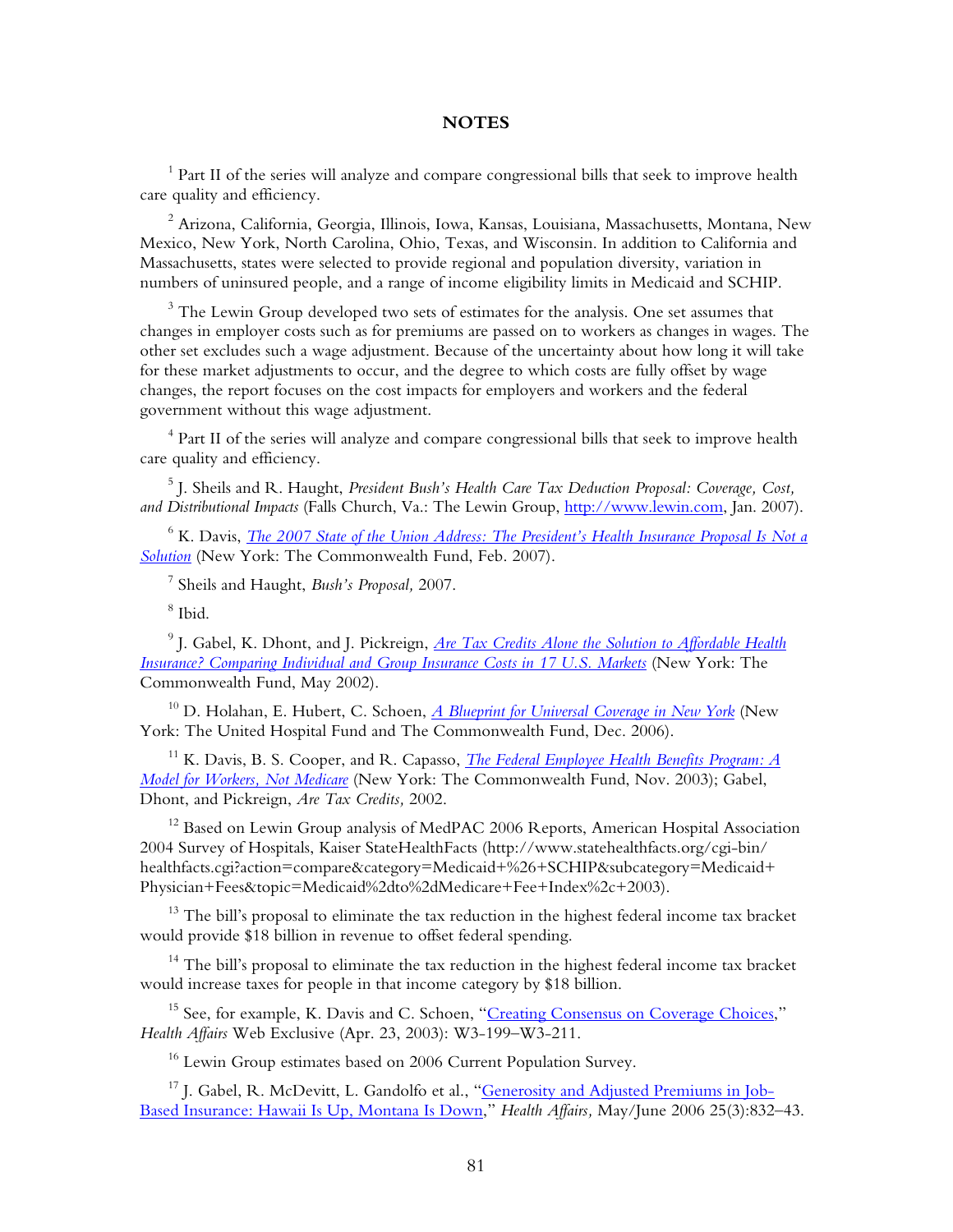18 Kaiser Family Foundation and Health Research and Educational Trust, *Employer Health Benefits, 2006 Annual Survey* (Washington, D.C.: KFF and HRET, 2006).

 $19$  See also the Congressional Budget Office analysis of HR 525: Congressional Budget Office, *H.R. 525 Small Business Health Fairness Act of 2005* (Washington, D.C.: CBO, Apr. 8, 2005).

20 S. R. Collins, C. Schoen, J. L. Kriss, and M. M. Doty, *[Rite of Passage? Why Young Adults](http://www.cmwf.org/publications/publications_show.htm?doc_id=374136)  [Become Uninsured and How New Policies Can Help](http://www.cmwf.org/publications/publications_show.htm?doc_id=374136)* (New York: The Commonwealth Fund, updated May 2006).

<sup>21</sup> S. Dorn and G. M. Kenney, *Automatically Enrolling Eligible Children and Families into Medicaid [and SCHIP: Opportunities, Obstacles, and Options for Federal Policymakers](http://www.cmwf.org/publications/publications_show.htm?doc_id=376814)* (New York: The Commonwealth Fund, June 2006).

22 Institute of Medicine, *Hidden Costs, Value Lost* (Washington, D.C.: National Academies Press, 2003).

23 Commonwealth Fund Commission on a High Performance Health System, *[Why Not the](http://www.cmwf.org/publications/publications_show.htm?doc_id=401577)  [Best? Results from a National Scorecard on U.S. Health System Performance](http://www.cmwf.org/publications/publications_show.htm?doc_id=401577)* (New York: The Commonwealth Fund, Sept. 2006).

24 R. Toner and J. Elder, "Most Support U.S. Guarantee of Health Care," *New York Times,* Mar. 2, 2007.

 $25$  These bills are similar in many ways, although the bills are not officially designated as companion bills. Significant differences are noted below.

<sup>26</sup> See SSA  $\S$  1902(a)(10)(E). States must cover Medicare Part A and Part B premiums, deductibles, and coinsurance for elderly and disabled individuals who are eligible for Medicare Part A, have incomes less than 100 percent FPL, and have resources that do not exceed twice the SSI resource standards. SSA § 1905(p); 42 C.F.R. § 406.1 *et seq.*

<sup>27</sup> Annual average per capita cost is a concept already in use by HHS. Under SSA  $\S$  1876(a)(4), HHS must follow certain rules for calculating an annual average per capita cost. Current payments to health maintenance organizations (HMOs) and private plans under Medicare are determined according to an "adjusted average per capita cost," which is estimated in advance by HHS based on 1) actual costs of private plans or 2) retrospective actuarial equivalent amounts based on i) an adequate sample, ii) in a geographic area served by the eligible organization or in a similar area, iii) with adjustments to ensure actuarial equivalence.

 $28$  Ibid.

<sup>29</sup> Income limits vary depending on the maximum allowable SCHIP eligibility level in the state. State Medicaid programs are currently required to provide coverage for children up to age 19 in families with annual incomes at or below 100 percent FPL. States have the option of providing Medicaid coverage to children up to age 19 in families with annual incomes at or below 185 percent FPL. States offering SCHIP programs have the option of providing coverage to children up to age 19 in families with annual incomes up to 200 percent FPL. See SSA §§ 1902(a)(10)(A)(i)(III); 1902(a)(10)(A)(ii)(XIV); 2110(b)(1), (b)(4). Medicaid and SCHIP coverage may differ, however, if a state has been granted a waiver under SSA  $\S$  1115.

<sup>30</sup> States must establish income thresholds.

 $31$  Under current law, states are required to provide Medicaid coverage to pregnant women at or below 133 percent FPL. In addition, states have the option of providing coverage to pregnant women at or below 185 percent FPL. SSA  $\$  1902(a)(10)(A)(i)(III), 1902(a)(10)(A)(ii)(IX).

 $32$  Applicants deemed "presumptively eligible" could begin receiving Medicaid assistance immediately based upon preliminary information provided. During this period, presumptively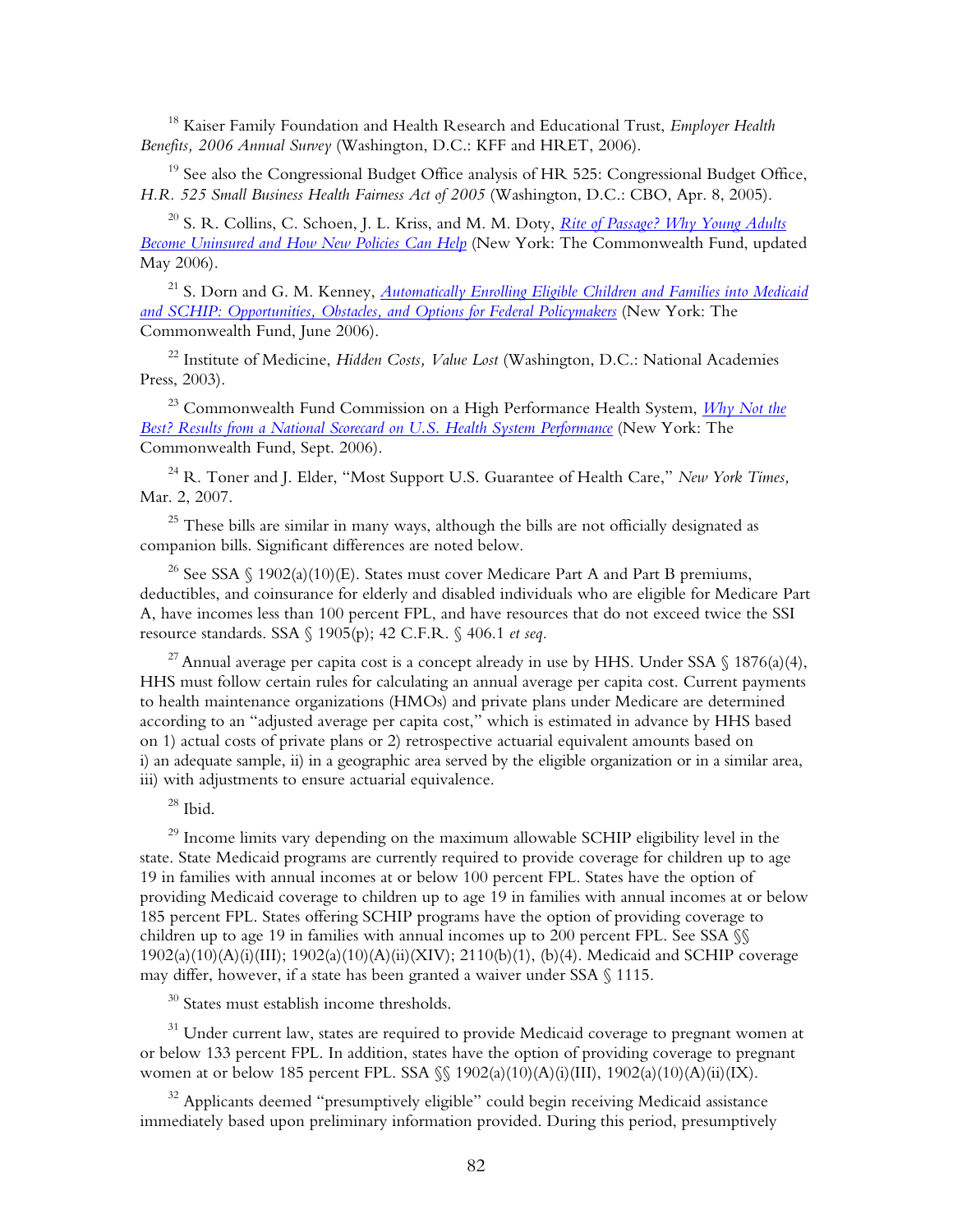eligible children would receive any items or services under the state's Medicaid plan. A period of presumptive eligibility begins on the date that a qualified entity determines a child is presumptively eligible and ends either when a full Medicaid eligibility determination is made or, if a Medicaid application is ultimately not filed on behalf of the child, on the last day of the following month, whichever is earlier. See 42 U.S.C. § 1396r-1(b)(2)(B).

<sup>33</sup> Personal Responsibility and Work Opportunity Reconciliation Act of 1996 (PRWORA), 8 U.S.C. § 1601 *et seq.*

<sup>34</sup> Applicants deemed "presumptively eligible" could begin receiving Medicaid assistance immediately based upon preliminary information provided. During this period, presumptively eligible children would receive any items or services under the state's Medicaid plan. A period of presumptive eligibility begins on the date that a qualified entity determines a child is presumptively eligible and ends either when a full Medicaid eligibility determination is made or, if a Medicaid application is ultimately not filed on behalf of the child, on the last day of the following month, whichever is earlier. See 42 U.S.C.  $\int$  1396r-1(b)(2)(B).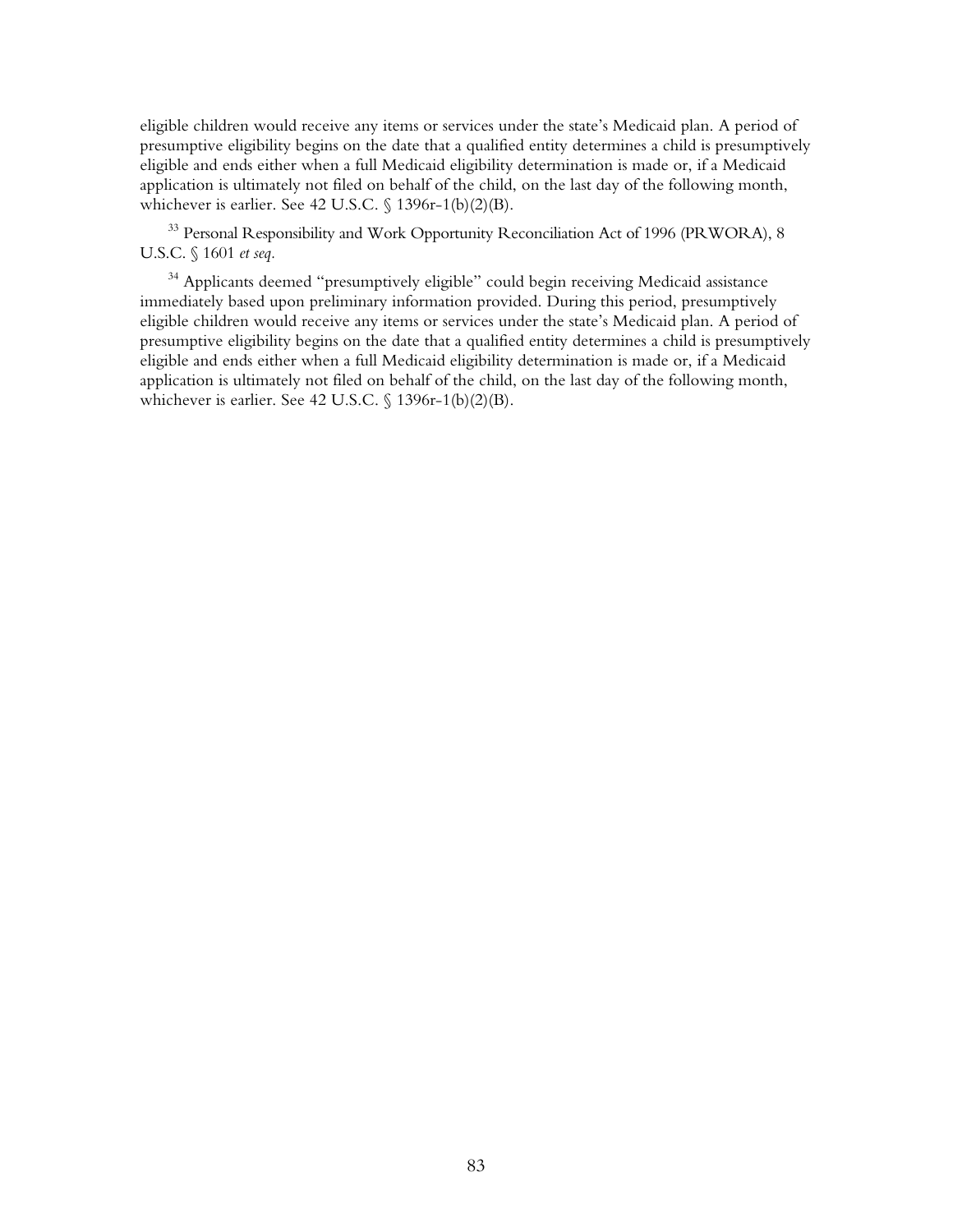#### **RELATED PUBLICATIONS**

Publications listed below can be found on The Commonwealth Fund's Web site at [www.cmwf.org.](http://www.cmwf.org/)

*[The Agency for Healthcare Research and Quality's](http://www.cmwf.org/publications/publications_show.htm?doc_id=468773)* National Healthcare Quality Report, 2006 (March 2007). Stephen C. Schoenbaum, Douglas McCarthy, and Cathy Schoen.

*[The 2007 State of the Union Address: The President's Health Insurance Proposal Is Not a Solution](http://www.cmwf.org/aboutus/aboutus_show.htm?doc_id=448217)* (February 2007). Karen Davis.

*[Learning From High Performance Health Systems Around the Globe](http://www.cmwf.org/publications/publications_show.htm?doc_id=441618)* (January 10, 2007). Karen Davis. Invited testimony before the U.S. Senate, Committee on Health, Education, Labor, and Pensions.

*[State Strategies to Expand Health Insurance Coverage: Trends and Lessons for Policymakers](http://www.cmwf.org/publications/publications_show.htm?doc_id=461903)* (January 2007). Alice Burton, Isabel Friedenzohn, and Enrique Martinez-Vidal.

*[Public Reporting and Transparency](http://www.cmwf.org/publications/publications_show.htm?doc_id=449503)* (January 2007). John M. Colmers.

*[Slowing the Growth of U.S. Health Care Expenditures: What Are the Options?](http://www.cmwf.org/publications/publications_show.htm?doc_id=449510)* (January 2007). Karen Davis, Cathy Schoen, Stuart Guterman, Tony Shih, Stephen C. Schoenbaum, and Ilana Weinbaum.

*[Enhancing Value in Medicare: Demonstrations and Other Initiatives to Improve the Program](http://www.cmwf.org/publications/publications_show.htm?doc_id=449512)* (January 2007). Stuart Guterman and Michelle P. Serber.

*[Health Care Opinion Leaders' Views on Priorities for the New Congress](http://www.cmwf.org/publications/publications_show.htm?doc_id=440730)* (January 2007). Alyssa L. Holmgren, Karen Davis, Stuart Guterman, and Barry Scholl.

*[The State Children's Health Insurance Program: Past, Present, and Future](http://www.cmwf.org/publications/publications_show.htm?doc_id=449518)* (January 2007). Jeanne M. Lambrew.

*[Health Care Spending: An Encouraging Sign?](http://www.cmwf.org/publications/publications_show.htm?doc_id=441355)* (January 2007). Stephen C. Schoenbaum, Karen Davis, and Alyssa L. Holmgren.

*[On the Front Lines of Care: Primary Care Doctors' Office Systems, Experiences, and Views in Seven](http://www.cmwf.org/publications/publications_show.htm?doc_id=419208)  [Countries](http://www.cmwf.org/publications/publications_show.htm?doc_id=419208)* (November 2, 2006). Cathy Schoen, Robin Osborn, Phuong Trang Huynh, Michelle M. Doty, Jordon Peugh, and Kinga Zapert. *Health Affairs* Web Exclusive (*In the Literature* summary).

*[The Cost of Privatization: Extra Payments to Medicare Advantage Plans—Updated and Revised](http://www.cmwf.org/publications/publications_show.htm?doc_id=428546)* (November 2006). Brian Biles, Lauren Hersch Nicholas, Barbara S. Cooper, Emily Adrion, and Stuart Guterman.

*[Health Savings Accounts and High-Deductible Health Plans: Why They Won't Cure What Ails U.S.](http://www.cmwf.org/publications/publications_show.htm?doc_id=405167)  [Health Care](http://www.cmwf.org/publications/publications_show.htm?doc_id=405167)* (September 26, 2006). Sara R. Collins. Invited testimony before the U.S. Senate, Committee on Finance, Subcommittee on Health.

*[U.S. Health System Performance: A National Scorecard](http://www.cmwf.org/publications/publications_show.htm?doc_id=403925)* (September 20, 2006). Cathy Schoen, Karen Davis, Sabrina K. H. How, and Stephen C. Schoenbaum. *Health Affairs* Web Exclusive (*In the Literature* summary).